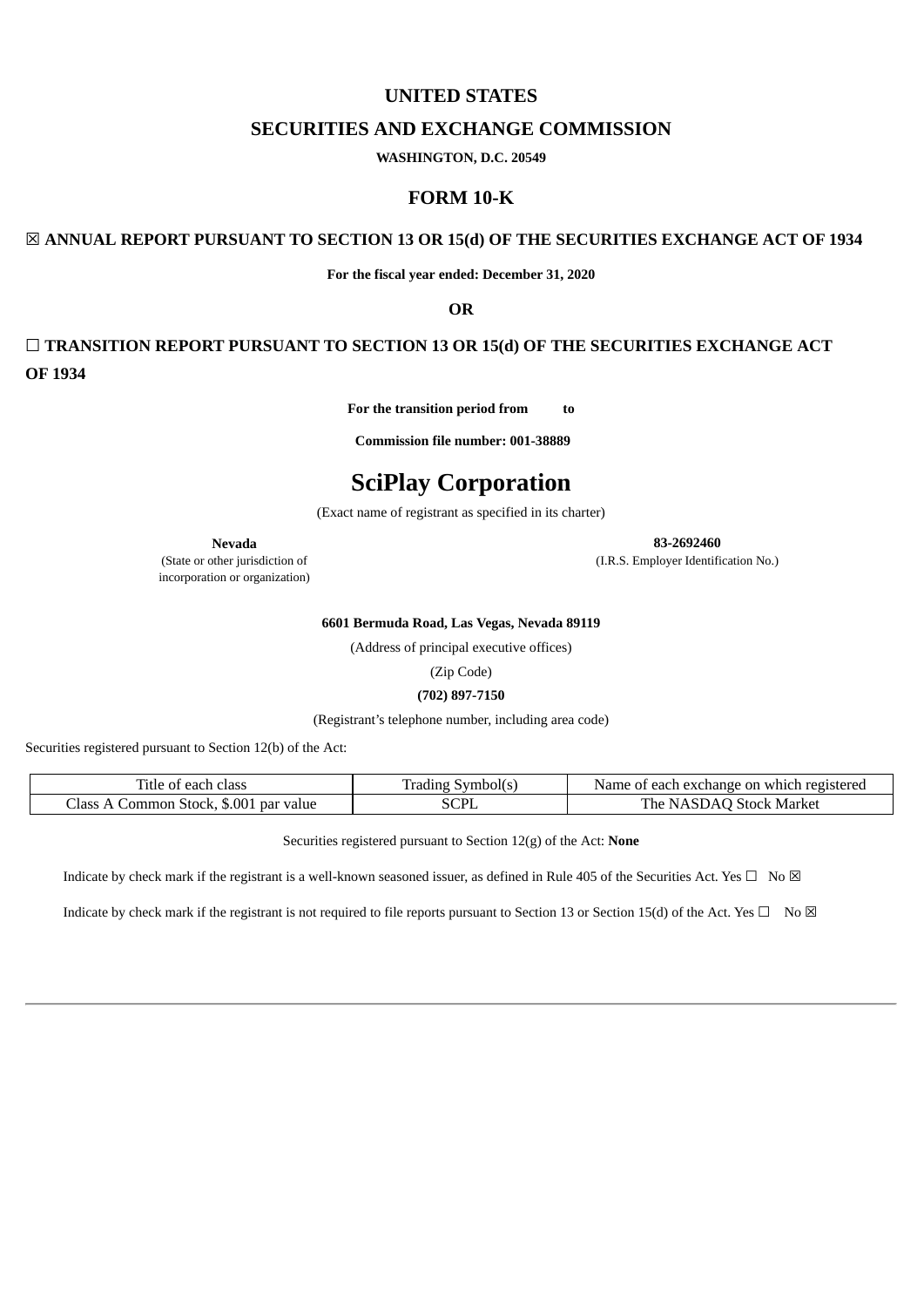Indicate by check mark whether the registrant: (1) has filed all reports required to be filed by Section 13 or 15(d) of the Securities Exchange Act of 1934 during the preceding 12 months (or for such shorter period that the registrant was required to file such reports), and (2) has been subject to such filing requirements for the past 90 days. Yes  $\boxtimes$  No  $\Box$ 

Indicate by check mark whether the registrant has submitted electronically every Interactive Data File required to be submitted pursuant to Rule 405 of Regulation S-T (§ 232.405 of this chapter) during the preceding 12 months (or for such shorter period that the registrant was required to submit such files). Yes  $\boxtimes$  No  $\square$ 

Indicate by check mark whether the registrant is a large accelerated filer, an accelerated filer, a non-accelerated filer, a smaller reporting company, or an emerging growth company. See the definitions of "large accelerated filer," "accelerated filer," "smaller reporting company" and "emerging growth company" in Rule 12b-2 of the Exchange Act.

| Large accelerated filer |   | Accelerated filer         | ⊠ |
|-------------------------|---|---------------------------|---|
| Non-accelerated filer   |   | Smaller reporting company |   |
| Emerging growth company | ⊠ |                           |   |

If an emerging growth company, indicate by check mark if the registrant has elected not to use the extended transition period for complying with any new or revised financial accounting standards provided pursuant to Section 13(a) of the Exchange Act.  $\boxtimes$ 

Indicate by check mark whether the registrant has filed a report on and attestation to its management's assessment of the effectiveness of its internal control over financial reporting under Section 404(b) of the Sarbanes-Oxley Act (15 U.S.C. 7262(b)) by the registered public accounting firm that prepared or issued its audit report.  $□$ 

Indicate by check mark whether the registrant is a shell company (as defined in Rule 12b-2 of the Act). Yes  $\Box$  No  $\boxtimes$ 

As of June 30, 2020, the market value of voting and non-voting common equity held by non-affiliates of the registrant was \$334,866,057.

As of February 23, 2021 the registrant had 22,861,693 shares of Class A common stock outstanding and 103,547,021 shares of Class B common stock outstanding.

# **DOCUMENTS INCORPORATED BY REFERENCE**

Portions of the registrant's proxy statement relating to the 2021 annual meeting of stockholders are incorporated by reference in Part III. The proxy statement will be filed with the Securities and Exchange Commission no later than 120 days after the conclusion of the registrant's fiscal year ended December 31, 2020.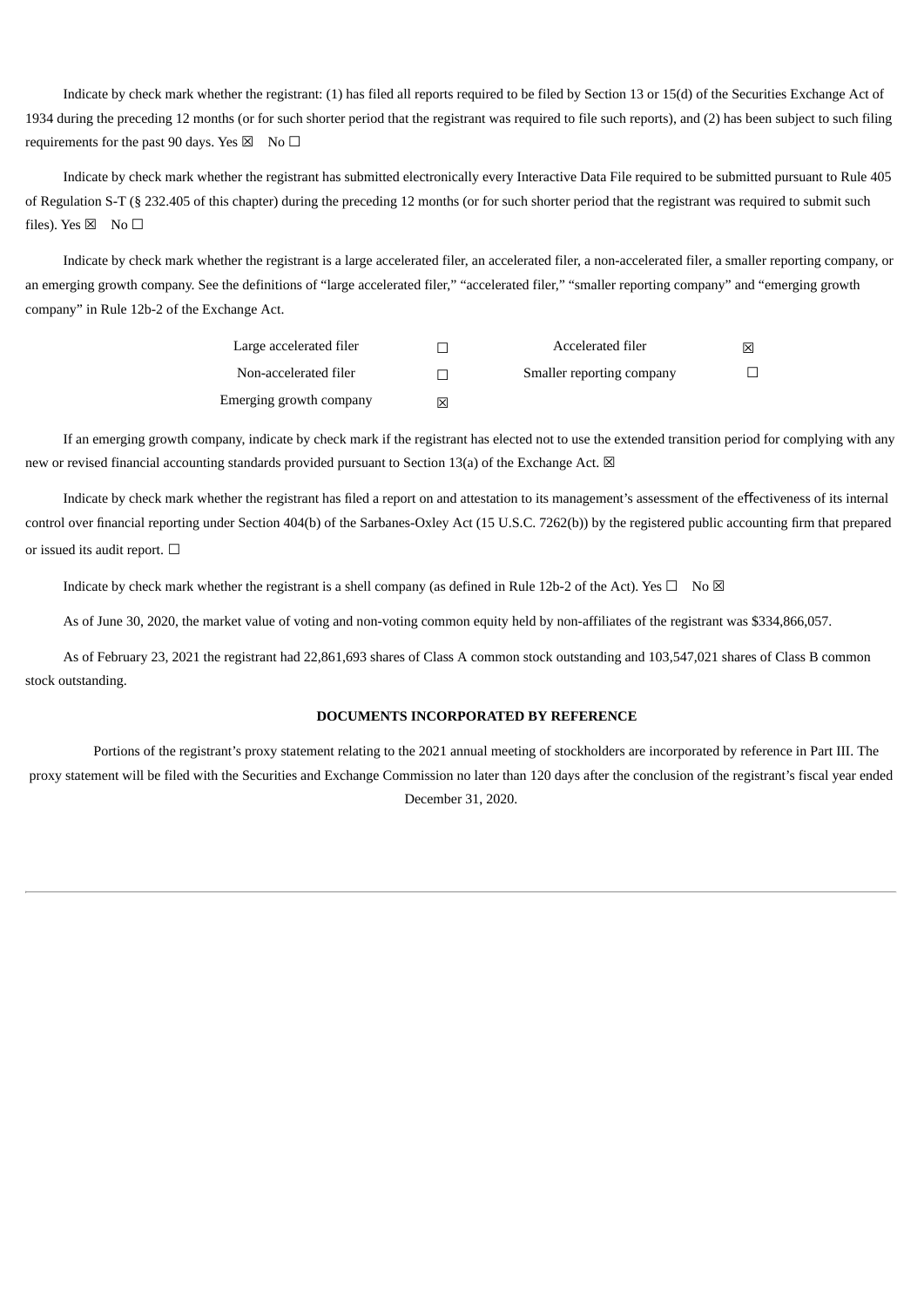# **TABLE OF CONTENTS**

| PART I.   |                                                                                                              |                 |
|-----------|--------------------------------------------------------------------------------------------------------------|-----------------|
| Item 1.   | <b>Business</b>                                                                                              | $6\overline{6}$ |
| Item 1A.  | <b>Risk Factors</b>                                                                                          | 11              |
| Item 1B.  | <b>Unresolved Staff Comments</b>                                                                             | 38              |
| Item 2.   | <b>Properties</b>                                                                                            | 38              |
| Item 3.   | <b>Legal Proceedings</b>                                                                                     | 38              |
| Item 4.   | <b>Mine Safety Disclosures</b>                                                                               | 38              |
| PART II.  |                                                                                                              |                 |
| Item 5.   | Market for Registrant's Common Equity, Related Stockholder Matters and Issuer Purchases of Equity Securities | 38              |
| Item 6.   | Selected Financial Data - Not applicable due to early adoption of amendment to S-K 301                       | 40              |
| Item 7.   | Management's Discussion and Analysis of Financial Condition and Results of Operations                        | 40              |
| Item 7A.  | <b>Quantitative and Qualitative Disclosures About Market Risk</b>                                            | 52              |
| Item 8.   | <b>Financial Statements and Supplementary Data</b>                                                           | 52              |
| Item 9.   | <b>Changes in and Disagreements with Accountants on Accounting and Financial Disclosure</b>                  | 52              |
| Item 9A.  | <b>Controls and Procedures</b>                                                                               | 52              |
| Item 9B.  | <b>Other Information</b>                                                                                     | 52              |
| PART III. |                                                                                                              |                 |
| Item 10.  | Directors, Executive Officers and Corporate Governance                                                       | 53              |
| Item 11.  | <b>Executive Compensation</b>                                                                                | 53              |
| Item 12.  | Security Ownership of Certain Beneficial Owners and Management and Related Stockholder Matters               | 53              |
| Item 13.  | <b>Certain Relationships and Related Transactions, and Director Independence</b>                             | 53              |
| Item 14.  | <b>Principal Accounting Fees and Services</b>                                                                | 53              |
| PART IV.  |                                                                                                              |                 |
| Item 15.  | <b>Exhibits, Financial Statement Schedules</b>                                                               | 54              |
| Item 16.  | Form 10-K Summary                                                                                            | 84              |
|           |                                                                                                              |                 |

# 3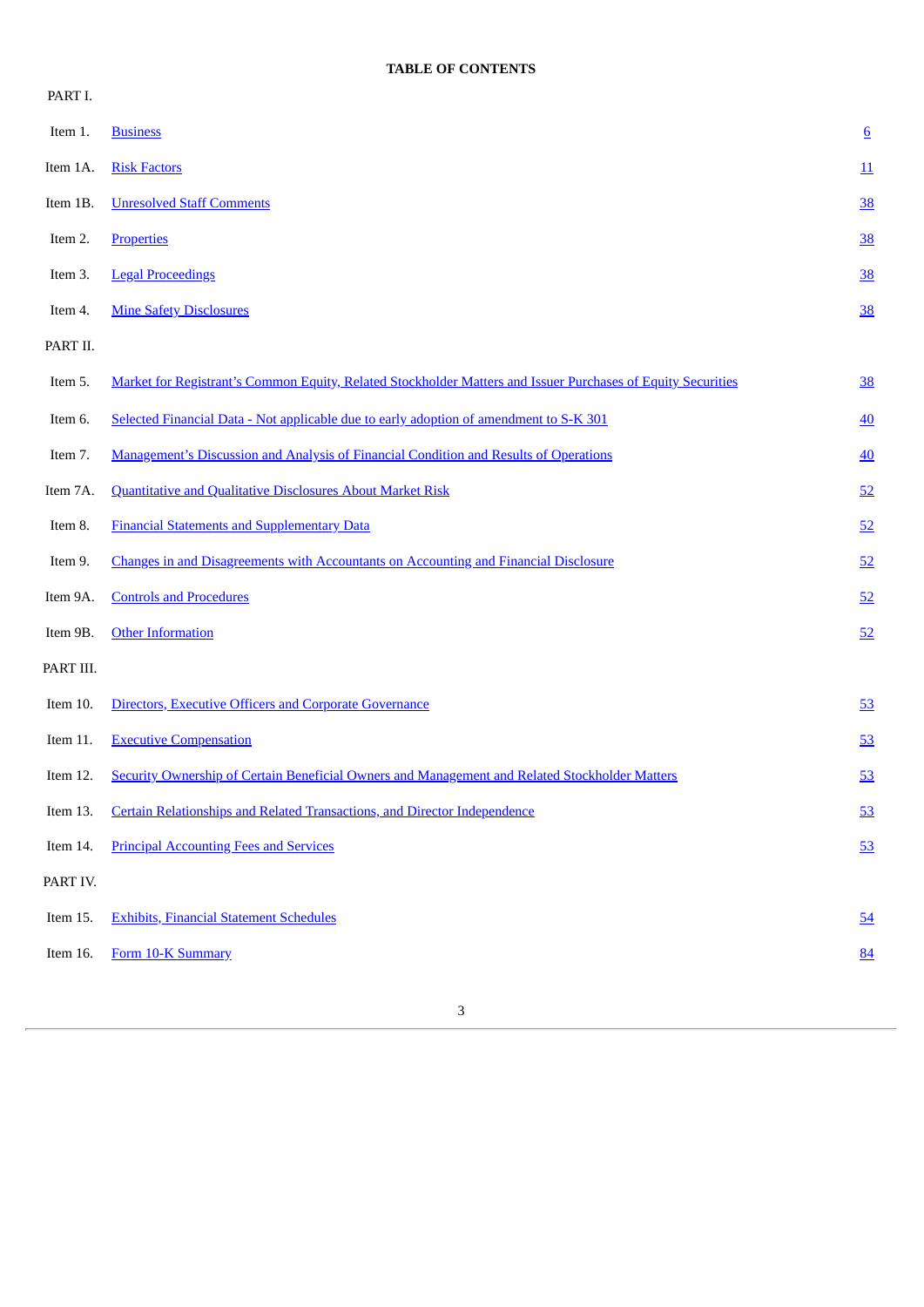#### **PART I FORWARD-LOOKING STATEMENTS**

Throughout this Annual Report on Form 10-K, we make "forward-looking statements" within the meaning of the U.S. Private Securities Litigation Reform Act of 1995. Forward-looking statements describe future expectations, plans, results or strategies and can often be identified by the use of terminology such as "may," "will," "estimate," "intend," "plan," "continue," "believe," "expect," "anticipate," "target," "should," "could," "potential," "opportunity," "goal," or similar terminology. The forward-looking statements contained in this Annual Report on Form 10-K are generally located in the material set forth under the headings "Business," "Risk Factors" and "Management's Discussion and Analysis of Financial Condition and Results of Operations" but may be found in other locations as well. These statements are based upon management's current expectations, assumptions and estimates and are not guarantees of timing, future results or performance. Therefore, you should not rely on any of these forward-looking statements as predictions of future events. Actual results may differ materially from those contemplated in these statements due to a variety of risks and uncertainties and other factors, including, among other things:

- the impact of the COVID-19 pandemic and any resulting social, political, economic and financial complications;
- our ability to attract and retain players;
- expectations of growth in total consumer spending on social gaming, including social casino gaming;
- our reliance on third-party platforms;
- our ability to continue to launch and enhance games that attract and retain a significant number of paying players;
- our reliance on a small percentage of our players for nearly all of our revenue;
- our ability to adapt to, and offer games that keep pace with, changing technology and evolving industry standards;
- competition;
- our dependence on the optional virtual coins, chips and bingo cards (collectively referred to as "coins, chips and cards") to supplement the availability of periodically offered free coins, chips and cards;
- restrictions and covenants in debt agreements, including those that could result in acceleration of the maturity of our indebtedness;
- the discontinuation or replacement of LIBOR, which may adversely affect interest rates;
- fluctuations in our results due to seasonality and other factors:
- dependence on skilled employees with creative and technical backgrounds;
- our ability to use the intellectual property rights of our parent, Scientific Games Corporation, and other third parties, including the third-party intellectual property rights licensed to Scientific Games Corporation, under our intellectual property license agreement ("IP License Agreement") with our parent;
- protection of our proprietary information and intellectual property, inability to license third-party intellectual property and the intellectual property rights of others;
- security and integrity of our games and systems;
- security breaches, cyber-attacks or other privacy or data security incidents, challenges or disruptions;
- reliance on or failures in information technology and other systems;
- the impact of legal and regulatory restrictions on our business, including significant opposition in some jurisdictions to interactive social gaming, including social casino gaming, and how such opposition could lead these jurisdictions to adopt legislation or impose a regulatory framework to govern interactive social gaming or social casino gaming specifically, and how this could result in a prohibition on interactive social gaming or social casino gaming altogether, restrict our ability to advertise our games, or substantially increase our costs to comply with these regulations;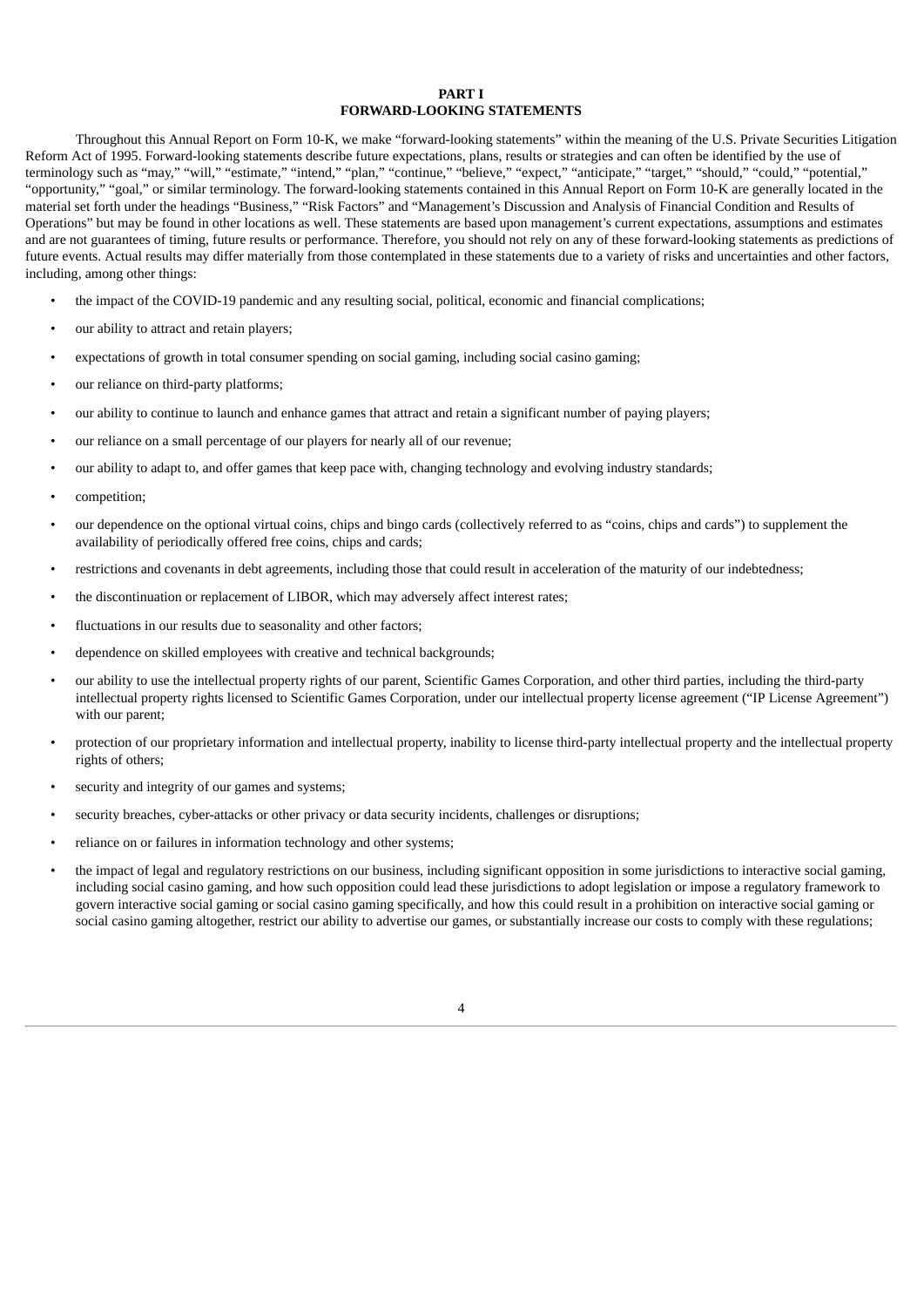- laws and government regulations, both foreign and domestic, including those relating to our parent, Scientific Games Corporation, and to data privacy and security, including with respect to the collection, storage, use, transmission, sharing and protection of personal information and other consumer data, and those laws and regulations that affect companies conducting business on the internet, including ours;
- the continuing evolution of the scope of data privacy and security regulations, and our belief that the adoption of increasingly restrictive regulations in this area is likely within the U.S. and other jurisdictions;
- risks relating to foreign operations, including the complexity of foreign laws, regulations and markets; the uncertainty of enforcement of remedies in foreign jurisdictions; the effect of currency exchange rate fluctuations; the impact of foreign labor laws and disputes; the ability to attract and retain key personnel in foreign jurisdictions; the economic, tax and regulatory policies of local governments; compliance with applicable antimoney laundering, anti-bribery and anti-corruption laws;
- influence of certain stockholders, including decisions that may conflict with the interests of other stockholders;
- our ability to achieve some or all of the anticipated benefits of being a standalone public company;
- our dependence on distributions from SciPlay Parent Company, LLC ("SciPlay Parent LLC") to pay our taxes and expenses, including substantial payments we will be required to make under the Tax Receivable Agreement (the "TRA");
- failure to establish and maintain adequate internal control over financial reporting;
- stock price volatility;
- litigation and other liabilities relating to our business, including litigation and liabilities relating to consumer protection, gambling-related matters, employee matters, alleged service and system malfunctions, alleged intellectual property infringement and claims relating to our contracts, licenses and strategic investments;
- our ability to complete acquisitions and integrate businesses successfully;
- our ability to pursue and execute new business initiatives;
- natural events and health crises that disrupt our operations or those of our providers or suppliers;
- changes in tax laws or tax rulings, or the examination of our tax positions;
- our dependence on certain key providers; and
- U.S. and international economic and industry conditions;

Additional information regarding risks and uncertainties and other factors that could cause actual results to differ materially from those contemplated in forward-looking statements is included from time to time in our filings with the SEC, including under Part I, Item 1A "Risk Factors" in this Annual Report on Form 10-K. Forward-looking statements speak only as of the date they are made and, except for our ongoing obligations under the U.S. federal securities laws, we undertake no and expressly disclaim any obligation to publicly update any forward-looking statements whether as a result of new information, future events or otherwise.

<span id="page-4-0"></span>This Annual Report on Form 10-K may contain references to industry market data and certain industry forecasts. Industry market data and industry forecasts are obtained from publicly available information and industry publications. Industry publications generally state that the information contained therein has been obtained from sources believed to be reliable, but that the accuracy and completeness of that information is not guaranteed. Although we believe industry information to be accurate, it is not independently verified by us and we do not make any representation as to the accuracy of that information. In general, we believe there is less publicly available information concerning international social gaming industries than the same industries in the U.S. Some data is also based on our good faith estimates, which are derived from our review of internal surveys or data, as well as the independent sources referenced above. Assumptions and estimates of our and our industry's future performance are necessarily subject to a high degree of uncertainty and risk due to a variety of factors, including those described in "Risk Factors" in Part I, Item 1A of this Annual Report on Form 10-K. These and other factors could cause future performance to differ materially from our assumptions and estimates.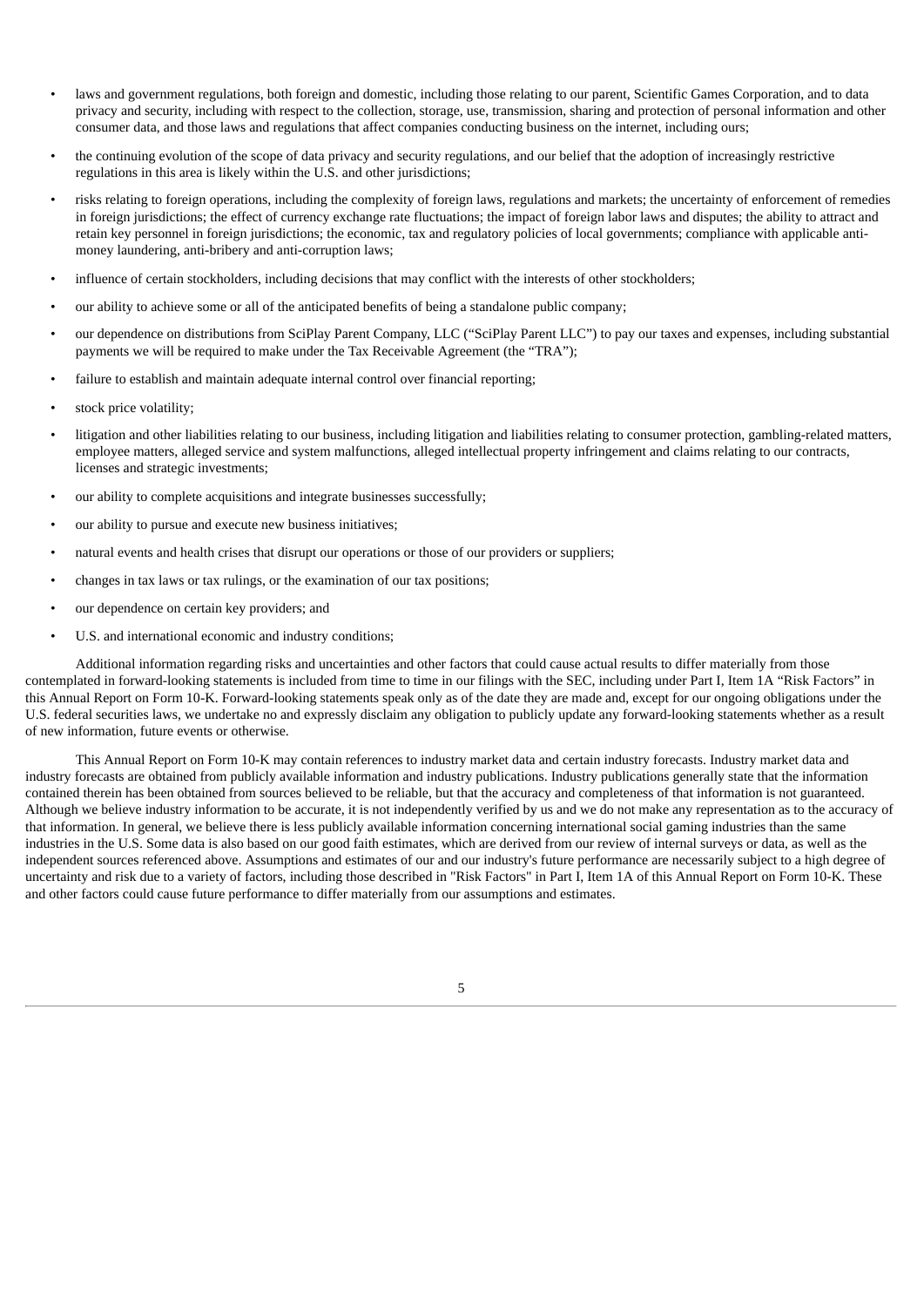# **ITEM 1. BUSINESS**

#### **General**

SciPlay Corporation was formed as a Nevada corporation on November 30, 2018 as a subsidiary of Scientific Games Corporation ("Scientific Games", "SGC", and "the Parent") for the purpose of completing a public offering and related transactions (collectively referred to herein as the "IPO") in order to carry on the business of SciPlay Parent LLC and its subsidiaries (collectively referred to as "SciPlay", the "Company", "we", "us", and "our"). As the managing member of SciPlay Parent LLC, SciPlay operates and controls all of the business affairs of SciPlay Parent LLC and its subsidiaries. For further discussion related to the IPO, see Note 1.

We are a leading developer and publisher of digital games on mobile and web platforms. We operate in the social gaming market, which is characterized by gameplay online, on mobile phones or on tablets that are social and competitive, and self-directed in pace and session length. We generate substantially all of our revenue from the sale of coins, chips and cards, which players can use to play slot games, table games or bingo games. Once obtained, coins, chips and cards (either free or purchased) cannot be redeemed for cash nor exchanged for anything other than game play within our apps. We currently offer seven core games, including social casino games Jackpot Party Casino®, Gold Fish Casino®, Hot Shot Casino® and Quick Hit Slots®, and casual games *MONOPOLY Slots*<sup>®</sup>, *Bingo Showdown*<sup>®</sup> and *88 Fortunes Slots*<sup>®</sup>, and recently added a solitaire social game targeted toward casual game players as a part of the Come2Play, Ltd ("Come2Play") acquisition on various platforms referenced herein. Our social casino games typically include slotsstyle game play and occasionally include table games-style game play, while our casual games blend slots-style or bingo game play with adventure game features. All of our games are offered and played across multiple platforms, including Apple, Google, Facebook, Amazon, and Microsoft. In addition to our internally created game content, our content library includes recognizable, real-world slot and table games content from Scientific Games. This content allows players who like playing land-based slot machines to enjoy some of those same titles in our free-to-play games. We have access to Scientific Games' library of more than 1,500 iconic casino titles, including titles and content from third-party licensed brands such as *MONOPOLY, JAMES BOND™, THE FLINTSTONES™, MICHAEL JACKSON™, and PLAYBOY™*. We believe our access to this content, coupled with our years of experience developing inhouse content, uniquely positions us to create compelling social games.  $\overset{\circ}{\mathbb{B}}$  Cold Figh Casing  $\overset{\circ}{\mathbb{B}}$  Hot Shot Casing  $\overset{\circ}{\mathbb{B}}$  and Oujek Hit Slots  $\overset{\circ}{\mathbb{B}}$  Pingo Shoudoum and 00 Fortunes Slots  $\overset{\circ}{\mathbb{B}}$ 

#### **Mission**

Our mission is to become the #1 casual mobile gaming company in the world.

#### **Strategy**

We strive to provide high quality services to our customers. To this end we are focused on the following strategies:

- *• Invest in growth from existing games -* We continue to invest in and grow our current games by adapting and developing our monetization and marketing engines to improve player engagement, increase paying player conversion and drive per-player monetization. As we continue our datadriven approach to develop our games, we believe we will be able to further monetize our existing user base and attract new players.
- *• Develop new games -* We intend to continue to capitalize on our ability to build successful games by introducing new titles that appeal to specific player segments and offer differentiated experiences.
- *• Continue international growth and expansion -* We intend to further expand our global presence by incorporating our vast library of recognizable and regionalized brands and content in our game design, customization and marketing for regional audiences. As the global mobile gaming market expands, we believe there is an opportunity to continue to improve our reach across the rest of the world by offering more targeted content than we currently offer and a better game play experience than is currently available to international players.
- *• Expand into adjacent gaming markets -* We intend to continue to address additional segments within the broader mobile gaming market by expanding into adjacent areas and investing in new game markets. We believe our extensive experience in developing and operating social gaming titles strongly positions us to enter untapped areas within the casual market, such as puzzles, card, match three and board games.

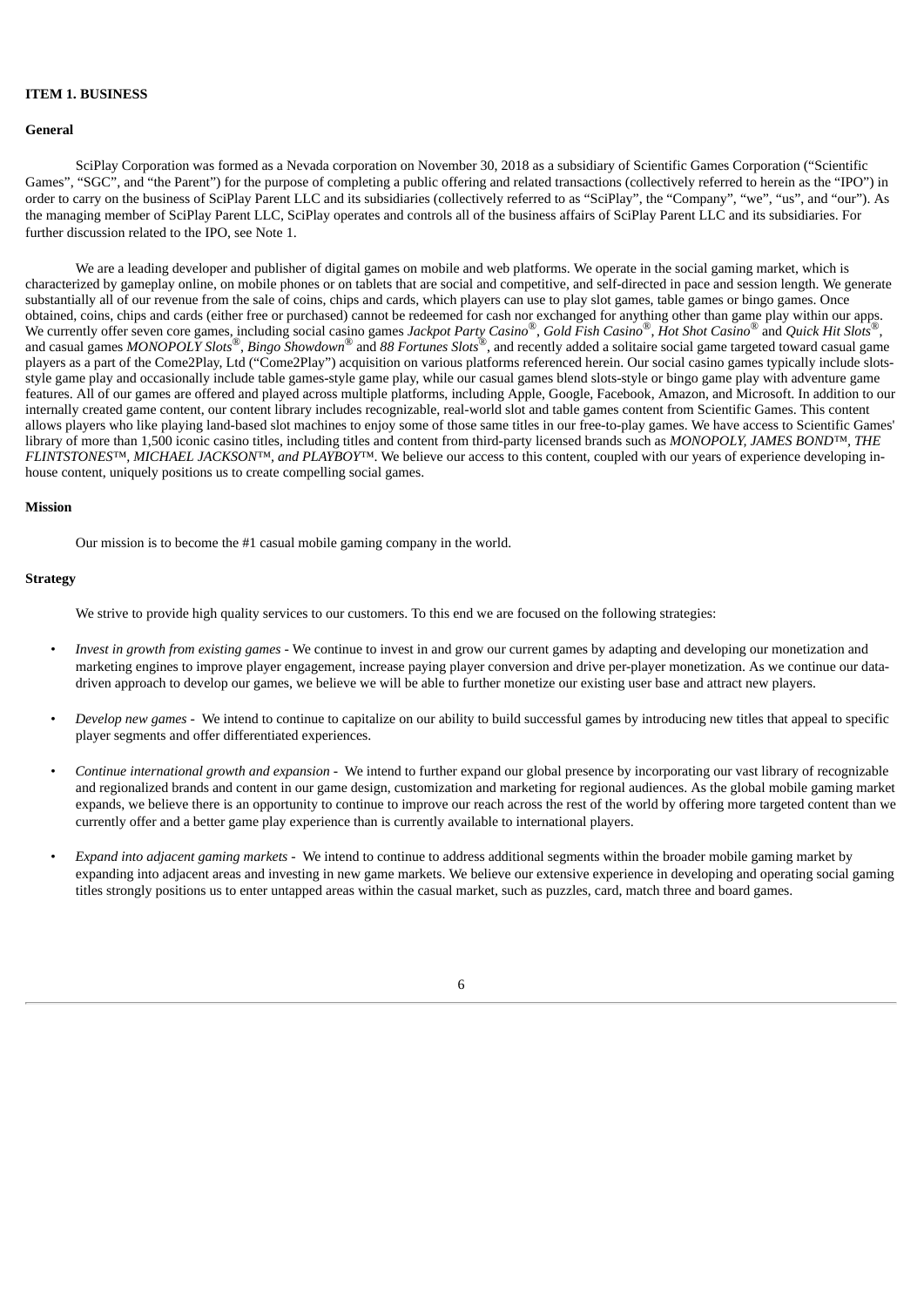*• Leverage platform to scale through select acquisitions -* We expect to continue to pursue select strategic acquisitions to fuel our top line growth and build our portfolio. We believe we can maximize the value of an acquired asset through our scalable platform and our rigorous, data-driven acquisition, engagement and monetization model.

#### **Research and Development**

We believe our ability to attract new players and retain existing players depends in part on our ability to evolve and expand our content library by continually developing differentiated games, systems technology and functionality to enhance player entertainment and user profitability.

Our personnel are primarily located in Cedar Falls, Iowa, Austin, Texas, and Tel Aviv, Israel. We have additional personnel located in Chicago, Illinois; Des Moines, Iowa; Kiev, Ukraine; Bangalore, India and Pune, India, with services of the personnel located in Ukraine supplied to us through a third-party contractor and services of the personnel located in India supplied to us through our intercompany services agreement with Scientific Games.

#### **Intellectual Property**

We consider our intellectual property rights, including our trademarks, trade dress, copyrights and trade secrets, to be, in the aggregate, material to our business. We seek to protect our investment in research and development by seeking intellectual property protection as appropriate for our technologies and content. We also acquire and license intellectual property from Scientific Games and third parties.

All of our games feature elements subject to copyright protection. In addition, we generally obtain trademark protection and often seek to register trademarks for the names and designs under which we market and license our games.

We believe the value associated with both our brands and the third-party licensed brands, including those of Scientific Games, under which we market and license our games contribute to the appeal and success of our games, and our future ability to license, acquire or develop new brand names of similar quality is important to our continued success. Therefore, we continue to invest in the recognition of our brands and brands we license. In addition to our own brands and those we license from Scientific Games, certain of our games are based on popular brands licensed from other third parties, such as *MONOPOLY, JAMES BOND™, THE FLINTSTONES™, MICHAEL JACKSON™, and PLAYBOY™.*

For a description of the IP License Agreement, see the risk factor captioned "We rely on the ability to use the intellectual property rights of Scientific Games and other third parties, including the third-party intellectual property rights licensed to Scientific Games that we have enjoyed as an indirect subsidiary of Scientific Games, and we may lose the benefit of any intellectual property owned by or licensed to Scientific Games if it ceases to hold certain minimum percentages of the voting power in our company" under the heading "Risk Factors" in Part I, Item 1A of this Annual Report on Form 10-K and Note 10.

#### **Competition**

We face significant competition in all aspects of our business. Our primary social casino game competitors include Playtika, Product Madness/Big Fish Games (subsidiaries of Aristocrat), Zynga Inc., DoubleU Games/Double Down Interactive, GSN/Bash Gaming and Huuuge Games. Our competitors in the broader social game market include Glu Mobile, Activision Blizzard, Electronic Arts, Kabam, Rovio and Tencent Holdings. On the broadest scale, we compete for the leisure time, attention and discretionary spending of our players versus other forms of online entertainment, including social media, reading and other video games on the basis of a number of factors, including quality of player experience, brand awareness and reputation and access to distribution channels.

We believe we compete favorably on these factors. Our industry and the markets for our games, however, are highly competitive, rapidly evolving, fragmented and subject to changing technology, shifting needs and frequent introductions of new games, development platforms and services. Successful execution of our strategy depends on our continuous ability to attract and retain players, expand the market for our games, maintain a technological edge and offer new capabilities to players. Our relationship with Scientific Games imposes certain regulatory and operational restrictions on us due to its business related to real money gaming. We compete with social gaming companies that do not have a similar connection to regulated real money gaming, and many of those companies possess a base of existing players larger than ours. In some cases, we compete against gaming operators who could expand their product lines to include social casino games and

7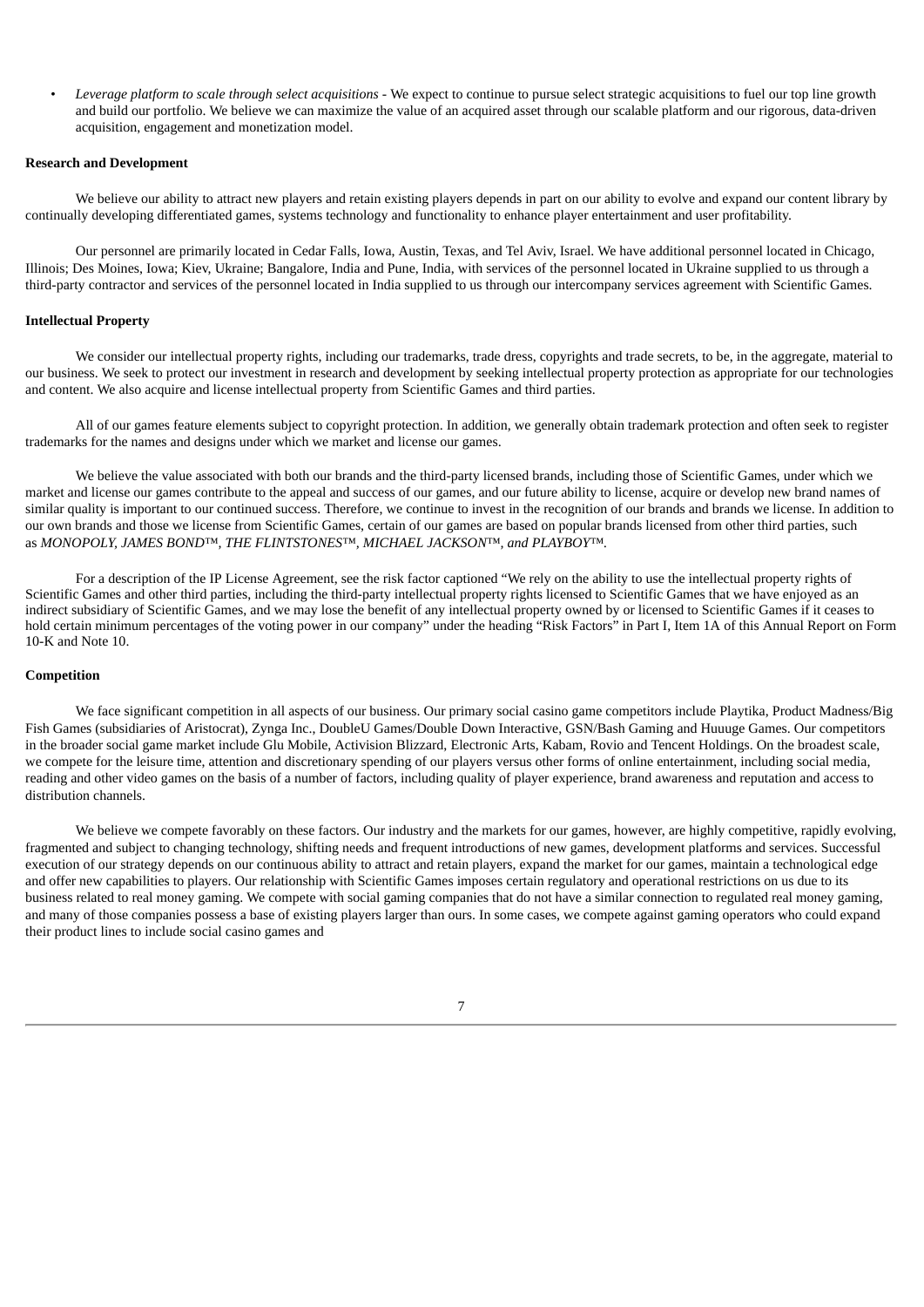leverage their land-based gaming relationship with Scientific Games to license certain social casino game content that could compete with our content.

Many of our current and potential competitors enjoy substantial competitive advantages, such as greater name recognition, longer operating histories, greater financial, technical and other resources, and, in some cases, the ability to rapidly combine online platforms with full-time and temporary employees. Internationally, local competitors may have greater brand recognition than us in their local country and a stronger understanding of local culture and commerce. They also offer their products and services in local languages we may not offer.

#### **Seasonality**

Our results of operations can fluctuate due to seasonal trends and other factors. Player activity is generally slower in the second and third quarters of the year, particularly during the summer months. However, due to the stay-at-home measures across the U.S. as a result of the COVID-19 pandemic, we experienced increased player engagement starting in the second quarter of 2020. See the risk factor captioned "Our results of operations fluctuate due to seasonality and other factors and, therefore, our periodic operating results are not guarantees of future performance" under the heading "Risk Factors" in Part I, Item 1A of this Annual Report on Form 10-K for additional information.

#### **Human Capital**

We are a leading developer of technology-based products and services and associated content for the social gaming market. Our global reach is made possible through the expertise, skills and dedicated efforts of our employees who serve our players across the globe.

As of December 31, 2020, we employed approximately 602 persons worldwide, which includes 332 domestic employees, 179 international employees, and 91 full-time third-party consultants largely based in Bangalore, India; Pune, India; and Kiev, Ukraine.

In order to ensure that we are meeting our human capital objectives, we frequently utilize employee surveys to understand the effectiveness of our employee and compensation programs and to determine where we can improve across the Company. Our latest survey, completed in fiscal 2020, indicated an overall favorable rating of 78% in 2020, an improvement of 5% from 2019.

*Safety*: The health and safety of our employees is a top priority of our leaders. In light of the COVID-19 pandemic, we have implemented new work procedures that allow employees to work from home and collaborate remotely. We have also taken measures to keep our workforce safe by monitoring and reducing the impact of the outbreak, including putting protocols in place for responding when employees are infected and enhanced cleaning procedures at all sites.

*Compensation and Benefits:* We provide a competitive and comprehensive benefits program that is aligned with our business objectives and attempts to inspire employees to drive innovation and improve Company performance. In addition to cash compensation, we offer medical, dental and vision plans; an employee stock purchase plan; paid time off and paid holidays; company-paid disability; life insurance; a 401(k) plan; flexible spending accounts; employee assistance programs; and tuition reimbursement.

#### **Government Regulation**

We are subject to foreign and domestic laws and regulations that affect companies operating online, including over the internet and mobile networks, many of which are still evolving and could be interpreted in ways that could negatively impact our business, revenue and results.

We are subject to federal, state and foreign laws related to the privacy and protection of player data. Such regulations, such as the General Data Protections Regulation from the European Union and the California Consumer Privacy Act, which went into effect in California on January 1, 2020, and the recently passed California Privacy Rights Act, or CPRA, are recent, untested laws and regulations that have and could further affect our operations and business. The extent of the potential impact is unknown.

There is significant opposition in some jurisdictions to social gaming, including social casino gaming. Anti-gaming

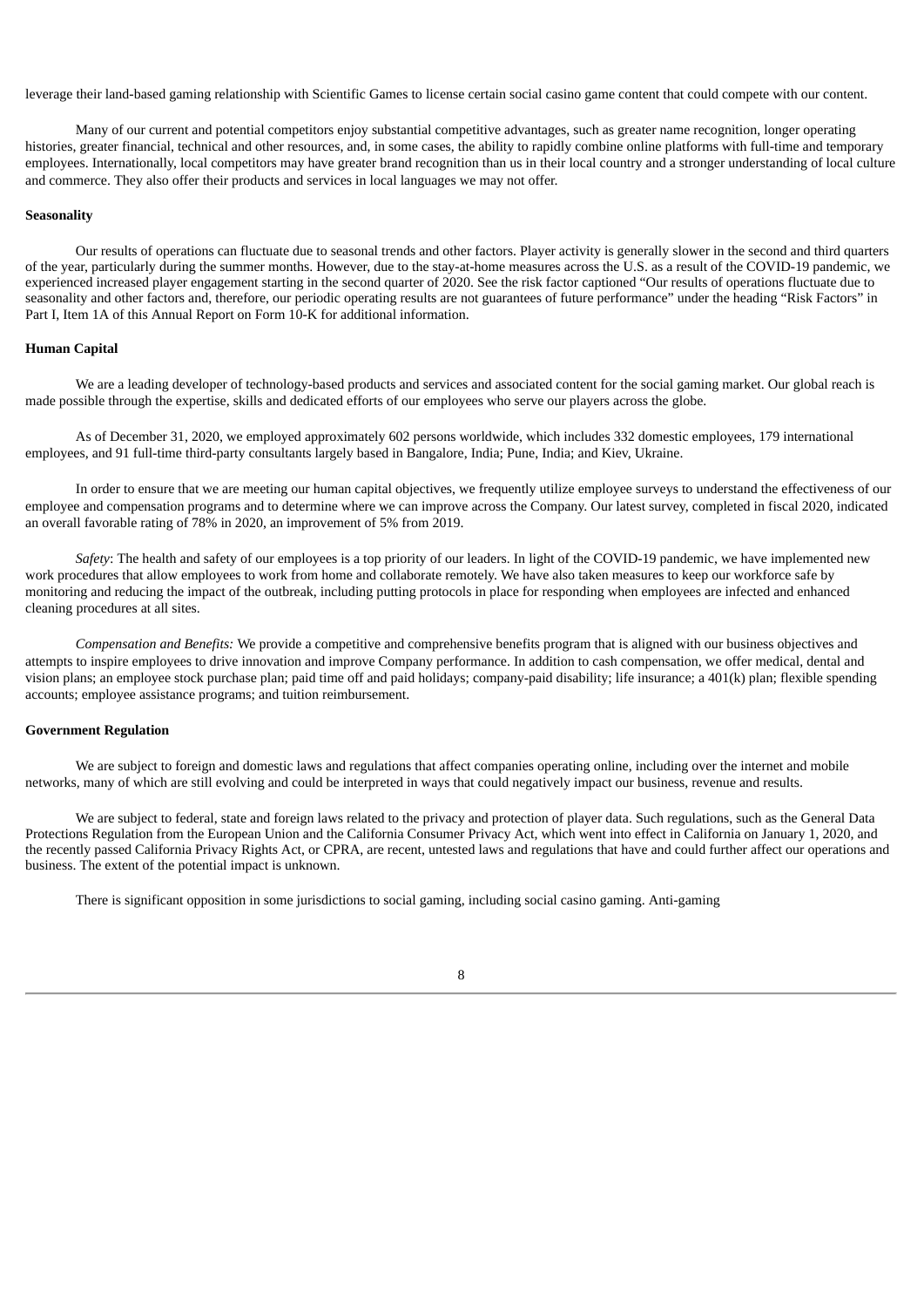groups that specifically target social casino games are located in several states and countries. Such opposition could lead these jurisdictions to adopt legislation or impose a regulatory framework to govern social gaming or social casino gaming specifically. These opposition efforts could lead to a prohibition on social gaming or social casino gaming altogether, restrict our ability to advertise our games or substantially increase our costs to comply with regulations, all of which could have an adverse effect on our results of operations, cash flows and financial condition. We cannot predict the likelihood, timing, scope or terms of any such legislation or regulation or the extent to which they may affect our business.

The United States Court of Appeals for the Ninth Circuit has previously held that a social casino game produced by one of our competitors should be considered illegal gambling under Washington state law. Similar lawsuits have been filed against other defendants, including Scientific Games. For example, in April 2018, a putative class action lawsuit, *Fife v. Scientific Games Corp.,* was filed in federal district court alleging substantially the same causes of action against our social casino games. In December 2018, the federal district court assigned to the litigation denied Scientific Games' motion to dismiss the plaintiff's complaint and, in January 2019, Scientific Games filed its answer and affirmative defenses to the putative class action complaint. See the risk factor captioned "Legal proceedings may materially adversely affect our business and our results of operations, cash flows and financial condition" under the heading "Risk Factors" in Part I, Item 1A of this Annual Report on Form 10-K and Note 11.

In September 2018, sixteen international gambling regulators, including from Washington State, signed a declaration expressing concern over the blurring of lines between gambling and video game products, including social casino gaming. The regulators analyzed the characteristics of video games and social gaming and the U.K. Parliament published a report on their findings in September 2019. The report addressed the regulators' findings as to the potential psychosocial and financial harms of immersive technology, the potential usefulness of pattern-of-play data in understanding healthy gameplay and supporting responsible game design. The report found that any gambling-related harms of such games should be addressed through Internet safety legislation. As this report was published by U.K. authorities, we cannot predict the likelihood, timing, scope or terms of any actions taken as a result of the report.

As we offer our games worldwide, foreign jurisdictions may claim we are required to comply with local laws, including in jurisdictions where we have no local presence, offices or other equipment. For additional information about other existing or potential regulation that could affect our business, see the risk factor captioned "Legal or regulatory restrictions could adversely impact our business and limit the growth of our operations" under the heading "Risk Factors" in Part I, Item 1A of this Annual Report on Form 10-K.

## **Executive Officers of the Company**

Certain information regarding each of our executive officers is set forth below.

| <b>Name</b>              | Age | <b>Position</b>                                 |
|--------------------------|-----|-------------------------------------------------|
| Barry L. Cottle          |     | 59 Executive Chairman of the Board of Directors |
| Joshua J. Wilson         |     | 45 Chief Executive Officer                      |
| Michael D. Cody          |     | 50 Chief Financial Officer                      |
| Michael F. Winterscheidt |     | 50 Chief Accounting Officer and Secretary       |

*Barry L. Cottle* has served as Executive Chairman since April 2019. Mr. Cottle has also served as President and Chief Executive Officer of Scientific Games since June 2018. Mr. Cottle joined Scientific Games as Chief Executive, SG Interactive, in August 2015 to lead the strategy and growth plans of the Interactive group. Before joining Scientific Games, Mr. Cottle served as Vice Chairman of Deluxe Entertainment Services Group Inc. from February 2015 until August 2015 while concurrently serving as Senior Vice President of Technology at MacAndrews & Forbes Incorporated from February 2015 until August 2017, where he helped drive digital innovation. Prior to that, he was the Chief Revenue Officer and Executive Vice President-Games for Zynga Inc. from January 2012 until October 2014, where he led corporate and business development, strategic partnerships, distribution, marketing and advertising and ultimately the Social Casino group. Previously, Mr. Cottle served as the Executive Vice President-Interactive for Electronic Arts Inc. from August 2007 to January 2012. Earlier in his career, Mr. Cottle served as the Founder/Chief Executive Officer of Quickoffice, Inc.; Chief Operating Officer of Palm, Inc.; and Senior Vice President of Disney TeleVentures, a division of The Walt Disney Company dedicated to creating interactive online/TV experiences.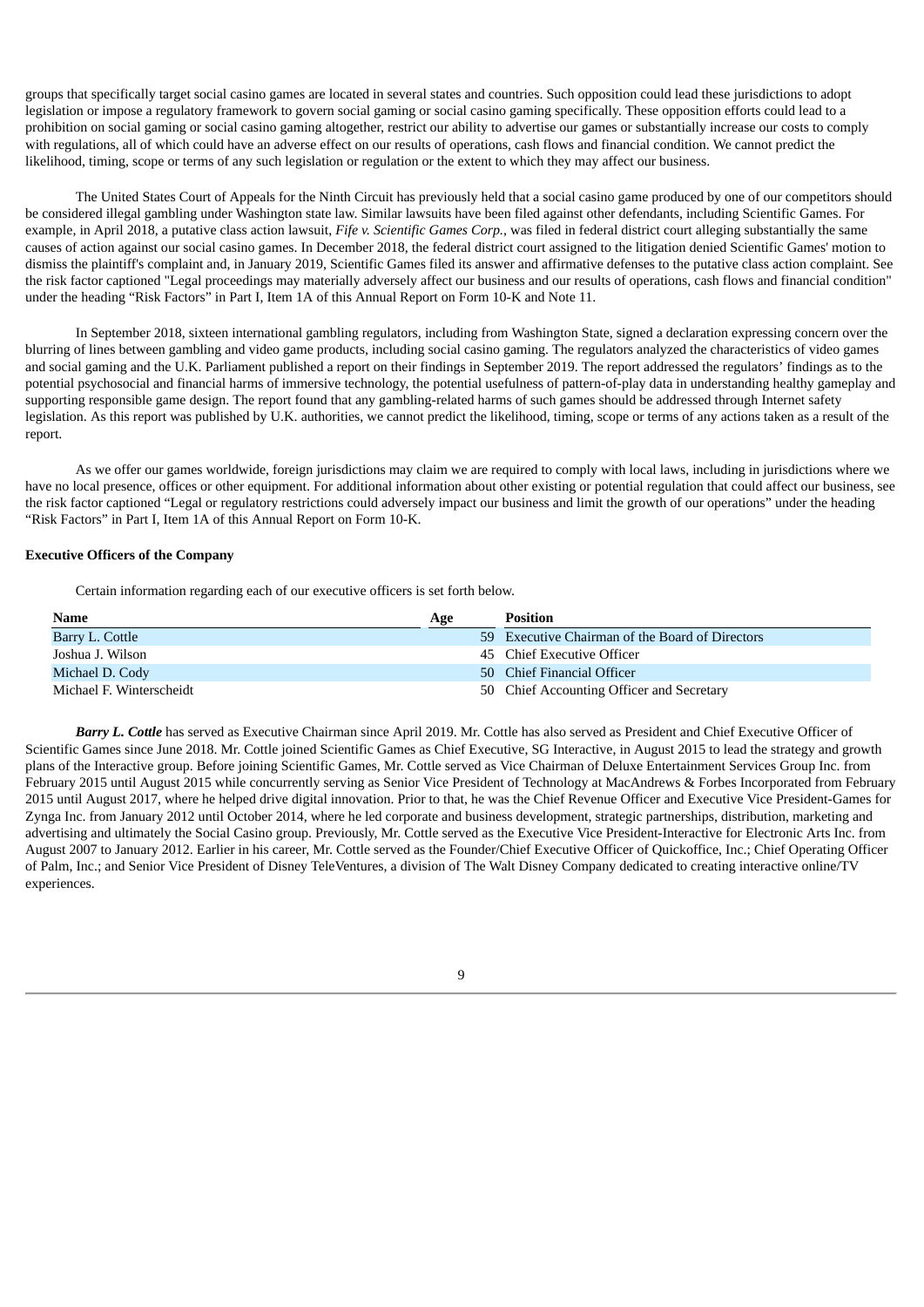*Joshua J. Wilson* has served as Chief Executive Officer since April 2019. Mr. Wilson has also served as Chief Operating Officer and Senior Vice President for our business since April 2016 to drive marketing, technology, production and product management for our business, after previously serving as the Vice President of Product and Operations, Vice President of Product and Executive Director Social Gaming Products. From June 2012 to December 2013, Mr. Wilson was Senior Director of Social Products and Director of Social Gaming for WMS, which was acquired by Scientific Games in 2013, overseeing web development, analytics and road mapping while creating a business intelligence system and launching our social casino games Jackpot Party Casino and Gold Fish Casino. Mr. Wilson served with Phantom EFX, LLC from March 2001 to June 2012, when Phantom was acquired by WMS, as the Director of Online Gaming and Engineering Supervisor.

*Michael D. Cody* has served as Chief Financial Officer since April 2019. Mr. Cody has also served as Chief Financial Officer for our business since September 2015, providing both operational and financial support to the business and assisting on strategic and tactical matters. Prior to joining Scientific Games in 2015, Mr. Cody served at Churchill Downs Interactive as Vice President, Finance from October 2006 through July 2014 and then as Vice President Operations from July 2014 through September 2015. Mr. Cody previously served as Vice President, Finance for Arlington Park for six years.

*Michael F. Winterscheidt* has served as Chief Accounting Officer and Secretary since April 2019. Mr. Winterscheidt has also served as Senior Vice President and Chief Accounting Officer of Scientific Games since February 2019. From February 2017 to February 2019, he served as Chief Accounting Officer of Scientific Games, and from July 2016 to February 2017, as its Vice President and Corporate Controller. Prior to joining Scientific Games, Mr. Winterscheidt served at Caesars Entertainment Corporation from October 2014 through July 2016, ending his tenure as Vice President and Corporate Controller. Prior to that, he had leadership roles leading the corporate accounting and financial reporting organizations of Delta Airlines, Inc. and Microsoft Corporation. He was previously a manager in the audit practice of the global accounting firm of Arthur Andersen LLP.

## **Access to Public Filings**

We file annual reports, quarterly reports, current reports, proxy statements and other documents with the Securities and Exchange Commission ("SEC") under the Exchange Act. The SEC maintains an Internet site that contains reports, proxy and information statements and other information regarding issuers that file electronically with the SEC at www.sec.gov.

We make the following information, among others, available free of charge through the Investors link on our website at https://www.sciplay.com/investors/sec-filings/ and we use our website as a means of disclosing material information to the public in a broad, nonexclusionary manner for purposes of the SEC's Regulation Fair Disclosure (Reg. FD):

- our annual reports on Form 10-K, quarterly reports on Form 10-Q, current reports on Form 8-K and amendments to those reports as soon as reasonably practicable after they are filed electronically with or furnished to the SEC;
- Section 16 ownership reports filed by our executive officers, directors and 10% stockholders on Forms 3, 4 and 5 and amendments to those reports as soon as reasonably practicable after they are filed electronically with the SEC; and
- our Code of Business Conduct, which applies to all of our officers, directors and employees (which is also our required code of ethics applicable to our Chief Executive Officer, Chief Financial Officer and Chief Accounting Officer in keeping with the Sarbanes-Oxley Act of 2002).

<span id="page-9-0"></span>The above details about our website and its content are only for information. The contents of our website are not, nor shall they be deemed to be, incorporated by reference in this Annual Report on Form 10-K.

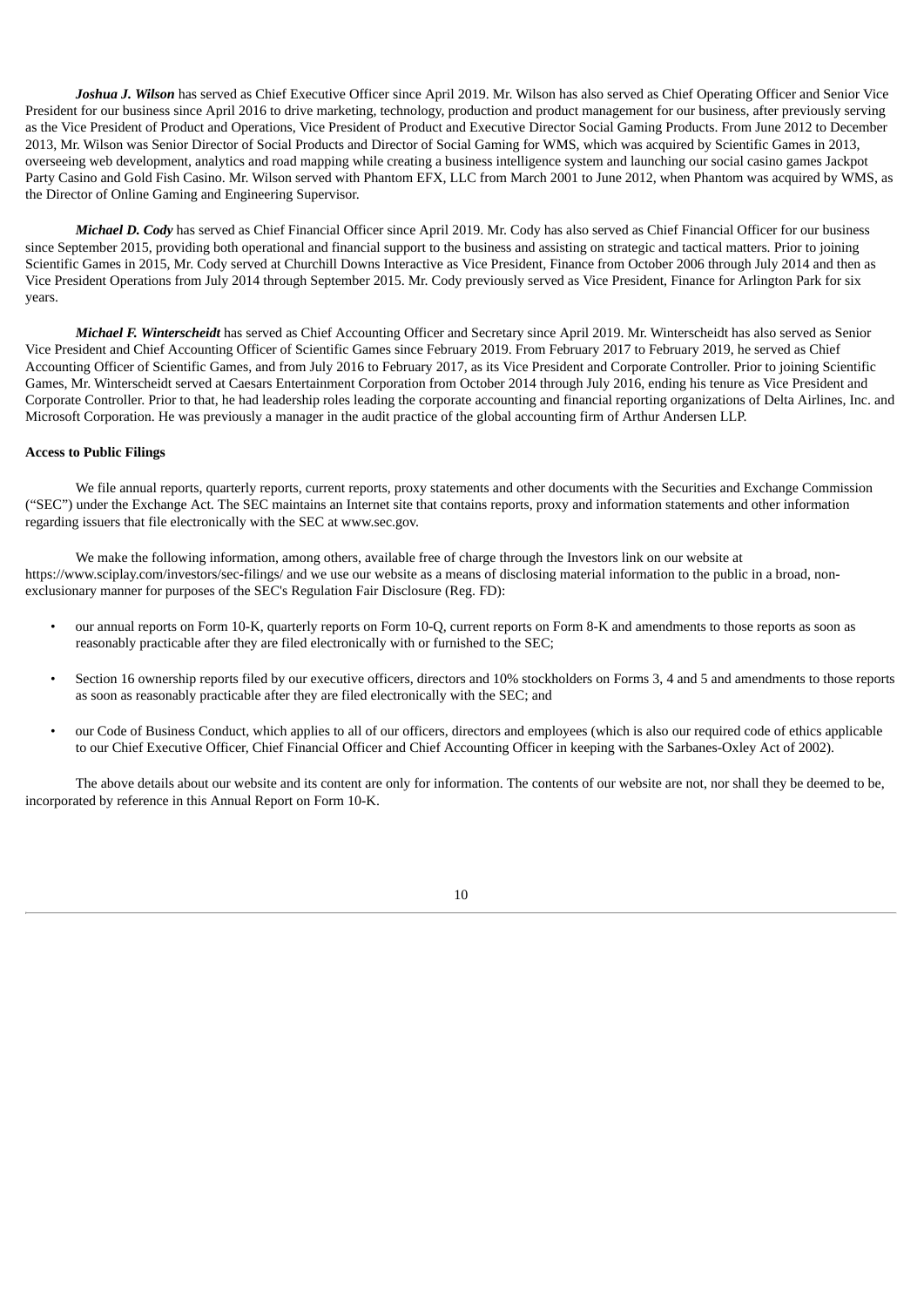# **ITEM 1A. RISK FACTORS**

The risks described below are not the only risks facing us. Please be aware that additional risks and uncertainties not currently known to us or that we currently deem to be immaterial could also materially and adversely affect our business operations. You should also refer to the other information contained in our periodic reports, including the Forward-Looking Statements section, our consolidated financial statements and the related notes and Management's Discussion and Analysis of Financial Condition and Results of Operations for a further discussion of the risks, uncertainties and assumptions relating to our business. Except where the context otherwise indicates, references below to the "Company," "we," *"our," "ours" and "us" include all of our subsidiaries.*

# **Risk Factors Summary**

The following is a summary of some of the risks and uncertainties that could materially adversely affect our business, financial condition and results of operations. You should read this summary together with the more detailed description of each risk factor contained below.

#### *Risks Related to Our Business and Industry*

- The recent COVID-19 pandemic and similar health epidemics, contagious disease outbreaks and public perception thereof, could significantly disrupt our operations and adversely affect our business, results of operations, cash flows or financial condition.
- Our growth depends on our ability to attract and retain players, and the loss of our players, or failure to attract new players, could materially and adversely affect our business.
- We rely on third-party platforms to make our games available to players and to collect revenue.
- A small number of games has generated a majority of our revenue, and we must continue to launch and enhance games that attract and retain a significant number of paying players in order to grow our revenue and sustain our competitive position. We rely on a small percentage of our players for nearly all of our revenue.
- Our success depends upon our ability to adapt to, and offer games that keep pace with, changing technology and evolving industry standards.
- We operate in a highly competitive industry, and our success depends on our ability to effectively compete.
- The Revolver we entered into in connection with the IPO imposes certain restrictions that may affect our ability to operate our business and make payments on our indebtedness.
- We rely on skilled employees with creative and technical backgrounds.

#### *Risks Related to Our Technology*

- We rely on the ability to use the intellectual property rights of Scientific Games and other third parties, including the third-party intellectual property rights licensed to Scientific Games that we have enjoyed as an indirect subsidiary of Scientific Games, and we may lose the benefit of any intellectual property owned by or licensed to Scientific Games if it ceases to hold certain minimum percentages of the voting power in our company.
- The intellectual property rights of others may prevent us from developing new games, entering new markets or may expose us to liability or costly litigation.
- Our success depends on the security and integrity of the games we offer, and security breaches or other disruptions could compromise our information or the information of our players and expose us to liability, which would cause our business and reputation to suffer.
- If we sustain cyber-attacks or other privacy or data security incidents that result in security breaches, we could suffer a loss of sales and increased costs, exposure to significant liability, reputational harm, regulatory fines or punishment and other negative consequences.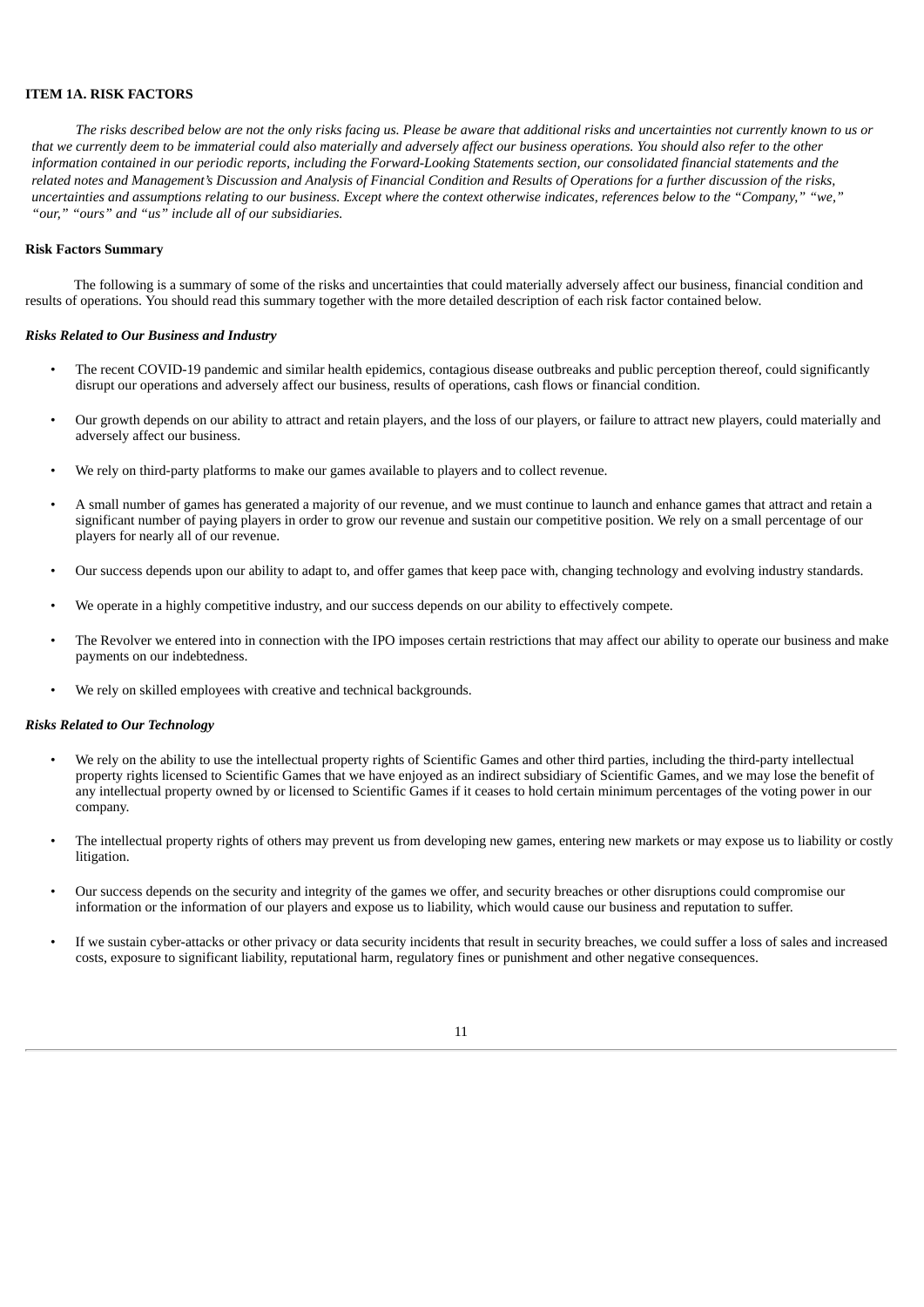# *Risks Related to Legal and Regulatory Factors*

- Legal or regulatory restrictions could adversely impact our business and limit the growth of our operations. We may share part of the regulatory burdens of our parent, Scientific Games.
- Data privacy and security laws and regulations in the jurisdictions in which we do business could increase the cost of our operations and subject us to possible sanctions and other penalties. Our business depends on the protection of our proprietary information and our owned and licensed intellectual property.

## *Risks Related to Our Relationship with Scientific Games*

- Scientific Games controls the direction of our business, and the concentrated ownership of our common stock will prevent you and other stockholders from influencing significant decisions.
- If Scientific Games causes the SG Members to sell a controlling interest in our company to a third party in a private transaction, holders of our Class A common stock may not realize any change-of-control premium on shares of our Class A common stock, and we may become subject to the control of a presently unknown third party.
- Scientific Games' interests may conflict with our interests and the interests of our stockholders. Conflicts of interest between Scientific Games and us could be resolved in a manner unfavorable to us and our public stockholders.
- Our articles of incorporation limit Scientific Games' and its directors' and officers' liability to us or our stockholders for breach of fiduciary duty and could also prevent us from benefiting from corporate opportunities that might otherwise have been available to us.
- Third parties may seek to hold us responsible for liabilities of Scientific Games, which could result in a decrease in our income.
- We are a "controlled company" within the meaning of the NASDAQ rules and, as a result, qualify for, and rely on, exemptions from certain corporate governance requirements.
- We rely on our access to Scientific Games' brands and reputation, some of Scientific Games' relationships, and the brands and reputations of unaffiliated third parties.
- The services that we receive from Scientific Games may not be sufficient for us to operate our business, and we would likely incur significant incremental costs if we lost access to Scientific Games' services.
- Our historical financial results are not necessarily representative of the results we have or may achieve as a standalone company and may not be a reliable indicator of our future results.

#### *Risks Related to Our Organizational Structure and the TRA*

- Our sole material asset is our interest in SciPlay Parent LLC, and, accordingly, we depend on distributions from SciPlay Parent LLC to pay our taxes and expenses, including payments under the TRA. SciPlay Parent LLC's ability to make such distributions have been and may be subject to various limitations and restrictions.
- The TRA with the SG Members requires us to make cash payments to the SG Members in respect of certain tax benefits to which we may become entitled, and the payments we are required to make have been and will be substantial.
- In certain cases, future payments under the TRA to the SG Members may be accelerated or significantly exceed the actual benefits we realize in respect of the tax attributes subject to the TRA.
- We will not be reimbursed for any payments made to the SG Members under the TRA in the event that any tax benefits are disallowed.

12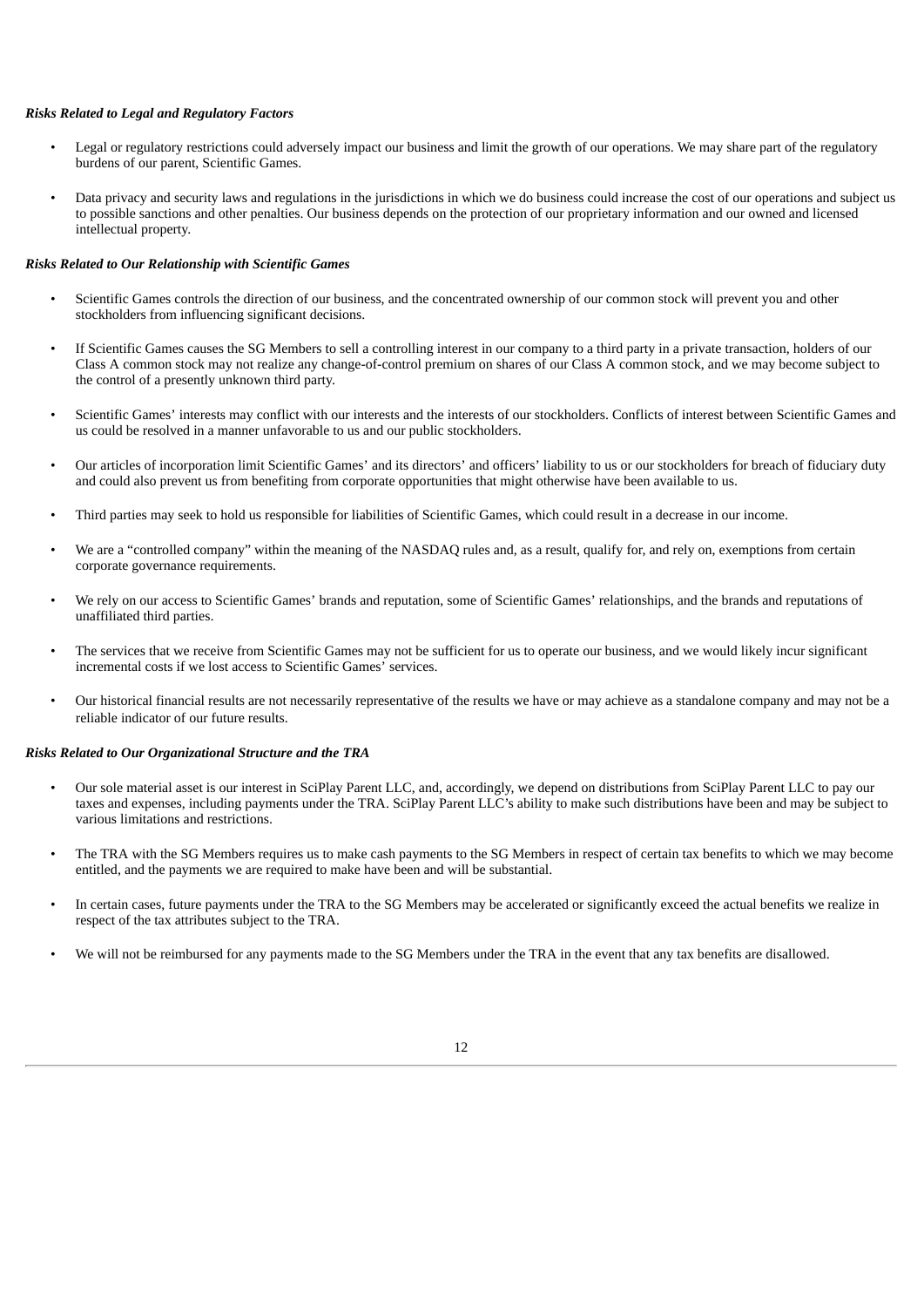## *Risks Related to Ownership of Our Class A Common Stock*

- We are an "emerging growth company," and we cannot be certain if the reduced disclosure requirements applicable to emerging growth companies will make our common stock less attractive to investors.
- The dual class structure of our common stock may adversely affect the trading price or liquidity of our Class A common stock or may dilute our stockholders' economic interest in SciPlay.

You should carefully consider the following risks and other information in this Annual Report on Form 10-K in evaluating us and our Class A common stock. The risk factors generally have been separated into seven groups: risks related to our business and industry, risks relating to our technology, risks related to legal and regulatory factors, risks related to our relationship with Scientific Games, risks related to our organizational structure and the TRA, risks related to ownership of our Class A Common Stock and general risks.

#### **Risks Related to Our Business and Industry**

#### The recent COVID-19 pandemic and similar health epidemics, contagious disease outbreaks and public perception thereof, could significantly disrupt *our operations and adversely affect our business, results of operations, cash flows or financial condition.*

The recent outbreak of a novel strain of coronavirus, COVID-19, and public perception thereof, have contributed to consumer unease and may lead to decreased discretionary spending, which may have a negative effect on us. Other future health epidemics or contagious disease outbreaks could do the same. We cannot predict the ultimate effects that the outbreak of COVID-19, any resulting social, political and economic conditions and decrease in discretionary spending may have on us, as they would be expected to impact our consumers and business partners in varied ways in different communities. Our revenue is driven by players' disposable incomes and level of social casino gaming activity. The recent outbreak of COVID-19 has led to economic and financial uncertainty for many consumers and may reduce the disposable incomes of social casino game players resulting in a lower number of players purchasing coins, chips or cards, or in players purchasing fewer coins, chips or cards, which would negatively impact our results of operations, cash flows and financial condition. The extent to which we are able to sustain the increased player engagement that we experienced during the first half of 2020 as a result of the stay at home measures across the U.S. is uncertain, as player engagement has already and may continue to recede. The recession of player engagement, as a result of the discontinuation of stay at home measures or otherwise, could adversely affect our results of operations and financial condition. Furthermore, this outbreak of COVID-19 has caused, and may continue to cause us and certain of our business partners, including Scientific Games, who provides services to us under the Intercompany Service Agreement, to implement temporary adjustment of work schemes allowing employees to work from home and collaborate remotely. We have taken measures to monitor and reduce the impact of the outbreak, including putting in place a global crisis monitoring team, protocols for responding when employees are infected and enhanced cleaning procedures at all sites but there can be no assurance these will be sufficient to mitigate the risks faced by our and our partners' work forces. We may experience lower work efficiency and productivity, which may adversely affect our service quality, and our business operations have been and could be disrupted when and/or if our employees have been or are suspected of infection, since this has caused and may cause our employees to be quarantined and/or our offices to be temporarily shut down. In addition, as we have reopened our offices following appropriate precautions and guidelines, the risk of spreading the virus could increase and we may experience further disruptions to our business operations if our employees contract the virus from each other. We will continue to incur costs for our operations, and our revenues during this period are difficult to predict. As a result of any of the above developments, our business has been and our results of operations, cash flows or financial condition may be adversely affected by the COVID-19 outbreak. The extent to which this outbreak impacts our results of operations will depend on future developments, which are highly uncertain and unpredictable, including new information which may emerge concerning the severity and duration of this outbreak and the actions taken by governmental authorities and us to contain it or treat its impact.

#### Our growth depends on our ability to attract and retain players, and the loss of our players, or failure to attract new players, could materially and *adversely affect our business.*

Our ability to achieve growth in revenue in the future will depend, in large part, upon our ability to attract new players to our games, and retain existing players of our games. Achieving growth in our community of players may require us to increasingly engage in sophisticated and costly sales and marketing efforts that may not result in additional players.

In addition, our ability to increase the number of players of our games will depend on continued player adoption of social casino gaming and other forms of casual gaming. Growth in the social gaming industry and the level of demand for and

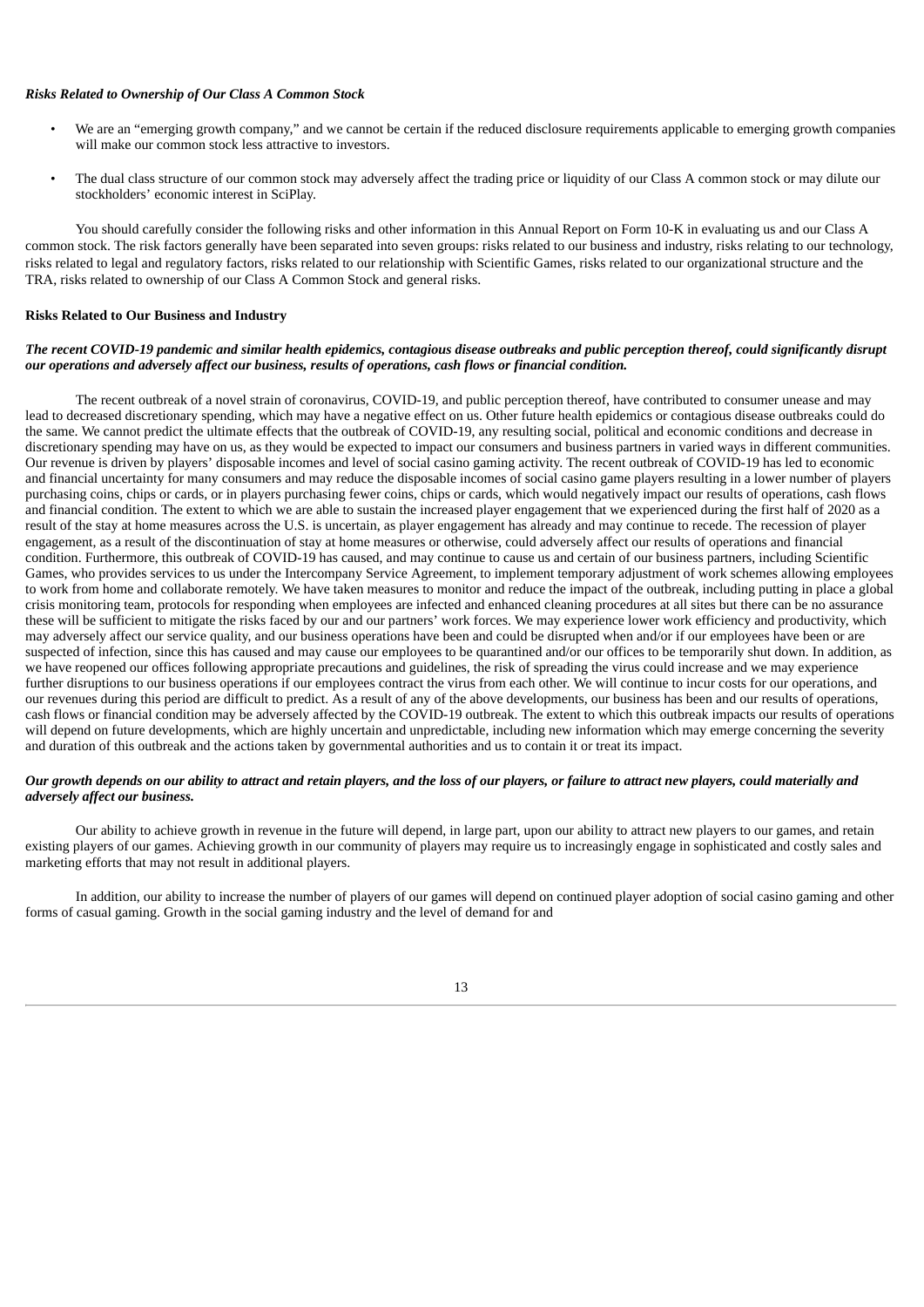market acceptance of our games are subject to a high degree of uncertainty. We cannot assure that player adoption of social gaming and our games will continue or exceed current growth rates, or that the industry will achieve more widespread acceptance.

Additionally, as technological or regulatory standards change and we modify our technology platform to comply with those standards, we may need players to take certain actions to continue playing, such as downloading a new game client, performing age gating checks or accepting new privacy policies or terms and conditions. Players may stop using our games and related services at any time, including if the quality of the player experience on our platform, including our support capabilities in the event of a problem, does not meet their expectations or keep pace with the quality of the player experience generally offered by competitive games and services. In addition, expenditures by players tend to fluctuate seasonally, particularly during the summer months, and may reflect overall economic conditions.

We face competition for leisure time, attention and discretionary spending of our players. Other forms of leisure time activities, such as offline, traditional online, personal computer and console games, television, movies, sports and the internet, are much larger and more well-established options for consumers. Consumer tastes and preferences for leisure time activities are also subject to sudden or unpredictable change on account of new innovations. If consumers do not find our games to be compelling or if other existing or new leisure time activities are perceived by our players to offer greater variety, affordability, interactivity and overall enjoyment, our business could be materially and adversely affected.

## *We rely on third-party platforms to make our games available to players and to collect revenue.*

Our social gaming offerings operate through Apple, Google, Facebook and Amazon, which also serve as significant online distribution platforms for our games, with some of our games available on Microsoft. Substantially all of our revenue was generated by players using those platforms.

Consequently, our expansion and prospects depend on our continued relationships with these providers, and any emerging platform providers that are widely adopted by our target player base. We are subject to the standard terms and conditions that these platform providers have for application developers, which govern the promotion, distribution and operation of games and other applications on their platforms, and which the platform providers can change unilaterally on short or without notice. Our business would be harmed if:

- the platform providers discontinue or limit our access to their platforms;
- governments or private parties, such as internet providers, impose bandwidth restrictions or increase charges or restrict or prohibit access to those platforms;
- the platforms decline in popularity;
- the platforms modify their current discovery mechanisms, communication channels available to developers, respective terms of service or other policies, including fees;
- the platforms impose restrictions or make it more difficult for players to buy coins, chips or cards; or
- the platforms change how the personal information of players is made available to developers or develop their own competitive offerings.

If alternative platforms increase in popularity, we could be adversely impacted if we fail to create compatible versions of our games in a timely manner, or if we fail to establish a relationship with such alternative platforms. Likewise, if our platform providers alter their operating platforms, we could be adversely impacted as our offerings may not be compatible with the altered platforms or may require significant and costly modifications in order to become compatible. If our platform providers were to develop competitive offerings, either on their own or in cooperation with one or more competitors, our growth prospects could be negatively impacted. If our platform providers do not perform their obligations in accordance with our platform agreements, we could be adversely impacted.

In the past, some of these platform providers have been unavailable for short periods of time or experienced issues with their features that permit our players to purchase coins, chips or cards. For example, in the second and third quarters of 2018, we were negatively impacted by data privacy protection changes implemented by Facebook, which impaired our players' ability to access their previously acquired coins, chips or cards and purchase additional coins, chips or cards. If similar events recur on a prolonged basis or other similar issues arise that impact players' ability to download our games,

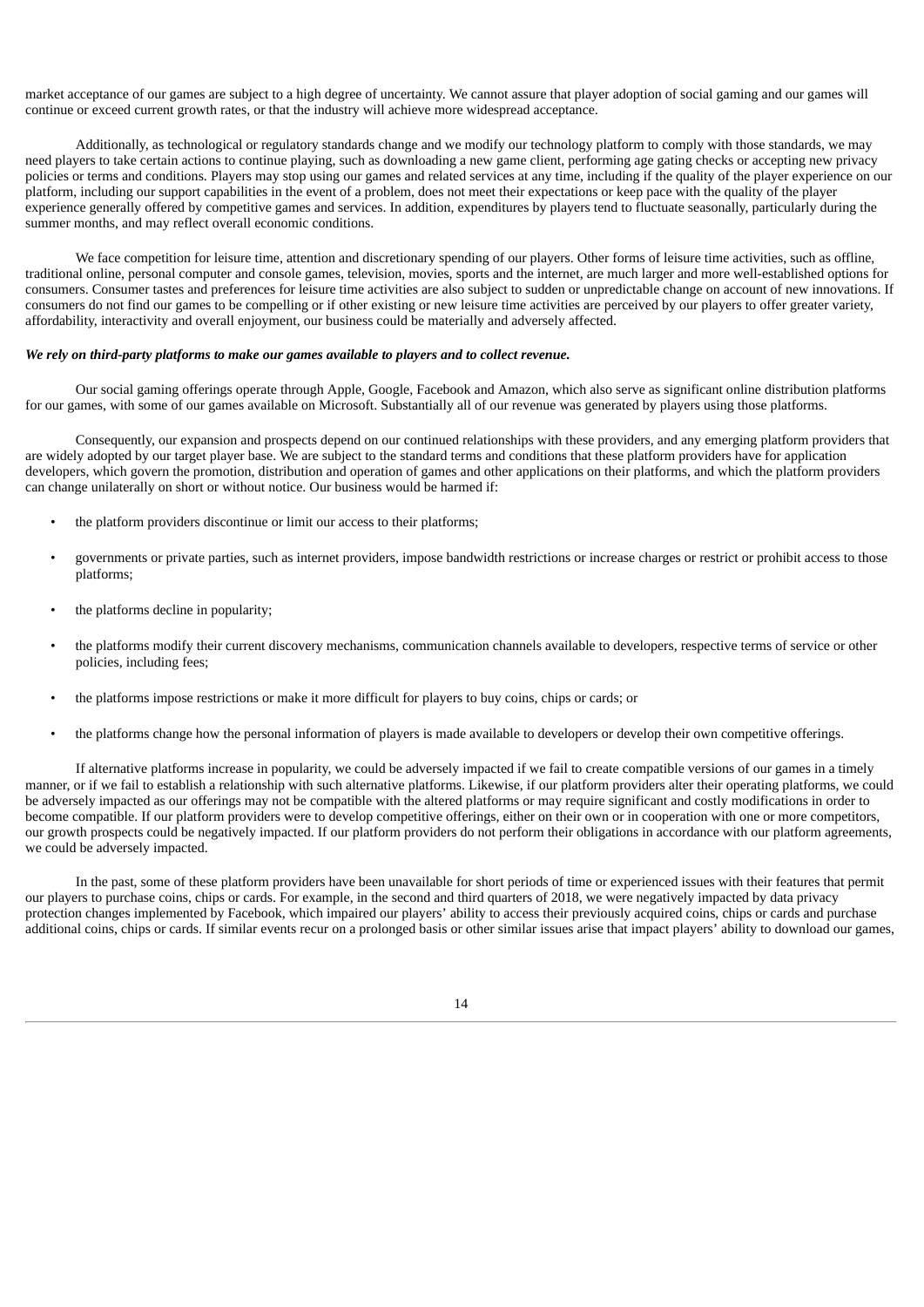access social features or purchase coins, chips or cards, it could have a material adverse effect on our revenue, operating results and brand.

#### A small number of games has generated a majority of our revenue, and we must continue to launch and enhance games that attract and retain a *significant number of paying players in order to grow our revenue and sustain our competitive position.*

Historically, we have depended on a small number of games for a majority of our revenue, and we expect that this dependency will continue for the foreseeable future. In particular, *Jackpot Party Casino* has accounted for a substantial portion of our revenue since its launch in 2012, including 44% of our revenue in 2018, 48% of our revenue in 2019, and 52% of our revenue in 2020, and we expect it to continue to do so over the next several years. Our growth depends on our ability to consistently launch new games that achieve significant popularity. Each of our games generally requires significant research and development, engineering, marketing and other resources to develop, launch and sustain via regular upgrades and expansions, and such costs on average have increased. In the future, we may be forced to reduce our research and development and marketing expenses in order to support other business priorities, which would harm our ability to attract new players and expand our player base and game community. Our ability to successfully and timely launch, sustain and expand games and attract and retain paying players largely depends on our ability to:

- anticipate and effectively respond to changing game player interests and preferences;
- anticipate or respond to changes in the competitive landscape;
- develop, sustain and expand games that are fun, interesting and compelling to play and on which players want to spend money;
- retain rights to the intellectual property rights of third parties, including Scientific Games;
- build and maintain our brand and reputation;
- effectively market new games and enhancements to our existing players and new players;
- minimize launch delays and cost overruns on new games and game expansions;
- minimize downtime and other technical difficulties; and
- acquire high-quality assets, personnel and companies.

It is difficult to consistently anticipate player demand on a large scale, particularly as we develop new games in new markets, including the international markets and new mobile platforms. If we do not successfully launch games that attract and retain a significant number of paying players and extend the life of our existing games, our market share, reputation and financial results could be harmed. In addition, if the popularity of *Jackpot Party Casino* or any of our other top games decreases significantly, that would have a material adverse effect on our results of operations, cash flows and financial condition.

Moreover, it is difficult to predict the problems we may encounter in innovating and introducing new games, and we may need to devote significant resources to the creation, support and maintenance of our games and services. Under the IP License Agreement, our right to use any intellectual property created or acquired by SG Gaming, Inc. (formerly known as Bally Gaming, Inc.) ("SG Gaming") or its affiliates, or licensed by third parties to SG Gaming, after the third anniversary of the date of the IP License Agreement, will be limited to use in our currently available games. This limit will also extend to derivative works of, or improvements to, intellectual property licensed to us under the IP License Agreement that are developed after the third anniversary of the date of the IP License Agreement (including by us), as such derivative works and improvements will be assigned to SG Gaming and licensed back to us pursuant to the terms of the IP License Agreement. We cannot assure that we will be able to obtain a license for the use of any such intellectual property in our new games on commercially reasonable terms, if at all.

We cannot assure that our initiatives to improve our player experience will always be successful. We also cannot predict whether our new games or service offerings will be well received by players, or whether improving our technology will be successful or sufficient to offset the costs incurred to develop and market these games, services or technology.

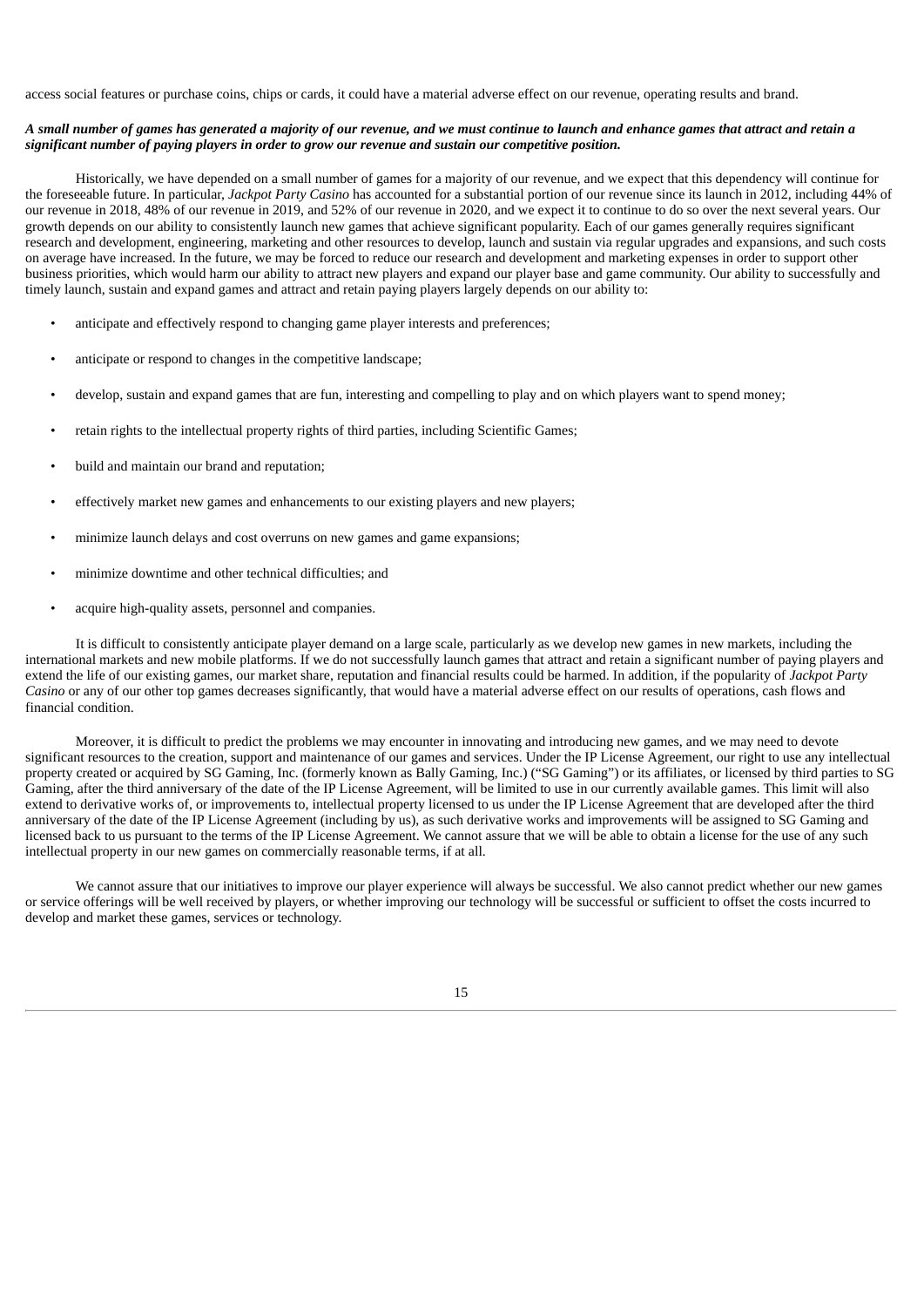# *We rely on a small percentage of our players for nearly all of our revenue.*

A small percentage of our players account for nearly all of our revenue. For example, 5.5%, 6.0% and 7.1% of our players made purchases in our games, in 2018, 2019, and 2020, respectively. However, we lose paying players in the ordinary course of business, and they may stop making purchases in our games or playing our games altogether at any time. In order to sustain or increase our revenue levels, we must attract new paying players or increase the amount our players pay. To retain paying players, we must devote significant resources so that the games they play retain their interest and attract them to our other games. Our new games may also attract players away from our existing games. If we fail to grow or sustain the number of our paying players, or if the rate at which we add paying players declines or if the average amount our paying players pay declines, our results of operations, cash flows and financial condition could be adversely impacted.

## Our success depends upon our ability to adapt to, and offer games that keep pace with, changing technology and evolving industry standards.

Our success depends upon our ability to attract and retain players, which is largely driven by maintaining and increasing the quantity and quality of social games. To satisfy players, we need to continue to improve their experience and innovate and introduce games that players find useful and that cause them to return to our suite of games more frequently. This includes continuing to improve our technology to optimize search results for our games, tailoring our game offerings to additional geographic and market segments, and improving the user-friendliness of our games and our ability to provide high-quality support. Our ability to anticipate or respond to changing technology and evolving industry standards and to develop and introduce new and enhanced games on a timely basis or at all is a significant factor affecting our ability to remain competitive and expand and attract new players. We cannot assure that we will achieve the necessary technological advances or have the financial resources needed to introduce new games on a timely basis or at all.

Our players depend on our support organization to resolve any issues relating to our games. Our ability to provide effective support is largely dependent on our ability to attract, resource, and retain employees who are not only qualified to support players of our games, but are also well versed in our games. Any failure to maintain high-quality support, or a market perception that we do not maintain high-quality support, could harm our reputation, adversely affect our ability to sell coins, chips or cards within our games to existing and prospective players, and could adversely impact our results of operations, cash flows and financial condition.

#### We operate in a highly competitive industry, and our success depends on our ability to effectively compete.

Social gaming, which includes social casino gaming and from which we derive substantially all of our revenue, is a rapidly evolving industry with low barriers to entry. Businesses can easily launch online or mobile platforms and applications at nominal cost by using commercially available software or partnering with various established companies in these markets. The market for our games is also characterized by rapid technological developments, frequent launches of new games, changes in player needs and behavior, disruption by innovative entrants and evolving business models and industry standards. As a result, our industry is constantly changing games and business models in order to adopt and optimize new technologies, increase cost efficiency and adapt to player preferences.

Successful execution of our strategy depends on our continuous ability to attract and retain players, adapt to the emergence of new mobile hardware or operating systems, expand the market for our games, maintain a technological edge and offer new capabilities to players. We also compete with social gaming companies, including those that offer social casino games such as Playtika, Zynga, DoubleU and others, that have no connection to regulated real money gaming, and many of those companies have a base of existing players that is larger than ours. In some cases, we compete against real money gaming operators who have expanded their games to include social casino games and have in the past leveraged their land-based gaming relationship with Scientific Games to license social casino game content from Scientific Games, although such rights are limited in scope by the IP License Agreement. In those cases, customers of such real money gaming operators may choose to play our content as it is offered by the operator and not as it is offered by our social casino games, detrimentally impacting our results.

Some of our current and potential competitors enjoy substantial competitive advantages, such as greater name recognition, longer operating histories, local language capabilities, greater financial, technical, and other resources and, in some cases, the ability to rapidly combine online platforms with traditional staffing and contingent worker solutions. These companies may use these advantages to develop different platforms and services to compete with our games, spend more on advertising and brand marketing, invest more in research and development or respond more quickly and effectively than we

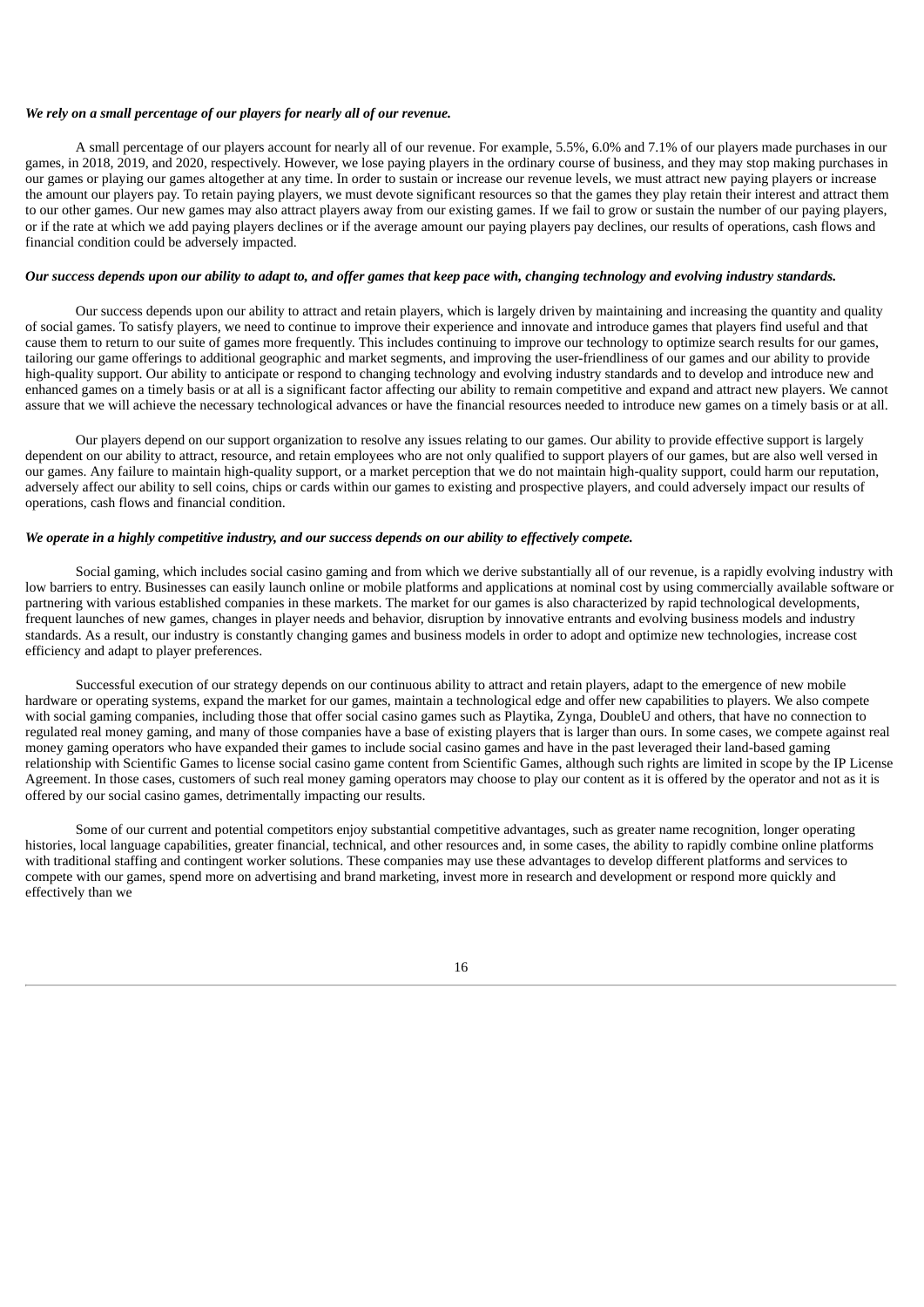do to new or changing opportunities, technologies, standards, regulatory conditions or player preferences or requirements. As a result, our players may decide to stop playing our games or switch to our competitors' games.

Moreover, current and future competitors may also make strategic acquisitions or establish cooperative relationships among themselves or with others, including our current or future third-party suppliers. By doing so, these competitors may increase their ability to meet the needs of existing or prospective freelancers and players. These developments could limit our ability to obtain revenue from existing and new buyers. If we are unable to compete effectively, successfully and at reasonable cost against our existing and future competitors, our results of operations, cash flows and financial condition could be adversely impacted.

We offer players regular free play and frequent discounts for purchases of coins, chips or cards to extend play in connection with our business. We cannot assure that competitive pressure will not cause us to increase the incentives that we offer to our players, which could adversely impact our results of operations, cash flows and financial condition.

#### Our free-to-play business model depends on the optional purchases of coins, chips or cards to supplement the availability of periodically offered free *coins, chips or cards.*

We derive nearly all of our revenue from the sale of coins, chips or cards used to play our games. Our games are available to players for free, and we generally generate revenue from them only if they voluntarily purchase coins, chips or cards above and beyond the level of free coins, chips or cards provided periodically as part of the game. If we fail to offer games that attract purchases of coins, chips or cards, or if we fail to properly manage the economics of free versus paid coins, chips or cards, our business, financial condition and results of operations could be materially and adversely affected.

# The Revolver we entered into in connection with the IPO imposes certain restrictions that may affect our ability to operate our business and make *payments on our indebtedness.*

In connection with the IPO, we entered into a \$150.0 million revolving credit agreement (the "Revolver"), which contains covenants that, among other things, restrict our ability to incur additional indebtedness; incur liens; sell, transfer or dispose of property and assets; invest; make dividends or distributions or other restricted payments and engage in affiliate transactions. In addition, we are required to maintain a maximum total net leverage ratio not to exceed 2.50:1.00 and to maintain a minimum fixed charge coverage ratio of no less than 4.00:1.00. See "Management's Discussion and Analysis of Financial Condition and Results of Operations-Liquidity, Capital Resources and Working Capital-Revolving Credit Facility" in Part II, Item 7 of this Annual Report on Form 10-K for additional information. The Revolver limits our ability to make certain payments, including dividends or distributions on SciPlay Parent LLC's equity and other restricted payments, provided, however, that payments in respect of certain tax distributions under the Operating Agreement and certain payments under the TRA are permitted, and payments to SciPlay Parent LLC's direct or indirect parent made on or prior to the closing date of the Revolver in an amount not to exceed the net cash proceeds of the IPO are permitted, among other customary exceptions.

Moreover, the new Revolver requires us to dedicate a portion of our cash flow from operations to interest payments, thereby reducing the availability of cash flow to fund working capital, capital expenditures and other general corporate purposes; increasing our vulnerability to adverse general economic, industry or competitive developments or conditions; and limiting our flexibility in planning for, or reacting to, changes in our business and the industry in which we operate or in pursuing our strategic objectives.

#### *We may be exposed to the risk of increased interest rates.*

The Revolver has variable rates of interest, some of which use the London Inter-Bank Offered Rate ("LIBOR") as a benchmark. See "Management's Discussion and Analysis of Financial Condition and Results of Operations-Liquidity, Capital Resources and Working Capital-Revolving Credit Facility" in Part II, Item 7 of this Annual Report on Form 10-K for additional information. The U.K. Financial Conduct Authority intends to phase out LIBOR by the end of 2021. In addition, other regulators have suggested reforming or replacing other benchmark rates. The discontinuation, reform or replacement of LIBOR or any other benchmark rates may have an unpredictable impact on contractual mechanics in the credit markets or cause disruption to the broader financial markets. Uncertainty as to the nature of such potential discontinuation, reform or replacement may negatively impact the cost of our variable rate debt, and our business, prospects, financial condition and results of operations could be materially and adversely affected. We may in the future pursue amendments to the credit agreement governing the Revolver to provide for a transition mechanism or other reference rate in anticipation of LIBOR's discontinuation, but we may not be able to reach agreement with our lenders on any such amendments. As a result, additional

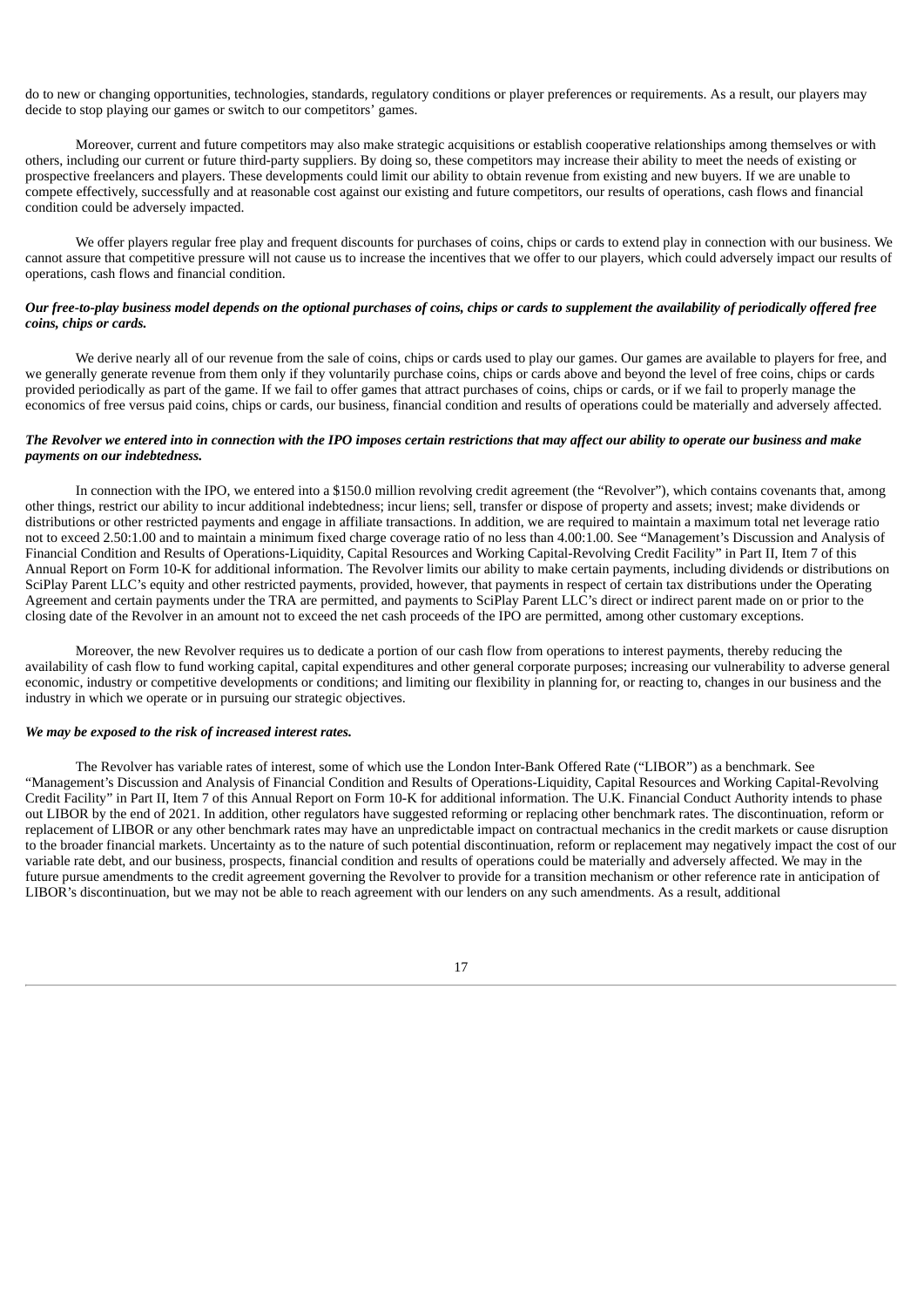financing to replace any of our LIBOR-based debt may be unavailable, more expensive or restricted by the terms of our outstanding indebtedness.

#### We may require additional capital to meet our financial obligations and support business growth, and this capital may not be available on acceptable *terms or at all.*

Based on our current plans and market conditions, we believe that cash flows generated from our operations, the proceeds from the IPO and borrowing capacity under the Revolver will be sufficient to satisfy our anticipated cash requirements in the ordinary course of business for the foreseeable future. However, we intend to continue to make significant investments to support our business growth and may require additional funds to respond to business challenges, including the need to develop new games and features or enhance our existing games, improve our operating infrastructure or acquire complementary businesses, personnel and technologies. Accordingly, we may need to engage in equity or debt financings in addition to our Revolver to secure additional funds. If we raise additional funds through future issuances of equity or convertible debt securities, our existing stockholders could suffer significant dilution, and any new equity securities we issue could have rights, preferences and privileges superior to those of holders of our Class A common stock. Any debt financing we secure in the future could include restrictive covenants relating to our capital raising activities and other financial and operational matters, which may make it more difficult for us to obtain additional capital and to pursue business opportunities, including potential acquisitions. We may not be able to obtain additional financing on terms favorable to us, if at all. If we are unable to obtain adequate financing or financing on terms satisfactory to us when we require it, our ability to continue to support our business growth and to respond to business challenges could be significantly impaired, and our business may be harmed.

# Our results of operations fluctuate due to seasonality and other factors and, therefore, our periodic operating results are not quarantees of future *performance.*

Our results of operations can fluctuate due to seasonal trends and other factors. Player activity is generally slower in the second and third quarters of the year, particularly during the summer months. Certain other seasonal trends and factors that may cause our results to fluctuate include:

- the geographies where we operate;
- holiday and vacation seasons;
- climate and weather;
- economic and political conditions, including conditions related to the impact of the COVID-19 pandemic and government measures to mitigate its effects; and
- timing of the release of new games.

In light of the foregoing, results for any quarter are not necessarily indicative of the results that may be achieved in another quarter or for the full fiscal year. We cannot assure that the seasonal trends and other factors that have impacted our historical results will repeat in future periods as we cannot influence or forecast many of these factors.

#### *We rely on skilled employees with creative and technical backgrounds.*

We rely on our highly skilled, technically trained and creative employees to develop new technologies and create innovative games. Such employees, particularly game designers, engineers and project managers with desirable skill sets are in high demand, and we devote significant resources to identifying, hiring, training, successfully integrating and retaining these employees. A lack of skilled technical workers could delay or negatively impact our business plans, ability to compete, results of operations, cash flows and financial condition. We employ personnel internationally, particularly in game development operations in Israel and Ukraine, and are subject to additional risks customarily associated with foreign operations, such as labor and employment related risks. See also "Our foreign operations expose us to business and legal risks" in Part I, Item 1A.

#### **Risks Related to Our Technology**

We rely on the ability to use the intellectual property rights of Scientific Games and other third parties, including the third-party intellectual property *rights licensed to Scientific Games that we have enjoyed as an indirect subsidiary of*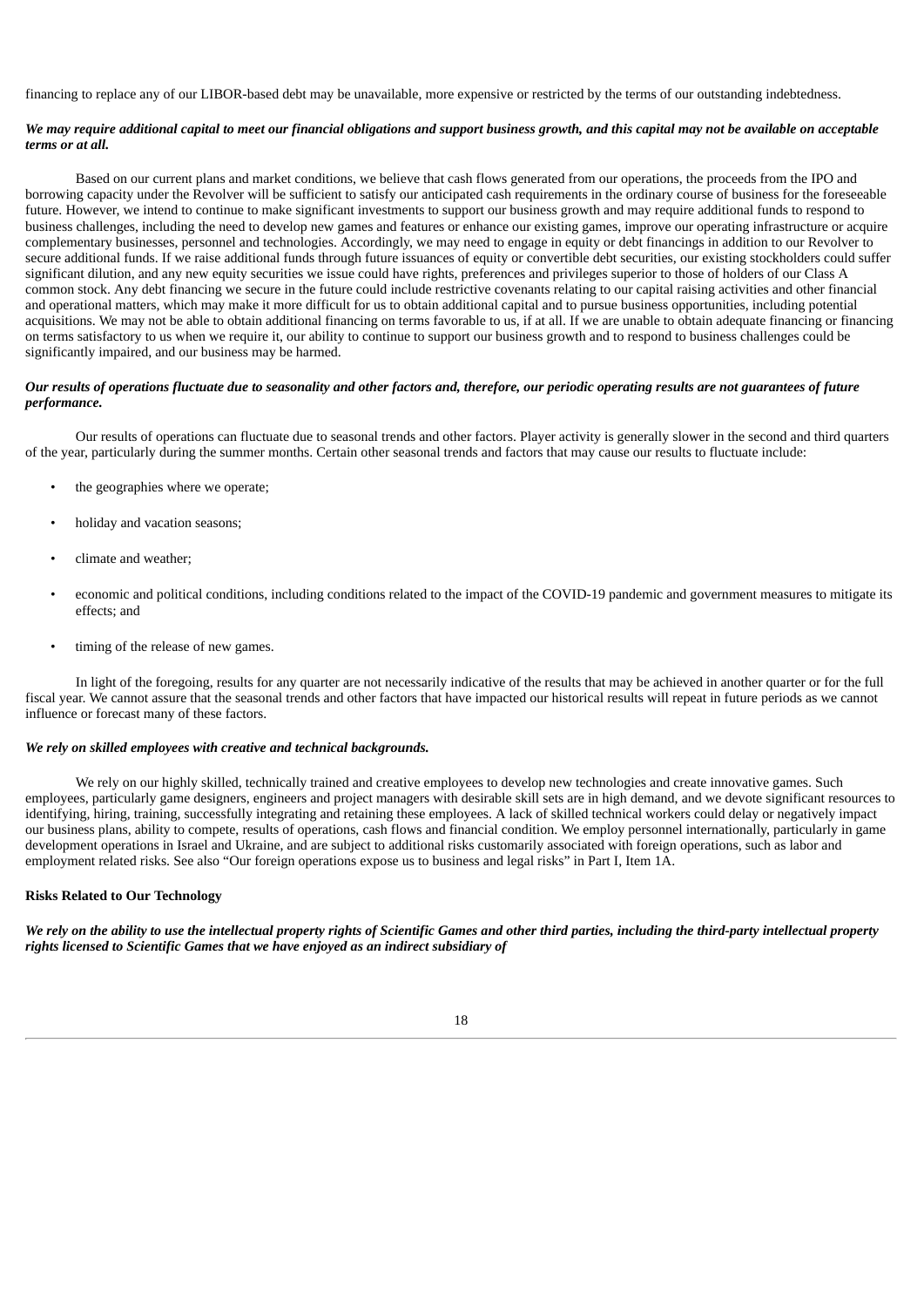#### Scientific Games, and we may lose the benefit of any intellectual property owned by or licensed to Scientific Games if it ceases to hold certain minimum *percentages of the voting power in our company.*

Substantially all of our games rely on products, technologies and other intellectual property that are licensed from Scientific Games and other third parties. Since September 2016, we have been party to an intercompany license agreement with Scientific Games pursuant to which we receive the right to use certain patents, brands, trademarks and other intellectual property owned by or licensed to Scientific Games. In addition, as an indirect subsidiary of Scientific Games, we benefit from intellectual property licensed to Scientific Games for the benefit of it and its subsidiaries. Under the IP License Agreement and as a subsidiary of Scientific Games, we expect, but cannot guarantee, that we will be able to continue to receive those rights on favorable or reasonable terms, and licensors may have approval rights over any future sublicenses by Scientific Games. The IP License Agreement has a change of control provision that requires SG Gaming's consent, not to be unreasonably withheld, in the event of changes of control of our company that are not initiated by Scientific Games. SG Gaming could reasonably withhold its consent, and therefore have the right to terminate the IP License Agreement, if, for example, a competitor of Scientific Games were to acquire more than 50% of the voting power in our company. If SG Gaming were to exercise this termination right, we would lose the benefit of any intellectual property licensed to us under the IP License Agreement, which is essential to our business, including any intellectual property that we develop, to the extent it is an improvement, enhancement, modification, or derivative work of any intellectual property licensed to us under the IP License Agreement.

Any transaction that results in Scientific Games ceasing to hold at least 50% of the voting power in our company will be considered a change of control transaction requiring SG Gaming's consent, except for: (i) transactions initiated by Scientific Games, or (ii) decreases in voting power resulting from (a) Scientific Games selling any ownership interests in our company, either privately or through additional public offerings, or (b) any future issuance of additional shares of our capital stock. In addition, our rights to any third-party intellectual property licensed to SG Gaming or its affiliates and sublicensed to us under the IP License Agreement are subject to any change of control provisions in the applicable third-party license.

Further, even absent termination of the IP License Agreement, if Scientific Games ceases to hold at least 50% of the voting power in our company, or such other percentage as may be required by a specific third-party license between the applicable third party and Scientific Games, we may also lose the benefit of any intellectual property licensed to Scientific Games for the benefit of it or its subsidiaries. We have little control over future amendments or renewals of third-party licenses to which we are not a party, and such amendments and renewals may affect the ability of Scientific Games to sublicense such third-party intellectual property rights to us, or our ability to benefit directly from such intellectual property without a sublicense as a subsidiary of Scientific Games.

The future success of our business will depend, in part, on our ability to obtain, retain or expand licenses for technologies and services in a competitive market. We cannot assure that these third-party licenses, including the IP License Agreement, or support for such licensed technologies and services, will continue to be available to us on commercially reasonable terms, if at all. In the event that we lose the benefit of, or cannot renew and/or expand existing licenses, we may be required to discontinue or limit our use of the technologies and services that include or incorporate the licensed intellectual property. In addition, while we are controlled by Scientific Games, we may not have the leverage to negotiate amendments to the IP License Agreement, if required, on terms as favorable to us as those we would negotiate with an unaffiliated third party.

Some of our license agreements contain minimum guaranteed royalty payments to the third party, and other agreements are sublicenses where such payment obligations are passed on to us by the sublicensor, including under the IP License Agreement. If we are unable to generate sufficient revenue to offset the minimum guaranteed royalty payments, it could have a material adverse effect on our results of operations, cash flows and financial condition. Our license agreements, including both direct licenses and sublicensing arrangements, typically contain customary restrictions on our ability to use or transfer the licensed rights, including in connection with certain strategic transactions, such as a change of control of the licensee. Although we believe that we are complying with our obligations under these license agreements and do not believe them to be in jeopardy of being terminated, we cannot assure that any or all of these license agreements in fact will remain in effect. Under certain of these agreements, the licensor has the right to audit our use of their intellectual property. Disputes with licensors over uses or terms could result in the payment of additional royalties or penalties by us, cancellation or nonrenewal of the underlying license or litigation.

#### Our business depends on the protection of our proprietary information and our owned and licensed intellectual property.

We believe that our success depends, in part, on protecting our owned and licensed intellectual property in the U.S. and in foreign countries. Our intellectual property includes certain trademarks and copyrights relating to our games, and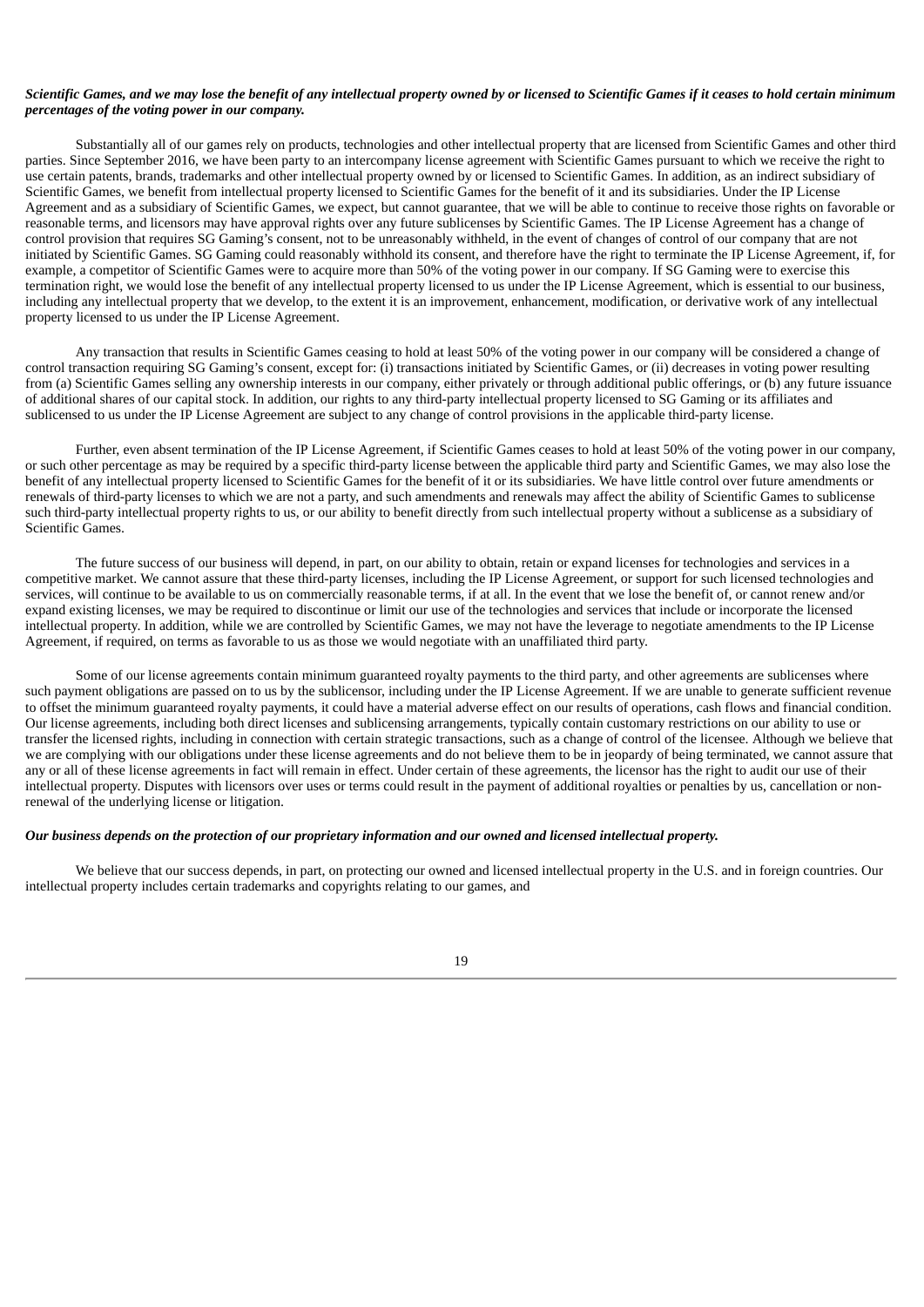proprietary or confidential information that is not subject to formal intellectual property protection. Intellectual property that is significant to our business is owned by Scientific Games and other third parties. Our success may depend, in part, on our and our licensors' ability to protect the trademarks, trade dress, names, logos or symbols under which we market our games and to obtain and maintain patent, copyright and other intellectual property protection for the technologies, designs, software and innovations used in our games and our business. We cannot assure that we will be able to build and maintain consumer value in our trademarks, copyrights or other intellectual property protection in our technologies, designs, software and innovations or that any patent, trademark, copyright or other intellectual property right will provide us with competitive advantages.

We also rely on trade secrets and proprietary knowledge. We enter into confidentiality agreements with our employees and independent contractors regarding our trade secrets and proprietary information, but we cannot assure that the obligation to maintain the confidentiality of our trade secrets and proprietary information will be honored.

In the future we may make claims of infringement against third parties, or make claims that third-party intellectual property rights are invalid or unenforceable. These claims could:

- cause us to incur greater costs and expenses in the protection of our intellectual property;
- potentially negatively impact our intellectual property rights, for example, by causing one or more of our intellectual property rights to be ruled or rendered unenforceable or invalid; or
- divert management's attention and our resources.

#### The intellectual property rights of others may prevent us from developing new games, entering new markets or may expose us to liability or costly *litigation.*

Our success depends in part on our ability to continually adapt our games to incorporate new technologies and to expand into markets that may be created by new technologies. If technologies are protected by the intellectual property rights of our competitors or other third parties, we may be prevented from introducing games based on these technologies or expanding into markets created by these technologies.

We cannot assure that our business activities and games will not infringe upon the proprietary rights of others, or that other parties will not assert infringement claims against us. A successful claim of infringement by a third party against us, our games or one of our licensees in connection with the use of our technologies, or an unsuccessful claim of infringement made by us against a third party or its products or games, could adversely affect our business or cause us financial harm. Any such claim and any resulting litigation, should it occur, could:

- be expensive and time-consuming to defend or require us to pay significant amounts in damages;
- result in invalidation of our proprietary rights or render our proprietary rights unenforceable;
- cause us to cease making, licensing or using games that incorporate the intellectual property;
- require us to redesign, reengineer or rebrand our games or limit our ability to bring new games to the market in the future;
- require us to enter into costly or burdensome royalty, licensing or settlement agreements in order to obtain the right to use a product or process;
- impact the commercial viability of the games that are the subject of the claim during the pendency of such claim; or
- require us to stop selling the infringing games.

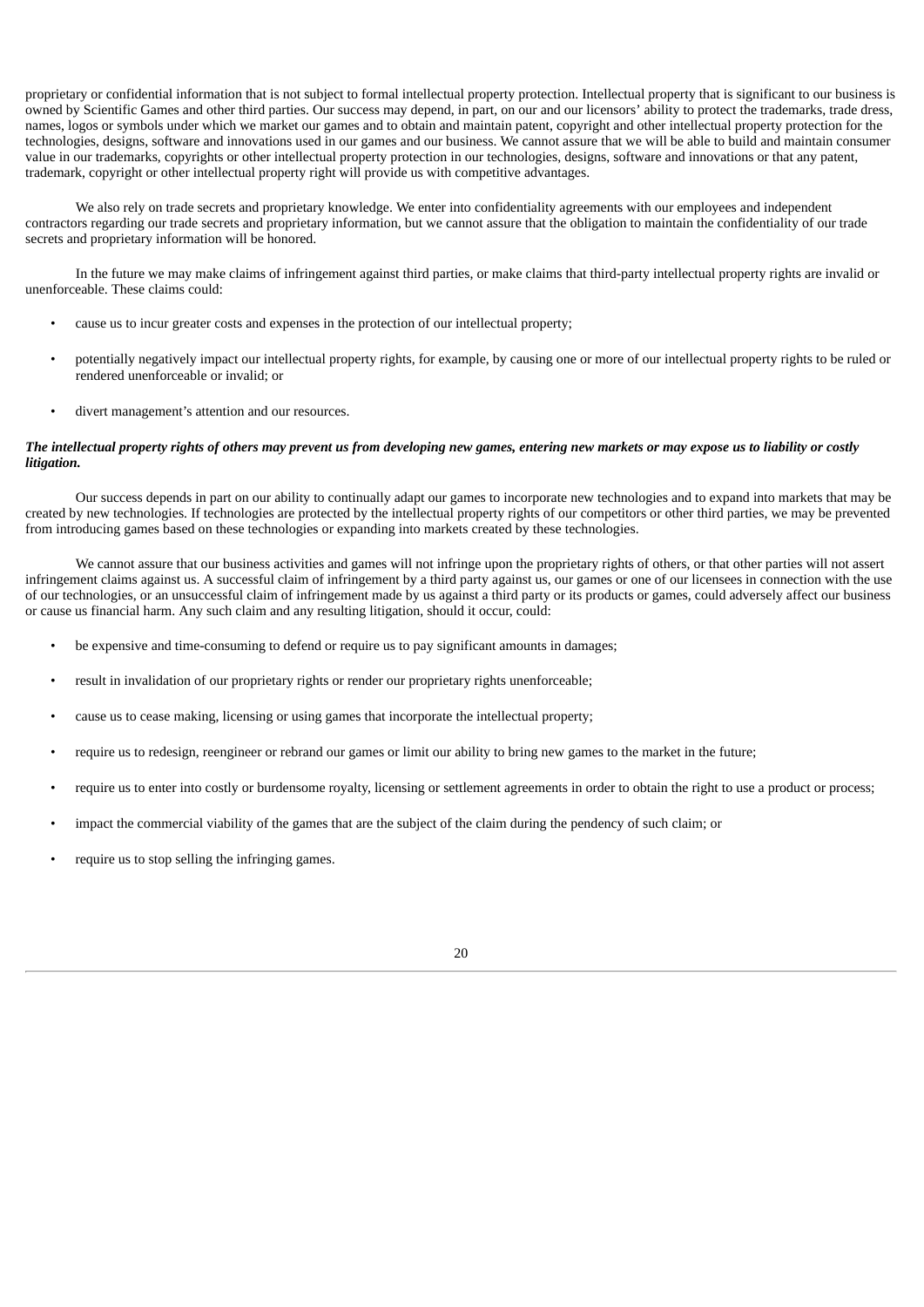#### Our success depends on the security and integrity of the games we offer, and security breaches or other disruptions could compromise our information or the information of our players and expose us to liability, which would cause our business and reputation to suffer.

We believe that our success depends, in large part, on providing secure games to our players. Our business sometimes involves the storage, processing and transmission of players' proprietary, confidential and personal information. We also maintain certain other proprietary and confidential information relating to our business and personal information of our personnel. Our games and systems are designed with security features to prevent fraudulent activity. However, we cannot guarantee that these security features will effectively stop all fraudulent activity. Despite our security measures, our games are vulnerable to attacks by hackers, players, vendors or employees or breached due to malfeasance or other disruptions. Any security breach or incident that we experience could result in unauthorized access to, misuse of, or unauthorized acquisition of our or our players' data, the loss, corruption or alteration of this data, interruptions in our operations, or damage to our computers or systems or those of our players or third-party platforms. Any of these could expose us to claims, litigation, fines and potential liability.

An increasing number of online services have disclosed security breaches, some of which have involved sophisticated and highly targeted attacks on portions of their services. Because the techniques used to obtain unauthorized access, disable or degrade service, or sabotage systems change frequently and often are not foreseeable or recognized until launched against a target, we may be unable to anticipate these techniques or to implement adequate preventative measures. If an actual or perceived breach of our security occurs, public perception of the effectiveness of our security measures and brand could be harmed, and we could lose players. Data security breaches and other data security incidents may also result from non-technical means, for example, actions by employees or contractors. Any compromise of our security could result in a violation of applicable privacy and other laws, regulatory or other governmental investigations, enforcement actions, and legal and financial exposure, including potential contractual liability that is not always limited to the amounts covered by our insurance. Any such compromise could also result in damage to our reputation and a loss of confidence in our security measures. Any of these effects could have a material adverse impact on our results of operations, cash flows and financial condition.

Our ability to prevent anomalies and monitor and ensure the quality and integrity of our games and software is periodically reviewed and enhanced, but may not be sufficient to prevent future attacks, breaches or disruptions. Similarly, we regularly assess the adequacy of our security systems, including the security of our games and software to protect against any material loss to any of our players and the integrity of our games to players. However, we cannot assure that our business will not be affected by a security breach.

#### If we sustain cyber-attacks or other privacy or data security incidents that result in security breaches, we could suffer a loss of sales and increased costs, exposure to significant liability, reputational harm, regulatory fines or punishment and other negative consequences.

Our information technology systems and infrastructure are subject to cyber-attacks, viruses, malicious software, break-ins, theft, computer hacking, employee error or malfeasance or other security breaches. Hackers and data thieves are increasingly sophisticated and operate large-scale and complex automated attacks. Threats to our information technology systems and infrastructure include:

- experienced computer programmers and hackers who are able to penetrate our security controls and misappropriate or compromise sensitive personal, proprietary or confidential information, create system disruptions or cause shutdowns or who are able to develop and deploy malicious software programs that attack our systems or otherwise exploit any security vulnerabilities;
- security incidents, acts of vandalism or theft, coordinated attacks by activist entities, misplaced or lost data, human errors or other similar events that could negatively affect our systems and the data stored on those systems, and the data of our business partners;
- third parties, such as hosted solution providers, that provide services to us are also a source of security risk in the event of a failure of their own security systems and infrastructure.

The costs to eliminate or address the foregoing security threats and vulnerabilities before or after a cyber incident could be significant. Our remediation efforts may not be successful and could result in interruptions, delays or cessation of service, and loss of existing or potential suppliers or players. As threats related to cyber-attacks develop and grow, we may also find it necessary to make further investments to protect our data and infrastructure, which may impact our results of

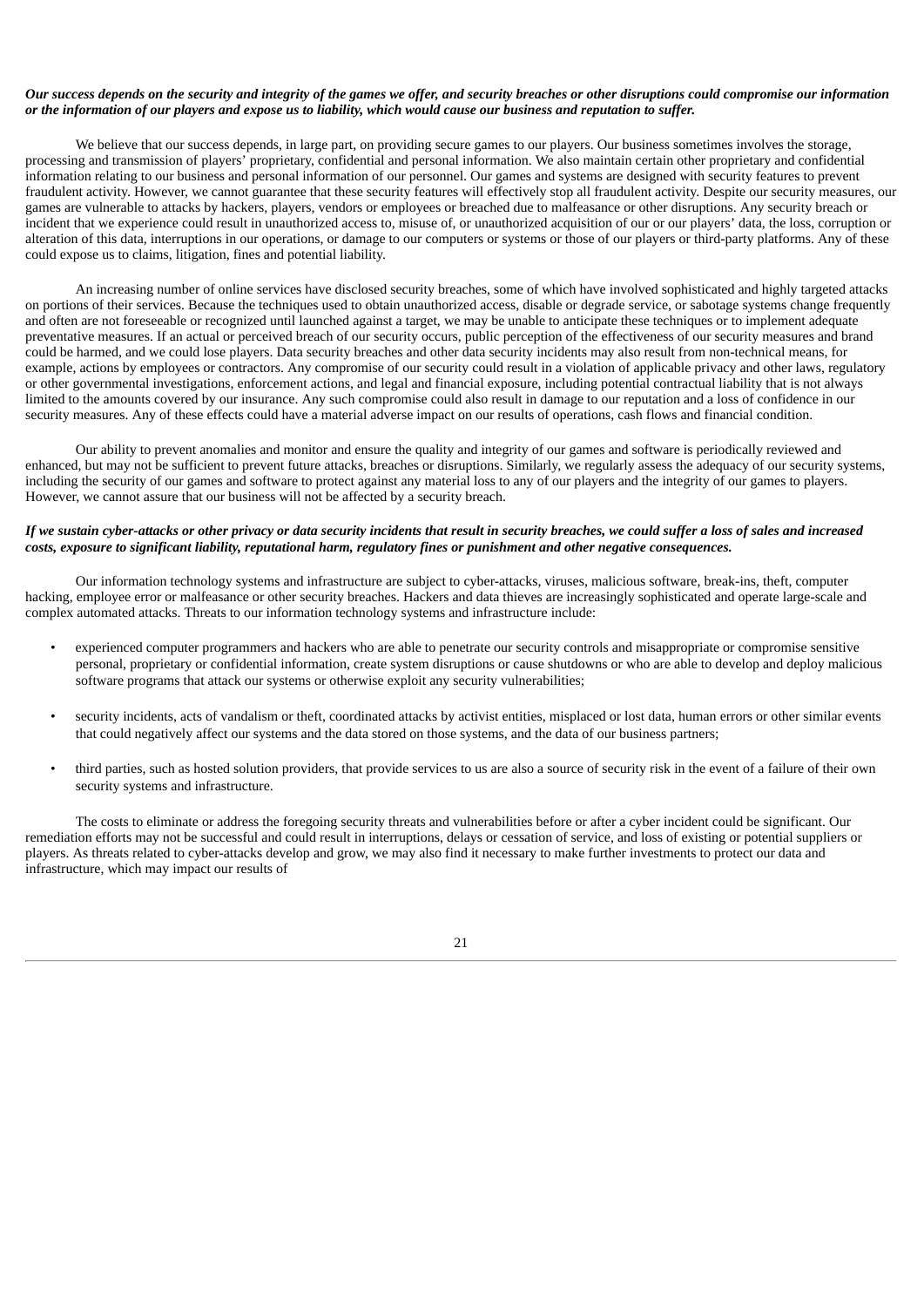operations. Although we have insurance coverage for protecting against damages resulting from cyber-attacks, it may not be sufficient to cover all possible claims, and we may suffer losses that could have a material adverse effect on our business. We could also be negatively impacted by existing and proposed U.S. and non-U.S. laws and regulations, and government policies and practices related to cybersecurity, data privacy, data localization and data protection.

In addition, the platforms on which we distribute games may encourage, or require, compliance with certain security standards, such as the voluntary cybersecurity framework released by the National Institute of Standards and Technology (NIST), which consists of controls designed to identify and manage cyber-security risks, and we could be negatively impacted to the extent we are unable to comply with such standards.

## We rely on information technology and other systems, and any failures in our systems or errors, defects or disruptions in our games could diminish our brand and reputation, subject us to liability and could disrupt our business and adversely impact our results.

We rely on information technology systems that are important to the operation of our business, some of which are managed by third parties. These third parties are typically under no obligation to renew agreements and there is no guarantee that we will be able to renew these agreements on commercially reasonable terms, or at all. These systems are used to process, transmit and store electronic information, to manage and support our business operations and to maintain internal control over our financial reporting. In addition, we collect and store certain data, including proprietary business information, and may have access to confidential or personal information in certain of our businesses that is subject to privacy and security laws, and regulations. We could encounter difficulties in developing new systems, maintaining and upgrading current systems and preventing security breaches. Among other things, our systems are susceptible to damage, outages, disruptions or shutdowns due to fire, floods, power loss, break-ins, cyber-attacks, network penetration, denial of service attacks and similar events. Failures in our systems or unauthorized access to or tampering with our systems and databases could have a material adverse effect on our business, reputation, results of operations, cash flows and financial condition. Any failures in our computer systems or telecommunications services could affect our ability to operate our games or otherwise conduct business.

A meaningful portion of our game traffic is hosted by third-party data centers, such as Amazon Web Services ("AWS"). Such third parties provide us with computing and storage capacity, and AWS is under no obligation to renew the agreements related to these services with us on commercially reasonable terms or at all. If we are unable to renew these agreements on commercially reasonable terms, or if one of our data center operators is acquired, we may be required to transfer our servers and other infrastructure to new data center facilities and we may incur significant costs and possible lengthy service interruptions in connection with doing so, potentially causing harm to our reputation. If a game is unavailable or operates more slowly than anticipated when a player attempts to access it, that player may stop playing the game and be less likely to return to the game.

Portions of our information technology infrastructure, including those operated by third parties, may experience interruptions, delays or cessations of service or produce errors in connection with systems integration or migration work that takes place from time to time. We may not be successful in implementing new systems and transitioning data, which could cause business disruptions and be more expensive, time-consuming, disruptive and resource-intensive. We have no control over third parties that provide services to us and those parties could suffer problems or make decisions adverse to our business. We have contingency plans in place to prevent or mitigate the impact of these events. However, such disruptions could materially and adversely impact our ability to deliver games to players and interrupt other processes. If our information systems do not allow us to transmit accurate information, even for a short period of time, to key decision-makers, the ability to manage our business could be disrupted and our results of operations, cash flows and financial condition could be materially and adversely affected. Failure to properly or adequately address these issues could impact our ability to perform necessary business operations, which could materially and adversely affect our reputation, competitive position, results of operations, cash flows and financial condition.

Substantially all of our games rely on data transferred over the internet. Access to the internet in a timely fashion is necessary to provide a satisfactory player experience to the players of our games. Third parties, such as telecommunications companies, could prevent access to the internet or limit the speed of our data transmissions, with or without reason, causing an adverse impact on our player experience that may materially and adversely affect our reputation, competitive position, results of operations, cash flows and financial condition. In addition, telecommunications companies may implement certain measures, such as increased cost or restrictions based on the type or amount of data transmitted, that would impact consumers' ability to access our games, which could materially and adversely affect our reputation, competitive position, results of operations, cash flows and financial condition. Furthermore, internet penetration may be adversely affected by difficult global economic conditions or the cancellation of government programs to expand broadband access.

22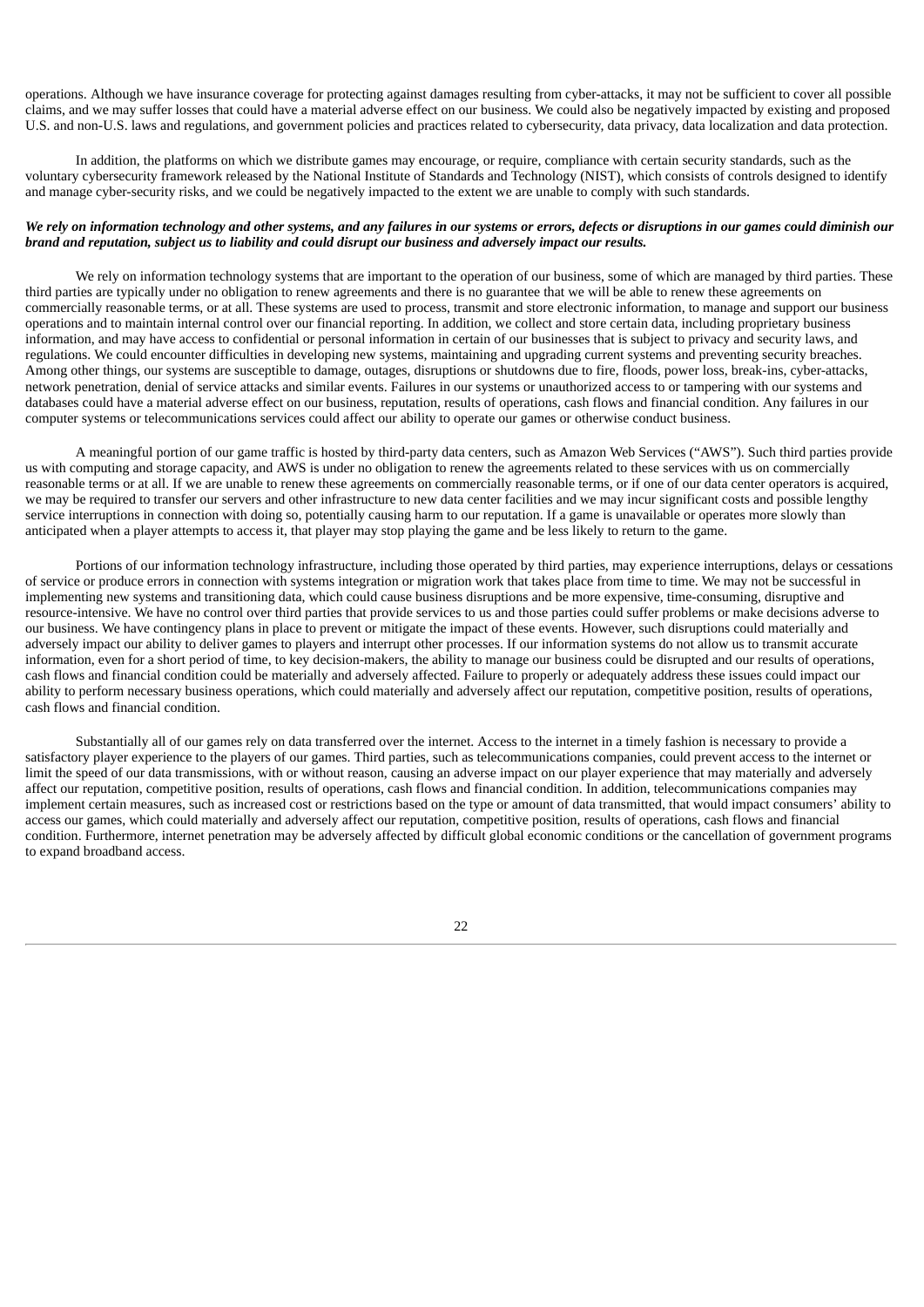#### Our games and other software applications and systems, and the third-party platforms upon which they are made available could contain undetected *errors.*

Our games and other software applications and systems, as well as the third-party platforms upon which they are made available, could contain undetected errors that could adversely affect the performance of our games. For example, these errors could prevent the player from making in-app purchases of coins, chips or cards, which could harm our operating results. They could also harm the overall game-playing experience for our players, which could cause players to reduce their playing time or in-game purchases, discontinue playing our games altogether, or not recommend our games to other players. Such errors could also result in our games being non-compliant with applicable laws or create legal liability for us.

Resolving such errors could disrupt our operations, cause us to divert resources from other projects, or harm our operating results.

## Some of our players may obtain coins, chips or cards used in, or otherwise alter the intended game play of, our games through hacking or other *unauthorized methods, resulting in a negative impact to our revenue.*

Unauthorized operators may develop "hacks" that enable players to alter the intended game play or obtain unfair advantages in our games. For example, although we do not permit the exchange of coins, chips or cards between accounts or with third parties, it is possible that unauthorized operators could offer "hacks" that allow players to obtain coins, chips or cards through unauthorized methods, potentially having a negative impact on the amount of revenue we collect from players. We could change our business model and allow authorized trading in the future, which could result in additional opportunities for players to obtain coins, chips or cards for use in our games through unauthorized methods.

Additionally, unrelated third parties may attempt to scam our players with fake offers for coins, chips or cards or other game benefits. These scams may harm the experience of our players, disrupt the virtual economies of our games and reduce the demand for coins, chips or cards, which may result in increased costs to combat such programs and scams, a loss of revenue from the sale of coins, chips or cards and a loss of players.

# **Risks Related to Legal and Regulatory Factors**

#### *Legal or regulatory restrictions could adversely impact our business and limit the growth of our operations.*

There is significant opposition in some jurisdictions to interactive social gaming, including social casino gaming. Some states or countries have anti-gaming groups that specifically target social casino games. Such opposition could lead these jurisdictions to adopt legislation or impose a regulatory framework to govern interactive social gaming or social casino gaming specifically. These could result in a prohibition on interactive social gaming or social casino gaming altogether, restrict our ability to advertise our games, or substantially increase our costs to comply with these regulations, all of which could have an adverse effect on our results of operations, cash flows and financial condition. We cannot predict the likelihood, timing, scope or terms of any such legislation or regulation or the extent to which they may affect our business.

In 2018, the United States Court of Appeals for the Ninth Circuit decided that a social casino game produced by one of our competitors should be considered illegal gambling under Washington state law. Similar lawsuits have been filed against other defendants, including Scientific Games. For example, in April 2018, a putative class action lawsuit was filed in federal district court alleging substantially the same causes of action against our social casino games. In December 2018, the federal district court assigned to the litigation denied Scientific Games' motion to dismiss the plaintiff's complaint and, in January 2019, Scientific Games filed its answer and affirmative defenses to the putative class action complaint. See "Legal proceedings may materially adversely affect our business and our results of operations, cash flows and financial condition" and Note 11.

In September 2018, sixteen international gambling regulators, including from Washington State, signed a declaration expressing concern over the blurring of lines between gambling and video game products, including social casino gaming. The regulators analyzed the characteristics of video games and social gaming and the U.K. Parliament published a report on their findings in September 2019. The report addressed the regulators' findings as to the potential psychosocial and financial harms of immersive technology, the potential usefulness of pattern-of-play data in understanding healthy gameplay and supporting responsible game design. The report found that any gambling-related harms of such games should be addressed through Internet safety legislation. As this report was published by U.K. authorities, we cannot predict the likelihood, timing, scope or terms of any actions taken as a result of the report.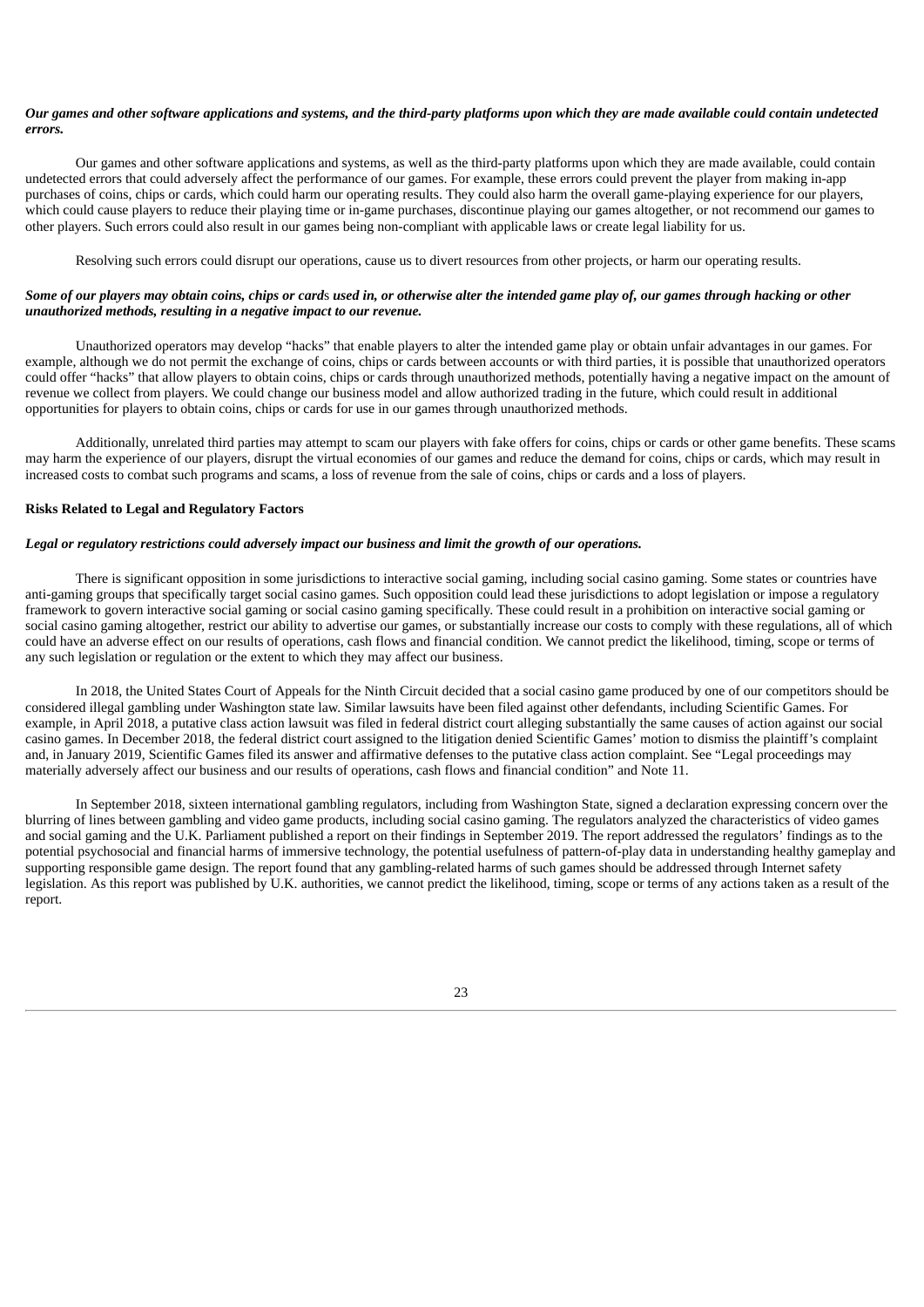In May 2019, the World Health Organization adopted a new edition of its International Classification of Diseases, which lists gaming addiction as a disorder. The American Psychiatric Association ("APA") and U.S. regulators have yet to decide whether gaming addiction should be considered a behavioral disorder, but the APA has noted that research and the debate on its classification are ongoing. Certain countries, including China and South Korea, have enacted regulations, such as imposing both gaming curfews and spending limits for minors, and established treatment programs aimed at addressing gaming addiction. We cannot predict the likelihood, timing, scope or terms of any similar regulations in the markets in which we operate, or the extent to which implementation of such regulations may adversely affect our reputation and business.

Consumer protection and health concerns regarding games such as ours have been raised in the past and may again be raised in the future. Such concerns could lead to increased scrutiny over the manner in which our games are designed, developed, distributed and presented. We cannot predict the likelihood, timing or scope of any concern reaching a level that will impact our business, or whether we would suffer any adverse impacts to our results of operations, cash flows and financial condition.

#### *We may share part of the regulatory burdens of our parent, Scientific Games.*

The majority of our voting power is held by wholly owned subsidiaries of Scientific Games, and we entered into the Intercompany Services Agreement, the IP License Agreement, the Registration Rights Agreement and the TRA with one or more of Scientific Games and its affiliates. Scientific Games and its affiliates hold many privileged licenses in jurisdictions around the world, allowing them to operate as gambling equipment and service suppliers. Regulators that issue such licenses have broad investigative powers and could ask for information from our majority stockholder, the entities from which we license intellectual property and their affiliates. Scientific Games and its affiliates, including SciPlay Parent LLC and its subsidiaries, will be obligated to cooperate with the investigations of such regulators. Such licenses may limit the operations and activities of subsidiaries and affiliates of Scientific Games, including SciPlay Parent LLC and its subsidiaries.

## Data privacy and security laws and regulations in the jurisdictions in which we do business could increase the cost of our operations and subject us to *possible sanctions and other penalties.*

We collect, process, store, use and share data, some of which contains personal information. Our business is therefore subject to a number of federal, state, local and foreign laws and regulations governing data privacy and security, including with respect to the collection, storage, use, transmission, sharing and protection of personal information and other consumer data. Such laws and regulations may be inconsistent among states, countries or between states and countries or conflict with other rules. In particular, the European Union, or EU, has adopted strict data privacy and security regulations. Following certain developments in the EU, including the EU's General Data Protection Regulation ("GDPR"), data privacy and security compliance in the EU are increasingly complex and challenging. The GDPR created new compliance obligations applicable to our business and some of our players and imposed increased financial penalties for noncompliance (including possible fines of up to four percent of global annual revenue for the preceding financial year or €20 million (whichever is higher) for the most serious violations). Compliance with the GDPR and similar regulations increases our operational costs and can impact operational efficiencies.

The scope of data privacy and security regulations worldwide continues to evolve, and we believe that the adoption of increasingly restrictive regulations in this area is likely within the U.S. and other jurisdictions. For example, the California Consumer Privacy Act ("CCPA") went into effect on January 1, 2020. This law, among other things, requires new disclosures to California consumers, imposes new rules for collecting or using information about minors, and affords consumers new abilities to opt out of certain disclosures of personal information. It remains unclear how courts will interpret the CCPA. The U.S. Congress may also pass a law to preempt all or part of the CCPA. Further, California recently passed the California Privacy Rights Act, or CPRA, which amends the CCPA to provide more comprehensive privacy protections to consumers once it becomes effective in January 2023. The effects of the CCPA and CPRA may be significant and the CCPA required us to update our policies to include CCPA specific clauses and procedures. A number of other proposals related to data privacy or security are pending before federal, state, and foreign legislative and regulatory bodies. For example, the European Union is contemplating the adoption of the Regulation on Privacy and Electronic Communications, expected in 2021, that would govern data privacy and the protection of personal data in electronic communications, in particular for direct marketing purposes. Efforts to comply with these and other data privacy and security restrictions that may be enacted has required us to modify our data processing practices and policies and could cause us to further modify our practices and policies in the future and may increase the cost of our operations. Failure to comply with such restrictions could subject us to criminal and civil sanctions and other penalties. In part due to the uncertainty of the legal climate, complying with regulations, and any applicable rules or guidance from self-regulatory organizations relating to privacy, data protection, information security and consumer protection, may result in substantial costs and may necessitate changes to our business practices, which may

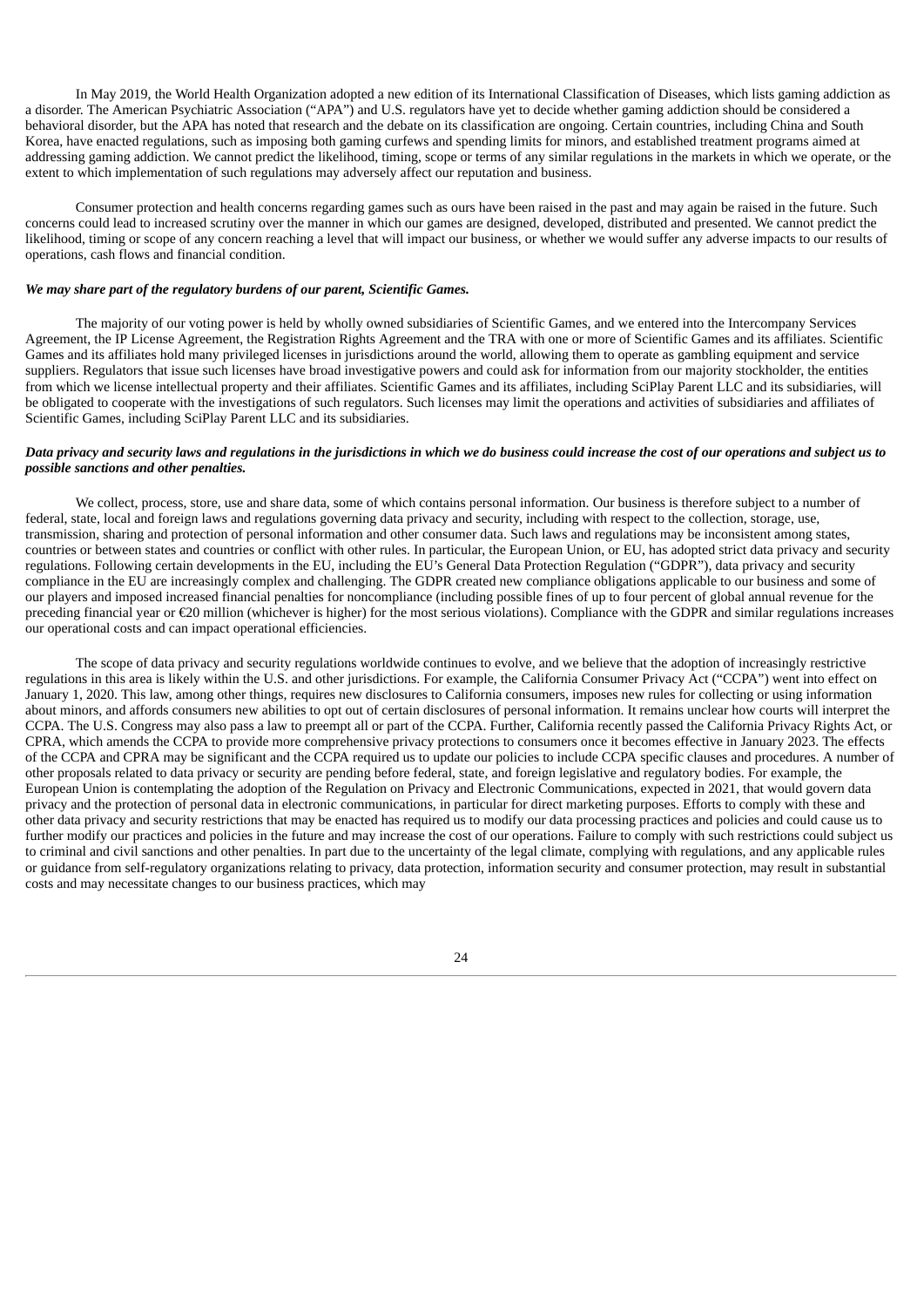compromise our growth strategy, adversely affect our ability to attract or retain players, and otherwise adversely affect our business, financial condition and operating results.

Any failure or perceived failure by us to comply with our posted privacy policies, our privacy-related obligations to players or other third parties, or any other legal obligations or regulatory requirements relating to privacy, data protection, or information security may result in governmental investigations or enforcement actions, litigation, claims, or public statements against us by consumer advocacy groups or others and could result in significant liability, cause our players to lose trust in us, and otherwise materially and adversely affect our reputation and business. Furthermore, the costs of compliance with, and other burdens imposed by, the laws, regulations, and policies that are applicable to us may limit the adoption and use of, and reduce the overall demand for, our games. Additionally, if third parties we work with violate applicable laws, regulations, or agreements, such violations may put our players' data at risk, could result in governmental investigations or enforcement actions, fines, litigation, claims or public statements against us by consumer advocacy groups or others and could result in significant liability, cause our players to lose trust in us and otherwise materially and adversely affect our reputation and business. Further, public scrutiny of, or complaints about, technology companies or their data handling or data protection practices, even if unrelated to our business, industry or operations, may lead to increased scrutiny of technology companies, including us, and may cause government agencies to enact additional regulatory requirements, or to modify their enforcement or investigation activities, which may increase our costs and risks.

#### *Our foreign operations expose us to business and legal risks.*

We generate a portion of our revenue from operations outside of the U.S. For the years ended December 31, 2020, 2019 and 2018, we derived approximately 14.8%, 15.1% and 8.6%, respectively, of our revenue from sales to players outside of the U.S. We also have significant operations, including game development operations, in Israel.

Our operations in foreign jurisdictions may subject us to additional risks customarily associated with such operations, including: the complexity of foreign laws, regulations and markets; the uncertainty of enforcement of remedies in foreign jurisdictions; the effect of currency exchange rate fluctuations; the impact of foreign labor laws and disputes; the ability to attract and retain key personnel in foreign jurisdictions; the economic, tax and regulatory policies of local governments; compliance with applicable anti-money laundering, anti-bribery and anti-corruption laws, including the Foreign Corrupt Practices Act and other anti-corruption laws that generally prohibit U.S. persons and companies and their agents from offering, promising, authorizing or making improper payments to foreign government officials for the purpose of obtaining or retaining business; and compliance with applicable sanctions regimes regarding dealings with certain persons or countries. Certain of these laws also contain provisions that require accurate record keeping and further require companies to devise and maintain an adequate system of internal accounting controls.

Although we have policies and controls in place that are designed to ensure compliance with these laws, if those controls are ineffective or an employee or intermediary fails to comply with the applicable regulations, we may be subject to criminal and civil sanctions and other penalties. Any such violation could disrupt our business and adversely affect our reputation, results of operations, cash flows and financial condition. In addition, our international business operations could be interrupted and negatively affected by terrorist activity, political unrest or other economic or political uncertainties. Moreover, foreign jurisdictions could impose tariffs, quotas, trade barriers and other similar restrictions on our international sales.

Further, our ability to expand successfully in foreign jurisdictions involves other risks, including difficulties in integrating foreign operations, risks associated with entering jurisdictions in which we may have little experience and the day-to-day management of a growing and increasingly geographically diverse company. We may not realize the operating efficiencies, competitive advantages or financial results that we anticipate from our investments in foreign jurisdictions.

#### **Risks Related to Our Relationship with Scientific Games**

# Scientific Games controls the direction of our business, and the concentrated ownership of our common stock will prevent you and other stockholders *from influencing significant decisions.*

Scientific Games, through its indirect wholly owned subsidiaries, the SG Members, controls shares representing a majority of our combined voting power. The SG Members own all of our outstanding Class B common stock, which represents 81.9% of our total outstanding shares of common stock and 97.8% of the combined voting power of both classes of our outstanding common stock. On all matters submitted to a vote of our stockholders, our Class B common stock entitles its owners to ten votes per share (for so long as the number of shares of our common stock beneficially owned by the SG Members and their affiliates represents at least 10% of our outstanding shares of common stock and, thereafter, one vote per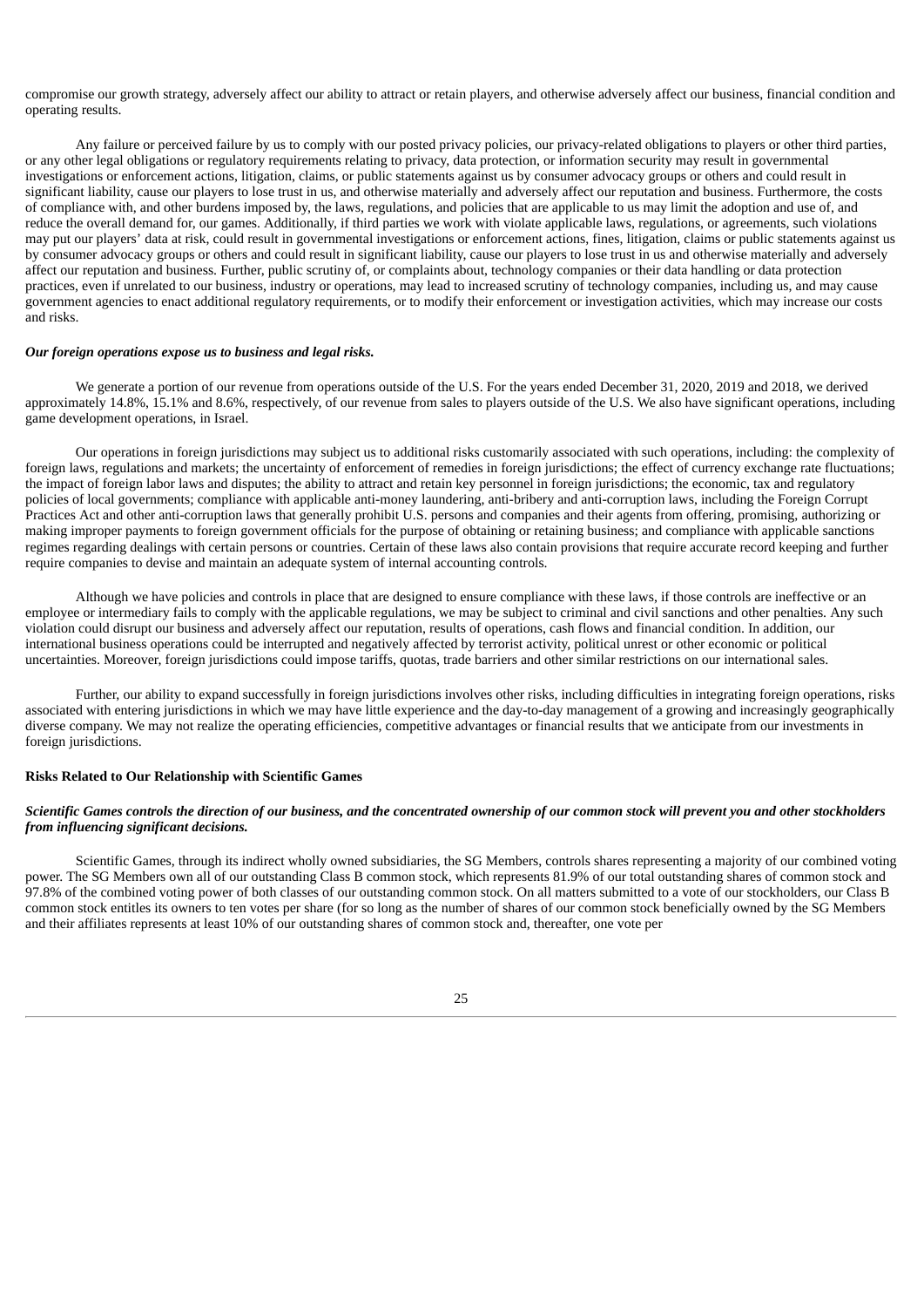share), and our Class A common stock entitles its owners to one vote per share. As long as Scientific Games continues to control shares representing a majority of our combined voting power, it will generally be able to determine the outcome of all corporate actions requiring stockholder approval, including the election of directors (unless supermajority approval of such matter is required by applicable law). Even if Scientific Games were to control less than a majority of our combined voting power, it may be able to influence the outcome of corporate actions so long as it owns a significant portion of our combined voting power. If Scientific Games does not cause the SG Members to dispose of their shares of our common stock, Scientific Games could retain control over us for an extended period of time or indefinitely.

Investors will not be able to affect the outcome of any stockholder vote while Scientific Games controls the majority of our combined voting power (or, in the case of removal of directors, two-thirds of our combined voting power). Due to its ownership and rights under our articles of incorporation and our bylaws, Scientific Games is able to control, indirectly through the SG Members and subject to applicable law, the composition of our board of directors, which in turn is able to control all matters affecting us, including, among other things:

- any determination with respect to our business direction and policies, including the appointment and removal of officers and, in the event of a vacancy on our board of directors, additional or replacement directors;
- any determinations with respect to mergers, business combinations or disposition of assets;
- determination of our management policies;
- determination of the composition of the committees on our board of directors;
- our financing policy;
- our compensation and benefit programs and other human resources policy decisions;
- termination of, changes to or determinations under our agreements with Scientific Games;
- changes to any other agreements that may adversely affect us;
- the payment of dividends on our Class A common stock; and
- determinations with respect to our tax returns.

Because Scientific Games' interests may differ from ours or from those of our other stockholders, actions that Scientific Games takes with respect to us, as our controlling stockholder, may not be favorable to us or our other stockholders.

# If Scientific Games causes the SG Members to sell a controlling interest in our company to a third party in a private transaction, holders of our Class A common stock may not realize any change-of-control premium on shares of our Class A common stock, and we may become subject to the control of a *presently unknown third party.*

Scientific Games, through its indirect wholly owned subsidiaries, the SG Members, holds approximately 97.8% of our combined voting power. Scientific Games has the ability, should it choose to do so, to cause the SG Members to sell some or all of their shares of our common stock and the LLC Interests the SG Members hold in a privately negotiated transaction, which, if sufficient in size, could result in a change of control of our company. See Note 1 for additional information.

The ability of Scientific Games to cause the SG Members to privately sell their shares of our common stock and the LLC Interests the SG Members hold, with no requirement for a concurrent offer to be made to acquire all of our shares that will be publicly traded hereafter, could prevent our stockholders from realizing any change-of- control premium on our stockholders' shares of our common stock that may otherwise accrue to Scientific Games on its private sale of our common stock and the LLC Interests it holds. Additionally, if Scientific Games causes the SG Members to privately sell shares representing a significant portion of our common stock, we may become subject to the control of a presently unknown third party. Such third party may have conflicts of interest with those of other stockholders. In addition, if Scientific Games causes the SG Members to sell a controlling interest in our company to a third party, any debt financing (including the Revolver) we secure in the future may be subject to acceleration, Scientific Games may terminate the Intercompany Services Agreement,

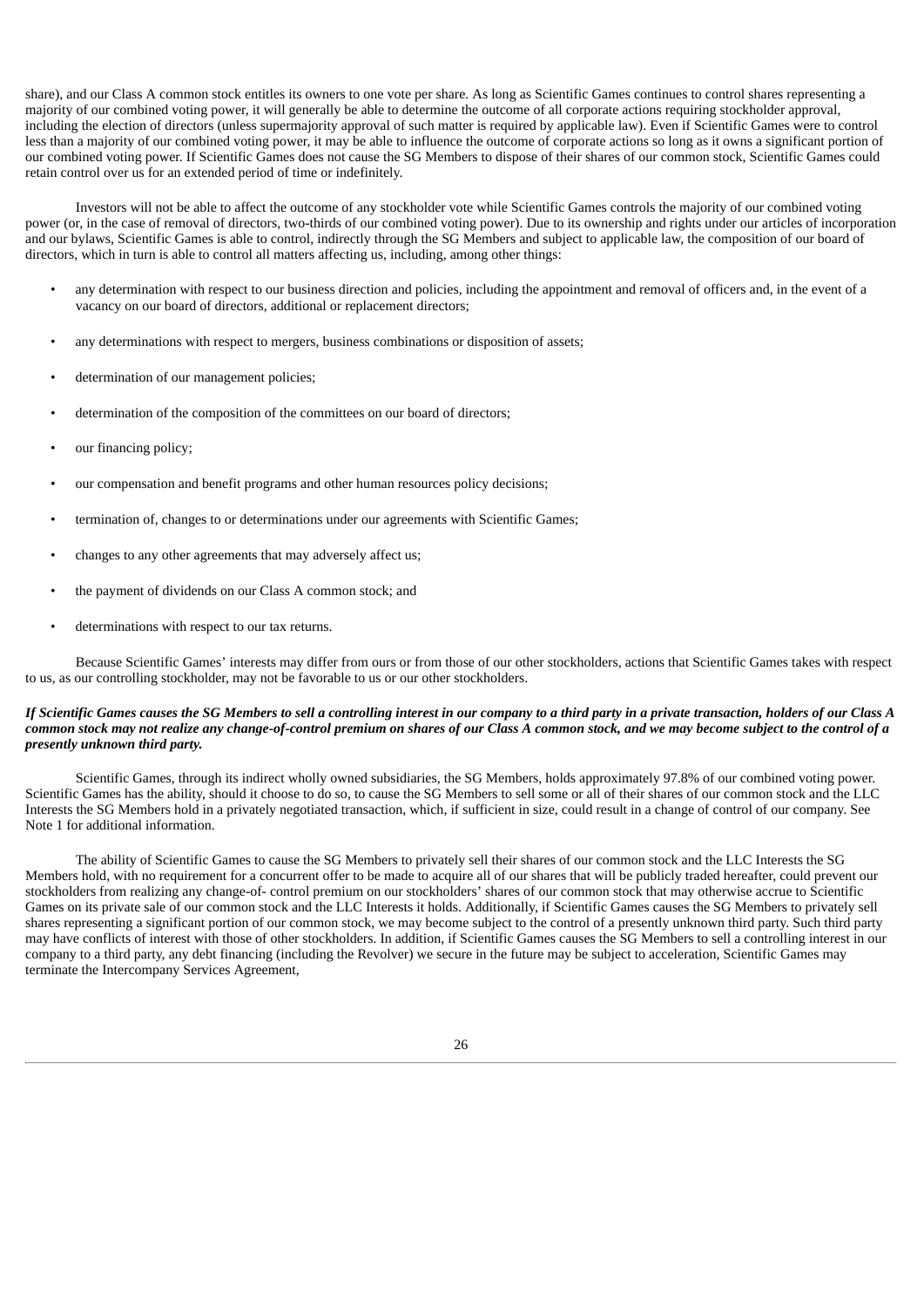the IP License Agreement and other arrangements, and our other relationships and agreements, including our license agreements, could be impacted, all of which may adversely affect our ability to run our business as described herein and may have a material adverse effect on our results of operations, cash flows and financial condition.

## Scientific Games' interests may conflict with our interests and the interests of our stockholders. Conflicts of interest between Scientific Games and us *could be resolved in a manner unfavorable to us and our public stockholders.*

Various conflicts of interest between us and Scientific Games exist and could arise. See Note 10 for additional information. Ownership interests of directors or officers of Scientific Games in our common stock and ownership interests of our directors and officers in the stock of Scientific Games, or a person's service either as a director or officer of both companies, could create or appear to create conflicts of interest when those directors and officers are faced with decisions relating to our company. These decisions could include:

- corporate opportunities;
- the impact that operating decisions for our business may have on Scientific Games' consolidated financial statements;
- differences in tax positions between Scientific Games and us, especially in light of the TRA (see "Risks Related to Our Organizational Structure and the TRA");
- the impact that operating or capital decisions (including the incurrence of indebtedness) for our business may have on Scientific Games' current or future indebtedness or the covenants under that indebtedness;
- future, potential commercial arrangements between Scientific Games and us or between Scientific Games and third parties;
- business combinations involving us;
- our dividend policy;
- management stock ownership; and
- the intercompany agreements between Scientific Games and us.

Furthermore, disputes may arise between Scientific Games and us relating to our past and ongoing relationship and these conflicts of interest may make it more difficult for us to favorably resolve such disputes, including those related to:

- tax, employee benefits, indemnification and other matters arising from the IPO;
- the nature, quality and pricing of services Scientific Games agrees to provide to us;
- sales or other disposals by the SG Members of all or a portion of their ownership interests in SciPlay Parent LLC or us; and
- business combinations involving us.

We may not be able to resolve any conflicts, and even if we do, the resolution may be less favorable to us than if we were dealing with an unaffiliated party. While we are controlled by Scientific Games, we may not have the leverage to negotiate amendments to our agreements with Scientific Games, if required, on terms as favorable to us as those we would negotiate with an unaffiliated third party.

# Certain of our directors and executive officers may have actual or potential conflicts of interest because of their positions with Scientific Games.

Barry L. Cottle is Chairman of our board of directors and also serves as President and Chief Executive Officer at Scientific Games. Our chief accounting officer Michael F. Winterscheidt also holds an executive officer position with Scientific Games. In addition, these individuals may own Scientific Games common stock, options to purchase Scientific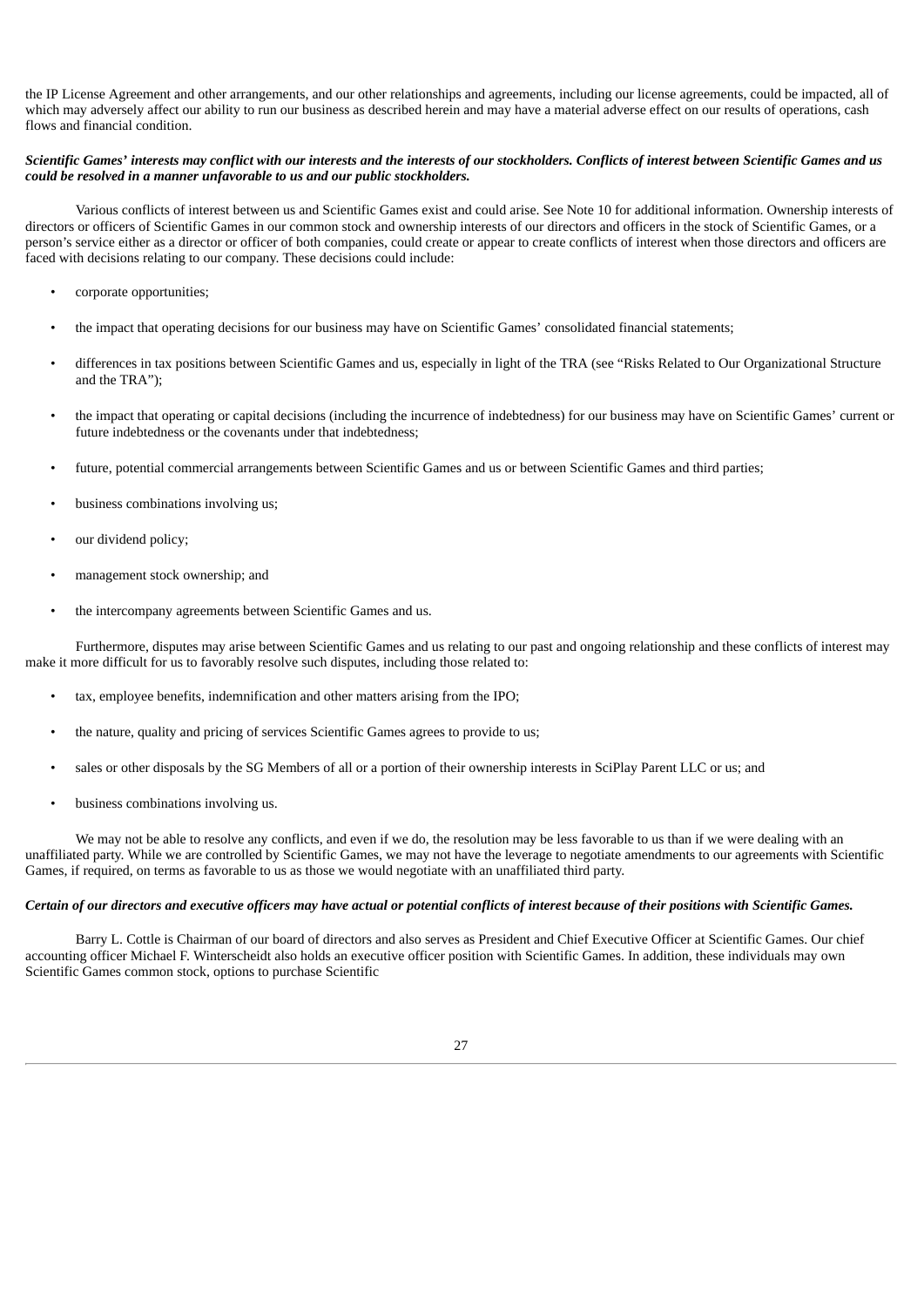Games common stock or other Scientific Games equity awards. These individuals' holdings of Scientific Games' common stock, options to purchase Scientific Games common stock or other equity awards may be significant for some of these persons compared to these persons' total assets. Their positions at Scientific Games and the ownership of any Scientific Games equity or equity awards creates, or may create the appearance of, conflicts of interest when these individuals are faced with decisions that could have different implications for Scientific Games than the decisions have for us.

## Our articles of incorporation limit Scientific Games' and its directors' and officers' liability to us or our stockholders for breach of fiduciary duty and could also prevent us from benefiting from corporate opportunities that might otherwise have been available to us.

Our articles of incorporation provide that, subject to any contractual provision to the contrary, Scientific Games has no obligation to refrain from:

- engaging in the same or similar business activities or lines of business as we do;
- doing business with any of our clients, consumers, vendors or lessors;
- employing or otherwise engaging any of our officers or employees; or
- making investments in any property in which we may make investments.

Under our articles of incorporation, neither Scientific Games nor any officer or director of Scientific Games, except as provided in our articles of incorporation, is liable to us or to our stockholders for breach of any fiduciary duty by reason of any of these activities.

Additionally, our articles of incorporation include a "corporate opportunity" provision in which we renounce any interests or expectancy in corporate opportunities which become known to (i) any of our directors or officers who are also directors, officers, employees or other affiliates of Scientific Games or its affiliates (except that we and our subsidiaries shall not be deemed affiliates of Scientific Games or its affiliates for the purposes of the provision), or dual persons, or (ii) Scientific Games itself, and which relate to the business of Scientific Games or may constitute a corporate opportunity for both Scientific Games and us. Generally, neither Scientific Games nor our directors or officers who are also dual persons is liable to us or our stockholders for breach of any fiduciary duty by reason of the fact that any such person pursues or acquires any corporate opportunity for the account of Scientific Games or its affiliates, directs, recommends, sells, assigns or otherwise transfers such corporate opportunity to Scientific Games or its affiliates, or does not communicate information regarding such corporate opportunity to us. The corporate opportunity provision may exacerbate conflicts of interest between Scientific Games and us because the provision effectively permits one of our directors or officers who also serves as a director, officer, employee or other affiliate of Scientific Games to choose to direct a corporate opportunity to Scientific Games instead of us.

Scientific Games is not restricted from competing with us in the social gaming business, including as a result of acquiring a company that operates a social gaming business. Due to the significant resources of Scientific Games, including its intellectual property (all of which Scientific Games will retain and certain of which it licenses to us under the IP License Agreement), financial resources, name recognition and know-how resulting from the previous management of our business, Scientific Games could have a significant competitive advantage over us should it decide to utilize these resources to engage in the type of business we conduct, which may cause our operating results and financial condition to be materially adversely affected.

## Third parties may seek to hold us responsible for liabilities of Scientific Games, which could result in a decrease in our income.

Third parties may seek to hold us responsible for Scientific Games' liabilities. If those liabilities are significant and we are ultimately held liable for them, we cannot assure that we will be able to recover the full amount of our losses from Scientific Games.

# We are a "controlled company" within the meaning of the NASDAQ rules and, as a result, qualify for, and rely on, exemptions from certain corporate *governance requirements.*

Scientific Games controls a majority of our combined voting power. As a result, we are a "controlled company" within the meaning of the corporate governance standards of the NASDAQ rules. Under these rules, a listed company of

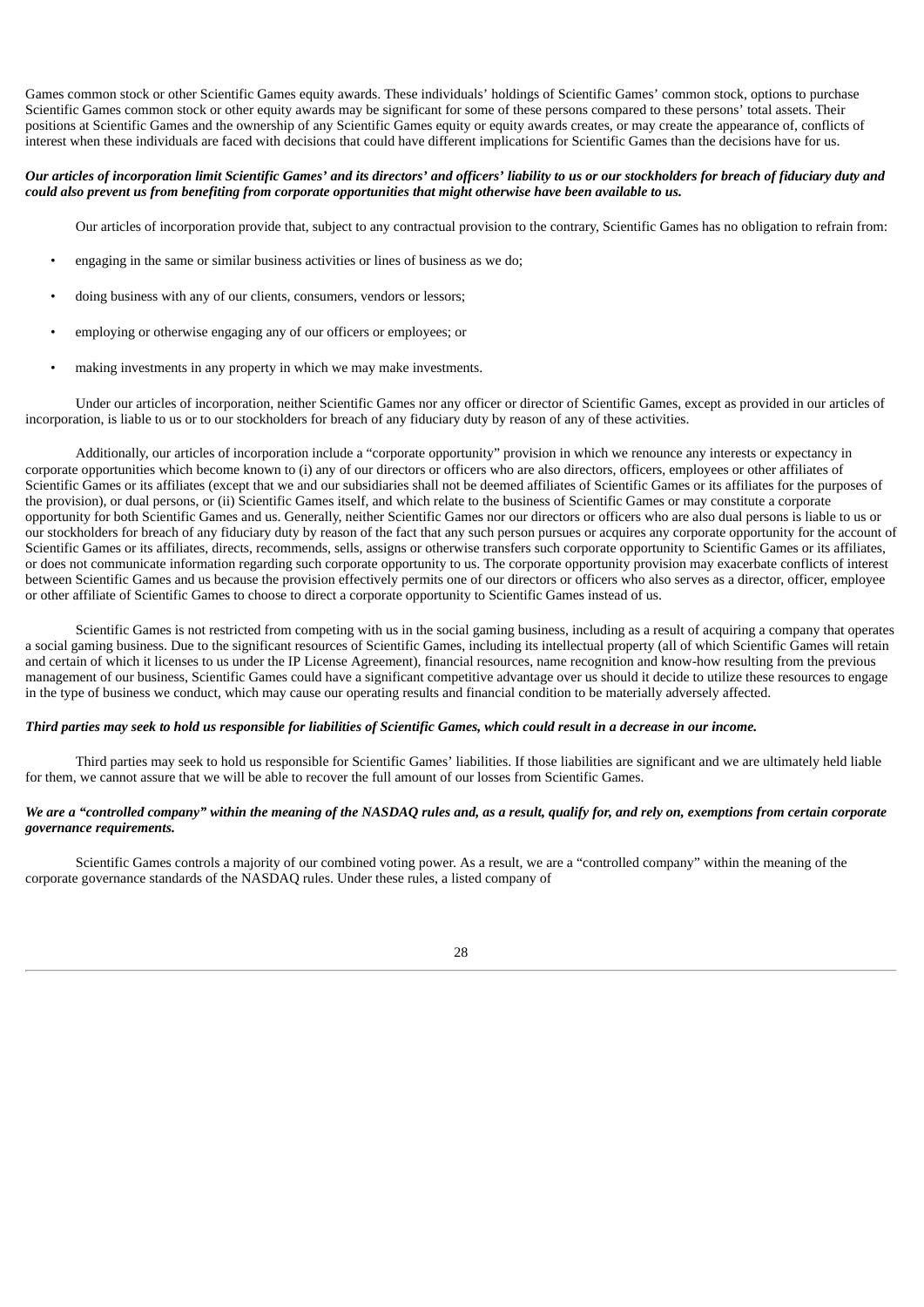which more than 50% of the voting power is held by an individual, group or another company is a "controlled company" and may elect not to comply with certain corporate governance requirements, including:

- the requirement that a majority of its board of directors consist of independent directors;
- the requirement that its director nominations be made, or recommended to the full board of directors, by its independent directors or by a nominations committee that is comprised entirely of independent directors and that it adopt a written charter or board resolution addressing the nominations process; and
- the requirement that it have a compensation committee that is composed entirely of independent directors with a written charter addressing the committee's purpose and responsibilities.

As a "controlled company", our stockholders do not have the same protections afforded to stockholders of companies that are subject to all of the corporate governance requirements of the NASDAQ rules. We may choose to rely on additional exemptions in the future so long as we qualify as a "controlled company".

## *We may not achieve some or all of the anticipated benefits of being a standalone public company.*

We may not be able to achieve all of the anticipated strategic and financial benefits expected as a result of being a standalone public company, or such benefits may be delayed or not occur at all. These anticipated benefits include the following:

- allowing investors to evaluate the distinct merits, performance and future prospects of our business, independent of Scientific Games' other businesses;
- improving our strategic and operational flexibility and increasing management focus as we continue to implement our strategic plan and allowing us to respond more effectively to different player needs and the competitive environment for our business;
- allowing us to adopt a capital structure better suited to our financial profile and business needs, without competing for capital with Scientific Games' other businesses;
- creating an independent equity structure that will facilitate our ability to effect future acquisitions utilizing our capital stock; and
- facilitating incentive compensation arrangements for employees more directly tied to the performance of our business, and enhancing employee hiring and retention by, among other things, improving the alignment of management and employee incentives with performance and growth objectives of our business.

We may not achieve the anticipated benefits of being a standalone public company for a variety of reasons, and it could adversely affect our operating results and financial condition.

# We rely on our access to Scientific Games' brands and reputation, some of Scientific Games' relationships, and the brands and reputations of *unaffiliated third parties.*

We believe the association with Scientific Games has contributed to our building relationships with our players due to its recognized brands and products, as well as resources such as Scientific Games' intellectual property and access to third parties' intellectual property. Any perceived or actual loss of Scientific Games' scale, capital base and financial strength may prompt business partners to reprice, modify or terminate their relationships with us.

For more detail regarding our reliance on access to intellectual property owned by Scientific Games, see "We rely on the ability to use the intellectual property rights of Scientific Games and other third parties, including the third-party intellectual property rights licensed to Scientific Games that we have enjoyed as an indirect subsidiary of Scientific Games, and we may lose the benefit of any intellectual property owned by or licensed to Scientific Games if it ceases to hold certain minimum percentages of the voting power in our company."

In addition, we believe that the success of certain of our games depends on the popularity of intellectual property or brands of third parties that are incorporated into their player experience. For example, the success of our MONOPOLY Slots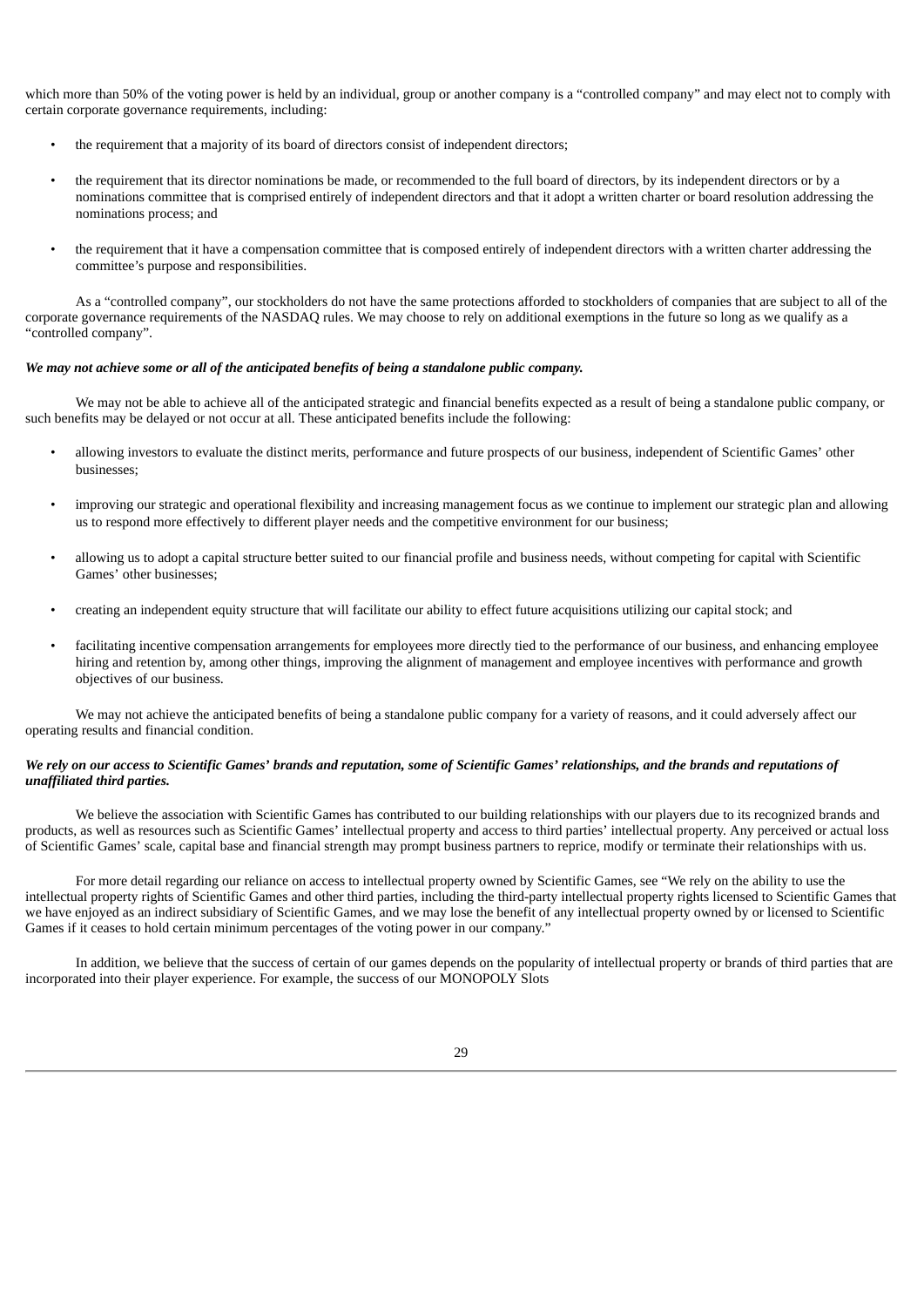game is based in part on the strength of the MONOPOLY brand, which is owned and managed by unaffiliated third parties. We cannot assure the continued popularity of any of the intellectual property or brands that are incorporated into our games, and a loss of such popularity may result in decreased interest in our games.

## The services that we receive from Scientific Games may not be sufficient for us to operate our business, and we would likely incur significant *incremental costs if we lost access to Scientific Games' services.*

We have obtained, and will need to continue to obtain, services from Scientific Games relating to many important corporate functions under an intercompany services agreement. Our financial statements reflect charges for these services based on the intercompany services agreement we entered into in September 2016. Many of these services are governed by a new intercompany services agreement entered into in connection with the IPO ("Intercompany Services Agreement") with Scientific Games. Under the Intercompany Services Agreement, we are able to continue to use these Scientific Games services for a fixed term established on a service-by-service basis. We generally have the right to terminate a service before its stated termination date if we give notice to Scientific Games. Partial reduction in the provision of any service will require Scientific Games' consent. In addition, either party is able to terminate the Intercompany Services Agreement due to a material breach of the other party, upon prior written notice, subject to limited cure periods. We pay Scientific Games mutually agreed-upon fees for these services, which is based on Scientific Games' costs of providing the services.

If we lost access to the services provided to us by Scientific Games under the Intercompany Services Agreement, we would need to replicate or replace certain functions, systems and infrastructure. We may also need to make investments or hire additional employees to operate without the same access to Scientific Games' existing operational and administrative infrastructure. These initiatives may be costly to implement. Due to the scope and complexity of the underlying projects relative to these efforts, the amount of total costs could be materially higher than our estimate, and the timing of the incurrence of these costs could be subject to change.

We may not be able to replace these services or enter into appropriate third-party agreements on terms and conditions, including cost, comparable to those that we have received in the past and will continue to receive from Scientific Games under the Intercompany Services Agreement.

Additionally, if the Intercompany Services Agreement is terminated, we may be unable to sustain the services at the same levels or obtain the same benefits as when we were receiving such services and benefits from Scientific Games. If we have to operate these functions separately, if we do not have our own adequate systems and business functions in place or if we are unable to obtain them from other providers, we may not be able to operate our business effectively or at comparable costs, and our profitability may decline. In addition, we have historically received informal support from Scientific Games, which may not be addressed in our Intercompany Services Agreement. The level of this informal support could diminish or be eliminated.

While we are controlled by Scientific Games, we may not have the leverage to negotiate amendments to our agreements with Scientific Games, if required, on terms as favorable to us as those we would negotiate with an unaffiliated third party.

# Our historical financial results are not necessarily representative of the results we have or may achieve as a standalone company and may not be a *reliable indicator of our future results.*

Certain of our historical financial results included in this Annual Report on Form 10-K do not reflect the financial condition, results of operations or cash flows we would have achieved as a standalone company during the periods presented or those we will achieve in the future. This is primarily the result of the following factors:

- certain of our historical financial results reflect charges for certain support functions that are provided on a centralized basis within Scientific Games, such as expenses for business technology, facilities, legal, finance, human resources, business development, public affairs and procurement under a prior intercompany services agreement, and we entered into a new Intercompany Services Agreement in connection with the IPO;
- certain of our historical financial results reflect charges for the use of certain proprietary and third-party intellectual property licensed or sublicensed from Scientific Games under a prior intercompany intellectual property license agreement, and we have entered into a new IP License Agreement in connection with the IPO;
- our cost of debt and our capital structure are and may be different from that reflected in our historical financial statements; and

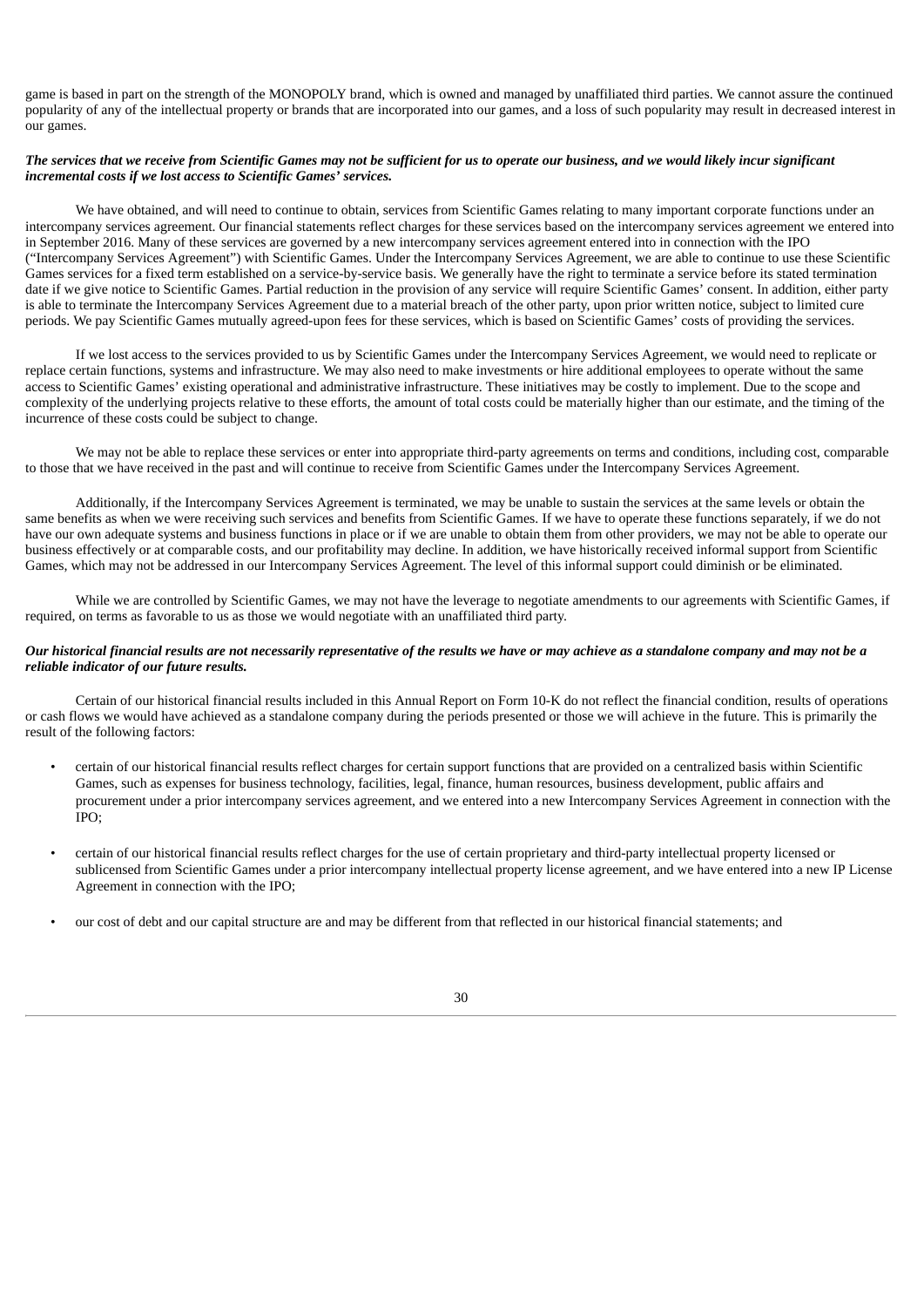• we have incurred and continue to incur additional ongoing costs as a result of the IPO, including costs related to public company reporting, investor relations and compliance with the Sarbanes-Oxley Act of 2002 (the "Sarbanes-Oxley Act");

Our financial condition and future results of operations could be materially different from amounts reflected in our historical financial statements included elsewhere in this Annual Report on Form 10-K, so it may be difficult for investors to compare our future results to historical results or to evaluate our relative performance or trends in our business.

#### **Risks Related to Our Organizational Structure and the TRA**

## Our sole material asset is our interest in SciPlay Parent LLC, and, accordinaly, we depend on distributions from SciPlay Parent LLC to pay our taxes and expenses, including payments under the TRA. SciPlay Parent LLC's ability to make such distributions have been and may be subject to various *limitations and restrictions.*

We are a holding company and have no material assets other than our ownership of LLC Interests of SciPlay Parent LLC. As such, we have no independent means of generating revenue or cash flow, and our ability to pay our taxes and operating expenses or declare and pay dividends in the future, if any, is dependent upon the financial results and cash flows of SciPlay Parent LLC and its subsidiaries and distributions we receive from SciPlay Parent LLC. We cannot assure that our subsidiaries will generate sufficient cash flow to distribute funds to us or that applicable state law and contractual restrictions will permit such distributions.

SciPlay Parent LLC is treated as a partnership for U.S. federal income tax purposes and, as such, generally is not subject to any entity-level U.S. federal income tax. Instead, taxable income is allocated to holders of LLC Interests, including us. Accordingly, we will incur income taxes on our allocable share of any net taxable income of SciPlay Parent LLC. Under the terms of the Operating Agreement, SciPlay Parent LLC is obligated to make tax distributions to holders of LLC Interests, including us. In addition to tax expenses, we also incur expenses related to our operations, including payments under the TRA, which we expect to be substantial. We intend, as its sole manager, to cause SciPlay Parent LLC to make cash distributions to the owners of LLC Interests in an amount sufficient to (i) fund all or part of such members' tax obligations in respect of taxable income allocated to such members and (ii) cover our operating expenses, including ordinary course payments under the TRA. However, SciPlay Parent LLC's ability to make such distributions may be subject to various limitations and restrictions, such as restrictions on distributions that would either violate any contract or agreement to which SciPlay Parent LLC is then a party, or any applicable law, or that would have the effect of rendering SciPlay Parent LLC insolvent. Moreover, the terms governing the Revolver generally do not permit SciPlay Parent LLC, as a guarantor of the Revolver, to make distributions sufficient to allow us to make early termination payments under the TRA. If we do not have sufficient funds to pay tax or other liabilities or to fund our operations, we may have to borrow funds, which could materially adversely affect our liquidity and financial condition and subject us to various restrictions imposed by any such lenders. To the extent that we are unable to make payments under the TRA for any reason, the unpaid amounts will accrue interest until paid. Our failure to make any payment required under the TRA (including any accrued and unpaid interest) within 30 calendar days of the date on which the payment is required to be made will constitute a material breach of a material obligation under the TRA, which will terminate the TRA and accelerate future payments thereunder, unless the applicable payment is not made because (i) we are prohibited from making such payment under the terms of the TRA or the terms governing certain of our secured indebtedness or (ii) we do not have, and cannot use commercially reasonable efforts to obtain, sufficient funds to make such payment. Any late payments will continue to accrue interest at one-month LIBOR plus 500 basis points until such payments are made. It will also constitute a material breach of a material obligation under the TRA if we make a distribution of cash or other property (other than shares of our Class A common stock) to our stockholders or use cash or other property to repurchase any of our capital stock (including our Class A common stock), in each case while any outstanding payments under the TRA are unpaid. In addition, if SciPlay Parent LLC does not have sufficient funds to make distributions, our ability to declare and pay cash dividends will also be restricted or impaired.

# The TRA with the SG Members requires us to make cash payments to the SG Members in respect of certain tax benefits to which we may become *entitled, and the payments we are required to make have been and will be substantial.*

We are a party to the TRA with the SG Members and SciPlay Parent LLC. Under the TRA, we are required to make cash payments to the SG Members equal to 85% of the tax benefits, if any, that we actually realize, or in certain circumstances are deemed to realize, as a result of (1) the increases in the tax basis of assets of SciPlay Parent LLC (a) in connection with the IPO, including as a result of the Upfront License Payment, (b) resulting from any redemptions or exchanges of LLC Interests by the SG Members pursuant to the Operating Agreement or (c) resulting from certain distributions (or deemed distributions) by SciPlay Parent LLC and (2) certain other tax benefits related to our making of

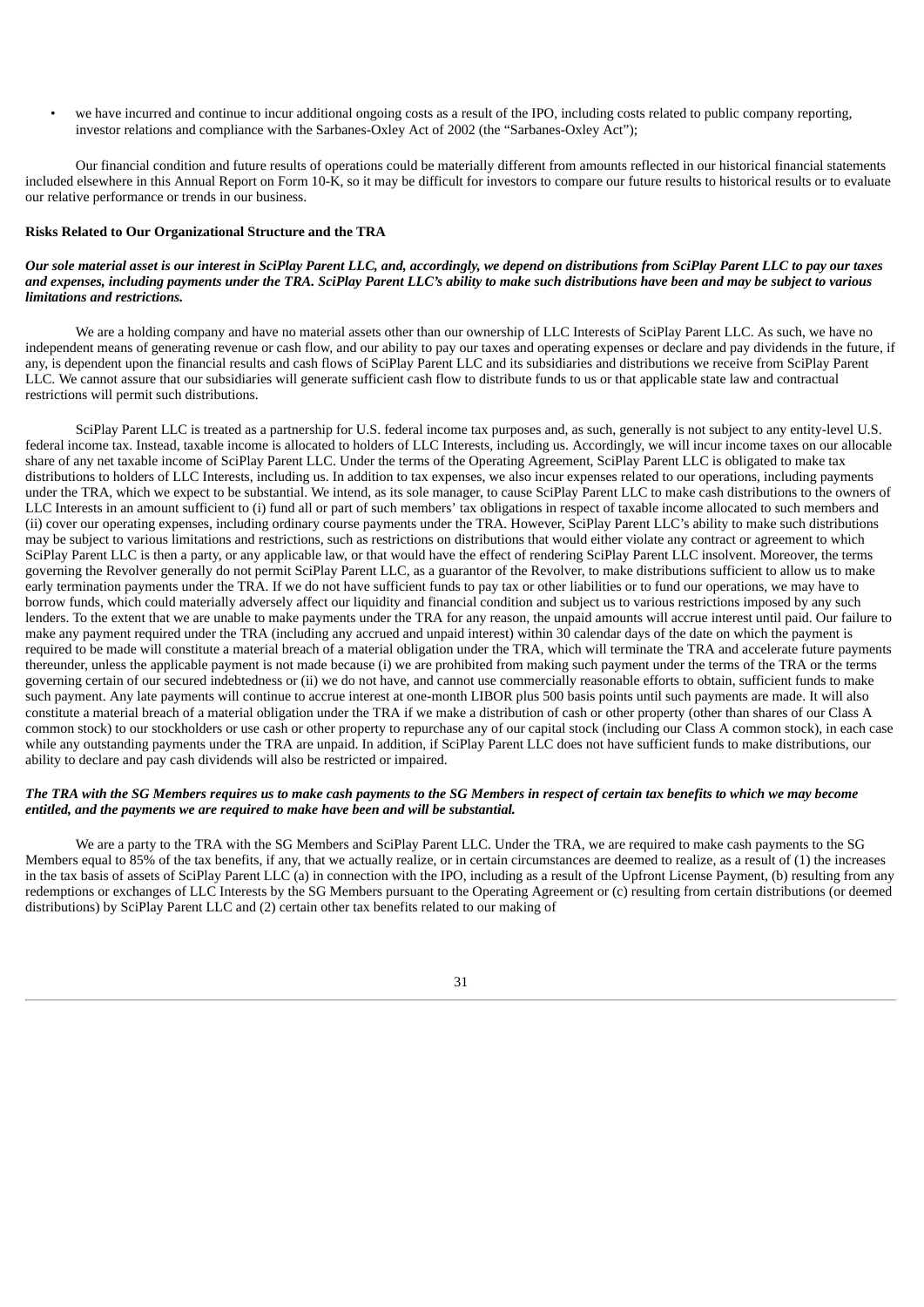payments under the TRA. We expect that the amount of the cash payments that we will be required to make under the TRA will be substantial. Any payments made by us to the SG Members under the TRA will generally reduce the amount of cash that might have otherwise been available to us. In addition, we are obligated to use commercially reasonable efforts to avoid entering into any agreements that could be reasonably anticipated to materially delay the timing of the making of any payments under the TRA, which could limit our ability to pursue strategic transactions. Furthermore, our future obligations to make payments under the TRA could make us a less attractive target for an acquisition, particularly in the case of an acquirer that cannot use some or all of the tax benefits that are the subject of the TRA.

The actual amount and timing of any payments under the TRA will vary depending upon a number of factors, including the timing of redemptions or exchanges by the SG Members, the amount of gain recognized by the SG Members, the amount and timing of the taxable income we generate, and the applicable tax rates and laws. Such aggregate cash payments made to the SG Members in 2020 was \$2.5 million.

#### In certain cases, future payments under the TRA to the SG Members may be accelerated or significantly exceed the actual benefits we realize in respect *of the tax attributes subject to the TRA.*

The TRA provides that if (i) we materially breach any of our material obligations under the TRA, including if we make any distribution of cash or property (other than shares of our Class A common stock) to our stockholders or any repurchase of our capital stock (including our Class A common stock) before all our payment obligations under the TRA have been satisfied for all prior taxable years, (ii) certain mergers, asset sales, other forms of business combination or other changes of control (including under certain material indebtedness of SciPlay Parent LLC or its subsidiaries) were to occur, or (iii) we elect an early termination of the TRA, then our future obligations, or our successor's future obligations, under the TRA to make payments thereunder would accelerate and become due and payable, based on certain assumptions, including an assumption that we would have sufficient taxable income to fully utilize all potential future tax benefits that are subject to the TRA, and an assumption that, as of the effective date of the acceleration, any SG Member that has LLC Interests not yet exchanged shall be deemed to have exchanged such LLC Interests on such date, even if we do not receive the corresponding tax benefits until a later date when the LLC Interests are actually exchanged.

As a result of the foregoing, we would be required to make an immediate cash payment equal to the estimated present value of the anticipated future tax benefits that are the subject of the TRA, which payment may be made significantly in advance of the actual realization, if any, of those future tax benefits and, therefore, we could be required to make payments under the TRA that are greater than the specified percentage of the actual tax benefits we ultimately realize. In addition, to the extent that we are unable to make payments under the TRA for any reason, the unpaid amounts will accrue interest until paid. Our failure to make any payment required under the TRA (including any accrued and unpaid interest) within 30 calendar days of the date on which the payment is required to be made will constitute a material breach of a material obligation under the TRA, which will terminate the TRA and accelerate future payments thereunder, unless the applicable payment is not made because (i) we are prohibited from making such payment under the terms of the TRA or the terms governing certain of our secured indebtedness or (ii) we do not have, and cannot use commercially reasonable efforts to obtain, sufficient funds to make such payment. In these situations, our obligations under the TRA could have a substantial negative impact on our liquidity and could have the effect of delaying, deferring or preventing certain mergers, asset sales, other forms of business combinations or other changes of control. We cannot assure that we will be able to fund or finance our obligations under the TRA.

#### We will not be reimbursed for any payments made to the SG Members under the TRA in the event that any tax benefits are disallowed.

Payments under the TRA are based on the tax reporting positions that we determine, and the IRS or another tax authority may challenge all or part of the tax basis increases, as well as other related tax positions we take, and a court could sustain any such challenge. Our ability to settle or to forgo contesting such challenges may be restricted by the rights of the SG Members pursuant to the TRA, and such restrictions apply for as long as the TRA remains in effect. In addition, we will not be reimbursed for any cash payments previously made to the SG Members under the TRA in the event that any tax benefits initially claimed by us and for which payment has been made to the SG Members are subsequently challenged by a taxing authority and are ultimately disallowed. Instead, any excess cash payments made by us to the SG Members will be netted against any future cash payments that we might otherwise be required to make to the SG Members under the terms of the TRA. However, we might not determine that we have effectively made an excess cash payment to the SG Members for a number of years following the initial time of such payment. As a result, payments could be made under the TRA in excess of the tax savings that we realize in respect of the tax attributes with respect to the SG Members that are the subject of the TRA.

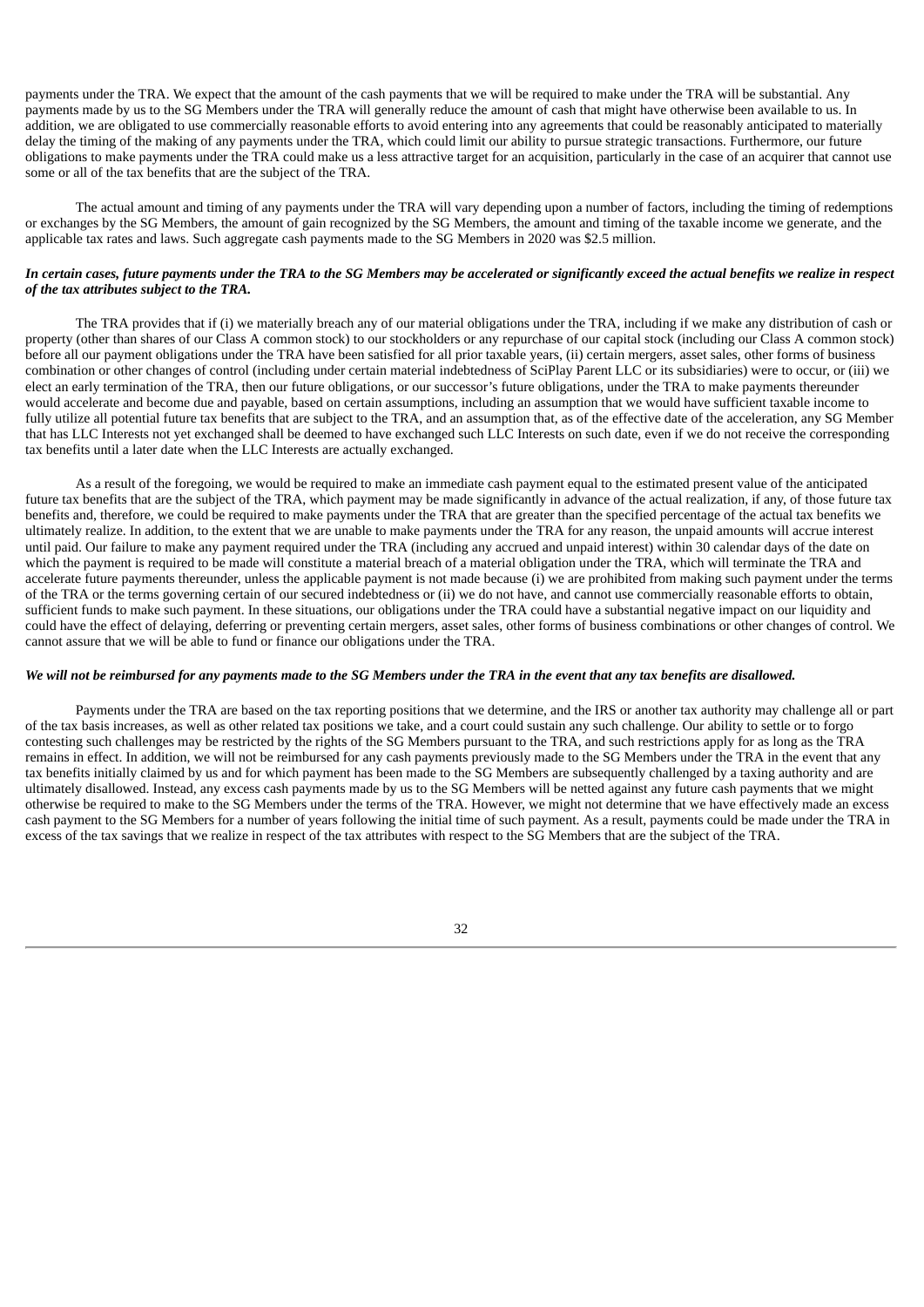#### If we were deemed to be an investment company under the Investment Company Act of 1940 as a result of our ownership of SciPlay Parent LLC, applicable restrictions could make it impractical for us to continue our business as contemplated and could have a material adverse effect on our *business.*

Under Sections 3(a)(1)(A) and (C) of the Investment Company Act of 1940, as amended (the "1940 Act"), a company generally will be deemed to be an "investment company" for purposes of the 1940 Act if (1) it is, or holds itself out as being, engaged primarily, or proposes to engage primarily, in the business of investing, reinvesting or trading in securities or (2) it engages, or proposes to engage, in the business of investing, reinvesting, owning, holding or trading in securities and it owns or proposes to acquire investment securities having a value exceeding 40% of the value of its total assets (exclusive of U.S. government securities and cash items) on an unconsolidated basis. We do not believe that we are an "investment company," as such term is defined in either of those sections of the 1940 Act.

As the sole manager of SciPlay Parent LLC, we control SciPlay Parent LLC. On that basis, we believe that our interest in SciPlay Parent LLC is not an "investment security" as that term is used in the 1940 Act. However, if we were to cease participation in the management of SciPlay Parent LLC, our interest in SciPlay Parent LLC could be deemed an "investment security" for purposes of the 1940 Act.

We and SciPlay Parent LLC intend to conduct our operations so that we are not be deemed an investment company. However, if we were to be deemed an investment company, restrictions imposed by the 1940 Act, including limitations on our capital structure and our ability to transact with affiliates, could make it impractical for us to continue our business as contemplated and could have a material adverse effect on our business.

## **Risks Related to Ownership of Our Class A Common Stock**

## We are an "emerging growth company," and we cannot be certain if the reduced disclosure requirements applicable to emerging growth companies will *make our common stock less attractive to investors.*

We are an "emerging growth company," as defined in the JOBS Act, and we could be an emerging growth company for up to five years following the completion of the IPO. For as long as we continue to be an emerging growth company, we may choose to take advantage of certain exemptions from various reporting requirements that are applicable to other public companies, including, but not limited to: (i) not being required to comply with the auditor attestation requirements of Section 404, (ii) reduced disclosure obligations regarding executive compensation in our periodic reports and proxy statements and (iii) exemptions from the requirements of holding a nonbinding advisory vote on executive compensation and stockholder approval of any golden parachute payments not previously approved. In addition, as an emerging growth company, we are only required to provide two years of audited financial statements and two years of selected financial data in our prospectus dated May 2, 2019, filed with the SEC on May 6, 2019 pursuant to Rule 424(b) of the Securities Act of 1933, as amended (referred to herein as the "Prospectus"). We currently intend to take advantage of each of the reduced reporting requirements and exemptions described above. We cannot predict if investors will find our shares less attractive as a result of our taking advantage of these exemptions. If some investors find our shares less attractive as a result, there may be a less active trading market for our shares and our stock price may be more volatile.

Our status as an emerging growth company will end as soon as any of the following takes place:

- the last day of the fiscal year in which we have more than \$1.07 billion in annual revenue;
- the date we qualify as a "large accelerated filer," with at least \$700 million of equity securities held by non-affiliates;
- the date on which we have issued, in any three-year period, more than \$1.0 billion in non-convertible debt securities; or
- the last day of the fiscal year ending after the fifth anniversary of the completion of the IPO.

## The dual class structure of our common stock may adversely affect the trading price or liquidity of our Class A common stock.

On matters submitted to a vote of our stockholders, our Class B common stock has ten votes per share (for so long as the number of shares of our common stock beneficially owned by the SG Members and their affiliates represents at least 10% of our outstanding shares of common stock and, thereafter, one vote per share) and our Class A common stock has one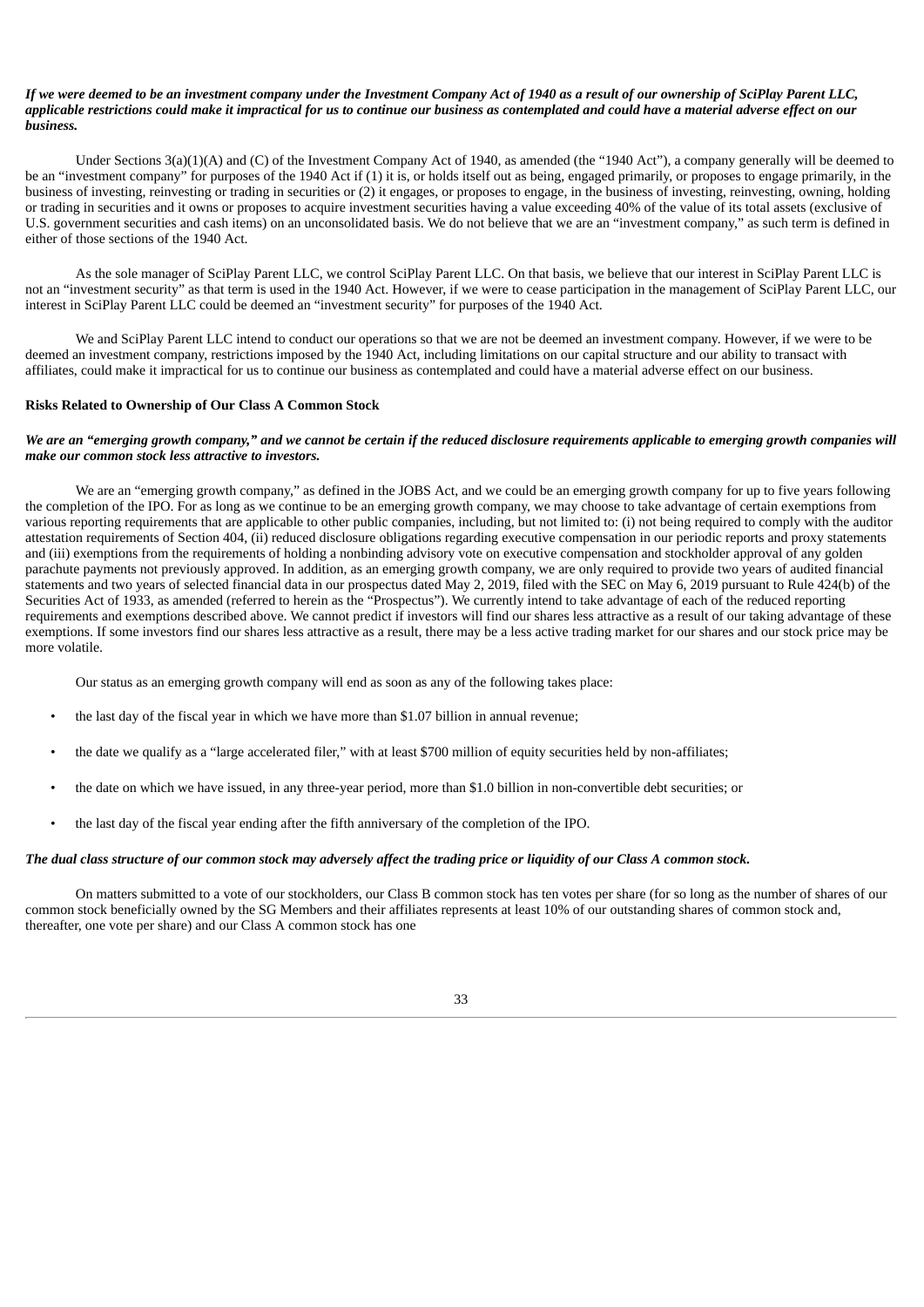vote per share. These differences in voting rights may adversely affect the market price of our Class A common stock to the extent that any current or future investor in our common stock ascribes value to the voting rights associated with the Class B common stock. The existence of dual classes of our common stock could result in less liquidity for any such class than if there were only one class of our capital stock.

In addition, S&P Dow Jones and FTSE Russell announced changes to their eligibility criteria for inclusion of shares of public companies on certain indices that will exclude companies with multiple classes of shares of common stock from being added to such indices. In addition, several shareholder advisory firms have announced their opposition to the use of multiple class structures. As a result, the dual class structure of our common stock may prevent the inclusion of our Class A common stock in such indices and may cause shareholder advisory firms to publish negative commentary about our corporate governance practices or otherwise seek to cause us to change our capital structure. Any such exclusion from indices could result in a less active trading market for our Class A common stock. Any actions or publications by shareholder advisory firms critical of our corporate governance practices or capital structure could also adversely affect the value of our Class A common stock.

# The requirements of being a public company require significant resources and mangaement attention and affect our ability to attract and retain *executive management and qualified board members.*

As a public company, we incur legal, accounting and other expenses that we did not previously incur before becoming a public company. We are subject to the Exchange Act, including the reporting requirements thereunder, the Sarbanes-Oxley Act, the Dodd-Frank Wall Street Reform and Consumer Protection Act, the NASDAQ rules and other applicable securities rules and regulations. Compliance with these rules and regulations has increased our legal and financial compliance costs, make some activities more difficult, time-consuming or costly and increase demand on our systems and resources, particularly after we are no longer an "emerging growth company."

Pursuant to Section 404, once we are no longer an emerging growth company, we may be required to furnish an attestation report on internal control over financial reporting issued by our independent registered public accounting firm. When our independent registered public accounting firm is required to undertake an assessment of our internal control over financial reporting, the cost of complying with Section 404 will significantly increase, and management's attention may be diverted from other business concerns, which could adversely affect our business and results of operations. We may need to hire more employees in the future or engage outside consultants to comply with the requirements of Section 404, which will further increase our cost and expense. In addition, enhanced legal and regulatory regimes and heightened standards relating to corporate governance and disclosure for public companies result in increased legal and financial compliance costs and make some activities more time-consuming.

## If we fail to maintain effective internal control over financial reporting and disclosure controls and procedures, we may suffer harm to our reputation *and investor confidence level.*

If we fail to implement the requirements of Section 404(b) in the required timeframe once we are no longer an emerging growth company, we may be subject to sanctions or investigations by regulatory authorities, including the SEC and the NASDAQ. Furthermore, if we are unable to continue to conclude that our internal control over financial reporting is effective, we could lose investor confidence in the accuracy and completeness of our financial reports, the market price of shares of our Class A common stock could decline, and we could be subject to sanctions or investigations by regulatory authorities. Failure to maintain effective internal control over financial reporting and disclosure controls and procedures required of public companies or when necessary implement new or improved controls that provide reasonable assurance of the reliability of the financial reporting and preparation of our financial statements for external use could also restrict our future access to the capital markets. As of December 31, 2020, we have concluded that our internal control over financial reporting was effective based on criteria outlined in Part II, Item 9A "Controls and Procedures" of this Annual Report on Form 10-K, however, we cannot assure that material weaknesses will not be identified in the future.

# The SG Members have the right to have their LLC Interests redeemed or exchanged into shares of Class A common stock, which, if exercised, will *dilute our stockholders' economic interest in SciPlay.*

We have an aggregate of 602,138,807 shares of Class A common stock authorized but unissued, including 103,547,021 shares of Class A common stock issuable upon redemption or exchange of LLC Interests that are held by the SG Members. SciPlay Parent LLC entered into the Operating Agreement and, subject to certain restrictions set forth therein, the SG Members are entitled to have their LLC Interests redeemed or exchanged for shares of our Class A common stock or, at our option, cash.

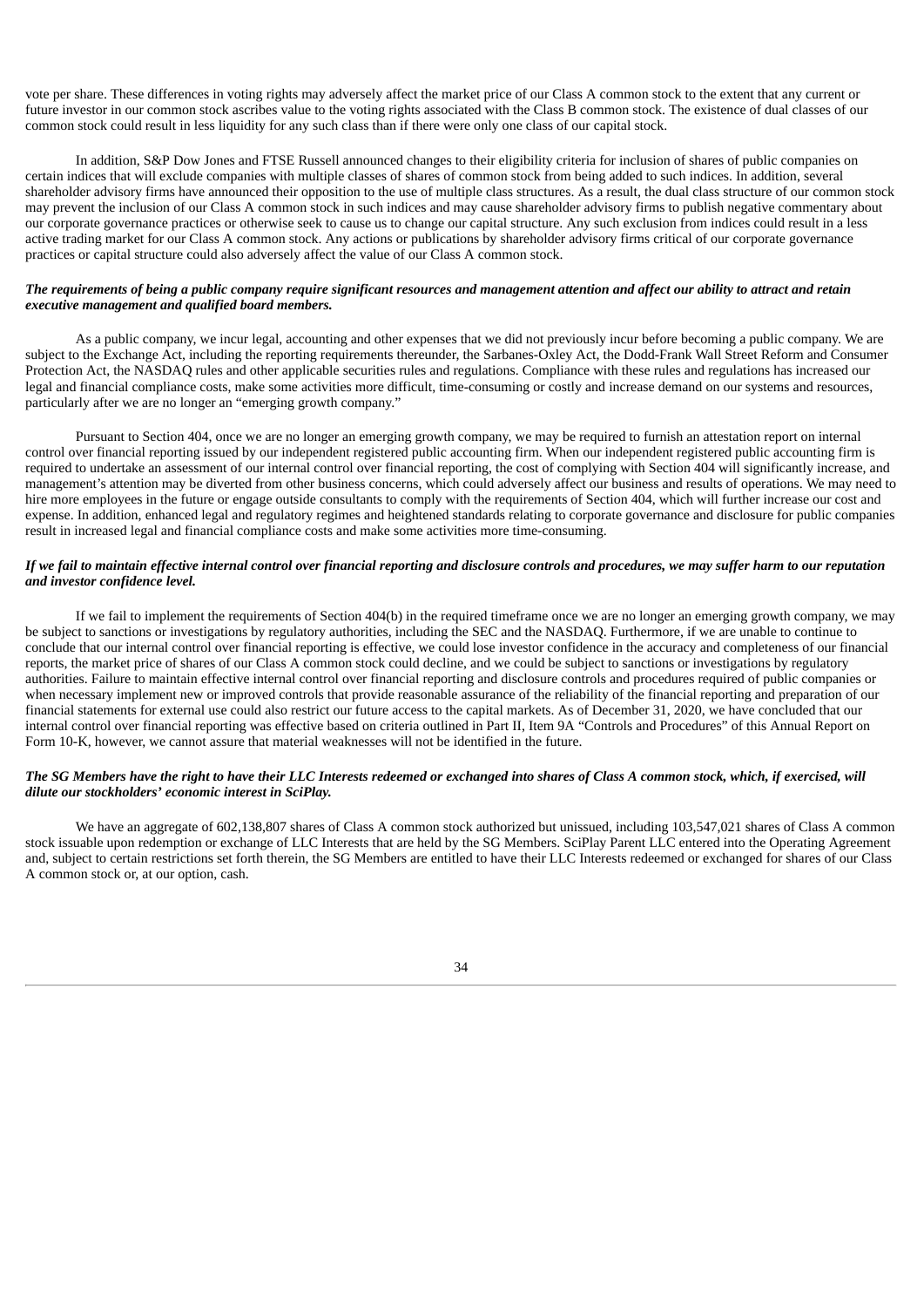Shares of our Class B common stock will be canceled on a one-for-one basis whenever the SG Members' LLC Interests are so redeemed or exchanged. While any redemption or exchange of LLC Interests and corresponding cancellation of our Class B common stock will reduce the SG Members' economic interest in SciPlay Parent LLC and its voting interest in us, the related issuance of our Class A common stock will dilute our stockholders' economic interest in SciPlay. We cannot predict the timing or size of any future issuances of our Class A common stock resulting from the redemption or exchange of LLC Interests.

#### Future issuances or resales of Class A common stock by the SG Members or others, or the perception that such issuances or resales may occur, could *cause the market price of our Class A common shares to decline.*

We entered into the Registration Rights Agreement with the SG Members, pursuant to which the shares of Class A common stock issued to the SG Members upon redemption or exchange of LLC Interests will be eligible for resale, subject to certain limitations set forth therein. Any shares issued under our equity incentive plans pursuant to one or more effective registration statements will be eligible for sale in the public market, except to the extent that they are restricted by lock-up agreements and subject to compliance with Rule 144 in the case of our affiliates.

We cannot predict the size of future issuances of our Class A common stock or the effect, if any, that future issuances and sales of shares of our Class A common stock, including upon the redemption or exchange of LLC Interests, may have on the market price of our Class A common stock. Sales or distributions of substantial amounts of our Class A common stock, including shares issued in connection with an acquisition, or the perception that such sales or distributions could occur, may cause the market price of our Class A common stock to decline.

# *We do not currently intend to pay dividends on our Class A common stock.*

We have never paid any cash dividends on our common stock and do not presently intend to pay cash dividends on our common stock. However, we reconsider our dividend policy on a regular basis and may determine in the future to declare or pay cash dividends on our common stock. Therefore, our stockholders may not receive any dividends on their Class A common stock for the foreseeable future, and the success of an investment in our Class A common stock will depend upon any future appreciation in its value. Moreover, any ability to pay dividends will be restricted by the terms of the Revolver, and may also be restricted by the terms of any future credit agreement or any future debt or preferred equity securities of us or our subsidiaries. Consequently, investors may need to sell all or part of their holdings of our Class A common stock after price appreciation, which may never occur, as the only way to realize any future gains on their investment.

## Provisions in our articles of incorporation, bylaws and Nevada law may prevent or delay an acquisition of us, which could decrease the trading price of *our Class A common stock.*

Our articles of incorporation and bylaws contain provisions that are intended to deter coercive takeover practices and inadequate takeover bids and to encourage prospective acquirers to negotiate with our board of directors rather than to attempt an unsolicited bid to acquire our company. These provisions include:

- rules regarding how our stockholders may present proposals or nominate directors for election at stockholder meetings;
- empowering only the board of directors to fill any vacancy on our board of directors, whether such vacancy occurs as a result of an increase in the number of directors or otherwise;
- the absence of cumulative voting rights in the election of directors;
- limiting the ability of stockholders to act by written consent or to call special meetings after Scientific Games ceases to beneficially own, directly or indirectly, more than 50% of our combined voting power; and
- the right of our board of directors to issue preferred stock without stockholder approval.

These provisions could make it more difficult for a third party to acquire us, even if the third party's offer may be considered beneficial by many stockholders. Nevada law could also prevent attempts by our stockholders to replace or remove our current management and incumbent directors. As a result, stockholders may be limited in their ability to obtain a premium for their shares or control our management or board.

# We may issue shares of preferred stock in the future, which could make it difficult for another company to acquire us or

35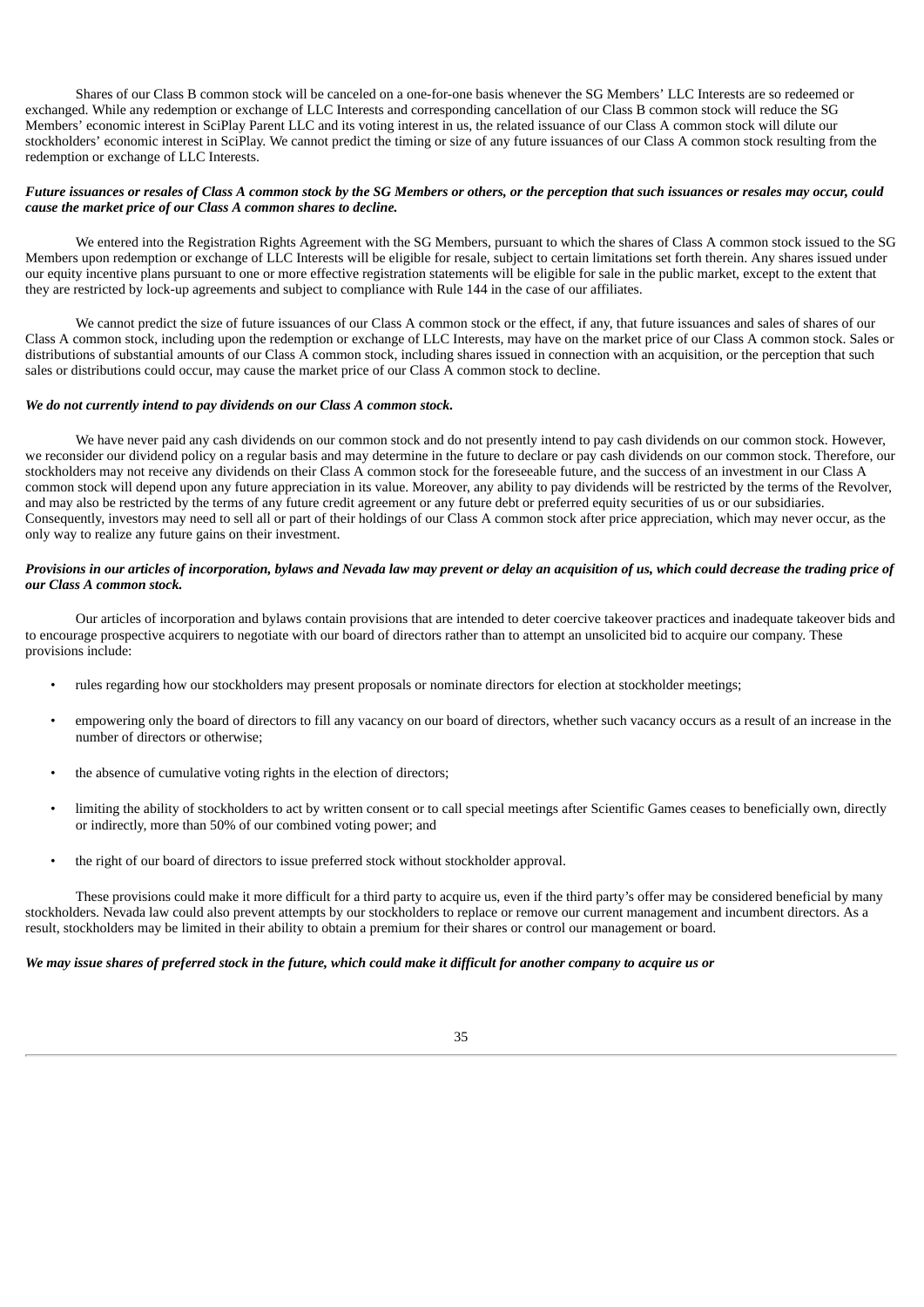## could otherwise adversely affect holders of our Class A common stock, which could depress the price of our Class A common stock.

Our articles of incorporation authorize us to issue one or more series of preferred stock. Our board of directors will have the authority to determine the preferences, limitations and relative rights of the shares of preferred stock and to fix the number of shares constituting any series and the designation of such series, without any further vote or action by our stockholders. Our preferred stock could be issued with voting, liquidation, dividend and other rights superior to the rights of our Class A common stock. The potential issuance of preferred stock may delay or prevent a change in control of us, discourage bids for our Class A common stock at a premium to the market price, and materially and adversely affect the market price and the voting and other rights of the holders of our Class A common stock.

#### **General Risk Factors**

#### We are and may be in the future subject to securities class action, which may harm our business and operating results.

Companies that have experienced volatility in the market price of their stock have been subject to securities class action litigation. We are and may be the target of this type of litigation in the future. Securities litigation against us may result in substantial costs and damages, and divert management's attention from other business concerns, which may seriously harm our business, results of operations, financial condition or cash flows. For additional information regarding our litigation, see Note 11.

We may also be called on to defend ourselves against lawsuits relating to our business operations. Some of these claims may seek significant damage amounts due to the nature of our business. Due to the inherent uncertainties of litigation, we cannot accurately predict the ultimate outcome of any such proceedings. A future unfavorable outcome in a legal proceeding could have an adverse impact on our business, financial condition and results of operations. In addition, current and future litigation, regardless of its merits, could result in substantial legal fees, settlement or judgment costs and a diversion of management's attention and resources that are needed to successfully run our business. For additional information regarding our litigation, see Note 11.

#### Our inability to complete acquisitions and integrate those businesses successfully could limit our growth or disrupt our plans and operations.

From time to time, we pursue strategic acquisitions, such as our acquisition of Come2Play in June 2020. Our ability to succeed in implementing our strategy will depend to some degree upon our ability to identify and complete commercially viable acquisitions. We cannot assure that acquisition opportunities will be available on acceptable terms or at all, or that we will be able to obtain necessary financing or regulatory approvals to complete potential acquisitions.

We may not be able to successfully integrate any businesses that we acquire or do so within the intended timeframes. We could face significant challenges in managing and integrating our acquisitions and our combined operations, including acquired assets, operations and personnel. In addition, the expected cost synergies associated with such acquisitions may not be fully realized in the anticipated amounts or within the contemplated timeframes or cost expectations, which could result in increased costs and have an adverse effect on our prospects, results of operations, cash flows and financial condition. We would expect to incur incremental costs and capital expenditures related to integration activities.

Acquisition transactions may disrupt our ongoing business. The integration of acquisitions requires significant time and focus from management and might divert attention from the day-to-day operations of the combined business or delay the achievement of our strategic objectives.

#### Failure in pursuing or executing new business initiatives could have a material adverse impact on our business and future growth.

Our growth strategy includes evaluating, considering and effectively executing new business initiatives, which can be difficult. Management may not properly ascertain or assess the risks of new initiatives, and subsequent events may alter the risks that were evaluated at the time we decided to execute any new initiative. In particular, initiatives may be subject to intense competition due to low barriers to entry and the difficulty of differentiating games. Entering into any new initiative can also divert our management's attention from other business issues and opportunities. Failure to effectively identify, pursue and execute new business initiatives, may adversely affect our reputation, business, financial condition and results of operations.

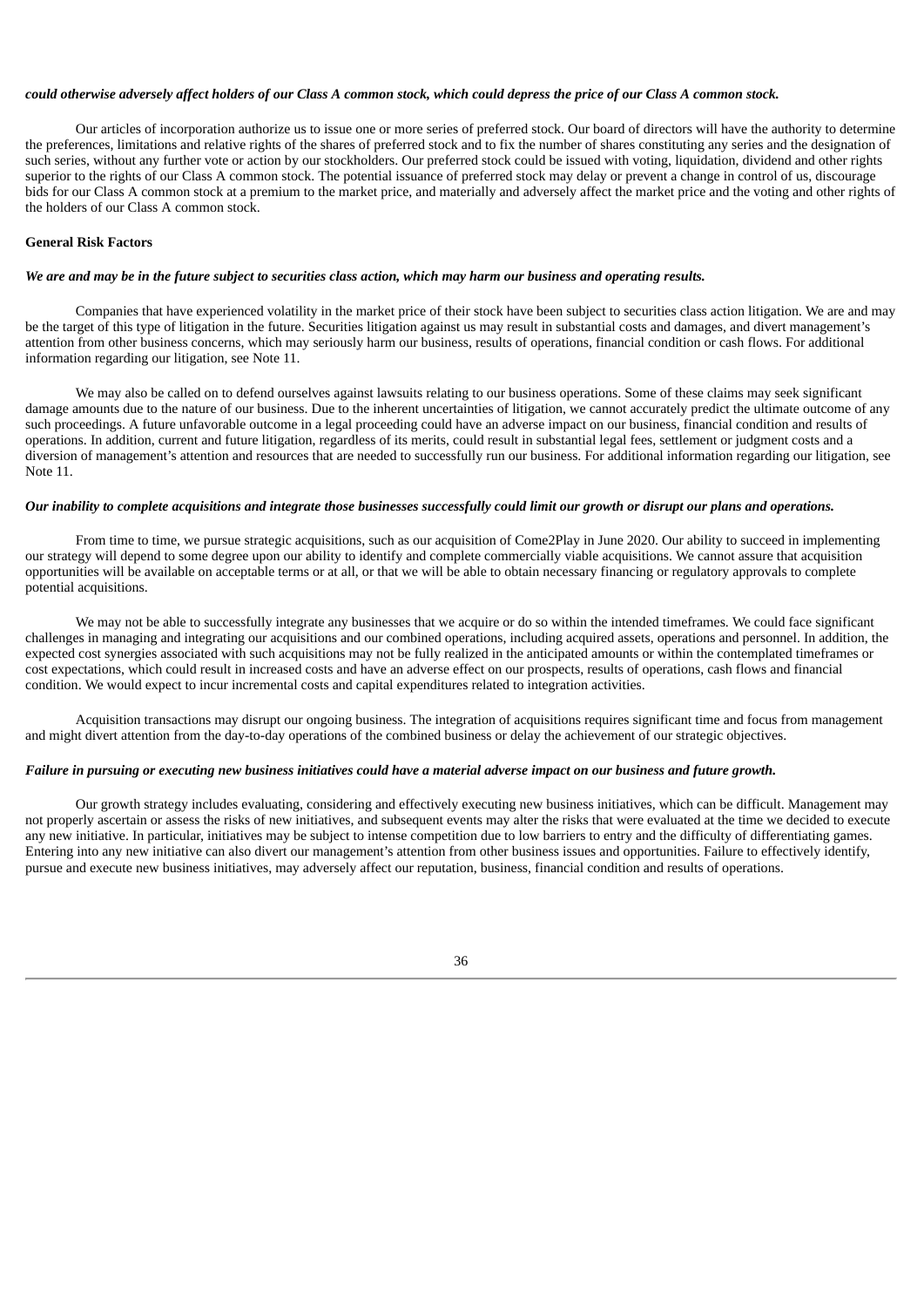### *Our business may suffer if we do not successfully manage our current and potential future growth.*

We have grown significantly in recent years and we intend to continue to expand the scope and geographic reach of the games we provide. Our total revenue increased to \$582.2 million in 2020, from \$465.8 million in 2019, and \$416.2 million in 2018. Our anticipated future growth will likely place significant demands on our management and operations. Our success in managing our growth will depend, to a significant degree, on the ability of our executive officers and other members of senior management to operate effectively, and on our ability to improve and develop our financial and management information systems, controls and procedures. In addition, we will likely have to successfully adapt our existing systems and introduce new systems, expand, train and manage our employees and improve and expand our sales and marketing capabilities.

If we are unable to properly and prudently manage our operations as they continue to grow, or if the quality of our games deteriorates due to mismanagement, our brand name and reputation could be severely harmed, and our business, prospects, financial condition and results of operations could be adversely affected.

### *We are subject to risks related to corporate and social responsibility and reputation.*

Many factors influence our reputation including the perception held by our customers, business partners and other key stakeholders. Our business faces increasing scrutiny related to environmental, social and governance activities. We risk damage to our reputation if we fail to act responsibly in a number of areas, such as diversity and inclusion, sustainability and social responsibility. Any harm to our reputation could impact employee engagement and retention, our corporate culture and the willingness of customers and our partners to do business with us, which could have a material adverse effect on our business, results of operations and cash flows.

## Our results of operations, cash flows and financial condition could be affected by natural events in the locations in which we or our key providers or *suppliers operate.*

We may be impacted by severe weather and other geological events, including hurricanes, earthquakes, floods or tsunamis that could disrupt our operations or the operations of our key providers or suppliers. Natural disasters or other disruptions at any of our facilities or our key providers' or suppliers' facilities, such as AWS, Apple, Google, Facebook, Amazon and Microsoft, may impair the operation, development or provision of our games. While we insure against certain business interruption risks, we cannot assure that such insurance will compensate us for any losses incurred as a result of natural or other disasters. Any serious disruption to our operations, or those of our key providers or suppliers could have a material adverse effect on our results of operations, cash flows and financial condition.

### Changes in tax laws or tax rulings, or the examination of our tax positions, could materially affect our financial condition and results of operations.

Tax laws are dynamic and subject to change as new laws are passed and new interpretations of the law are issued or applied. Our existing corporate structure and intercompany arrangements have been implemented in a manner we believe is in compliance with current prevailing tax laws.

However, the tax benefits that we intend to eventually derive could be undermined due to future changes in tax laws. In addition, the taxing authorities in the U.S. and other jurisdictions where we do business regularly examine income and other tax returns and we expect that they may examine our income and other tax returns. The ultimate outcome of these examinations cannot be predicted with certainty.

## Legal proceedings may materially adversely affect our business and our results of operations, cash flows and financial condition.

We have been party to, are currently party to, and in the future may become subject to additional, legal proceedings in the operation of our business, including, but not limited to, with respect to consumer protection, gambling-related matters, employee matters, alleged service and system malfunctions, alleged intellectual property infringement, claims relating to our contracts, licenses and strategic investments, alleged breaches of fiduciary duties, alleged breaches of other certain governance documents and alleged violations of the securities laws in connection with the IPO. See Note 11 for additional information.

For example, in 2018, the United States Court of Appeals for the Ninth Circuit decided that a social casino game produced by one of our competitors should be considered illegal gambling under Washington state law. In April 2018, a

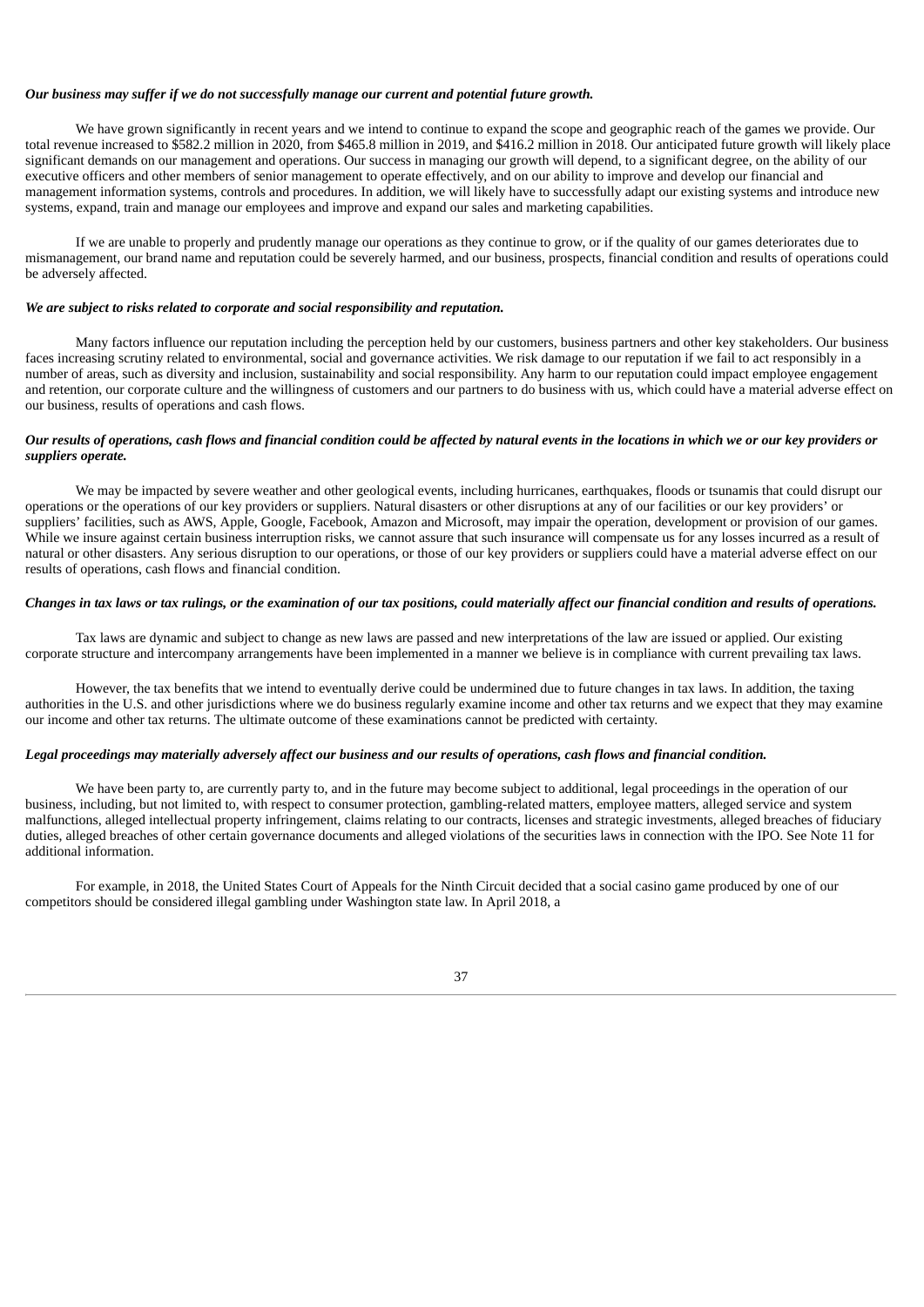putative class action lawsuit, Sheryl Fife v. Scientific Games Corp., was filed against our parent, Scientific Games, in federal district court that is directed against certain of our social casino games, including Jackpot Party Casino. The plaintiff alleges substantially the same causes of action against our social casino games that are alleged with respect to Big Fish Casino, including the allegation that our social casino games violate Washington State gambling laws. In December 2018, the federal district court assigned to the litigation denied Scientific Games' motion to dismiss the plaintiff's complaint. In January 2019, Scientific Games filed its answer and affirmative defenses to the putative class action complaint. See Note 11 for further discussion. We may incur significant expense defending this lawsuit or any other lawsuit to which we may be a party. Although the case was brought against Scientific Games, pursuant to the Intercompany Services Agreement, we would expect to cover or contribute to any damage awards due to the matter arising as a result of our business. If the plaintiff were to obtain a judgment in her favor in this lawsuit, then our results in Washington could be negatively impacted, and we could be restricted from operating social casino games in Washington. Additional legal proceedings targeting our social casino games and claiming violations of state or federal laws also could occur, based on the unique and particular laws of each jurisdiction. We cannot predict the likelihood, timing or scope of the consequences of such an outcome, or the outcome of any other legal proceedings to which we may be a party, any of which could have a material adverse effect on our results of operations, cash flows or financial condition.

#### *Our insurance may not provide adequate levels of coverage against claims.*

We believe that we maintain insurance customary for businesses of our size and type. However, there are types of losses we may incur that cannot be insured against or that we believe are not economically reasonable to insure. Moreover, any loss incurred could exceed policy limits and policy payments made to us may not be made on a timely basis. Such losses could adversely affect our business prospects, results of operations, cash flows and financial condition.

### **ITEM 1B. UNRESOLVED STAFF COMMENTS**

None.

## **ITEM 2. PROPERTIES**

We occupy approximately 60,419 square feet of space in the U.S. and approximately 48,152 square feet of space internationally. We believe that these facilities are adequate for our business as presently conducted. Set forth below is an overview of the principal leased real estate properties:

| Location          | Sa. Ft | <b>Tenancy</b> |
|-------------------|--------|----------------|
| Austin, Texas     | 25,087 | Lease          |
| Cedar Falls, Iowa | 35,332 | Lease          |
| Tel Aviv, Israel  | 48,152 | Lease          |

#### **ITEM 3. LEGAL PROCEEDINGS**

For a description of our legal proceedings, see Note 11, which is incorporated by reference into this Item 3 of this Annual Report on Form 10-K.

### **ITEM 4. MINE SAFETY DISCLOSURES**

Not applicable.

### **PART II**

## **ITEM 5. MARKET FOR REGISTRANT'S COMMON EQUITY, RELATED STOCKHOLDER MATTERS AND ISSUER PURCHASES OF EQUITY SECURITIES**

### **Market for Our Common Stock**

Our outstanding common stock is listed for trading on the Nasdaq Global Select Market under the symbol "SCPL". On February 23, 2021, the closing sale price for our common stock on the Nasdaq Global Select Market was \$19.44 per share. There was one holder of record of our Class A common stock and two holders of record of our Class B common stock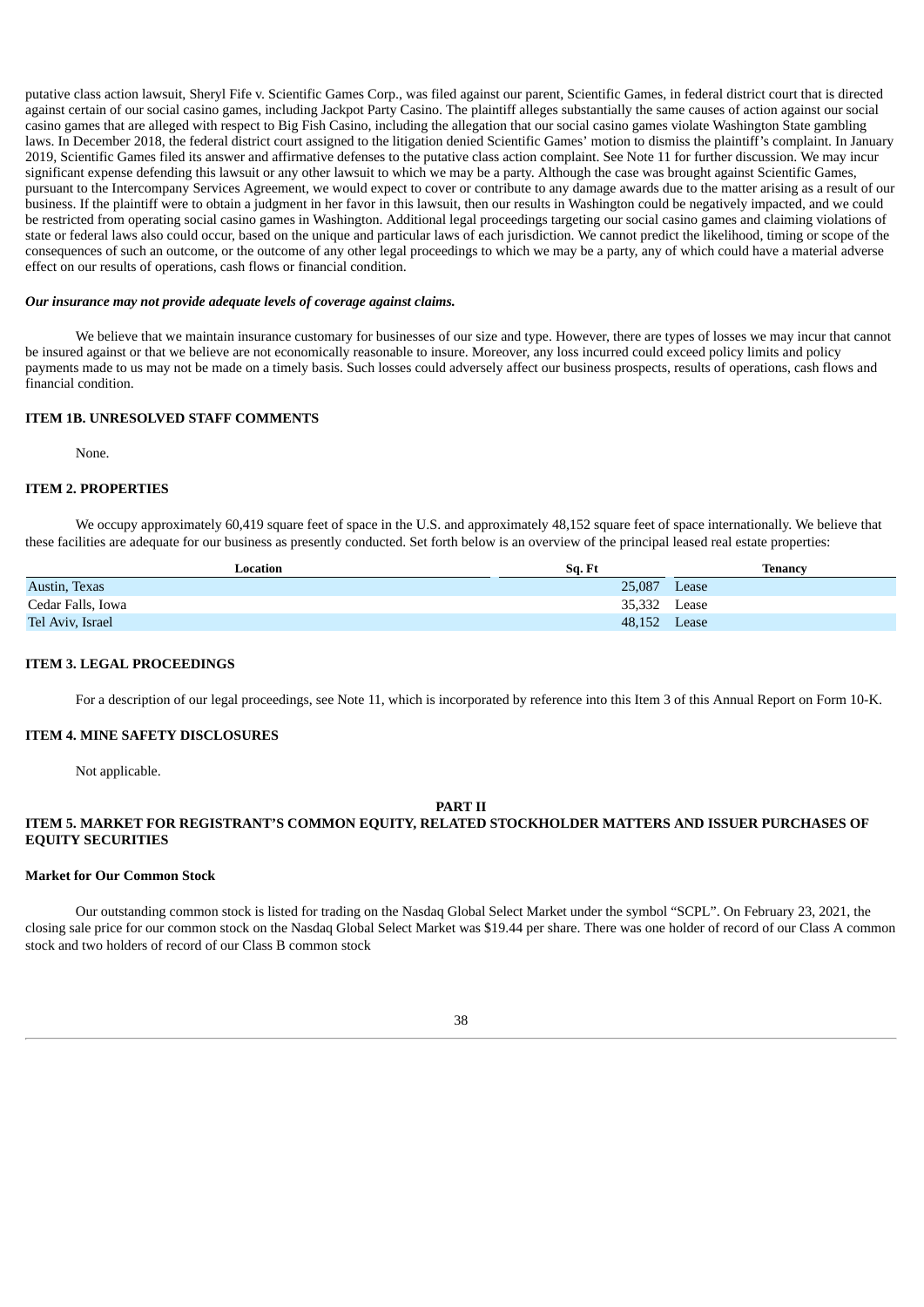as of February 23, 2021. This does not include the number of stockholders who hold shares of our common stock through banks, brokers or other financial institutions.

## **Dividend Policy**

We have never paid any cash dividends on our common stock and do not presently intend to pay cash dividends on our common stock in the foreseeable future. Further, under the terms of certain of our debt agreements, we are limited in our ability to pay cash dividends or make certain other restricted payments (other than stock dividends) on our common stock. For further discussion related to dividend restrictions, see Note 1.

## **Stockholder Return Performance Graph**

The following graph compares the cumulative total stockholder return over the seven-quarters ended December 31, 2020 of our then outstanding common stock, the NASDAQ Composite Index and indices of our peer group companies that operate in industries or lines of business similar to ours.

Our peer group companies consist of Zynga Inc. (NASDAQ: ZNGA), Tencent Holdings Ltd. (OTC Market: TCTZF), Rovio Entertainment Oyj (OTC Market: ROVVF), Glu Mobile Inc. (NASDAQ: GLUU), Electronic Arts Inc. (NASDAQ: EA), Doubleu Games Co Ltd (Korea Exchange: 192080), Changyou.com Ltd (NASDAQ: CYOU) and Activision Blizzard Inc (NASDAQ: ATVI).

The companies in our peer group have been weighted based on their relative market capitalization each quarter. The graph assumes that \$100 was invested in our then outstanding common stock, the NASDAQ Composite Index and the peer group indices at the beginning of the seven-quarter period and that all dividends were reinvested. The comparisons are not intended to be indicative of future performance of our common stock.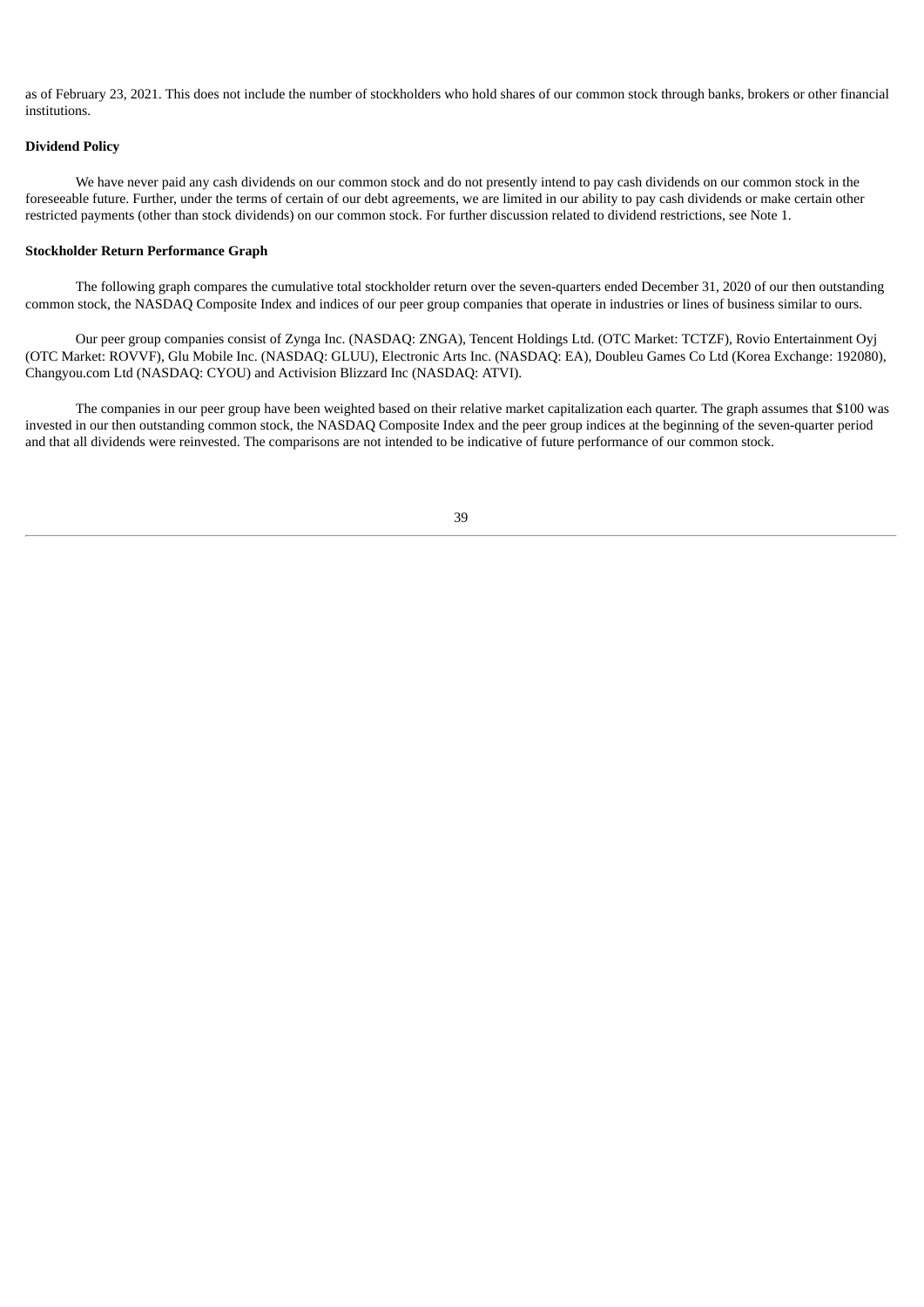#### **COMPARISON OF 7 QUARTER CUMULATIVE TOTAL RETURN\***

\$180  $8 - 7 - 8$ \$160 \$140 \$120 \$100 Ð \$80 \$60 \$40 \$20 \$0 5/7/19 6/19  $9/19$ 12/19 3/20 6/20 9/20 12/20 **B** SciPlay Corp. --------- NASDAQ Composite  $\div$  Peer Group

Among SciPlay Corp., the NASDAQ Composite Index, and a Peer Group

|                            | 5/7/2019  | 6/19     | 9/19     | 12/19    | 3/20                                                    | 6/20 | 9/20               | 12/20 |
|----------------------------|-----------|----------|----------|----------|---------------------------------------------------------|------|--------------------|-------|
| <b>SciPlay Corporation</b> | 100.00 S  | 91.34S   | 71.29 \$ | 81.88 \$ | 63.46 \$                                                |      | 98.80 \$ 108.06 \$ | 92.27 |
| NASDAQ Composite           | 100.00 \$ | 99.14 \$ |          |          | 99.31 \$ 111.69 \$ 96.11 \$ 125.85 \$ 139.99 \$ 161.86  |      |                    |       |
| Peer Group                 | 100.00 S  | 97.57 \$ |          |          | 91.37 \$ 104.96 \$ 106.65 \$ 139.16 \$ 145.75 \$ 155.43 |      |                    |       |

## **ITEM 6. SELECTED FINANCIAL DATA**

We early adopted the new amendment to Regulation S-K Item 301, which eliminates Selected Financial Data.

## **ITEM 7. MANAGEMENT'S DISCUSSION AND ANALYSIS OF FINANCIAL CONDITION AND RESULTS OF OPERATIONS**

The following discussion is intended to enhance the reader's understanding of our operations and current business environment and should be read in conjunction with the description of our business (see Part I, Item 1 of this Annual Report on Form 10-K) and our Consolidated Financial Statements and Notes (see Part IV, Item 15 of this Annual Report on Form 10-K).

This "Management's Discussion and Analysis of Financial Condition and Results of Operations" contains forward-looking statements within the meaning of the Private Securities Litigation Reform Act of 1995 and should be read in

<sup>\*\$100</sup> invested on 5/7/19 in stock or 4/30/19 in index, including reinvestment of dividends. Fiscal year ending December 31.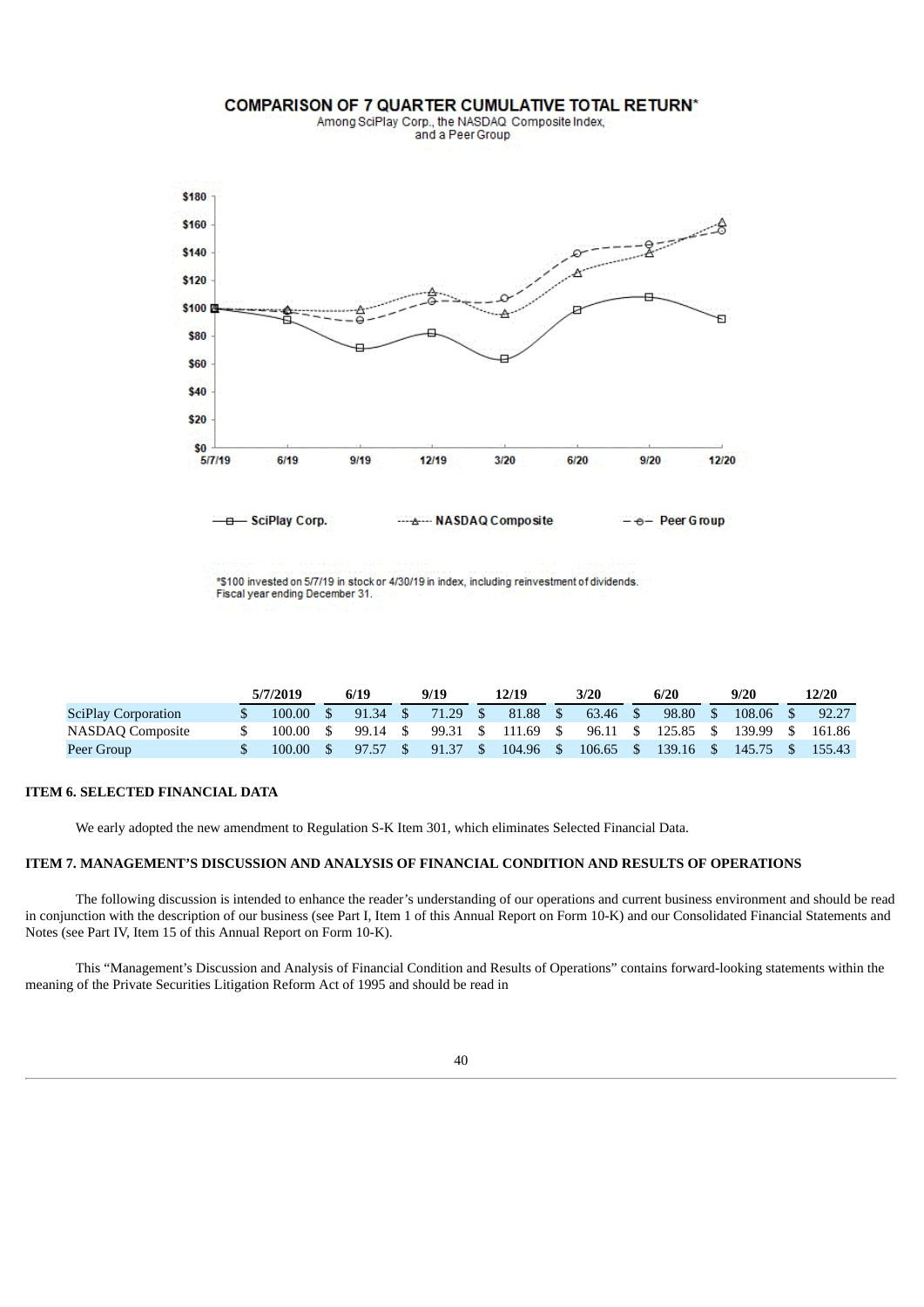conjunction with the disclosures and information contained and referenced under "Forward-Looking Statements" and "Risk Factors" included in this Annual Report on Form 10-K.

## **BUSINESS OVERVIEW**

On May 7, 2019, we completed the IPO as described in Note 1.

We are a leading developer and publisher of digital games on mobile and web platforms. We currently offer seven core games, including social casino games Jackpot Party Casino, Gold Fish Casino, Hot Shot Casino and Quick Hit Slots, and casual games MONOPOLY Slots, Bingo *Showdown* and *88 Fortunes Slots*, and recently added a solitaire social game targeted toward casual game players as a part of the Come2Play acquisition on various platforms referenced herein. Our social casino games typically include slots-style game play and occasionally include table games-style game play, while our casual games blend slots-style or bingo game play with adventure game features. All of our games are offered and played on multiple platforms, including Apple, Google, Facebook, Amazon, and Microsoft. In addition to our internally created games, our content library includes recognizable, realworld slot and table games content from Scientific Games. This content allows players who like playing land-based slot machines to enjoy some of those same titles in our free-to-play games. We have access to Scientific Games' library of more than 1,500 iconic casino titles, including titles and content from third-party licensed brands such as *MONOPOLY, JAMES BOND™, THE FLINTSTONES™, MICHAEL JACKSON™, and PLAYBOY™*.

We generate substantially all of our revenue from the sale of coins, chips and cards, which players of our games can use to play casino-style slot games and table games and bingo games. Players who install our games receive free coins, chips or cards upon the initial launch of the game and additional free coins, chips or cards at specific time intervals. Players may exhaust the coins, chips or cards that they receive for free and may choose to purchase additional coins, chips or cards in order to extend their time of game play.

### *Trends and Recent Updates*

In March 2020, the World Health Organization declared the rapidly spreading COVID-19 outbreak a pandemic. In response to the COVID-19 pandemic, governments across the world are implementing measures to prevent its spread, including the temporary closure of all non-essential businesses and travel restrictions. Many of our current and potential players may have significantly more free time to play our games, however they may also experience sustained consumer unease and have lower discretionary income. While the increased player engagement we experienced during the first half of this year as a result of the stay at home measures across the U.S. has begun to recede, we are still seeing higher player engagement as compared to before stay at home measures began. We are not able to predict and quantify the ultimate impact of further COVID-19 developments on our results of operations in future periods.

On June 22, 2020, we completed the acquisition of the privately held mobile and social game company Come2Play (see Note 1), which expanded and diversified our portfolio of social games. As a result of this acquisition we now offer a solitaire social game targeted towards casual game players on the same platforms in which we currently offer our existing games. We currently plan to launch an additional casual game in 2022.

On September 14, 2020, our parent, Scientific Games Corporation, announced that a number of long-term institutional investors, including highly credentialed gaming industry investor Caledonia Investments, reached an agreement to acquire a 34.9% stake in SGC from MacAndrews & Forbes Incorporated ("MacAndrews & Forbes") at a price of \$28.00 per share. This transaction was completed on October 27, 2020, with no investor owning more than 9.9% of Scientific Games shares. M. Mendel Pinson, Executive Vice President at MacAndrews and Forbes, and Frances F. Townsend, Executive Vice President of Worldwide Government, Legal and Business Affairs of MacAndrews & Forbes, resigned from the Board of Directors of SciPlay effective October 2, 2020.

Throughout 2019 and 2020, we deployed significant updates across a number of our portfolio games, and we continued testing in certain international markets. We expect to deploy further updates to games in future years and to continue testing in international markets.

Our year over year total revenue growth of 25% was in-line with the overall industry trend. We believe that there is an opportunity for improved operating results in 2021 and beyond, as we continue to execute on our strategic game updates, enhanced analytics, and an upcoming new game release.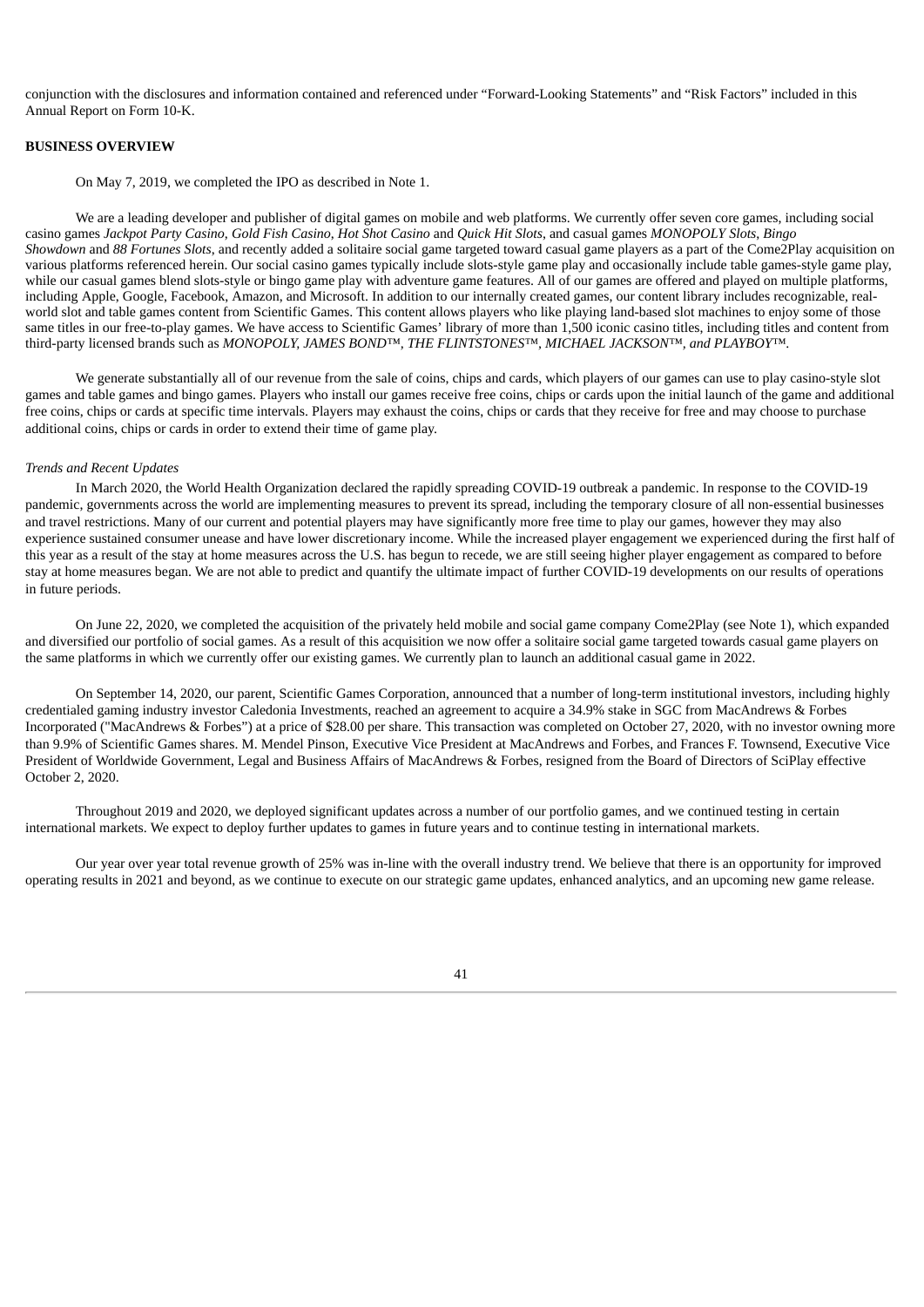## **KEY PERFORMANCE INDICATORS AND NON-GAAP MEASURES**

We manage our business by tracking several key performance indicators, each of which is tracked by our internal analytics systems and more fully described below and referred to in our discussion of operating results. Our key performance indicators are impacted by several factors that could cause them to fluctuate on a quarterly basis, such as platform providers' policies, restrictions, seasonality, user connectivity and addition of new content to certain portfolios of games. Future growth in players and engagement will depend on our ability to retain current players, attract new players, launch new games and features and expand into new markets and distribution platforms.

### *Mobile Penetration*

Mobile penetration is defined as the percentage of total revenue generated from mobile platforms. We believe this indicator provides useful information in understanding revenue generated from mobile platforms such as smartphones and tablets.

## *Average Monthly Active Users (MAU)*

MAU is defined as the number of individual users who played a game during a particular month. An individual who plays multiple games or from multiple devices may, in certain circumstances, be counted more than once. However, we use third-party data to limit the occurrence of multiple counting. Average MAU for a period is the average of MAUs for each month for the period presented. We believe this indicator provides useful information in understanding the number of users reached across our portfolio of games on a monthly basis.

#### *Average Daily Active Users (DAU)*

DAU is defined as the number of individual users who played a game on a particular day. An individual who plays multiple games or from multiple devices may, in certain circumstances, be counted more than once. However, we use third-party data to limit the occurrence of multiple counting. Average DAU for a period is the average of the monthly average DAUs for the period presented. We believe this indicator provides useful information in understanding the number of users reached across our portfolio of games on a daily basis.

## *Average Revenue Per Daily Active User* (*ARPDAU)*

ARPDAU is calculated by dividing revenue for the period by the average DAU for the period and then dividing by the number of days in the period. We believe this indicator provides useful information reflecting game monetization.

### *Average Monthly Paying Users (MPU)*

MPU is defined as the number of individual users who made an in-game purchase during a particular month. An individual who made purchases in multiple games or from multiple devices may, in certain circumstances, be counted more than once. However, we use third-party data to limit the occurrence of multiple counting. Average MPU for a period is the average of MPUs for each month for the period presented. We believe this indicator provides useful information in understanding the number of users reached across our portfolio of games making in-game purchases on a monthly basis.

## *Average Monthly Revenue Per Paying User (AMRPPU)*

AMRPPU is calculated by dividing average monthly revenue by average MPUs for the applicable time period. We believe this indicator provides useful information reflecting game monetization.

#### *Payer Conversion Rate*

Payer conversion rate is calculated by dividing average MPU for the period by the average MAU for the same period. We believe this indicator provides useful information reflecting game monetization.

## *Non-GAAP Financial Measures*

Adjusted EBITDA, or AEBITDA, as used herein, is a non-GAAP financial measure that is presented as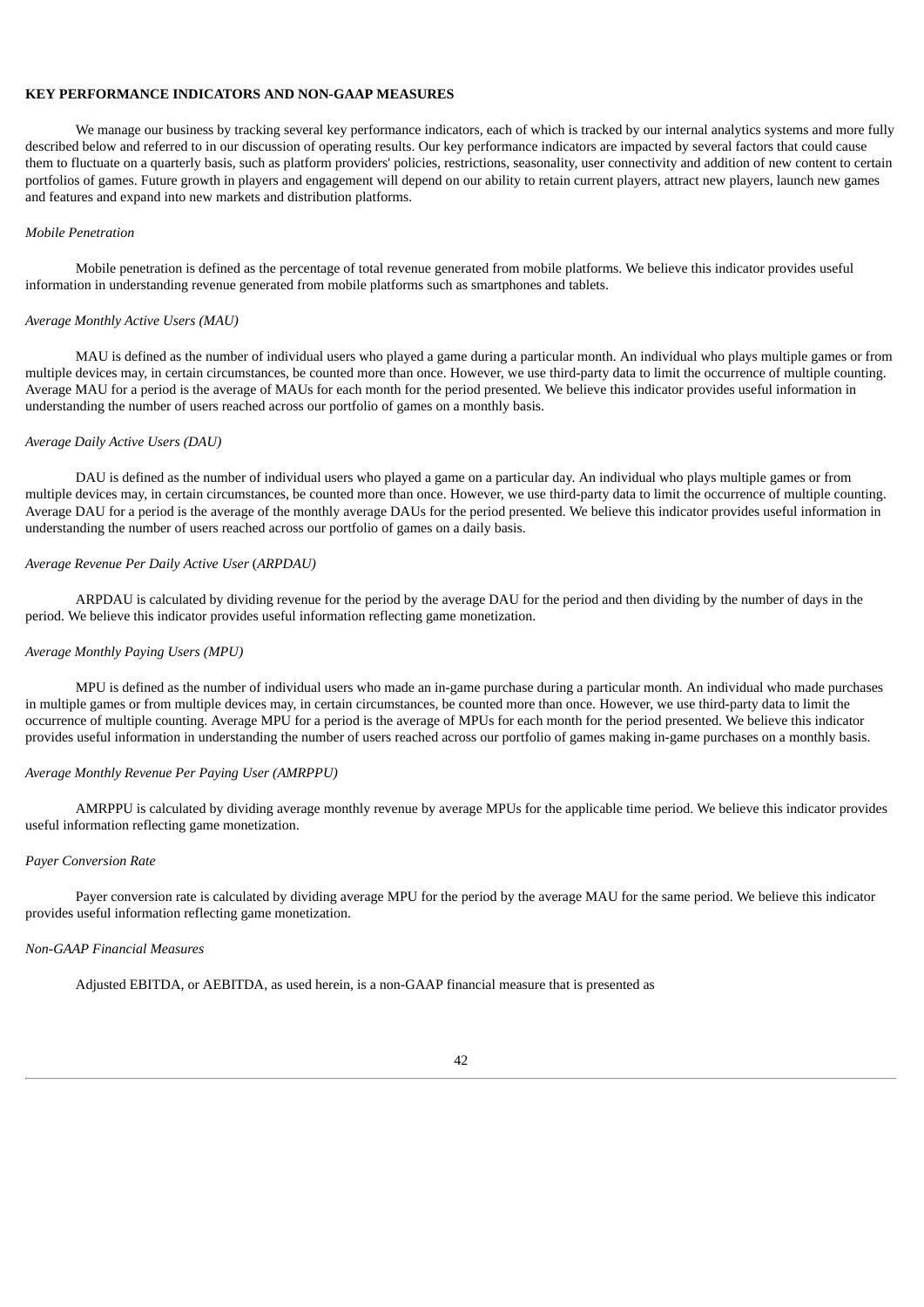supplemental disclosure and is reconciled to net income attributable to SciPlay as the most directly comparable GAAP measure as set forth in the below table. We define AEBITDA to include net income attributable to SciPlay before: (1) net income attributable to noncontrolling interest; (2) interest expense; (3) income tax expense; (4) depreciation and amortization; (5) restructuring and other, which includes charges or expenses attributable to: (a) employee severance; (b) management changes; (c) restructuring and integration; (d) M&A and other, which includes: (i) M&A transaction costs; (ii) purchase accounting adjustments; (iii) unusual items (including certain legal settlements) and (iv) other non-cash items; (e) contingent acquisition consideration and (f) cost-savings initiatives; (6) stock-based compensation; (7) loss (gain) on debt financing transactions; and (8) other expense (income) including foreign currency (gains) and losses. We also use AEBITDA margin, a non-GAAP measure, which we calculate as AEBITDA as a percentage of revenue.

Our management uses AEBITDA and AEBITDA margin to, among other things: (i) monitor and evaluate the performance of our business operations; (ii) facilitate our management's internal comparisons of our historical operating performance and (iii) analyze and evaluate financial and strategic planning decisions regarding future operating investments and operating budgets. In addition, our management uses AEBITDA and AEBITDA margin to facilitate management's external comparisons of our results to the historical operating performance of other companies that may have different capital structures and debt levels.

Our management believes that AEBITDA and AEBITDA margin are useful as they provide investors with information regarding our financial condition and operating performance that is an integral part of our management's reporting and planning processes. In particular, our management believes that AEBITDA is helpful because this non-GAAP financial measure eliminates the effects of restructuring, transaction, integration or other items that management believes have less bearing on our ongoing underlying operating performance. Management believes AEBITDA margin is useful as it provides investors with information regarding the underlying operating performance and margin generated by our business operations.

## **COMPONENTS OF RESULTS OF OPERATIONS**

### *Revenue*

We generate substantially all of our revenue from the sale of coins, chips and cards, which players of our games can use to play slot games, table games and bingo games. Revenue from the sale of coins, chips and cards is generated on mobile and web platforms. Other revenue primarily represents advertising revenue, which is currently an insignificant portion of our total revenue. We expect our overall revenue to continue to grow as we continue to increase our market share and execute our strategy. As player platform preferences change and continue to migrate to mobile, we expect revenue generated on web platforms to continue to decline.

## *Operating Expenses*

Operating expenses consist primarily of cost of revenue, sales and marketing expenses, general and administrative expenses, R&D, D&A, contingent acquisition consideration, and restructuring and other expenses, each more fully described below. D&A expense is excluded from cost of revenue and other operating expenses, and is separately presented on the consolidated statements of income.

## *Cost of Revenue*

Cost of revenue consists primarily of fees paid to platform providers such as Facebook, Google, Apple, Amazon and Microsoft, which generally represent approximately 30% of our revenue, and licensing fees, which includes intellectual property royalties paid to both affiliated and unaffiliated third parties, and other direct expenses incurred to generate revenue. We expect the aggregate amount of cost of revenue to increase for the foreseeable future as we grow our revenue and expand our business.

#### *Sales and Marketing*

Sales and marketing expenses consist primarily of advertising costs related to marketing and player acquisition and retention, salaries and benefits for our sales and marketing employees and fees paid to consultants. We intend to continue to invest in sales and marketing to grow our player base both for our existing games and future games we may deploy. As a result, we expect the aggregate amount of sales and marketing expenses to increase for the foreseeable future as we grow our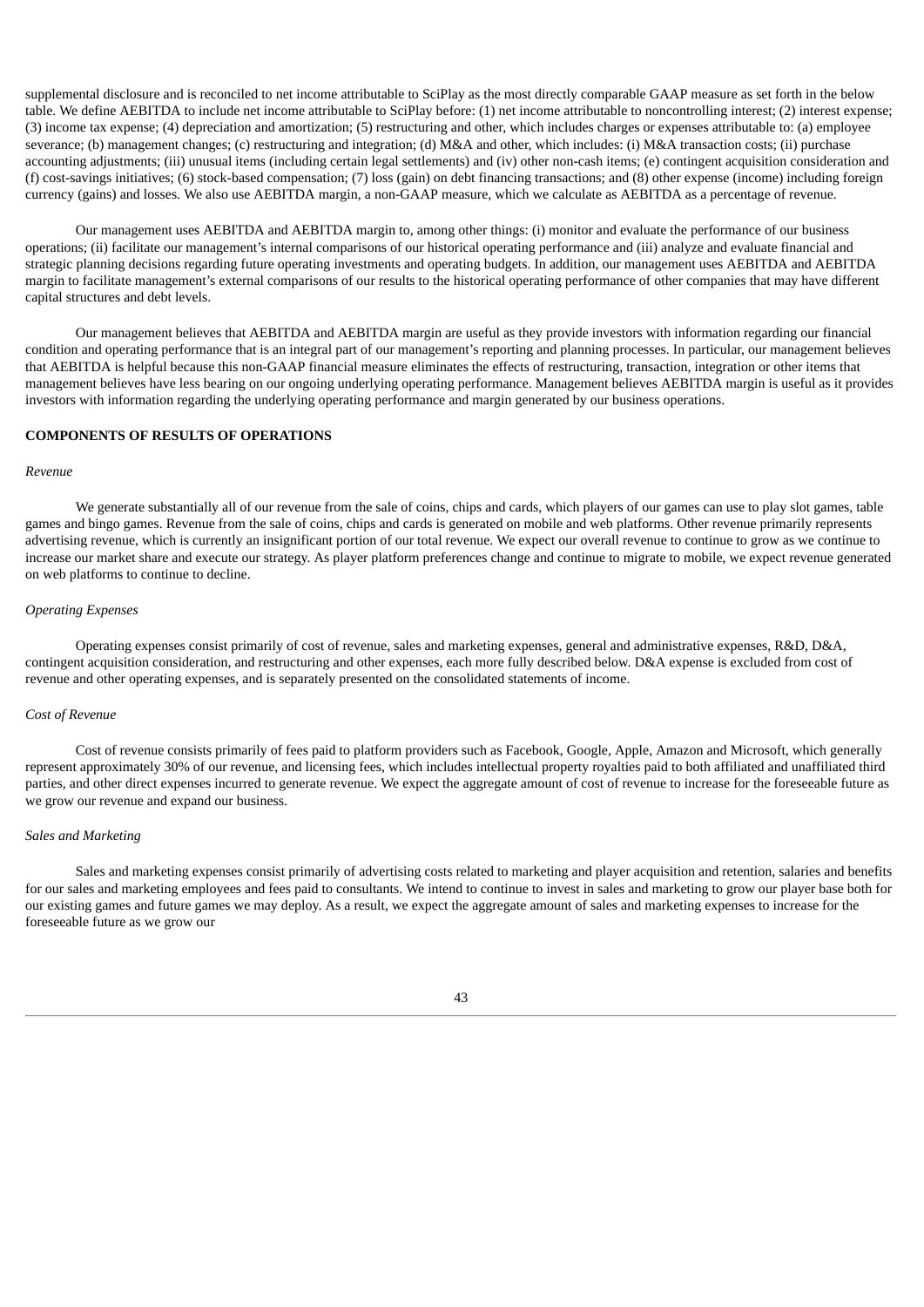revenues and business and deploy new games. As deployed games mature, we generally expect sales and marketing expenses as a percentage of revenue attributable to such games to decrease.

## *General and Administrative*

General and administrative expenses consist primarily of salaries, benefits, and stock-based compensation for our executives, finance, information technology, human resources and other administrative employees, and includes administrative parent services (see Note 10). In addition, general and administrative expenses include outside consulting, legal and accounting services, facilities and other supporting overhead costs not allocated to other departments. We expect that our aggregate amount of general and administrative expenses will increase for the foreseeable future as we continue to grow our business and incur additional expenses associated with being a publicly traded company.

#### *Research & Development*

Research & Development expenses consist primarily of costs associated with game development, such as associated salaries, benefits, and other supporting overhead costs associated with game development. Continued investment in enhancing existing games and developing new games is important to attaining our strategic objectives. As a result, we expect the aggregate amount of R&D expenses to increase for the foreseeable future as we grow our business, focus on retention of our development team and grow our facilities.

### *Contingent Acquisition Consideration*

Contingent acquisition consideration expense consists of incremental consideration to be paid to former owners of businesses we acquired, the amount of which exceeds the acquisition date estimation. As described in Note 1, when an acquisition includes future consideration to be paid to previous owners of those businesses we have acquired, we estimate the fair value of the future payments and record the acquisition-date fair value as a component of the purchase price. We monitor such arrangements and evaluate them when conditions change. Any adjustments subsequent to the acquisition date estimate are recorded as contingent acquisition consideration expense. Because such expense is based on our current expectations of the future results of the acquired businesses, any adjustments are recorded if our expectations for the future change. Although we currently do not have any expectation that we will incur future contingent acquisition consideration, any such expenses will be dependent on future merger and acquisition activities and terms of those arrangements.

#### *Restructuring and Other*

Our restructuring and other expenses include charges or expenses attributable to: (i) employee severance; (ii) management restructuring and related costs; (iii) restructuring and integration; (iv) cost savings initiatives; and (v) acquisition related and other unusual items. Restructuring and other expenses will increase or decrease based on management actions and/or occurrence of charges described herein.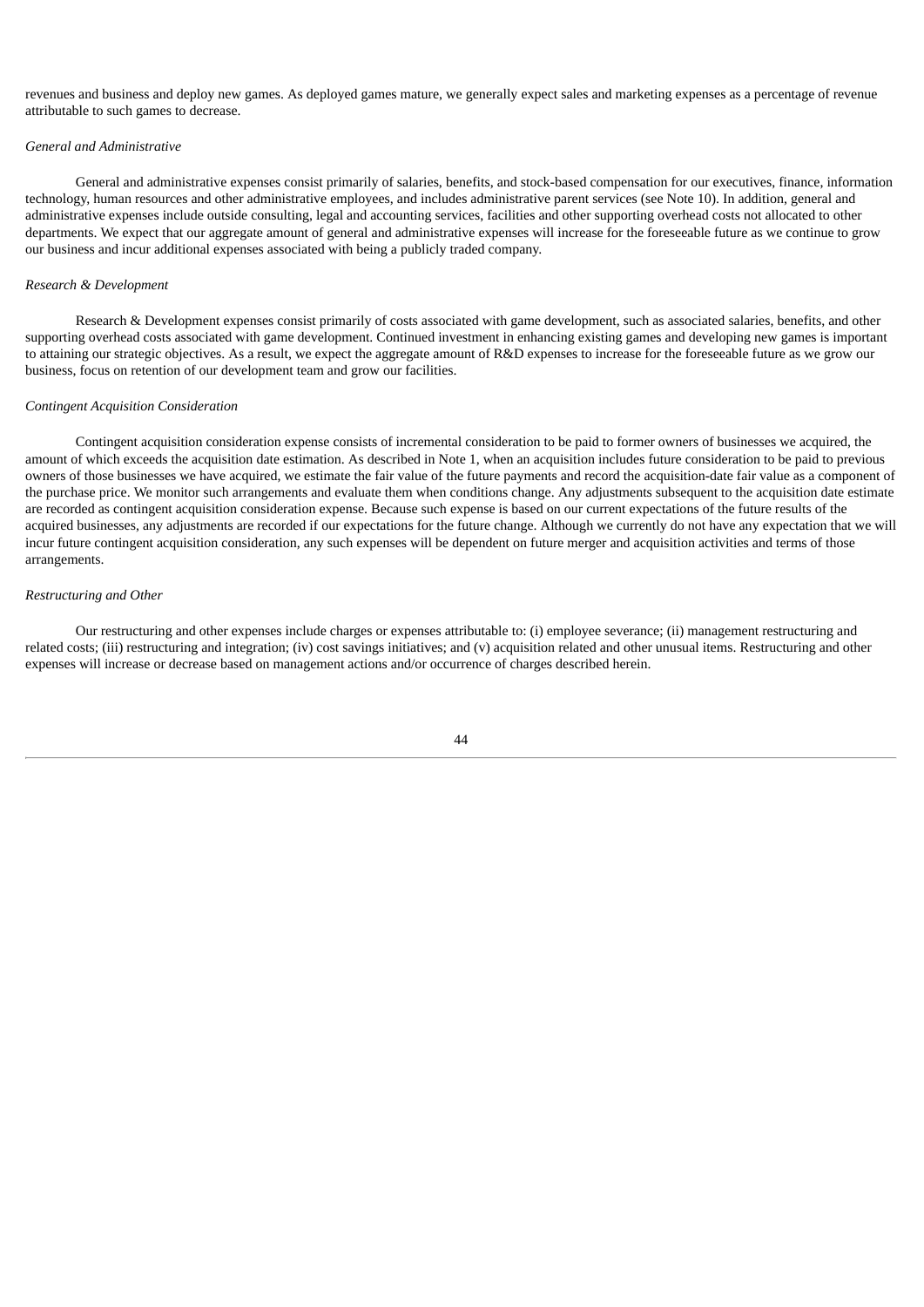# **RESULTS OF OPERATIONS**

*Summary of Results of Operations*

|                                                                       | <b>Years ended December 31,</b> |    | Variance |    |               |          |
|-----------------------------------------------------------------------|---------------------------------|----|----------|----|---------------|----------|
| (\$ in millions, except percentages)                                  | 2020                            |    | 2019     |    | 2020 vs. 2019 |          |
| Revenue                                                               | \$<br>582.2                     | \$ | 465.8    | \$ | 116.4         | 25 %     |
| <b>Operating expenses</b>                                             | 427.2                           |    | 362.1    |    | 65.1          | 18 %     |
| Operating income                                                      | 155.0                           |    | 103.7    |    | 51.3          | 49 %     |
| Net income                                                            | 146.0                           |    | 93.5     |    | 52.5          | 56 %     |
| Net income attributable to SciPlay                                    | 20.9                            |    | 32.4     |    | (11.5)        | $(35)\%$ |
| <b>AEBITDA</b>                                                        | \$<br>188.7                     | \$ | 122.3    | \$ | 66.4          | 54 %     |
| Net income margin                                                     | 25.1 %                          |    | 20.1 %   |    | $5.0$ pp      | nm       |
| AEBITDA margin                                                        | 32.4 %                          |    | 26.3 %   |    | $6.1$ pp      | nm       |
| $pp = percentage points.$<br>$\overline{\text{nm}}$ = not meaningful. |                                 |    |          |    |               |          |

The following table reconciles Net income attributable to SciPlay to AEBITDA and AEBITDA margin:

|                                                    | <b>Years ended December 31,</b> |        |    |        |  |  |  |
|----------------------------------------------------|---------------------------------|--------|----|--------|--|--|--|
| (\$ in millions, except percentages)               |                                 | 2020   |    | 2019   |  |  |  |
| Net income attributable to $SciPlay^{(1)}$         | \$                              | 20.9   | \$ | 32.4   |  |  |  |
| Net income attributable to noncontrolling interest |                                 | 125.1  |    | 61.1   |  |  |  |
| Net income                                         |                                 | 146.0  |    | 93.5   |  |  |  |
| Restructuring and other                            |                                 | 2.0    |    | 2.7    |  |  |  |
| Depreciation and amortization                      |                                 | 9.7    |    | 7.0    |  |  |  |
| Income tax expense                                 |                                 | 8.4    |    | 8.7    |  |  |  |
| Stock-based compensation                           |                                 | 22.0   |    | 8.9    |  |  |  |
| Other expense, net                                 |                                 | 0.6    |    | 1.5    |  |  |  |
| $A$ EBITD $A^{(2)}$                                |                                 | 188.7  | \$ | 122.3  |  |  |  |
| Revenue                                            | \$                              | 582.2  | £. | 465.8  |  |  |  |
| Net income margin (Net income/Revenue)             |                                 | 25.1 % |    | 20.1 % |  |  |  |
| AEBITDA margin (AEBITDA/Revenue) <sup>(2)</sup>    |                                 | 32.4 % |    | 26.3 % |  |  |  |
| Royalties for Scientific Games $IP(1)$             | \$                              |        |    | 10.2   |  |  |  |

(1) Under the terms of the revised IP License Agreement, as more fully described in Note 10, we acquired an exclusive (subject to certain limited exceptions),<br>perpetual, non-royalty-bearing license for intellectual propert

*Revenue, Key Performance Indicators and Other Metrics*

|                  |    | <b>Years ended December 31,</b> |       | Variance |               |        |  |
|------------------|----|---------------------------------|-------|----------|---------------|--------|--|
| (\$ in millions) |    | 2020                            | 2019  |          | 2020 vs. 2019 |        |  |
| Mobile           | S  | 505.9                           | 391.0 |          | 114.9         | 29 %   |  |
| Web and other    |    | 76.3                            | 74.8  |          | 1.5           | $2\%$  |  |
| Total revenue    | \$ | 582.2                           | 465.8 |          | L16.4         | $25\%$ |  |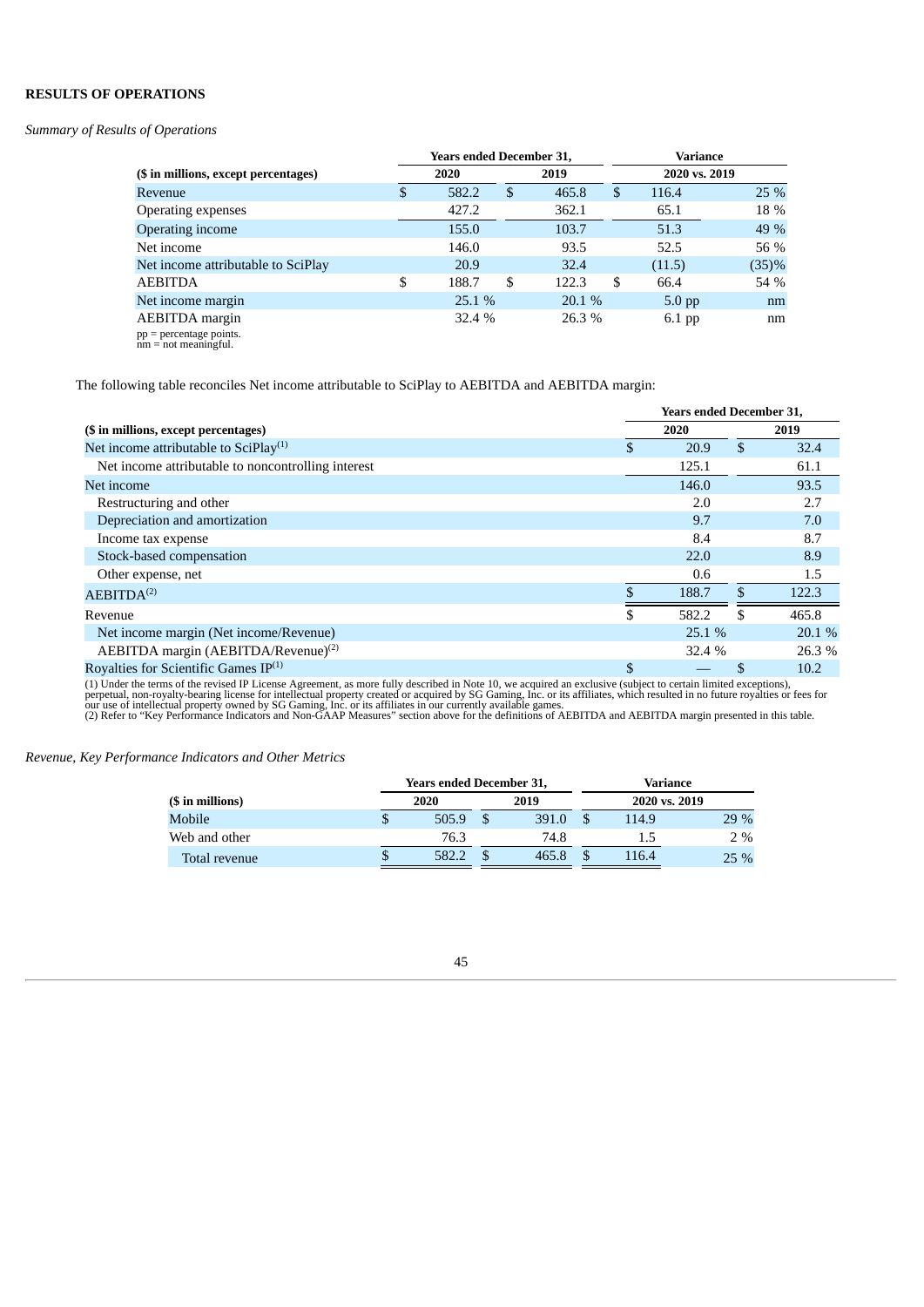Revenue information by geography is summarized as follows:

|                              | <b>Years ended December 31,</b> | Variance     |               |       |        |  |
|------------------------------|---------------------------------|--------------|---------------|-------|--------|--|
| (\$ in millions)             | $2020^{(1)}$                    | $2019^{(1)}$ | 2020 vs. 2019 |       |        |  |
| North America <sup>(2)</sup> | 533.3                           | 422.4        |               | 110.9 | $26\%$ |  |
| International                | 48.9                            | 43.4         |               | 5.5   | 13 %   |  |
| Total revenue                | 582.2                           | 465.8        |               | 116.4 | 25 %   |  |

(1) For the years ended December 31, 2020 and 2019. North America revenue includes revenue derived from the U.S., Canada, and<br>Mexico. As a result of enhancements in the technologies and processes we use to obtain customer presentation.

(2) For the years ended December 31, 2020 and 2019, U.S. revenue was \$496.0 million and \$395.3 million, respectively.

The following reflects our Key Performance Indicators and Other Metrics:

|                                                       |              | <b>Years ended December 31,</b> | Variance |          |    |               |           |
|-------------------------------------------------------|--------------|---------------------------------|----------|----------|----|---------------|-----------|
| (in millions, except ARPDAU, AMRPPU, and percentages) |              | 2020                            |          | 2019     |    | 2020 vs. 2019 |           |
| Mobile Penetration $(1)$                              | 87 %<br>83 % |                                 |          | $4.0$ pp | nm |               |           |
| Average $MAU(1)$                                      |              | 7.4                             |          | 8.0      |    | (0.6)         | $(7.5)\%$ |
| Average DAU <sup>(1)</sup>                            |              | 2.7                             |          | 2.7      |    |               | $-$ %     |
| ARPDAU <sup>(1)</sup>                                 | \$           | 0.60                            | \$       | 0.48     |    | 0.12          | 25.0 %    |
| Average MPUs <sup>(1)</sup>                           |              | 0.5                             |          | 0.5      |    |               | $-$ %     |
| AMRPPU <sup>(1)</sup>                                 | \$           | 92.75                           | \$       | 82.19    |    | 10.56         | 12.8 %    |
| Payer Conversion Rate <sup>(1)</sup>                  |              | $7.1\%$                         |          | 6.0 $%$  |    | $1.1$ pp      | nm        |
| .                                                     |              |                                 |          |          |    |               |           |

(1) KPI include results from current period players only. pp = percentage points. nm = not meaningful.

Mobile platform revenue increased primarily due to increased player engagement as a result of the stay at home measures across North America and other regions and the ongoing popularity of Jackpot Party Casino, Gold Fish Casino, Quick Hit Slots, 88 Fortunes, and MONOPOLY Slots.

The increase in mobile penetration percentage primarily reflects a continued trend of players migrating from web to mobile platforms to play our games.

Average MAU decreased and average DAU stayed flat due to the turnover in users while paying users stayed consistent. Consequently, ARPDAU and AMRPPU increased due to stay at home measures across North America and other regions, introduction of new content and features, and ongoing popularity of our games.

The increase in payer conversion rates were due to the growing popularity of our games and increased interaction with the games by our players as a result of the introduction of new content and features into our games.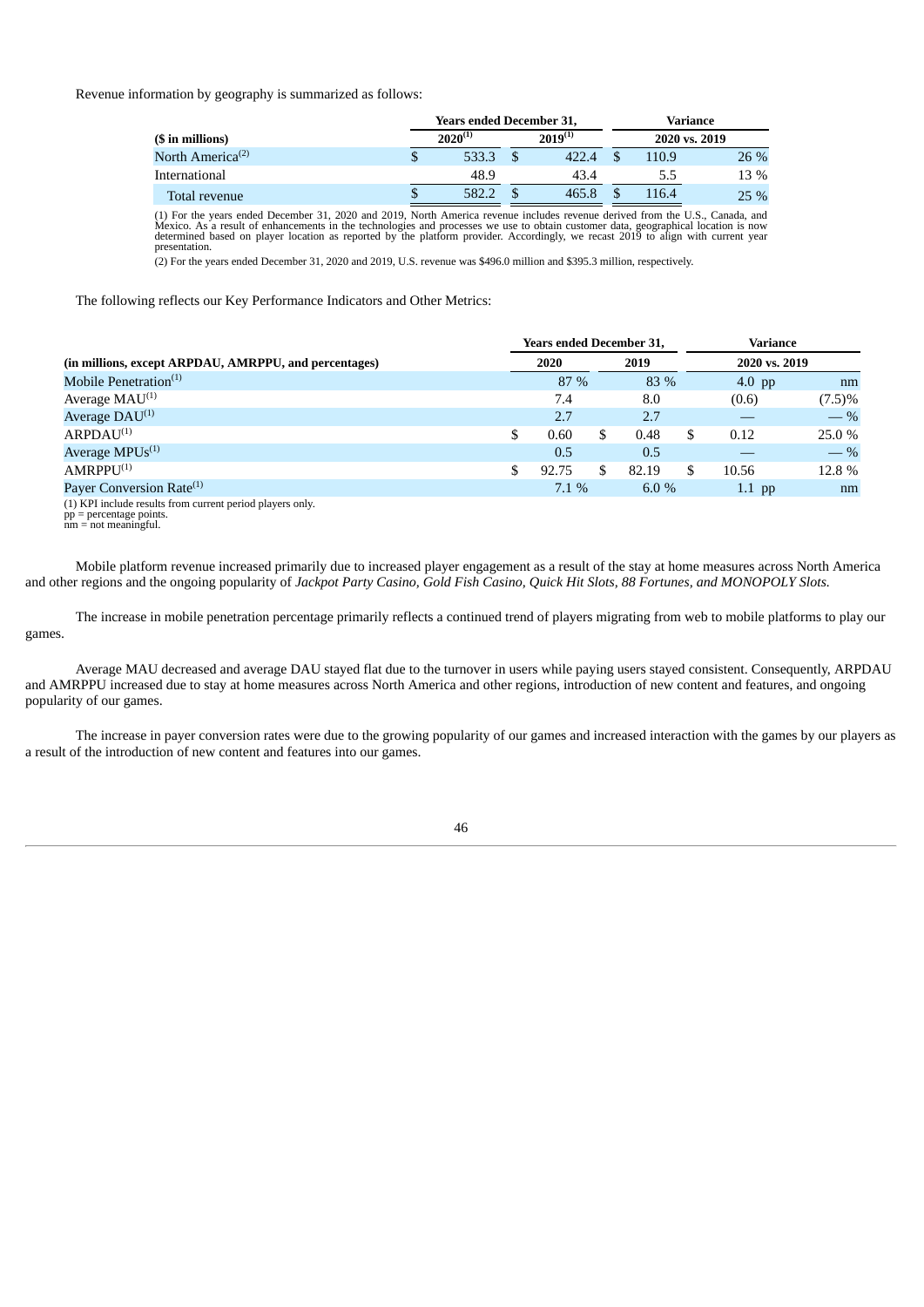## *Operating Expenses*

|                                             |     | <b>Years ended December 31,</b> |   |       |    |       | Variance      | <b>Percentage of Revenue</b> |         |                         |  |  |  |
|---------------------------------------------|-----|---------------------------------|---|-------|----|-------|---------------|------------------------------|---------|-------------------------|--|--|--|
| (\$ in millions)                            |     | 2020                            |   | 2019  |    |       | 2020 vs. 2019 | 2020                         | 2019    | 2020 vs. 2019<br>Change |  |  |  |
| Operating expenses:                         |     |                                 |   |       |    |       |               |                              |         |                         |  |  |  |
| Cost of revenue <sup><math>(1)</math></sup> | \$. | 185.3                           | S | 158.5 | £. | 26.8  | 16.9 %        | 31.8 %                       | 34.0 %  | $(2.2)$ pp              |  |  |  |
| Sales and marketing $(1)$                   |     | 130.7                           |   | 129.7 |    | 1.0   | $0.8 \%$      | 22.4 %                       | 27.8 %  | $(5.4)$ pp              |  |  |  |
| General and administrative <sup>(1)</sup>   |     | 66.2                            |   | 40.6  |    | 25.6  | 63.1 %        | 11.4 %                       | 8.7%    | 2.7 pp                  |  |  |  |
| Research and development <sup>(1)</sup>     |     | 33.3                            |   | 23.6  |    | 9.7   | 41.1 %        | $5.7\%$                      | $5.1\%$ | $0.6$ pp                |  |  |  |
| Depreciation and amortization               |     | 9.7                             |   | 7.0   |    | 2.7   | 38.6 %        | 1.7                          | 1.5     | $0.2$ pp                |  |  |  |
| Contingent acquisition consideration        |     |                                 |   | 1.7   |    | (1.7) | $(100)\%$     | nm                           | nm      |                         |  |  |  |
| Restructuring and other                     |     | 2.0                             |   | 1.0   |    | 1.0   | 100 %         | nm                           | nm      |                         |  |  |  |
| Total operating expenses                    |     | 427.2                           |   | 362.1 |    | 65.1  | 18 %          |                              |         |                         |  |  |  |

(1) Excludes depreciation and amortization.

nm = not meaningful. pp = percentage points.

#### *Cost of Revenue*

Cost of revenue increased in line with revenues which was partially offset by the decrease of \$10.2 million in Scientific Games IP royalties due to the revised IP License Agreement in 2019.

### *Sales and Marketing*

Sales and marketing expenses as a percentage of revenue decreased by 5.4 percentage points primarily related to our focus on more efficient user acquisition to acquire higher quality players.

## *General and Administrative*

General and administrative expenses increased primarily due to \$20.3 million increase in salaries, benefits, and stock-based incentive compensation related to increased headcount and increased incentive compensation from attainment of higher performance metrics, \$4.1 million increase in legal fees and \$1.2 million increase in other professional services fees.

## *Research and Development*

Research and development expenses increased primarily as a result of an increase of \$8.3 million in salary and benefits costs primarily due to a 9% increase in research and development headcount coupled with higher professional services expenses.

## *Depreciation and Amortization*

Depreciation and amortization expenses increased primarily as a result of amortization associated with Come2Play acquired intangible assets.

## *Net Income*

Net income increased primarily due to continued growth in revenue as a result of stay at home measures and increased payer conversion rates (as described above) coupled with a decrease in IP royalty expense as a result of our entry into the revised IP License Agreement partially offset by operating expenses as described above.

Net income margin improved by 5.0 percentage points as a result of the above stated drivers.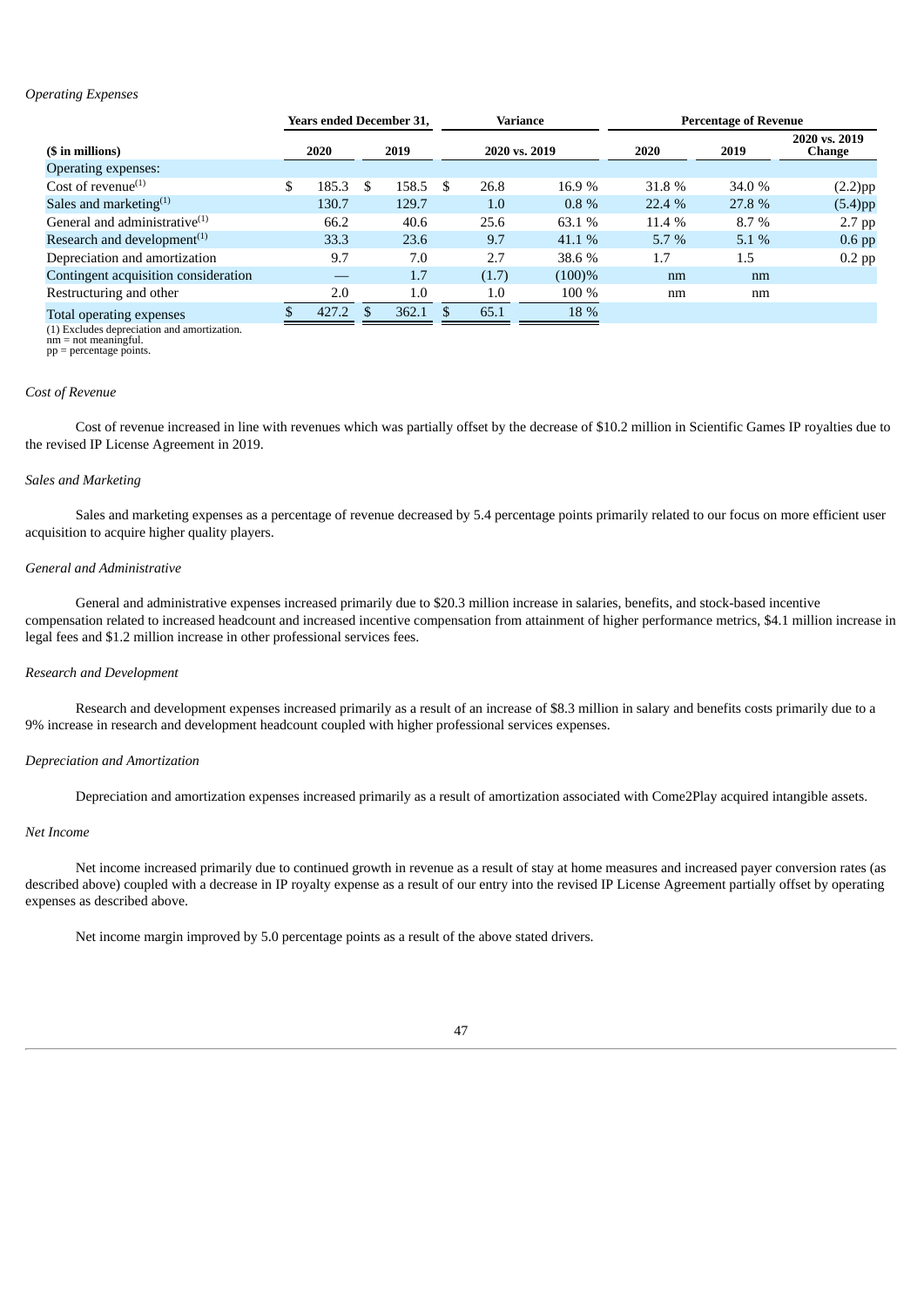### *Noncontrolling interest*

Net income attributable to noncontrolling interest increased due to the increase in Net Income coupled with no noncontrolling interest prior to our IPO completed on May 7, 2019.

#### *AEBITDA*

AEBITDA increased primarily due to continued growth in revenue (as described above) coupled with a decrease in IP royalty expense as a result of our entry into the revised IP License Agreement, partially offset by operating costs driving the growth. AEBITDA margin improved by 6.1 percentage points as a result of the above stated drivers.

For 2019 and 2018 consolidated results comparison, see Part II, Item 7 of our 2019 Annual Report on Form 10-K.

## **RECENTLY ISSUED ACCOUNTING GUIDANCE**

For a description of recently issued accounting pronouncements, see Note 1.

### **CRITICAL ACCOUNTING ESTIMATES**

Information regarding significant accounting policies is included in the Notes to the audited consolidated financial statements. As stated in Note 1, the preparation of financial statements in accordance with GAAP requires management to make estimates and assumptions that affect the reported amounts of assets, liabilities, revenue and expenses, and related disclosure of contingent assets and liabilities. Management bases its estimates on historical experience and on various assumptions that are believed to be reasonable under the circumstances, the results of which form the basis for making judgments about the carrying values of assets and liabilities that are not readily apparent from other sources. Actual results may differ from these estimates. We believe that the estimates, assumptions, and judgments involved in the following accounting policies have the greatest potential impact on our consolidated financial statements:

- Revenue recognition;
- Business combinations;
- Contingent acquisition consideration;
- Income taxes; and
- Variable interest entities (VIE).

## *Revenue Recognition*

Our revenue recognition policy described fully in Note 1 requires us to make significant judgments and estimates. The guidance in ASC 606 requires that we apply judgments or estimates to determine the performance obligations, the standalone selling prices of our performance obligations to customers and the timing of transfer of control of the respective performance obligations. The evaluation of each of these criteria in light of contract specific facts and circumstances is inherently judgmental, but certain judgments could significantly affect the timing or amount of revenue recognized if we were to reach a different conclusion than we have. The critical judgments we are required to make in our assessment of contracts with customers that could significantly affect the timing or amount of revenue recognized are:

• *Satisfaction of our performance obligation —* We estimate the amount of outstanding purchased coins, chips or cards at period end based on customer behavior, because we are unable to distinguish between the consumption of purchased or free coins, chips or cards. Based on an analysis of the customers' historical play behavior, the timing difference between when virtual currencies are purchased by a customer and when those virtual currencies are consumed in game play is relatively short. Future usage patterns may differ from historical usage patterns, and therefore the estimated average playing periods may change in the future, and such changes could be material.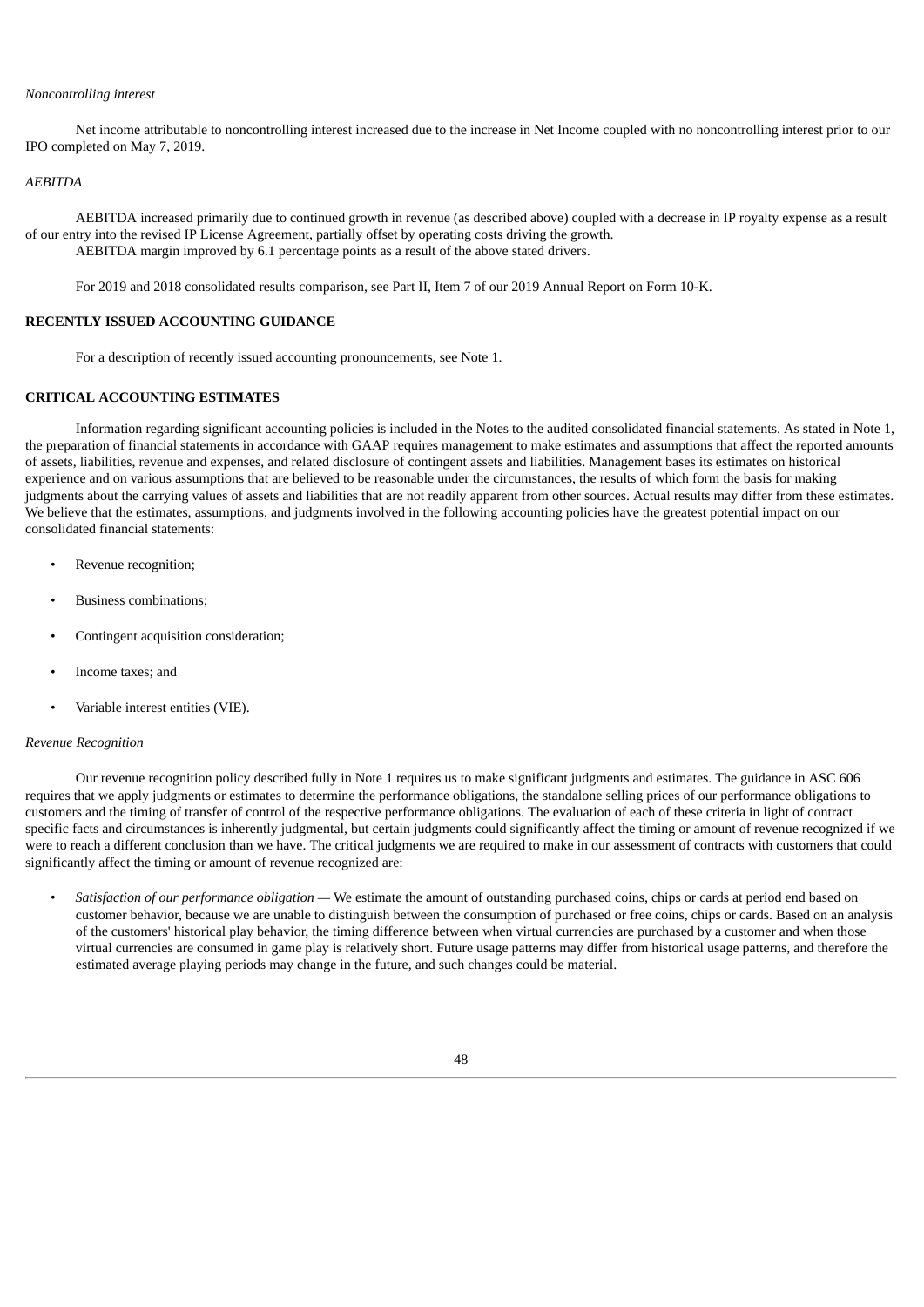• *Principal-agent considerations —* We recognize revenues on a gross basis because we have control over the content and functionality of games before players access our games on our platform providers platforms. We evaluated our current agreements with our platform providers and enduser agreements and based on the preceding, we determined that we are the principal in such arrangements. Any future changes in these arrangements or to our games and related method of distribution may result in a different conclusion, and such change would have a material impact on our gross revenues.

#### *Business Combinations*

We account for business combinations in accordance with ASC 805. This standard requires the acquiring entity in a business combination to recognize all (and only) the assets acquired and liabilities assumed in the transaction and establishes the acquisition-date fair value as the measurement objective for all assets acquired and liabilities assumed in a business combination.

Determining the fair value of assets acquired and liabilities assumed requires management judgment and often involves the use of significant estimates and assumptions with respect to the timing and amounts of future cash inflows and outflows, discount rates, market prices and asset lives, among other items. Any changes in the underlying assumptions can impact the estimates of fair value by material amounts, which can in turn materially impact our results of operations. If the subsequent actual results and updated projections of the underlying business activity change compared with the assumptions and projections used to develop these fair values, we could record impairment charges. In addition, we have estimated the useful lives of certain acquired assets, and these lives are used to calculate Depreciation & amortization expense. If our estimates of the useful lives change, Depreciation & amortization expense could be accelerated or slowed.

#### *Contingent Acquisition Consideration*

The valuation of contingent acquisition consideration (which is required each reporting period) requires significant judgments, and any changes in the underlying assumptions can impact the estimates of fair value by material amounts. During the second quarter of 2020, we acquired Come2Play for a total purchase consideration of \$17.8 million which includes \$3.7 million in estimated contingent acquisition consideration.

We paid \$4.0 million and \$27.0 million of the SpiceRack contingent acquisition consideration during the years ended December 31, 2020 and 2019, respectively.

## *Income Taxes*

We are subject to the income tax laws of the U.S. federal, state and foreign jurisdictions in which we operate. These tax laws are complex, and the manner in which they apply to our facts is sometimes open to interpretation. In establishing the provision for income taxes, we must make judgments about the application of these inherently complex tax laws. For periods prior to the IPO, the provision for income taxes is calculated as if SciPlay completed separate tax returns apart from its Parent ("Separate-return Method"), which requires significant judgments. Certain legal entities that are included in these financial statements under the Separate-return Method were included in tax filings of affiliated entities that are not part of these financial statements.

Our income tax positions and analysis are based on currently enacted tax law. Future changes in tax law could significantly impact the provision for income taxes, the amount of taxes payable and the deferred tax asset and liability balances in future periods. Deferred tax assets generally represent the excess of tax basis in our investment and tax benefits for tax deductions available in future tax returns. Certain estimates and assumptions are required to determine whether it is more likely than not that all or some portion of the benefit of a deferred tax asset will not be realized. In making this assessment, management analyzes and estimates the impact of future taxable income, available carry-backs and carry-forwards, reversing temporary differences and available prudent and feasible tax planning strategies. Should a change in facts or circumstances lead to a change in judgment about the ultimate realizability of a deferred tax asset, we record or adjust the related valuation allowance in the annual period that the change in facts and circumstances occurs, along with a corresponding increase or decrease in the provision for income taxes. For discussion of our income taxes, see Note 9.

#### *Variable Interest Entities (VIE)*

As described in Note 1, upon the completion of the IPO, SciPlay's sole material asset is its member's interest in

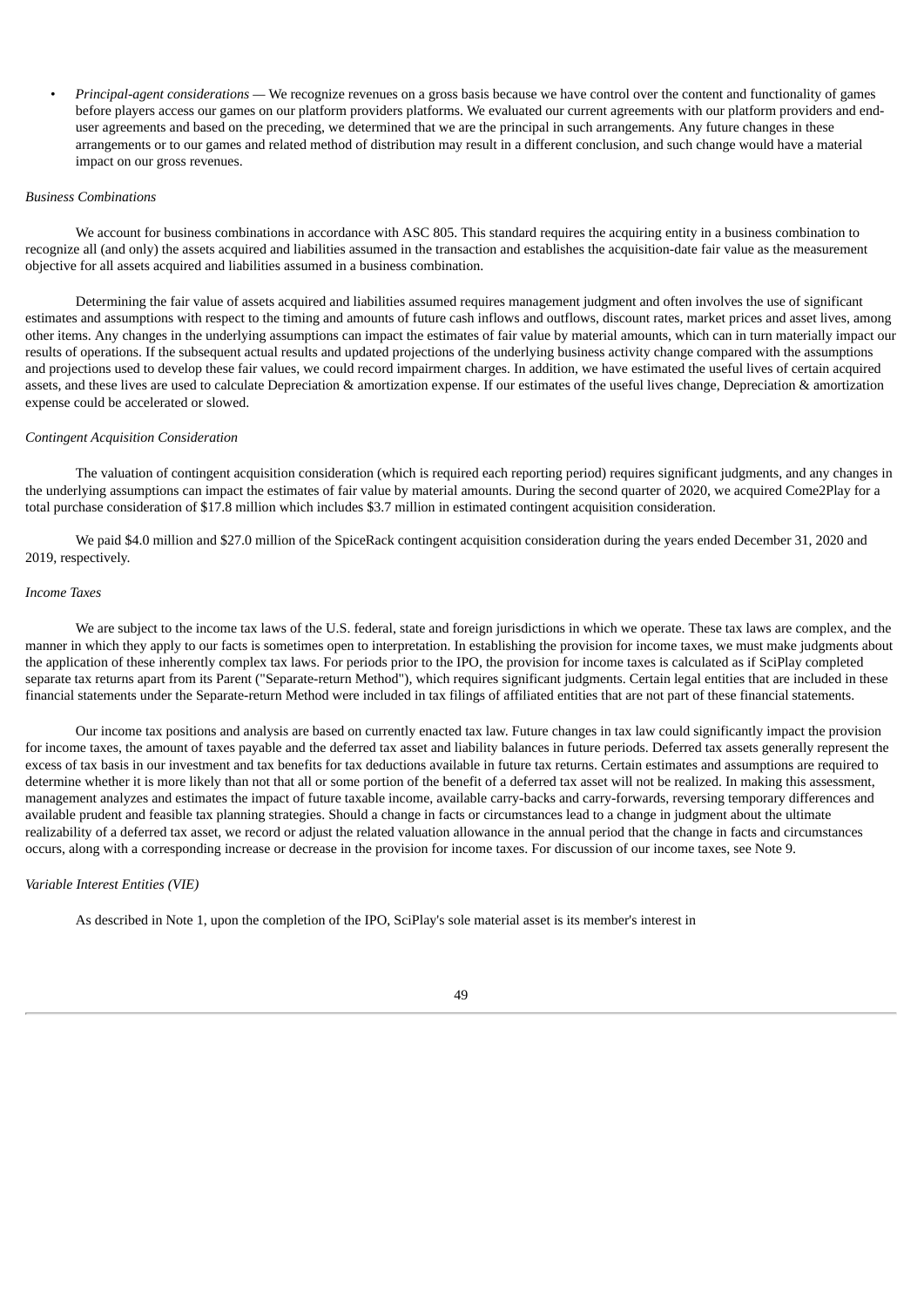SciPlay Parent LLC. Due to SciPlay's power to control combined with its significant economic interest in SciPlay Parent LLC, we concluded that SciPlay is the primary beneficiary of the VIE, and therefore it will consolidate the financial results of SciPlay Parent LLC and its subsidiaries. Any future changes to the economic interest and/or the SciPlay Parent LLC Agreement, among other factors, may result in a different conclusion, and such change would have a material impact on SciPlay financial statements, as SciPlay Parent LLC and its subsidiaries would not be consolidated but rather accounted for under the equity method of accounting.

## **LIQUIDITY, CAPITAL RESOURCES AND WORKING CAPITAL**

SciPlay is a holding company, with no material assets other than its ownership of SciPlay Parent LLC interests, no operating activities on its own and no independent means of generating revenue or cash flow. Operations are carried out by SciPlay Parent LLC and its subsidiaries, and we depend on distributions from SciPlay Parent LLC to pay our taxes and expenses. SciPlay Parent LLC's ability to make distributions to us is restricted by the terms of the Revolver, and may be restricted by any future credit agreement we or our subsidiaries enter into, any future debt or preferred equity securities we or our subsidiaries issue, other contractual restrictions or applicable Nevada law.

We have funded our operations primarily through cash flows from operating activities. Based on our current plans and market conditions, we believe that cash flows generated from our operations and borrowing capacity under the Revolver will be sufficient to satisfy our anticipated cash requirements for the foreseeable future. However, we intend to continue to make significant investments to support our business growth and may require additional funds to respond to business challenges, including the need to develop new games and features or enhance our existing games, improve our operating infrastructure or acquire complementary businesses, personnel and technologies. Accordingly, we may need to engage in equity or debt financings to secure additional funds. We may not be able to obtain additional financing on terms favorable to us, if at all. If we are unable to obtain adequate financing or financing on terms satisfactory to us when we require it, our ability to continue to support our business growth and to respond to business challenges could be significantly impaired, and our business may be harmed.

Our total cash on hand was \$268.9 million and \$110.6 million at years ended December 31, 2020 and 2019, respectively.

## *Revolving Credit Facility*

In connection with the IPO, we entered into the \$150.0 million Revolver by and among SciPlay Holding, as the borrower, SciPlay Parent LLC, as a guarantor, the subsidiary guarantors party thereto, the lenders party thereto and Bank of America, N.A., as administrative agent and collateral agent. The interest rate is either Adjusted LIBOR (as defined in the Revolver) plus 2.250% (with one 0.250% leverage-based step-down to the margin and one 0.250% leverage-based step-up to the margin) or ABR plus 1.250% (with one 0.250% leverage-based step-down to the margin and one 0.250% leverage-based step-up to the margin) at our option. We are required to pay to the lenders a commitment fee of 0.500% per annum on the average daily unused portion of the revolving commitments through maturity, which will be the five-year anniversary of the closing date of the Revolver, which fee varies based on the total net leverage ratio and is subject to a floor of 0.375%. As of December 31, 2020 the commitment fee was 0.375% per annum. The Revolver provides for up to \$15.0 million in letter of credit issuances, which requires customary issuance and administration fees, and a fronting fee of 0.125%.

The Revolver contains covenants that, among other things, restrict our ability to incur additional indebtedness; incur liens; sell, transfer or dispose of property and assets; invest; make dividends or distributions or other restricted payments; and engage in affiliate transactions, with the exception of certain payments under the TRA and payments in respect of certain tax distributions under the Operating Agreement. In addition, the Revolver requires us to maintain a maximum total net leverage ratio not to exceed 2.50:1.00 and to maintain a minimum fixed charge coverage ratio of no less than 4.00:1.00. Such covenants are tested quarterly at the end of each fiscal quarter. As of December 31, 2020, there were no borrowings outstanding, and we were in compliance with the financial covenants under the Revolver.

The Revolver is secured by a (i) first priority pledge of the equity securities of SciPlay Holding, SciPlay Parent LLC's restricted subsidiaries and each subsidiary guarantor party thereto and (ii) first priority security interests in, and mortgages on, substantially all tangible and intangible personal property and material fee-owned real property of SciPlay Parent LLC, SciPlay Holding and each subsidiary guarantor party thereto, in each case, subject to customary exceptions.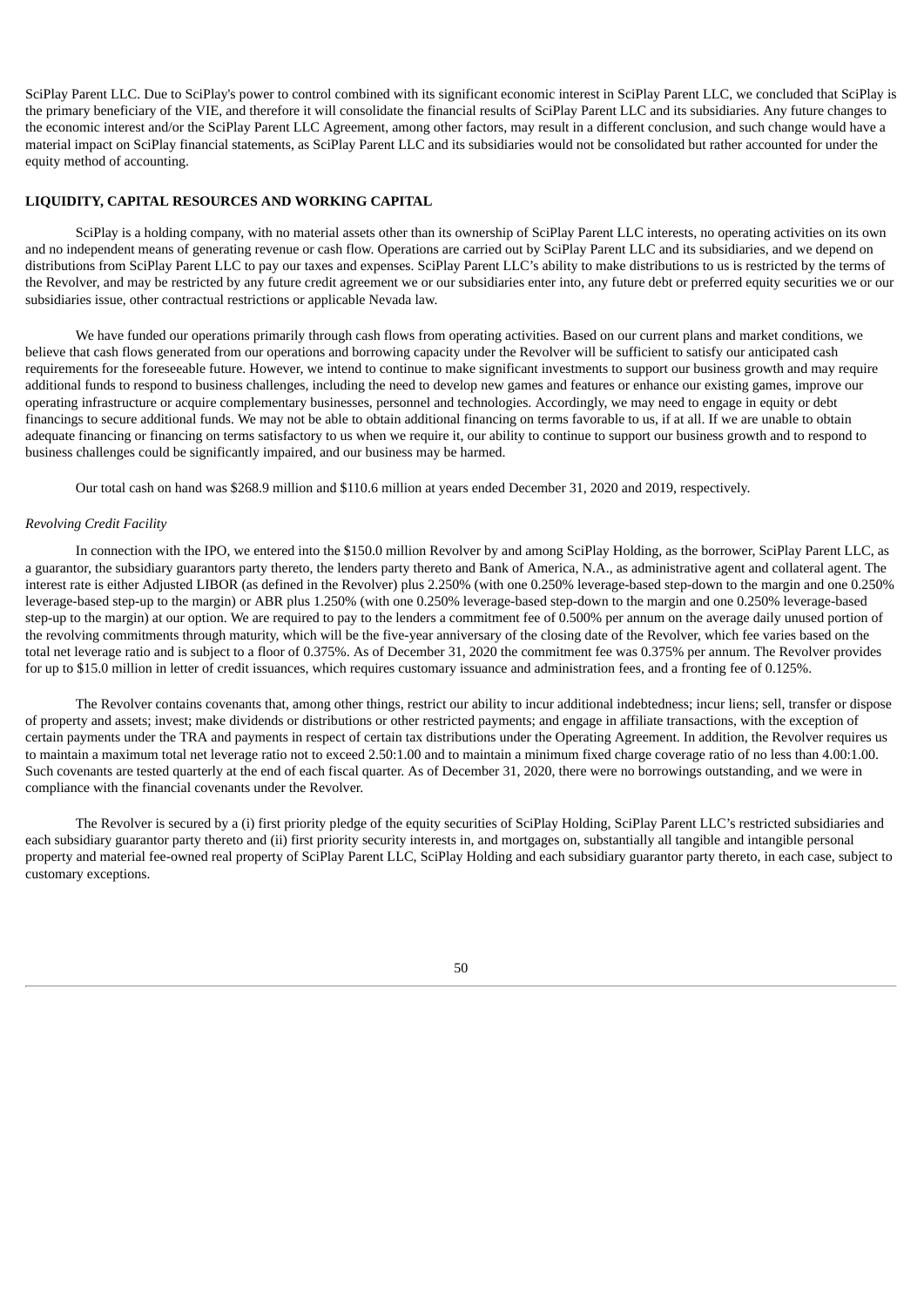## *Changes in Cash Flows*

The following table presents a summary of our cash flows for the periods indicated:

|                                                                               | <b>Years Ended December 31,</b> |  |               |  |  |  |  |  |
|-------------------------------------------------------------------------------|---------------------------------|--|---------------|--|--|--|--|--|
| (\$ in millions)                                                              | 2020                            |  | 2019          |  |  |  |  |  |
| Net cash provided by operating activities                                     | 193.4                           |  | 93.0          |  |  |  |  |  |
| Net cash used in investing activities                                         | (19.7)                          |  | (8.8)         |  |  |  |  |  |
| Net cash (used in) provided by financing activities                           | (16.0)                          |  | 15.9          |  |  |  |  |  |
| Effect of exchange rate changes on cash, cash equivalents and restricted cash | 0.6                             |  | $0.5^{\circ}$ |  |  |  |  |  |
| Increase (decrease) in cash, cash equivalents and restricted cash             | 158.3                           |  | 100.6         |  |  |  |  |  |

Net cash provided by operating activities increased primarily due to higher earnings, coupled with a positive impact of working capital changes primarily driven by timing of payments on accrued liabilities and payables and a \$21.2 million decrease in payments related to contingent acquisition consideration.

Net cash used in investing activities increased primarily due to \$12.6 million in net cash paid in relation to the acquisition of Come2Play.

Net cash used in financing activities increased primarily due to \$2.5 million in payments made under the TRA and \$12.4 million in distributions to Parent and affiliates compared to net IPO proceeds received during 2019.

## **Credit Agreement and Other Debt**

For additional information regarding our credit agreement and other debt and interest rate risk, see "Contractual Obligations" in this Item 7 below, Part II, Item 7A "Quantitative and Qualitative Disclosures About Market Risk" and Note 1.

## **Off Balance Sheet Obligations**

As of December 31, 2020, we did not have any significant off-balance sheet arrangements.

#### **Contractual Obligations**

Our contractual obligations as of December 31, 2020 principally include obligations associated with our future minimum operating lease obligations, obligations under the TRA and an obligation related to Come2Play contingent acquisition consideration as set forth in the table below:

|                                                     | <b>Cash Payments Due In</b> |              |  |                     |                                |      |  |     |                      |      |  |
|-----------------------------------------------------|-----------------------------|--------------|--|---------------------|--------------------------------|------|--|-----|----------------------|------|--|
|                                                     |                             | <b>Total</b> |  | Less than 1<br>vear | $1 - 3$ years<br>$4 - 5$ years |      |  |     | More than 5<br>years |      |  |
| <b>Operating leases</b>                             |                             | 10.5         |  | 2.4                 |                                | 7.4  |  | 0.7 |                      |      |  |
| Contingent acquisition consideration <sup>(1)</sup> |                             | 5.0          |  | 1.0                 |                                | 4.0  |  |     |                      |      |  |
| Obligations under the TRA                           |                             | 72.5         |  | 4.0                 |                                | 12.4 |  | 8.7 |                      | 47.4 |  |
| License royalty minimum guaranteed payments         |                             | 2.9          |  | 2.6                 |                                | 0.3  |  |     |                      |      |  |
| Total contractual obligations                       |                             | 90.9         |  | 10.0                |                                | 24.1 |  | 9.4 |                      | 47.4 |  |

 $(1)$ The contingent acquisition consideration obligation represents non-discounted estimated liability.

The commitment amounts in the table above are associated with contracts that are enforceable and legally binding and that specify all significant terms, including fixed or minimum services to be used, fixed, minimum or variable price provisions and the approximate timing of the actions under the contracts. The table does not include obligations under agreements that we can cancel without a significant penalty. We have agreements whereby we are obligated to pay royalties based on future events that are uncertain and therefore they are not included in the table above.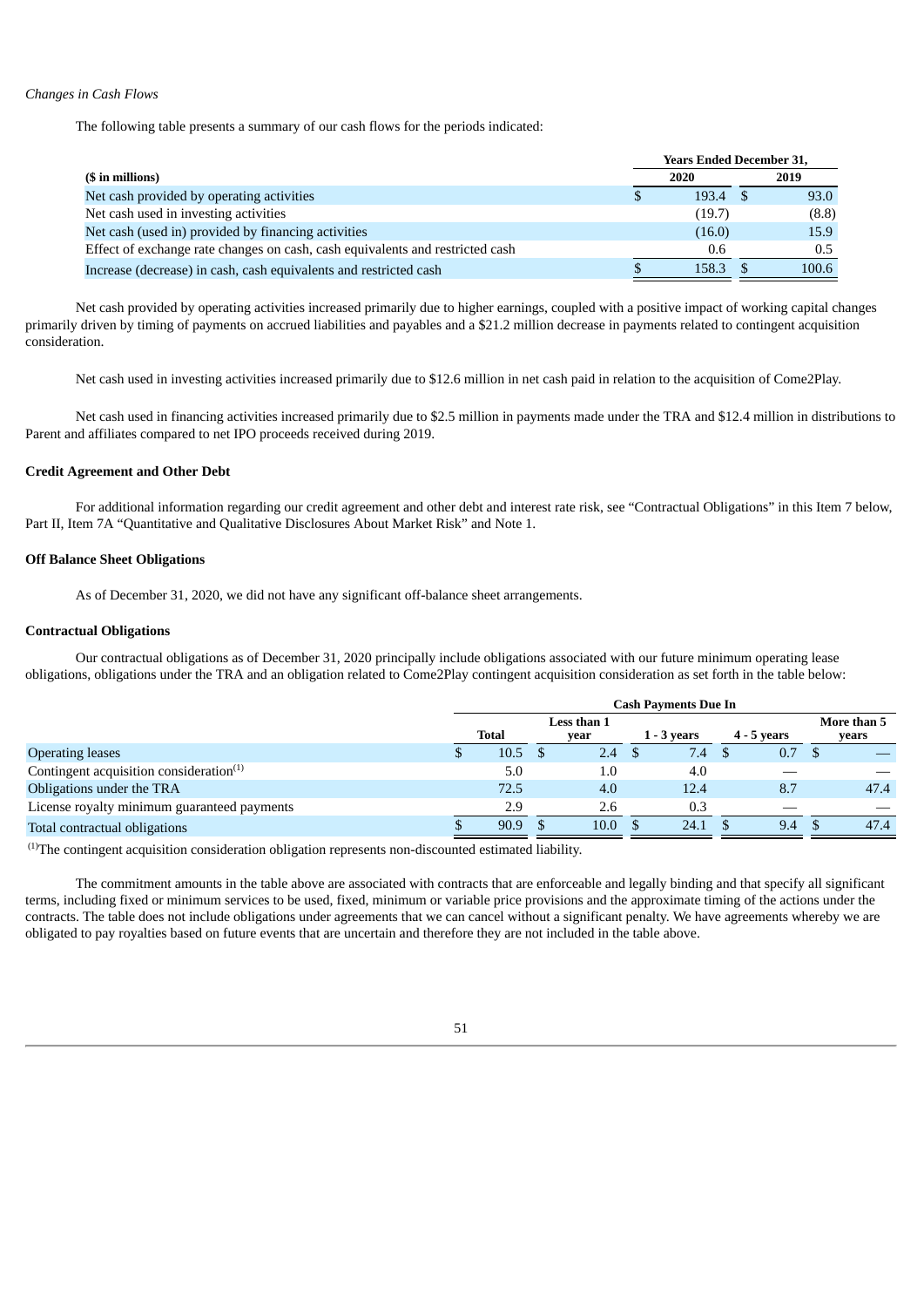## **ITEM 7A. QUANTITATIVE AND QUALITATIVE DISCLOSURES ABOUT MARKET RISK**

As of December 31, 2020, we had no material exposure to market risks.

## **ITEM 8. FINANCIAL STATEMENTS AND SUPPLEMENTARY DATA**

The financial statements and other information required by this item are included in Part IV, Item 15 of this Annual Report on Form 10-K and are presented beginning on page 55.

## **ITEM 9. CHANGES IN AND DISAGREEMENTS WITH ACCOUNTANTS ON ACCOUNTING AND FINANCIAL DISCLOSURE**

None.

## **ITEM 9A. CONTROLS AND PROCEDURES**

## **Disclosure Controls and Procedures**

An evaluation was performed under the supervision and with the participation of management, including the Chief Executive Officer ("CEO") and Chief Financial Officer ("CFO"), of the effectiveness of the design and operation of our disclosure controls and procedures, as that term is defined in Rule 13a-15(e) under the Exchange Act, as of the end of the period covered by this annual report. Based on that evaluation, the CEO and CFO concluded that our disclosure controls and procedures are effective as of the end of the period covered by this annual report.

#### **Management's Report on Internal Control Over Financial Reporting**

The management of SciPlay is responsible for establishing and maintaining adequate internal control over financial reporting as such term is defined in Rule 13a-15(f) under the Exchange Act. Our internal control over financial reporting is a process designed to provide reasonable assurance regarding the reliability of our financial reporting and the preparation of financial statements for external purposes in accordance with generally accepted accounting principles. Our internal control over financial reporting includes those policies and procedures that (i) pertain to the maintenance of records that, in reasonable detail, accurately and fairly reflect the transactions and dispositions of the assets of SciPlay; (ii) provide reasonable assurance that transactions are recorded as necessary to permit preparation of financial statements in accordance with generally accepted accounting principles, and that receipts and expenditures are being made only in accordance with authorizations of management and directors; and (iii) provide reasonable assurance regarding prevention or timely detection of unauthorized acquisition, use, or disposition of our assets that could have a material effect on the financial statements.

Because of its inherent limitations, internal control over financial reporting may not prevent or detect misstatements. Also, projections of any evaluation of effectiveness to future periods are subject to the risk that controls may become inadequate because of changes in conditions, or that the degree of compliance with the policies or procedures may deteriorate. Management assessed the effectiveness of our internal control over financial reporting as of December 31, 2020. In making this assessment, we used the criteria set forth by the Committee of Sponsoring Organizations of the Treadway Commission (COSO) in Internal Control-Integrated Framework (2013). Based on our assessment we concluded that, as of December 31, 2020, our internal control over financial reporting was effective based on those criteria.

An attestation of the Company's internal control over financial reporting by our independent registered public accounting firm is not included as we are an Emerging Growth Company and are exempt from the auditor attestation requirement of Section 404(b) of the Sarbanes-Oxley Act of 2002.

## **Changes in Internal Control over Financial Reporting**

There were no changes in our internal control over financial reporting during the quarter ended December 31, 2020 that have materially affected, or are reasonably likely to materially affect, our internal control over financial reporting.

## **ITEM 9B. OTHER INFORMATION**

None.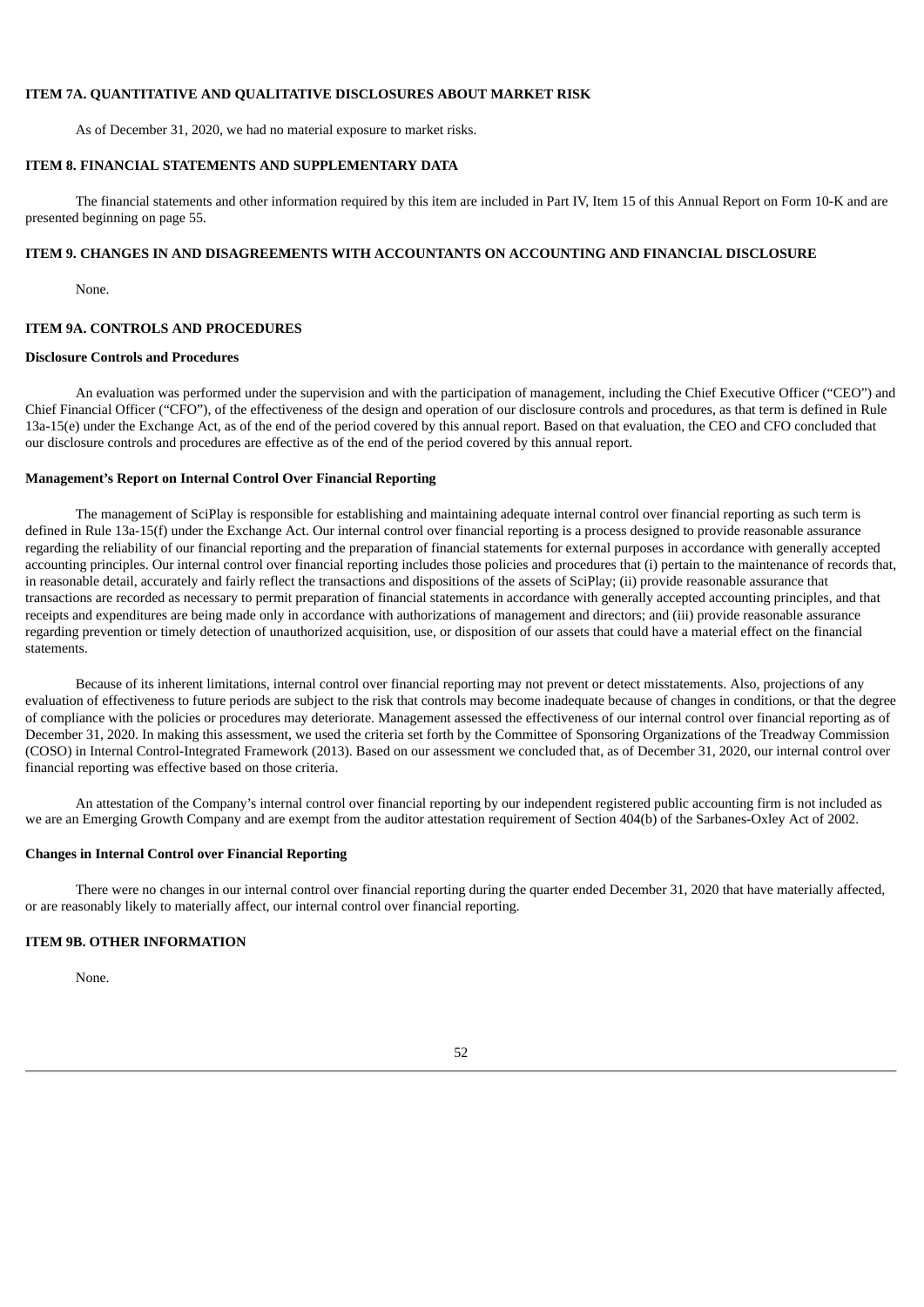## **PART III ITEM 10. DIRECTORS, EXECUTIVE OFFICERS AND CORPORATE GOVERNANCE**

We have adopted a Code of Business Conduct that applies to all of our officers, directors and employees (including our CEO, CFO and Chief Accounting Officer) and have posted the Code of Business Conduct on our website at https://www.sciplay.com/wp-content/uploads/2019/05/SciPlay-Codeof-Business-Conduct-April-2019.pdf. In the event that we have any amendments to or waivers from any provision of the Code of Business Conduct applicable to our CEO, CFO or Chief Accounting Officer, we intend to satisfy the disclosure requirement under Item 5.05 of Form 8-K by posting such information on our website at https://www.sciplay.com/investors/corporate-governance.

Information relating to our executive officers is included in Part I, Item 1 of this Annual Report on Form 10-K. The other information called for by this item is incorporated by reference to our definitive proxy statement relating to our 2021 annual meeting of stockholders, which will be filed with the SEC. If such proxy statement is not filed on or before April 30, 2021, the information called for by this item will be filed as part of an amendment to this Annual Report on Form 10-K on or before such date.

## **ITEM 11. EXECUTIVE COMPENSATION**

The information called for by this item is incorporated herein by reference to our definitive proxy statement relating to our 2021 annual meeting of stockholders, which will be filed with the SEC. If such proxy statement is not filed on or before April 30, 2021, the information called for by this item will be filed as part of an amendment to this Annual Report on Form 10-K on or before such date.

## **ITEM 12. SECURITY OWNERSHIP OF CERTAIN BENEFICIAL OWNERS AND MANAGEMENT AND RELATED STOCKHOLDER MATTERS**

The information called for by this item is incorporated herein by reference to our definitive proxy statement relating to our 2021 annual meeting of stockholders, which will be filed with the SEC. If such proxy statement is not filed on or before April 30, 2021, the information called for by this item will be filed as part of an amendment to this Annual Report on Form 10-K on or before such date.

## **ITEM 13. CERTAIN RELATIONSHIPS AND RELATED TRANSACTIONS, AND DIRECTOR INDEPENDENCE**

The information called for by this item is incorporated herein by reference to our definitive proxy statement relating to our 2021 annual meeting of stockholders, which will be filed with the SEC. If such proxy statement is not filed on or before April 30, 2021, the information called for by this item will be filed as part of an amendment to this Annual Report on Form 10-K on or before such date.

## **ITEM 14. PRINCIPAL ACCOUNTING FEES AND SERVICES**

The information called for by this item is incorporated herein by reference to our definitive proxy statement relating to our 2021 annual meeting of stockholders, which will be filed with the SEC. If such proxy statement is not filed on or before April 30, 2021, the information called for by this item will be filed as part of an amendment to this Annual Report on Form 10-K on or before such date.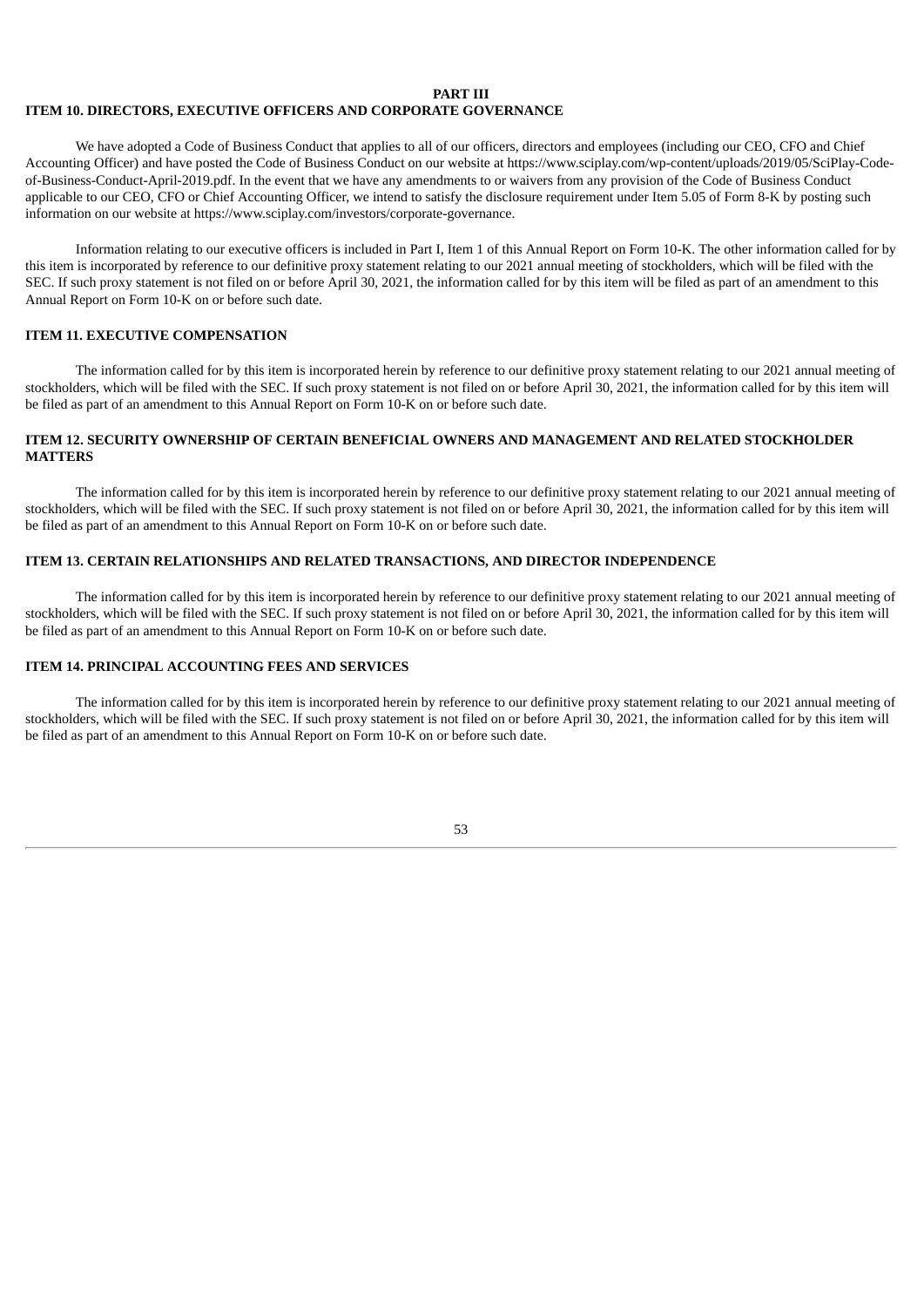**PART IV**

# **ITEM 15. EXHIBITS, FINANCIAL STATEMENT SCHEDULES**

<span id="page-53-0"></span>

|                                                                                                                                                      | Form 10-K Page |
|------------------------------------------------------------------------------------------------------------------------------------------------------|----------------|
| 1. Financial Statements:                                                                                                                             |                |
| Report of Independent Registered Public Accounting Firm                                                                                              | <u>55</u>      |
| Consolidated Statements of Income for the years ended December 31, 2020, 2019 and 2018                                                               | <u>56</u>      |
| Consolidated Statements of Comprehensive Income for the years ended December 31, 2020, 2019 and 2018                                                 | <u>57</u>      |
| Consolidated Balance Sheets as of December 31, 2020 and 2019                                                                                         | <u>58</u>      |
| Consolidated Statements of Changes in Stockholders' Equity/Accumulated Net Parent Investment for the years ended<br>December 31, 2020, 2019 and 2018 | 59             |
| Consolidated Statements of Cash Flows for the years ended December 31, 2020, 2019 and 2018                                                           | 60             |
| <b>Notes to Consolidated Financial Statements</b>                                                                                                    | 61             |
| 2. Financial Statement Schedule:                                                                                                                     |                |
| <b>Schedule II - Valuation and Qualifying Accounts</b>                                                                                               | 81             |
| 3. Exhibits                                                                                                                                          | 82             |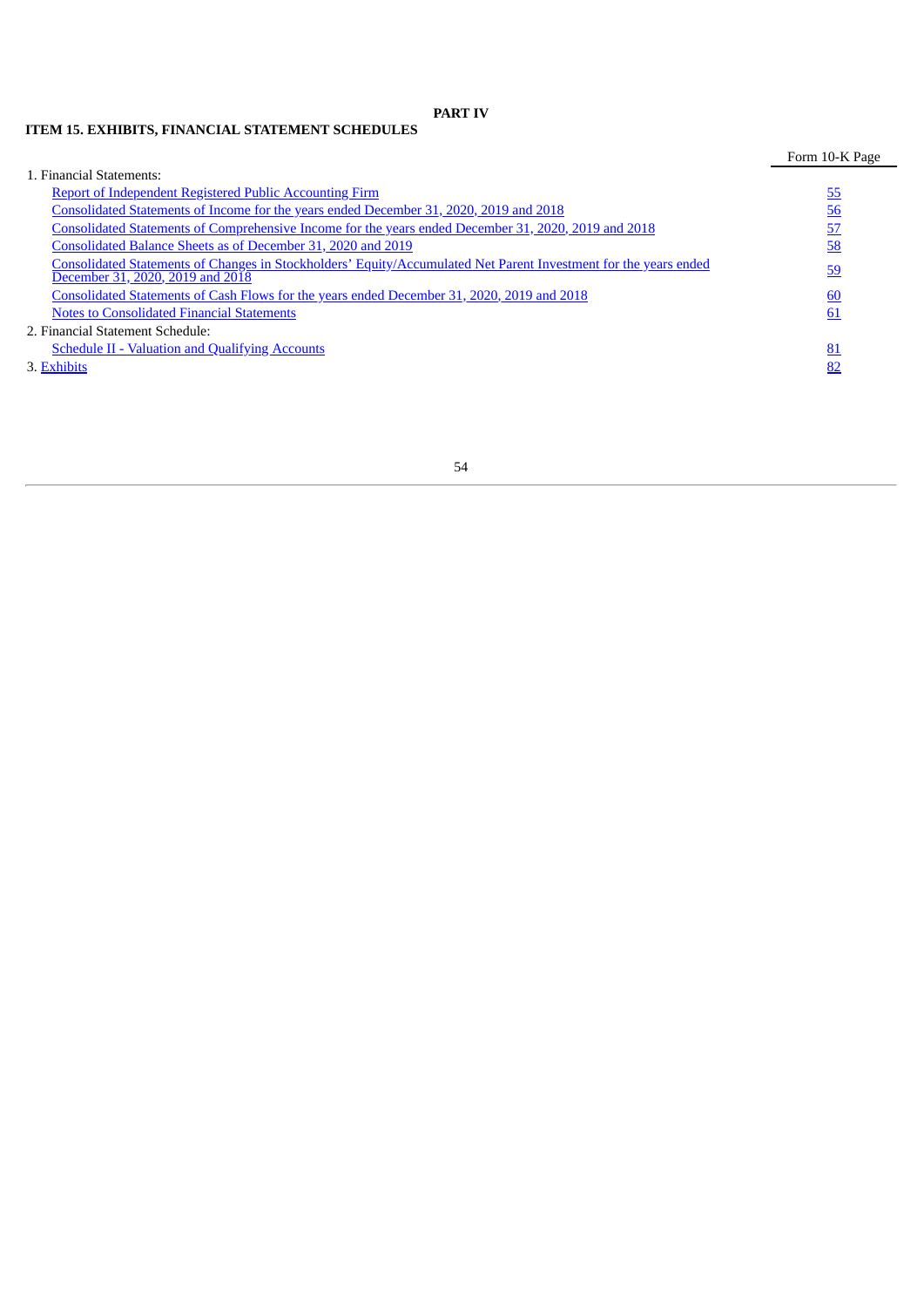## **REPORT OF INDEPENDENT REGISTERED PUBLIC ACCOUNTING FIRM**

To the stockholders and the Board of Directors of SciPlay Corporation:

## **Opinion on the Financial Statements**

We have audited the accompanying consolidated balance sheets of SciPlay Corporation and subsidiaries (the "Company") as of December 31, 2020 and 2019, the related consolidated statements of income, comprehensive income, changes in stockholders' equity/accumulated net parent investment and cash flows, for each of the three years in the period ended December 31, 2020, and the related notes and the schedule listed in the Index at Item 15 (collectively referred to as the "financial statements"). In our opinion, the financial statements present fairly, in all material respects, the financial position of the Company as of December 31, 2020 and 2019, and the results of its operations and its cash flows for each of the three years in the period ended December 31, 2020, in conformity with accounting principles generally accepted in the United States of America.

## **Basis for Opinion**

These financial statements are the responsibility of the Company's management. Our responsibility is to express an opinion on the Company's financial statements based on our audits. We are a public accounting firm registered with the Public Company Accounting Oversight Board (United States) (PCAOB) and are required to be independent with respect to the Company in accordance with the U.S. federal securities laws and the applicable rules and regulations of the Securities and Exchange Commission and the PCAOB.

We conducted our audits in accordance with the standards of the PCAOB. Those standards require that we plan and perform the audit to obtain reasonable assurance about whether the financial statements are free of material misstatement, whether due to error or fraud. The Company is not required to have, nor were we engaged to perform, an audit of its internal control over financial reporting. As part of our audits, we are required to obtain an understanding of internal control over financial reporting but not for the purpose of expressing an opinion on the effectiveness of the Company's internal control over financial reporting. Accordingly, we express no such opinion.

Our audits included performing procedures to assess the risks of material misstatement of the financial statements, whether due to error or fraud, and performing procedures that respond to those risks. Such procedures included examining, on a test basis, evidence regarding the amounts and disclosures in the financial statements. Our audits also included evaluating the accounting principles used and significant estimates made by management, as well as evaluating the overall presentation of the financial statements. We believe that our audits provide a reasonable basis for our opinion.

/s/ Deloitte & Touche LLP

Las Vegas, Nevada March 1, 2021

<span id="page-54-0"></span>We have served as the Company's auditor since 2016.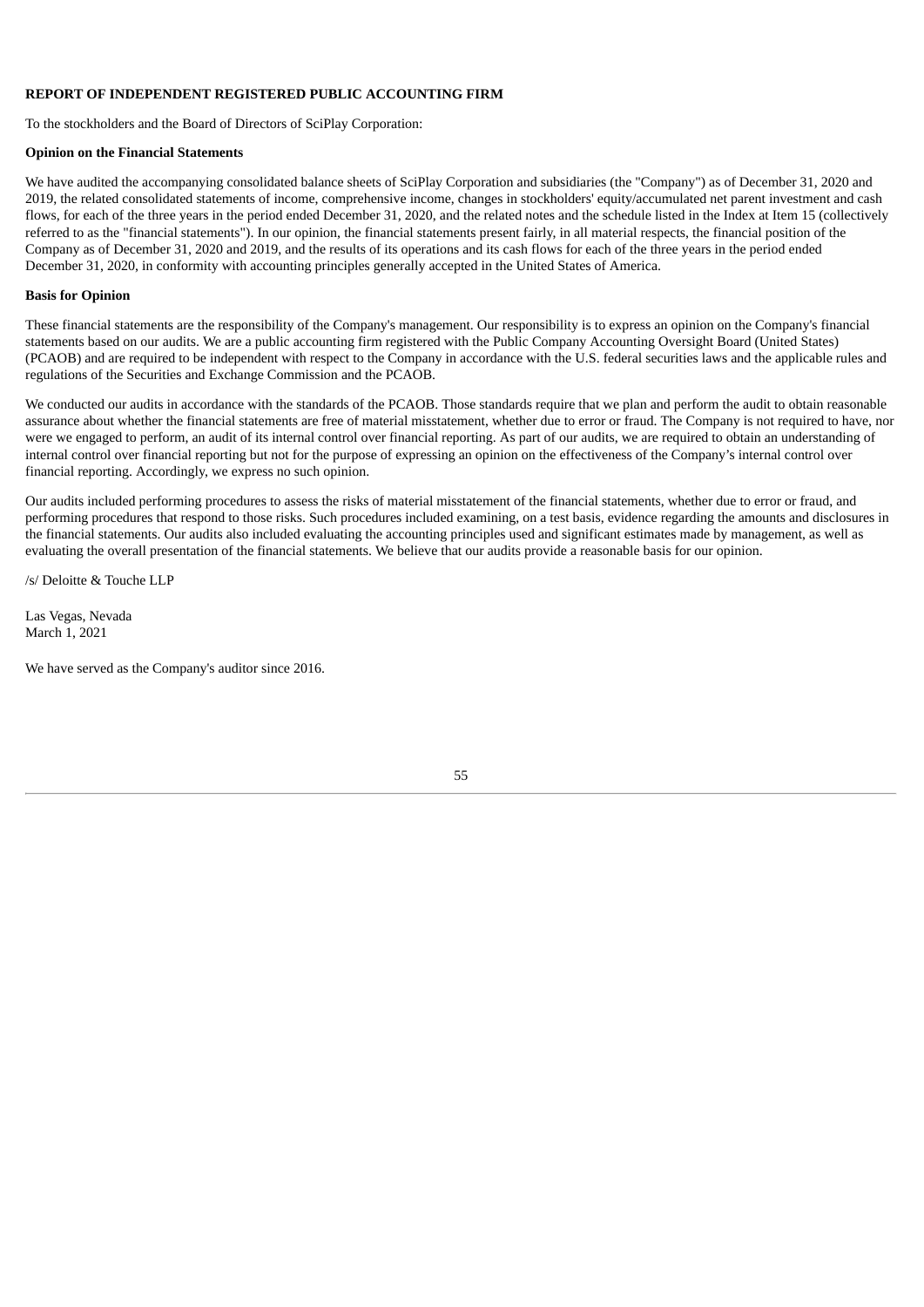## **SCIPLAY CORPORATION CONSOLIDATED STATEMENTS OF INCOME (in millions, except per share amounts)**

|                                                                                             |              | 2020  |               | 2019  |                    | 2018  |
|---------------------------------------------------------------------------------------------|--------------|-------|---------------|-------|--------------------|-------|
| Revenue                                                                                     | $\mathbb{S}$ | 582.2 | <b>S</b>      | 465.8 | $\mathbf{\hat{S}}$ | 416.2 |
| Operating expenses:                                                                         |              |       |               |       |                    |       |
| Cost of revenue $^{(1)}$                                                                    |              | 185.3 |               | 158.5 |                    | 160.4 |
| Sales and marketing <sup>(1)</sup>                                                          |              | 130.7 |               | 129.7 |                    | 105.7 |
| General and administrative $(1)$                                                            |              | 66.2  |               | 40.6  |                    | 34.5  |
| Research and development <sup>(1)</sup>                                                     |              | 33.3  |               | 23.6  |                    | 25.6  |
| Depreciation and amortization                                                               |              | 9.7   |               | 7.0   |                    | 15.1  |
| Contingent acquisition consideration                                                        |              |       |               | 1.7   |                    | 27.5  |
| Restructuring and other                                                                     |              | 2.0   |               | 1.0   |                    | 1.0   |
| Operating income                                                                            |              | 155.0 |               | 103.7 |                    | 46.4  |
| Other (expense) income:                                                                     |              |       |               |       |                    |       |
| Other (expense) income, net                                                                 |              | (0.6) |               | (1.5) |                    | 3.0   |
| Total other (expense) income, net                                                           |              | (0.6) |               | (1.5) |                    | 3.0   |
| Net income before income taxes                                                              |              | 154.4 |               | 102.2 |                    | 49.4  |
| Income tax expense                                                                          |              | 8.4   |               | 8.7   |                    | 10.4  |
| Net income                                                                                  |              | 146.0 |               | 93.5  |                    | 39.0  |
| Less: Net income attributable to the noncontrolling interest                                |              | 125.1 |               | 61.1  |                    |       |
| Net income attributable to SciPlay                                                          | \$           | 20.9  | \$            | 32.4  | \$                 | 39.0  |
|                                                                                             |              |       |               |       |                    |       |
| Basic and diluted net income attributable to SciPlay per share $(2)$ :                      |              |       |               |       |                    |       |
| <b>Basic</b>                                                                                | \$           | 0.92  | $\mathbf{\$}$ | 0.53  |                    |       |
| Diluted                                                                                     | \$           | 0.86  | S             | 0.53  |                    |       |
|                                                                                             |              |       |               |       |                    |       |
| Weighted average number of shares of Class A common stock used in per<br>share calculation: |              |       |               |       |                    |       |
| <b>Basic shares</b>                                                                         |              | 22.8  |               | 22.7  |                    |       |

| Dasic silates  | $- - -$                                        | $--$                    |
|----------------|------------------------------------------------|-------------------------|
| Diluted shares | 74<br>∠-⊤.−<br>the contract of the contract of | $\sim$ $\sim$<br>$-- -$ |
|                |                                                |                         |

(1) Excludes depreciation and amortization.

<span id="page-55-0"></span>(2) For the years ended December 31, 2019 and 2018, basic and diluted earnings per share and weighted average shares of Class A common stock is applicable only for<br>the period starting May 7, 2019, the period following SciP

See accompanying notes to consolidated financial statements.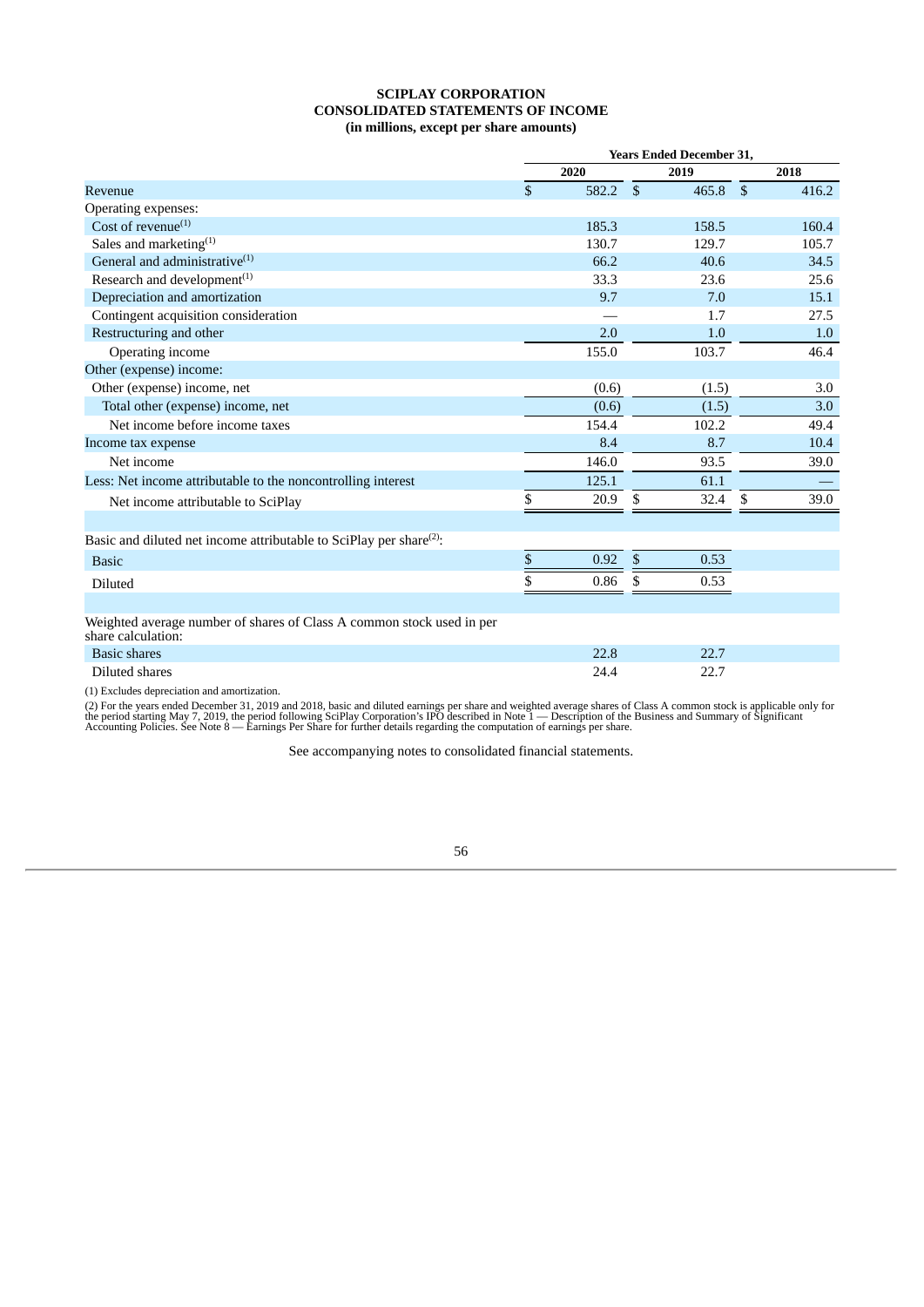# **SCIPLAY CORPORATION CONSOLIDATED STATEMENTS OF COMPREHENSIVE INCOME (in millions)**

<span id="page-56-0"></span>

|                                                                        | <b>Years Ended December 31,</b> |       |      |           |  |       |  |  |
|------------------------------------------------------------------------|---------------------------------|-------|------|-----------|--|-------|--|--|
|                                                                        |                                 | 2020  | 2019 |           |  | 2018  |  |  |
| Net income                                                             |                                 | 146.0 |      | $93.5$ \$ |  | 39.0  |  |  |
| Other comprehensive income:                                            |                                 |       |      |           |  |       |  |  |
| Foreign currency translation gain (loss), net of tax                   |                                 | 3.1   |      | 3.4       |  | (3.8) |  |  |
| Total comprehensive income                                             |                                 | 149.1 |      | 96.9      |  | 35.2  |  |  |
| Less: comprehensive income attributable to the noncontrolling interest |                                 | 127.6 |      | 62.4      |  |       |  |  |
| Comprehensive income attributable to SciPlay                           |                                 | 21.5  |      | 34.5      |  | 35.2  |  |  |

See accompanying notes to consolidated financial statements.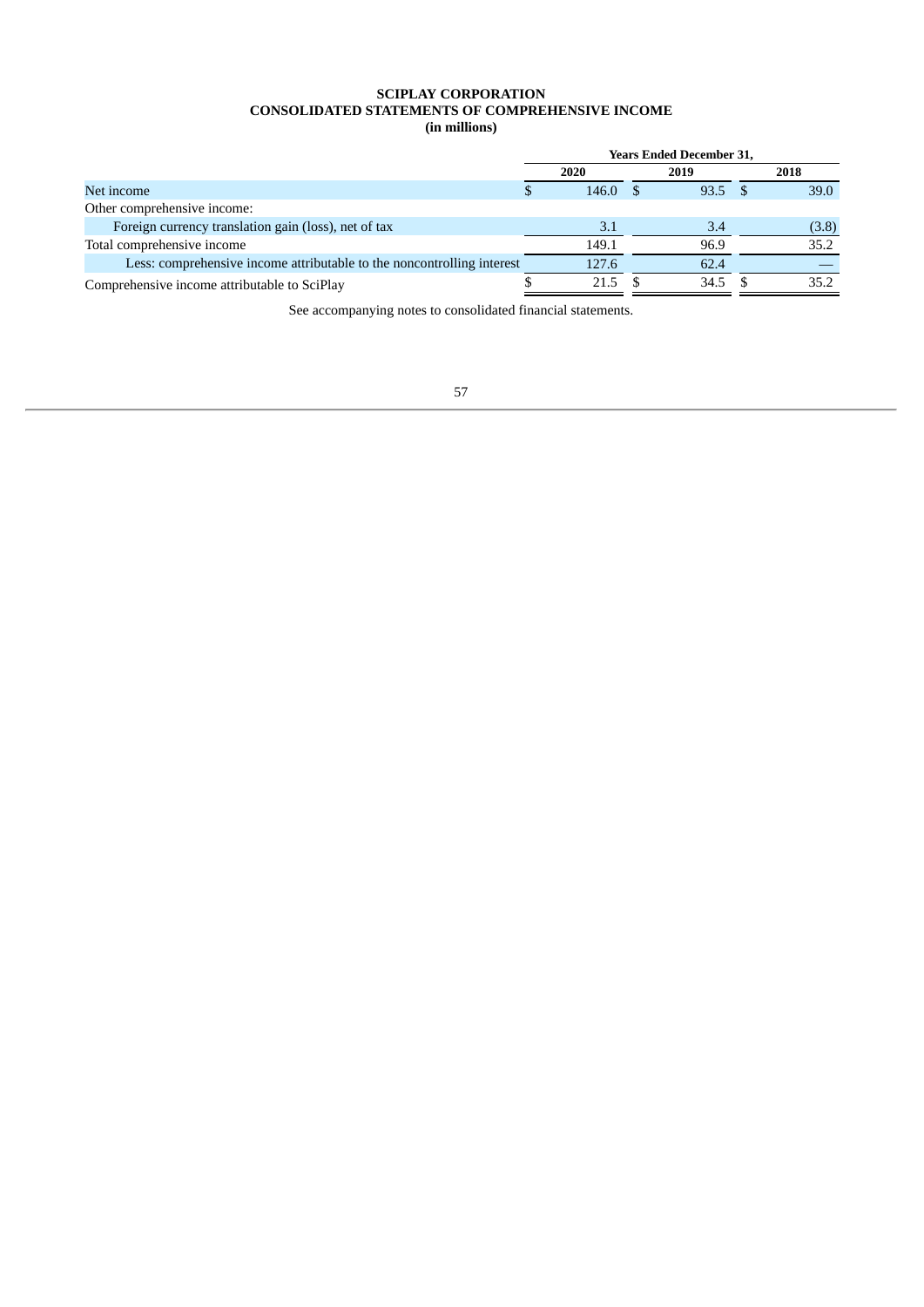## **SCIPLAY CORPORATION CONSOLIDATED BALANCE SHEETS (in millions, except par value)**

|                                                                                                                                                                              | As of December 31, |       |                |       |  |
|------------------------------------------------------------------------------------------------------------------------------------------------------------------------------|--------------------|-------|----------------|-------|--|
|                                                                                                                                                                              |                    | 2020  |                | 2019  |  |
| <b>ASSETS</b>                                                                                                                                                                |                    |       |                |       |  |
| Current assets:                                                                                                                                                              |                    |       |                |       |  |
| Cash and cash equivalents                                                                                                                                                    | \$                 | 268.9 | $\mathfrak{S}$ | 110.6 |  |
| Accounts receivable, net (allowance for doubtful accounts of \$-)                                                                                                            |                    | 36.6  |                | 32.1  |  |
| Prepaid expenses and other current assets                                                                                                                                    |                    | 5.9   |                | 4.3   |  |
| Total current assets                                                                                                                                                         |                    | 311.4 |                | 147.0 |  |
| Property and equipment, net                                                                                                                                                  |                    | 4.4   |                | 4.6   |  |
| Operating lease right-of-use assets                                                                                                                                          |                    | 8.5   |                | 6.0   |  |
| Goodwill                                                                                                                                                                     |                    | 129.8 |                | 120.7 |  |
| Intangible assets and software, net                                                                                                                                          |                    | 30.3  |                | 17.0  |  |
| Deferred income taxes                                                                                                                                                        |                    | 82.5  |                | 87.1  |  |
| Other assets                                                                                                                                                                 |                    | 1.9   |                | 2.2   |  |
| <b>Total assets</b>                                                                                                                                                          | \$                 | 568.8 | \$             | 384.6 |  |
| <b>LIABILITIES AND STOCKHOLDERS' EQUITY</b>                                                                                                                                  |                    |       |                |       |  |
| Current liabilities:                                                                                                                                                         |                    |       |                |       |  |
| Accounts payable                                                                                                                                                             | \$                 | 23.2  | \$             | 12.8  |  |
| <b>Accrued liabilities</b>                                                                                                                                                   |                    | 22.9  |                | 13.7  |  |
| Due to affiliate                                                                                                                                                             |                    | 5.5   |                | 2.7   |  |
| Total current liabilities                                                                                                                                                    |                    | 51.6  |                | 29.2  |  |
| Operating lease liabilities                                                                                                                                                  |                    | 7.5   |                | 5.2   |  |
| Liabilities under the TRA                                                                                                                                                    |                    | 68.5  |                | 72.7  |  |
| Other long-term liabilities                                                                                                                                                  |                    | 5.7   |                |       |  |
| <b>Total liabilities</b>                                                                                                                                                     |                    | 133.3 |                | 107.1 |  |
| Commitments and contingencies (see Note 11)                                                                                                                                  |                    |       |                |       |  |
| Stockholders' equity:                                                                                                                                                        |                    |       |                |       |  |
| Class A common stock, par value \$0.001 per share, 625.0 shares authorized, 22.8 and 22.7 shares<br>issued and outstanding as of December 31, 2020 and 2019, respectively.   |                    |       |                |       |  |
| Class B common stock, par value \$0.001 per share, 130.0 shares authorized, 103.5 and 103.5 shares<br>issued and outstanding as of December 31, 2020 and 2019, respectively. |                    | 0.1   |                | 0.1   |  |
| Additional paid-in capital                                                                                                                                                   |                    | 46.1  |                | 41.7  |  |
| Retained earnings                                                                                                                                                            |                    | 32.9  |                | 12.0  |  |
| Accumulated other comprehensive income (loss)                                                                                                                                |                    | 0.9   |                | 0.3   |  |
| Total SciPlay stockholders' equity                                                                                                                                           |                    | 80.0  |                | 54.1  |  |
| Noncontrolling interest                                                                                                                                                      |                    | 355.5 |                | 223.4 |  |
| Total stockholders' equity                                                                                                                                                   |                    | 435.5 |                | 277.5 |  |
| Total liabilities and stockholders' equity                                                                                                                                   | \$                 | 568.8 | \$             | 384.6 |  |
|                                                                                                                                                                              |                    |       |                |       |  |

<span id="page-57-0"></span>See accompanying notes to consolidated financial statements.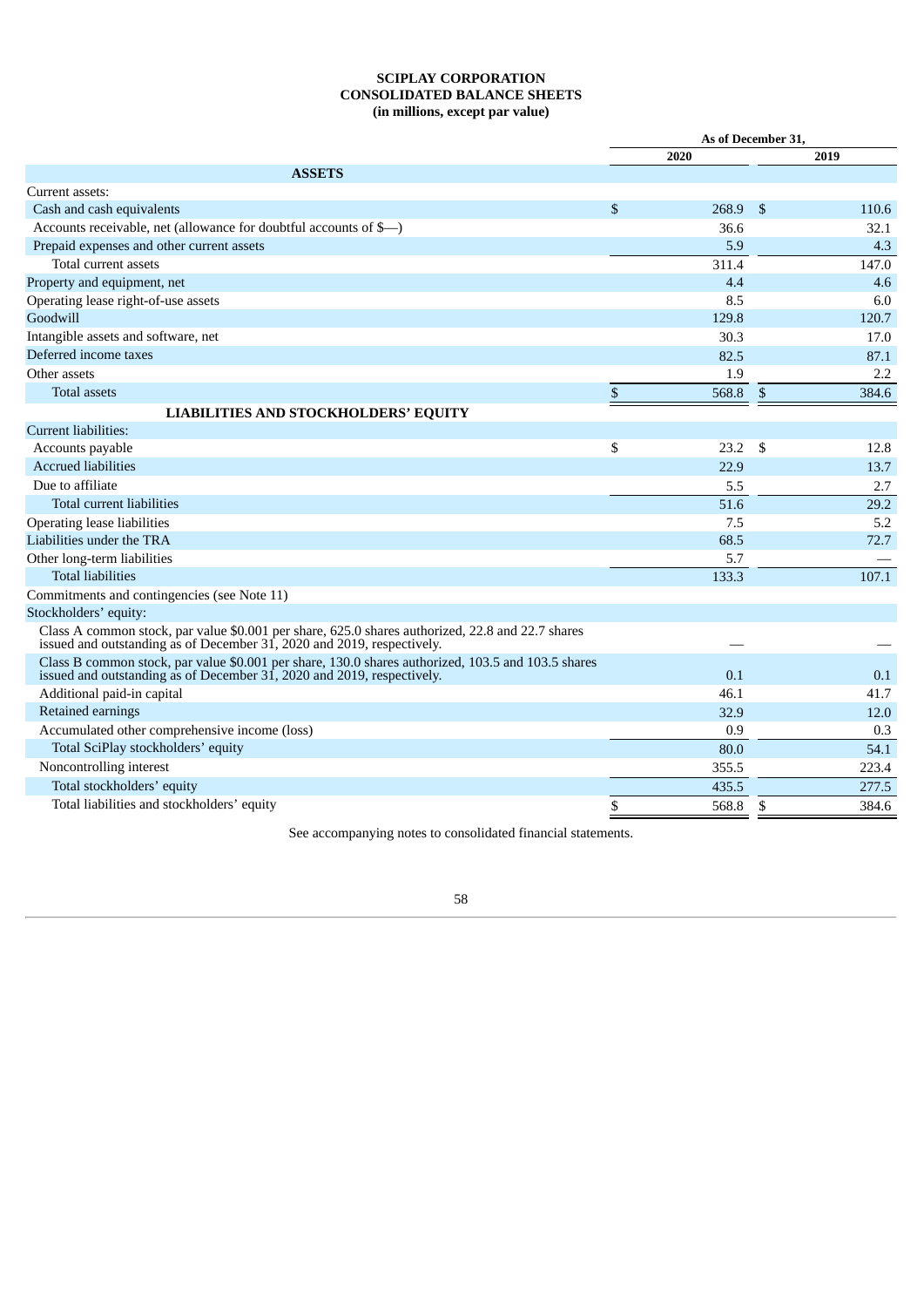## **SCIPLAY CORPORATION CONSOLIDATED STATEMENTS OF CHANGES IN STOCKHOLDERS' EQUITY/ACCUMULATED NET PARENT INVESTMENT (in millions)**

|                                                                                                       |              | <b>Accumulated</b><br>net parent | <b>Class A common</b> | stock          |               | <b>Class B common</b> | stock          |                  |                | <b>Additional</b><br>paid-in | <b>Accumulated</b><br>other<br>comprehensive<br><b>Retained</b> |                          |                         |                          |                | <b>Noncontrolling</b>    |                       |
|-------------------------------------------------------------------------------------------------------|--------------|----------------------------------|-----------------------|----------------|---------------|-----------------------|----------------|------------------|----------------|------------------------------|-----------------------------------------------------------------|--------------------------|-------------------------|--------------------------|----------------|--------------------------|-----------------------|
|                                                                                                       |              | investment                       | <b>Shares</b>         |                | <b>Amount</b> | <b>Shares</b>         |                | <b>Amount</b>    |                | capital                      |                                                                 | earnings                 |                         | income (loss)            |                | interest                 | Total                 |
| <b>December 31, 2017</b>                                                                              | \$           | 161.4                            |                       | $\mathfrak{s}$ |               |                       | $\mathbb{S}$   |                  | $\mathcal{S}$  |                              | $\$$                                                            |                          | $\$$                    | 1.6                      | $\mathfrak{s}$ |                          | \$163.0               |
| Net income                                                                                            |              | 39.0                             |                       |                |               |                       |                |                  |                |                              |                                                                 | $\overline{\phantom{0}}$ |                         |                          |                | $\overline{\phantom{0}}$ | 39.0                  |
| Dividend distributions                                                                                |              | (77.9)                           |                       |                |               |                       |                |                  |                |                              |                                                                 |                          |                         |                          |                |                          | (77.9)                |
| Transactions with Parent and<br>affiliates, net                                                       |              | 18.3                             |                       |                |               |                       |                |                  |                |                              |                                                                 |                          |                         |                          |                |                          | 18.3                  |
| Currency translation<br>adjustment                                                                    |              |                                  |                       |                |               |                       |                |                  |                |                              |                                                                 |                          |                         | (3.8)                    |                |                          | (3.8)                 |
| <b>December 31, 2018</b>                                                                              | \$           | 140.8                            |                       | $\mathbb{S}$   |               |                       | $\mathbb{S}$   |                  | \$             |                              | \$                                                              |                          | \$                      | $(2.2)$ \$               |                |                          | \$138.6               |
| <b>Activity prior to IPO and</b><br>organization transactions:                                        |              |                                  |                       |                |               |                       |                |                  |                |                              |                                                                 |                          |                         |                          |                |                          |                       |
| Net income                                                                                            |              | 20.4                             |                       |                |               |                       |                |                  |                |                              |                                                                 |                          |                         |                          |                |                          | 20.4                  |
| Transactions with Parent and<br>affiliates, net                                                       |              | 9.2                              |                       |                |               |                       |                |                  |                |                              |                                                                 |                          |                         |                          |                |                          | 9.2                   |
| Currency translation<br>adjustment and other                                                          |              |                                  |                       |                |               |                       |                |                  |                |                              |                                                                 |                          |                         | 1.9                      |                |                          | 1.9                   |
| May 7, 2019                                                                                           | \$           | 170.4                            |                       | $\mathcal{S}$  |               |                       | $\mathbb{S}$   |                  | $\mathbb{S}$   | $\overline{\phantom{m}}$     | $\$$                                                            |                          | $\mathbb{S}$            | $(0.3)$ \$               |                |                          | \$170.1               |
| Issuance of Class A common<br>stock in the IPO, net of<br>underwriting discount and<br>offering costs |              |                                  | 22.7                  |                |               |                       |                |                  |                | 59.9                         |                                                                 |                          |                         |                          |                | 272.9                    | 332.8                 |
| Issuance of Class B common<br>stock                                                                   |              |                                  |                       |                |               | 103.5                 |                | 0.1              |                |                              |                                                                 |                          |                         |                          |                |                          | 0.1                   |
| Allocation of SGC equity to<br>noncontrolling interests                                               |              | (170.4)                          |                       |                |               |                       |                |                  |                | 30.7                         |                                                                 |                          |                         | 0.2                      |                | 139.5                    |                       |
| Distributions to Parent and<br>affiliates, net                                                        |              |                                  |                       |                |               |                       |                |                  |                | (56.1)                       |                                                                 |                          |                         |                          |                | (255.6)                  | (311.7)               |
| Net effect of tax-related<br>organization transactions and<br>other                                   |              |                                  |                       |                |               |                       |                |                  |                | 5.6                          |                                                                 |                          |                         |                          |                |                          | 5.6                   |
| <b>Activity subsequent to IPO</b><br>and organization<br>transactions:                                |              |                                  |                       |                |               |                       |                |                  |                |                              |                                                                 |                          |                         |                          |                |                          |                       |
| Net income                                                                                            |              |                                  |                       |                |               |                       |                |                  |                | $\overline{\phantom{a}}$     |                                                                 | 12.0                     |                         |                          |                | 61.1                     | 73.1                  |
| Stock-based compensation<br>Currency translation and                                                  |              |                                  |                       |                |               |                       |                |                  |                | 1.5                          |                                                                 |                          |                         |                          |                | 4.7                      | 6.2                   |
| other                                                                                                 |              |                                  |                       |                |               |                       |                |                  |                | 0.1                          |                                                                 |                          |                         | 0.4                      |                | 0.8                      | 1.3                   |
| <b>December 31, 2019</b>                                                                              | $\mathbb{S}$ |                                  | 22.7                  | $\mathfrak{s}$ |               | 103.5                 | $\mathbb{S}$   | 0.1              | $\mathfrak s$  | 41.7                         | $\mathbb{S}$                                                    | 12.0                     | $\mathfrak{s}$          | 0.3                      | $\mathbb{S}$   | 223.4                    | $\mathbb{S}$<br>277.5 |
| Net income                                                                                            |              |                                  |                       |                | -             |                       |                |                  |                |                              |                                                                 | 20.9                     |                         | $\overline{\phantom{0}}$ |                | 125.1                    | 146.0                 |
| Stock-based compensation                                                                              |              |                                  |                       |                |               |                       |                |                  |                | 4.5                          |                                                                 |                          |                         |                          |                | 17.5                     | 22.0                  |
| Net issuance (redemption) of<br>common stock in connection<br>with RSUs                               |              |                                  | 0.1                   |                |               |                       |                |                  |                | (0.1)                        |                                                                 |                          |                         |                          |                | (0.2)                    | (0.3)                 |
| Distributions to Parent and<br>affiliates, net                                                        |              |                                  |                       |                |               |                       |                |                  |                |                              |                                                                 |                          |                         |                          |                | (12.8)                   | (12.8)                |
| Currency translation                                                                                  |              |                                  |                       |                |               |                       |                |                  |                |                              |                                                                 |                          |                         | 0.6                      |                | 2.5                      | 3.1                   |
| <b>December 31, 2020</b>                                                                              | $\mathbb{S}$ |                                  | 22.8                  | $\mathbf{s}$   |               | 103.5                 | $\mathfrak{s}$ | $\overline{0.1}$ | $\overline{s}$ | $\overline{46.1}$ \$         |                                                                 | 32.9                     | $\overline{\mathbf{s}}$ | 0.9                      | $\mathbb{S}$   | 355.5                    | $\mathbb{S}$<br>435.5 |

<span id="page-58-0"></span>See accompanying notes to consolidated financial statements.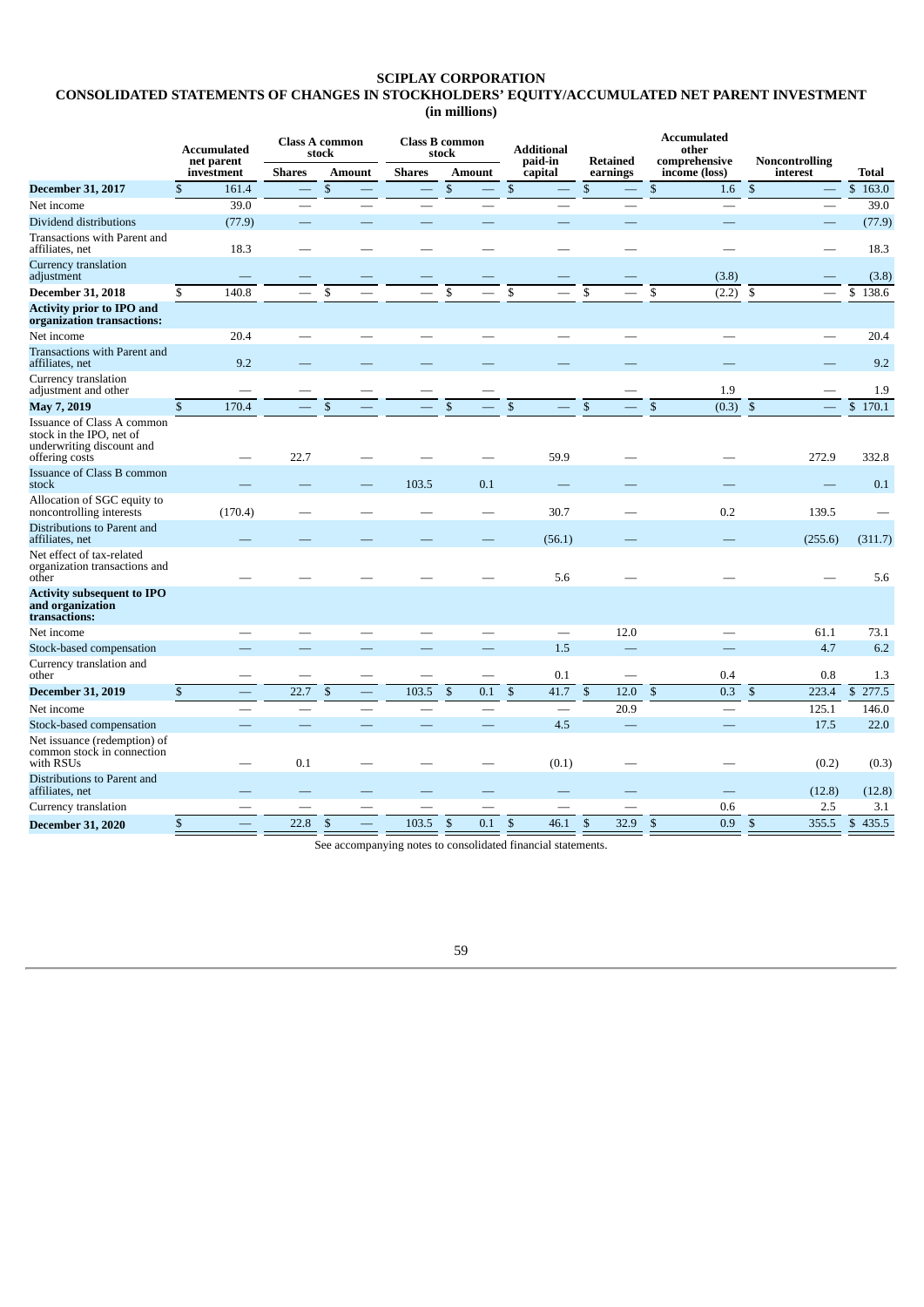## **SCIPLAY CORPORATION CONSOLIDATED STATEMENTS OF CASH FLOWS (in millions)**

|                                                                                                     | <b>Years Ended December 31,</b> |                          |    |         |    |                          |  |  |
|-----------------------------------------------------------------------------------------------------|---------------------------------|--------------------------|----|---------|----|--------------------------|--|--|
|                                                                                                     |                                 | 2020                     |    | 2019    |    | 2018                     |  |  |
| Cash flow from operating activities:                                                                |                                 |                          |    |         |    |                          |  |  |
| Net income                                                                                          | \$                              | 146.0                    | \$ | 93.5    | \$ | 39.0                     |  |  |
| Adjustments to reconcile net income to cash provided by operating activities:                       |                                 |                          |    |         |    |                          |  |  |
| Depreciation and amortization                                                                       |                                 | 9.7                      |    | 7.0     |    | 15.1                     |  |  |
| Contingent acquisition consideration fair value adjustment                                          |                                 | 二                        |    | 1.7     |    | 27.5                     |  |  |
| Deferred income taxes                                                                               |                                 | 4.3                      |    | (0.5)   |    | (6.0)                    |  |  |
| Stock-based compensation                                                                            |                                 | 22.0                     |    | 8.9     |    | 4.0                      |  |  |
| Operating expenses paid by Parent and affiliates                                                    |                                 | $\overline{\phantom{0}}$ |    | 7.2     |    | 14.4                     |  |  |
| Payments of contingent acquisition consideration                                                    |                                 | (4.0)                    |    | (25.2)  |    | $\overline{\phantom{0}}$ |  |  |
| Changes in assets and liabilities, net of effects of acquisitions:                                  |                                 |                          |    |         |    |                          |  |  |
| Accounts receivable                                                                                 |                                 | (3.9)                    |    | (0.4)   |    | 2.2                      |  |  |
| Prepaid expenses, other current assets and other assets                                             |                                 | (0.8)                    |    | 1.7     |    | 2.1                      |  |  |
| Accrued liabilities, accounts payable and other liabilities                                         |                                 | 17.2                     |    | (3.9)   |    | (14.8)                   |  |  |
| Due to affiliate and other, net                                                                     |                                 | 2.9                      |    | 3.0     |    | (6.6)                    |  |  |
| Net cash provided by operating activities                                                           |                                 | 193.4                    |    | 93.0    |    | 76.9                     |  |  |
| Cash flows from investing activities:                                                               |                                 |                          |    |         |    |                          |  |  |
| Capital expenditures                                                                                |                                 | (7.1)                    |    | (8.8)   |    | (3.5)                    |  |  |
| Business acquisitions, net of cash acquired                                                         |                                 | (12.6)                   |    |         |    |                          |  |  |
| Net cash used in investing activities                                                               |                                 | (19.7)                   |    | (8.8)   |    | (3.5)                    |  |  |
| Cash flows from financing activities:                                                               |                                 |                          |    |         |    |                          |  |  |
| Net proceeds from issuance of Class A common stock                                                  |                                 |                          |    | 341.7   |    |                          |  |  |
| Net proceeds from issuance of Class B common stock                                                  |                                 |                          |    | 0.1     |    |                          |  |  |
| Distributions to Scientific Games and affiliates, net                                               |                                 | (12.4)                   |    | (311.7) |    | (77.9)                   |  |  |
| Payments of deferred offering costs                                                                 |                                 |                          |    | (9.3)   |    | (0.6)                    |  |  |
| Payments of contingent acquisition consideration                                                    |                                 | (0.5)                    |    | (1.8)   |    |                          |  |  |
| Payments under tax receivable agreement                                                             |                                 | (2.5)                    |    |         |    |                          |  |  |
| Payments on license obligations                                                                     |                                 | (0.3)                    |    | (2.0)   |    | (1.0)                    |  |  |
| Net redemptions of common stock under stock-based compensation plans                                |                                 | (0.3)                    |    |         |    |                          |  |  |
| Payments of debt issuance costs                                                                     |                                 |                          |    | (1.1)   |    |                          |  |  |
| Net cash (used in) provided by financing activities                                                 |                                 | (16.0)                   |    | 15.9    |    | (79.5)                   |  |  |
| Effect of exchange rate changes on cash, cash equivalents and restricted cash                       |                                 | 0.6                      |    | 0.5     |    | (0.7)                    |  |  |
| Increase (decrease) in cash, cash equivalents and restricted cash                                   |                                 | 158.3                    |    | 100.6   |    | (6.8)                    |  |  |
| Cash, cash equivalents and restricted cash, beginning of period                                     |                                 | 110.6                    |    | 10.0    |    | 16.8                     |  |  |
| Cash, cash equivalents and restricted cash, end of period                                           | \$                              | 268.9                    | \$ | 110.6   | \$ | 10.0                     |  |  |
| Supplemental cash flow information:                                                                 |                                 |                          |    |         |    |                          |  |  |
| Cash paid for income taxes                                                                          | \$                              | 2.0                      | \$ | 1.5     | \$ | 1.8                      |  |  |
| Payment for Scientific Games' intellectual property license included in Distributions to Scientific |                                 |                          |    |         |    |                          |  |  |
| Games and affiliates, net                                                                           |                                 |                          |    | 255.0   |    |                          |  |  |
| Non-cash investing and financing activities:                                                        |                                 |                          |    |         |    |                          |  |  |
| Non-cash deferred offering costs                                                                    |                                 |                          |    |         |    | 1.9                      |  |  |
|                                                                                                     |                                 |                          |    |         |    |                          |  |  |

<span id="page-59-0"></span>See accompanying notes to consolidated financial statements.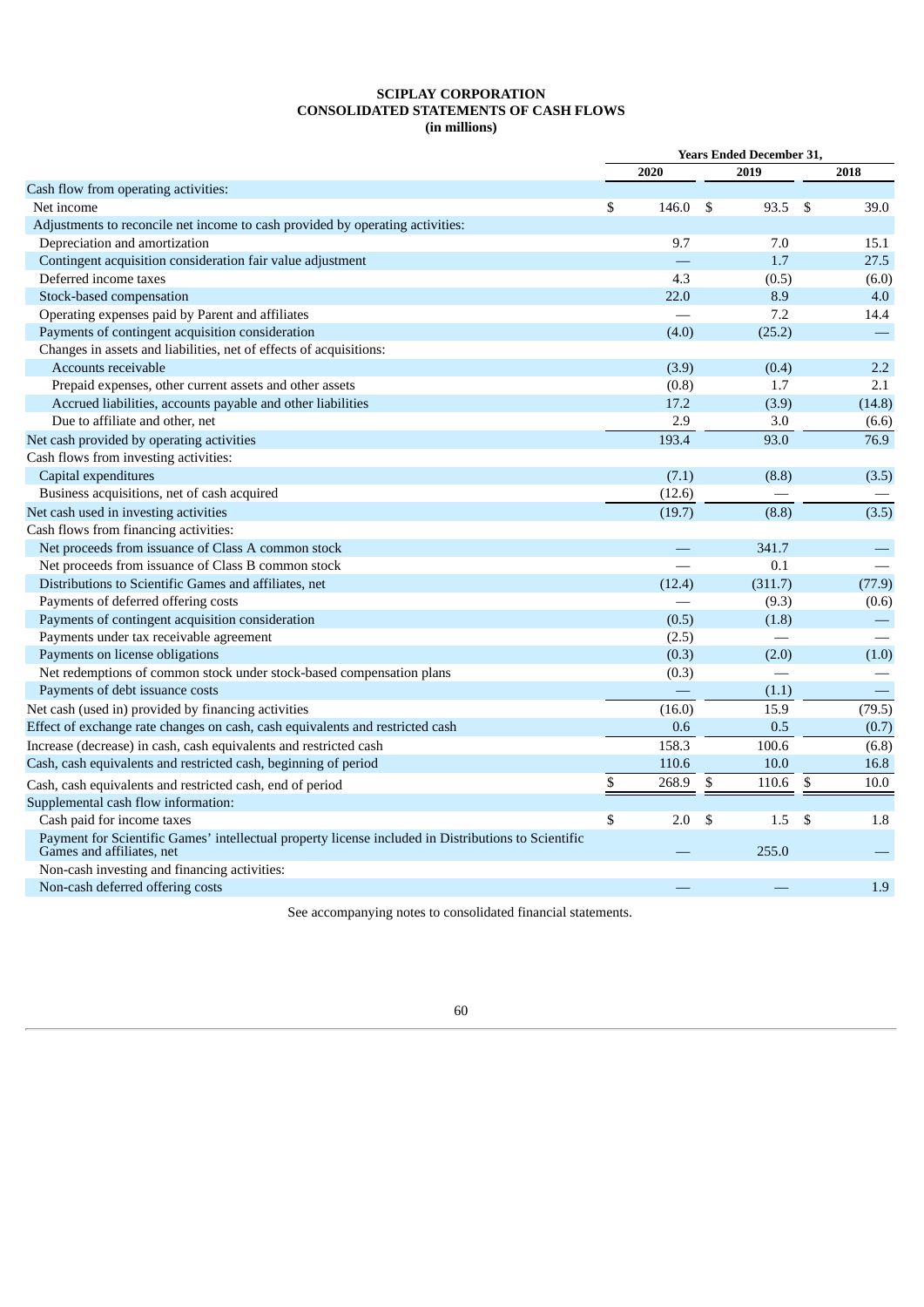## **SCIPLAY CORPORATION NOTES TO CONSOLIDATED FINANCIAL STATEMENTS (amounts in USD, table amounts in millions, except per share amounts)**

## **(1) Description of the Business and Summary of Significant Accounting Policies**

### *Background and Nature of Operations*

SciPlay Corporation was formed as a Nevada corporation on November 30, 2018 as a subsidiary of Scientific Games Corporation ("Scientific Games", "SGC", and "the Parent") for the purpose of completing a public offering and related transactions (collectively referred to herein as the "IPO") in order to carry on the business of SciPlay Parent LLC and its subsidiaries (collectively referred to as "SciPlay", the "Company", "we", "us", and "our"). As the managing member of SciPlay Parent LLC, SciPlay operates and controls all of the business affairs of SciPlay Parent LLC and its subsidiaries.

We develop, market and operate a portfolio of social games played on various mobile and web platforms, including *Jackpot Party Casino, Quick* Hit Slots, Gold Fish Casino, Hot Shot Casino, Bingo Showdown, MONOPOLY Slots, and 88 Fortunes Slots and a solitaire social game targeted toward casual game players, among others. Our games are available in various formats. We have one operating segment with one business activity, developing and monetizing social games.

## *Initial Public Offering*

On May 7, 2019, we completed the offering of 22,720,000 shares of Class A common stock at a public offering price of \$16.00 per share, after giving effect to the underwriters' partial exercise of their over-allotment option on June 4, 2019. We received \$341.7 million in proceeds, net of underwriting discount, but before offering expenses of \$9.3 million.

In connection with the closing of the IPO and partial exercise of over-allotment option, we consummated the following organizational transactions:

• We amended and restated the SciPlay Parent LLC Operating Agreement (the "Operating Agreement") to, among other things:

(i) provide for a single class of SciPlay Parent LLC common units (the "LLC Interests");

(ii) exchange all of SG Social Holding Company I, LLC's ("SG Holding I") and SG Social Holding Company, LLC's (each a wholly owned subsidiary of Scientific Games and collectively, the "SG Members") existing member's interests in SciPlay Parent LLC for LLC Interests;

(iii) provide for the right of the SG Members to have their LLC Interests redeemed or exchanged for shares of our Class A common stock or, at our option, cash; and

(iv) appoint SciPlay as the sole manager of SciPlay Parent LLC.

- We amended and restated our articles of incorporation to, among other things, provide for Class A common stock and Class B common stock;
- We used the net proceeds from the IPO and underwriters' exercise of the over-allotment option after deducting the underwriting discount, as follows:

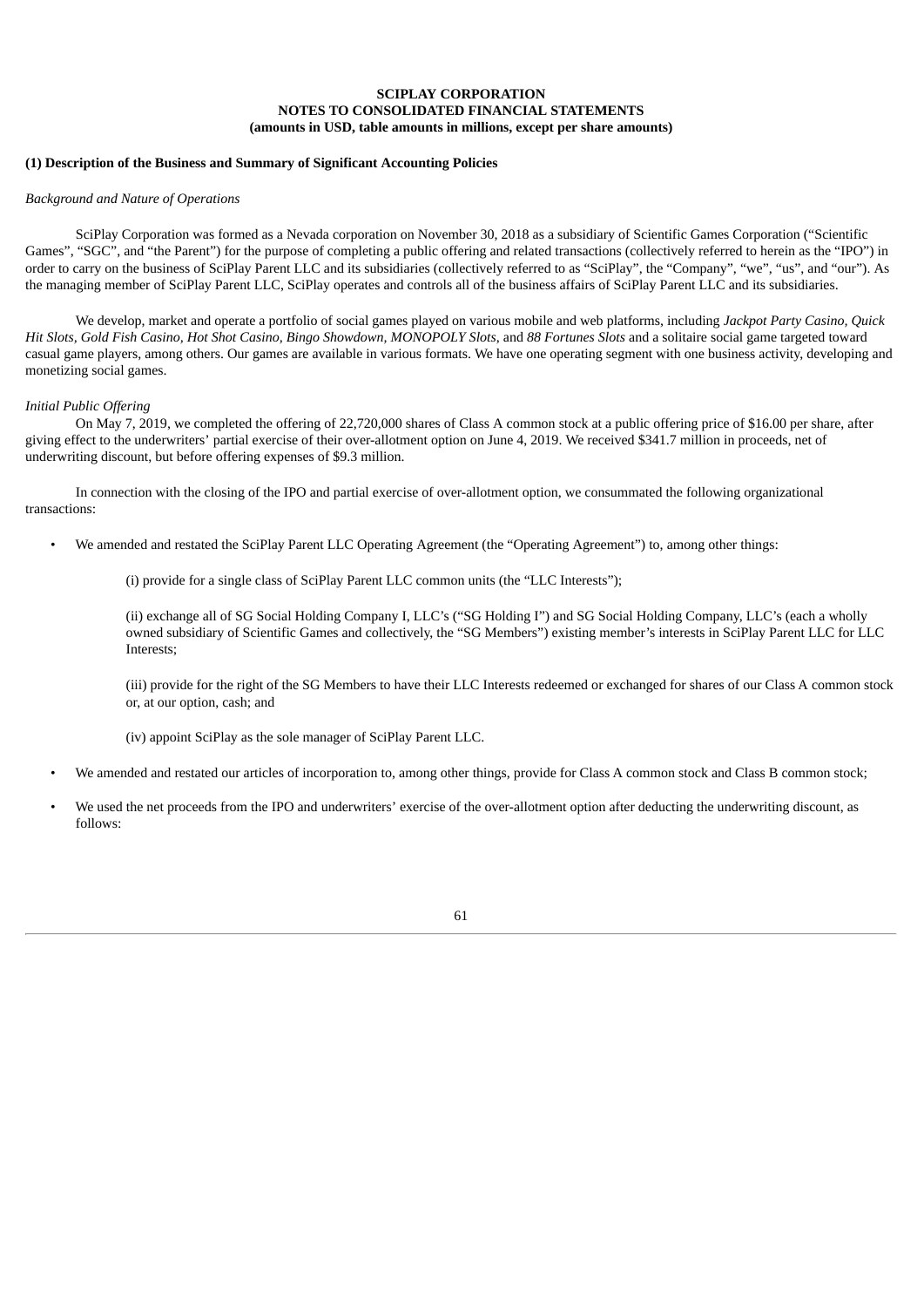|                                                                                         | Amount    | <b>Note</b> |
|-----------------------------------------------------------------------------------------|-----------|-------------|
| To acquire 20,725,319 LLC Interests from SG Holding I                                   | 311.7     | (A)         |
| To acquire 1,994,681 newly issued LLC Interests from SciPlay Parent LLC                 | 30.0      | (B)         |
| Net proceeds after deducting underwriting discount                                      | 341.7     |             |
|                                                                                         |           |             |
| (A) SG Holding I subsequently used these proceeds as follows:                           |           |             |
| Acquire IP License from Parent ("Upfront License Payment") <sup>(1)</sup>               | 255.0     |             |
| Distributed as a dividend to Scientific Games                                           | 56.7      |             |
|                                                                                         | 311.7     |             |
| (B) SciPlay Parent LLC subsequently used the proceeds as follows:                       |           |             |
| Fees and expenses incurred in connection with the IPO                                   | \$<br>9.3 |             |
| General corporate purposes, including a portion of contingent acquisition consideration | 20.7      |             |
|                                                                                         | 30.0      |             |
|                                                                                         |           |             |

(1) Per the Assignment Agreement, dated May 7, 2019, SG Holding I assigned its rights, duties, obligations and interest under the IP License Agreement to SciPlay.

- We issued shares of Class B common stock to the SG Members, on a one-to-one basis with the number of LLC Interests owned by the SG Members following the IPO;
- As a result of the transactions described above, the SG Members owned 82.0% of the outstanding shares and LLC Interests and 97.9% of the combined voting power; and
- We and the SG Members entered into the TRA, and we and the SG Members entered into the registration rights agreement, dated May 7, 2019 ("Registration Rights Agreement").

Our corporate structure following the IPO is commonly referred to as an "Up-C" structure, which is often used by partnerships and limited liability companies when they undertake an initial public offering of their business. The Up-C structure allows the SG Members to continue to realize tax benefits associated with owning interests in an entity that is treated as a partnership, or "passthrough" entity, for U.S. income tax purposes following the IPO. One of these benefits is that future taxable income of SciPlay Parent LLC that is allocated to the SG Members will be taxed on a flow-through basis and therefore will not be subject to corporate taxes at the SciPlay Parent LLC entity level. Additionally, because the SG Members may exchange or redeem their LLC Interests for newly issued shares of our Class A common stock on a one-for-one basis or, at our option, for cash, the Up-C structure also provides the SG Members with potential liquidity that holders of non-publicly traded limited liability companies are not typically afforded.

We also receive the same benefits as the SG Members on account of our ownership of LLC Interests in an entity treated as a partnership, or "passthrough" entity, for U.S. income tax purposes. As the SG Members redeem or exchange their LLC Interests, we will obtain a step-up in tax basis in our share of SciPlay Parent LLC assets. This step-up in tax basis will provide us with certain tax benefits, such as future depreciation and amortization deductions that can reduce the taxable income allocable to us. The TRA provides for the payment by us to the SG Members of 85% of the amount of tax benefits, if any, that we actually realize (or in some cases are deemed to realize) as a result of (i) increases in the tax basis of assets of SciPlay Parent LLC (a) in connection with the IPO, (b) resulting from any redemptions or exchanges of LLC Interests pursuant to the Operating Agreement or (c) resulting from certain distributions (or deemed distributions) by SciPlay Parent LLC and (ii) certain other tax benefits related to our making of payments under the TRA.

## *Variable Interest Entities ("VIE") and Consolidation*

Subsequent to the IPO, our sole material asset is our member's interest in SciPlay Parent LLC. In accordance with the Operating Agreement of SciPlay Parent LLC, we have all management powers over the business and affairs of SciPlay Parent LLC and to conduct, direct and exercise full control over the activities of SciPlay Parent LLC. Class A common stock issued in the IPO do not hold majority voting rights but hold 100% of the economic interest in the Company, which results in SciPlay Parent LLC being considered a VIE. Due to our power to control the activities most directly affecting the results of

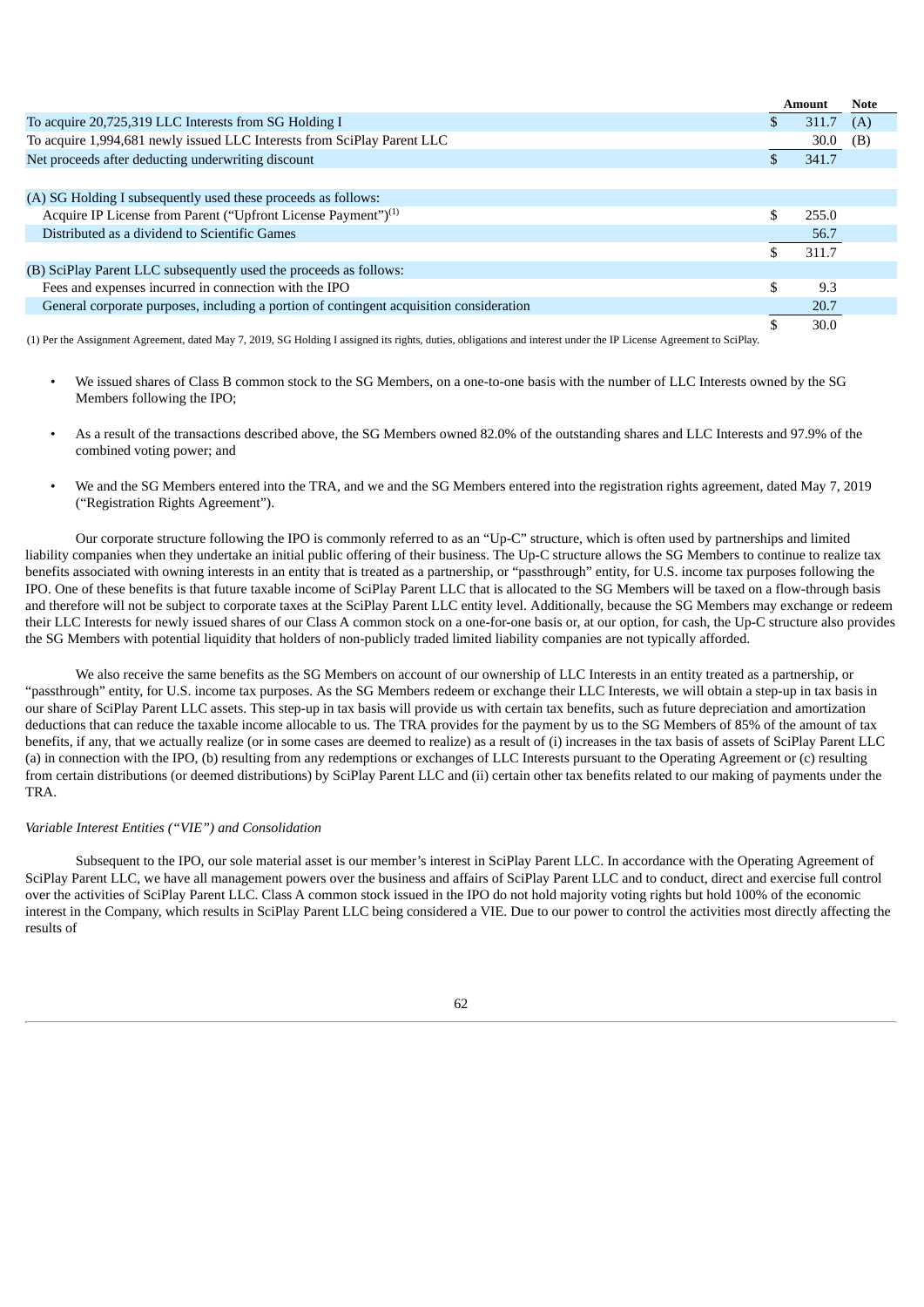SciPlay Parent LLC, we are considered the primary beneficiary of the VIE. Accordingly, beginning with the IPO, we consolidate the financial results of SciPlay Parent LLC and its subsidiaries.

## *Basis of Presentation*

The accompanying financial statements are presented in conformity with accounting principles generally accepted in the United States of America ("GAAP"). SG Social Holding Company II, LLC is SciPlay's predecessor for financial reporting purposes, and accordingly, for all periods presented prior to May 7, 2019, the financial statements represent the financial statements of the predecessor. All intercompany balances and transactions have been eliminated in consolidation.

## *Use of Estimates*

The preparation of financial statements in conformity with GAAP requires management to make estimates and assumptions that affect the amounts reported in our financial statements and the accompanying notes. Actual results may differ materially from our estimates.

#### *Cash and Cash Equivalents*

Cash and cash equivalents include all cash balances and highly liquid investments with original maturities of three months or less. We place our temporary cash investments with high credit quality financial institutions. At times, such investments in U.S. accounts may be in excess of the Federal Deposit Insurance Corporation insurance limit. We had \$5.6 million and \$8.0 million held in foreign currency and foreign bank accounts as of December 31, 2020 and December 31, 2019, respectively.

#### *Accounts Receivable and Allowance for Doubtful Accounts*

Accounts receivable are recorded and carried at the original invoiced amount less an allowance for any estimated uncollectible amounts. We review accounts receivable regularly and make estimates for the allowance for doubtful accounts when there is doubt as to our ability to collect individual balances. In evaluating our ability to collect outstanding receivable balances, we consider many factors, including the age of the balance, the platform provider's payment history and current creditworthiness, and current economic trends. Bad debts are written off after all collection efforts have ceased. We do not require collateral from our platform providers.

We had no allowance for doubtful accounts as of December 31, 2020 and December 31, 2019 and had no significant write-offs or recoveries during the years ended December 31, 2020, 2019 and 2018.

#### *Long-Lived Assets and Finite-Lived Intangible Assets*

We assess the recoverability of our other long-term assets (including intangibles) with finite lives whenever events arise or circumstances change that indicate the carrying value of the asset may not be recoverable. Recoverability of long-lived assets (or asset groups) to be held and used is measured by a comparison of the carrying amount of the asset (or asset group) to the expected net future undiscounted cash flows to be generated by that asset (or asset group).

The amount of impairment of other long-lived assets and intangible assets with finite lives is measured by the amount by which the carrying amount of the asset exceeds the fair market value of the asset.

### *Revenue Recognition*

We generate revenue from the sale of coins, chips and cards, which players can use to play casino-style slot games, table games and bingo games (i.e., spin in the case of slot games, bet in the case of table games and use of bingo cards in the case of bingo games). We distribute our games through various global social web and mobile platforms such as Facebook, Apple, Google, Amazon, and Microsoft. The games are primarily WMS, Bally, Barcrest™, and SHFL branded games. In addition, we also offer third-party branded games and original content.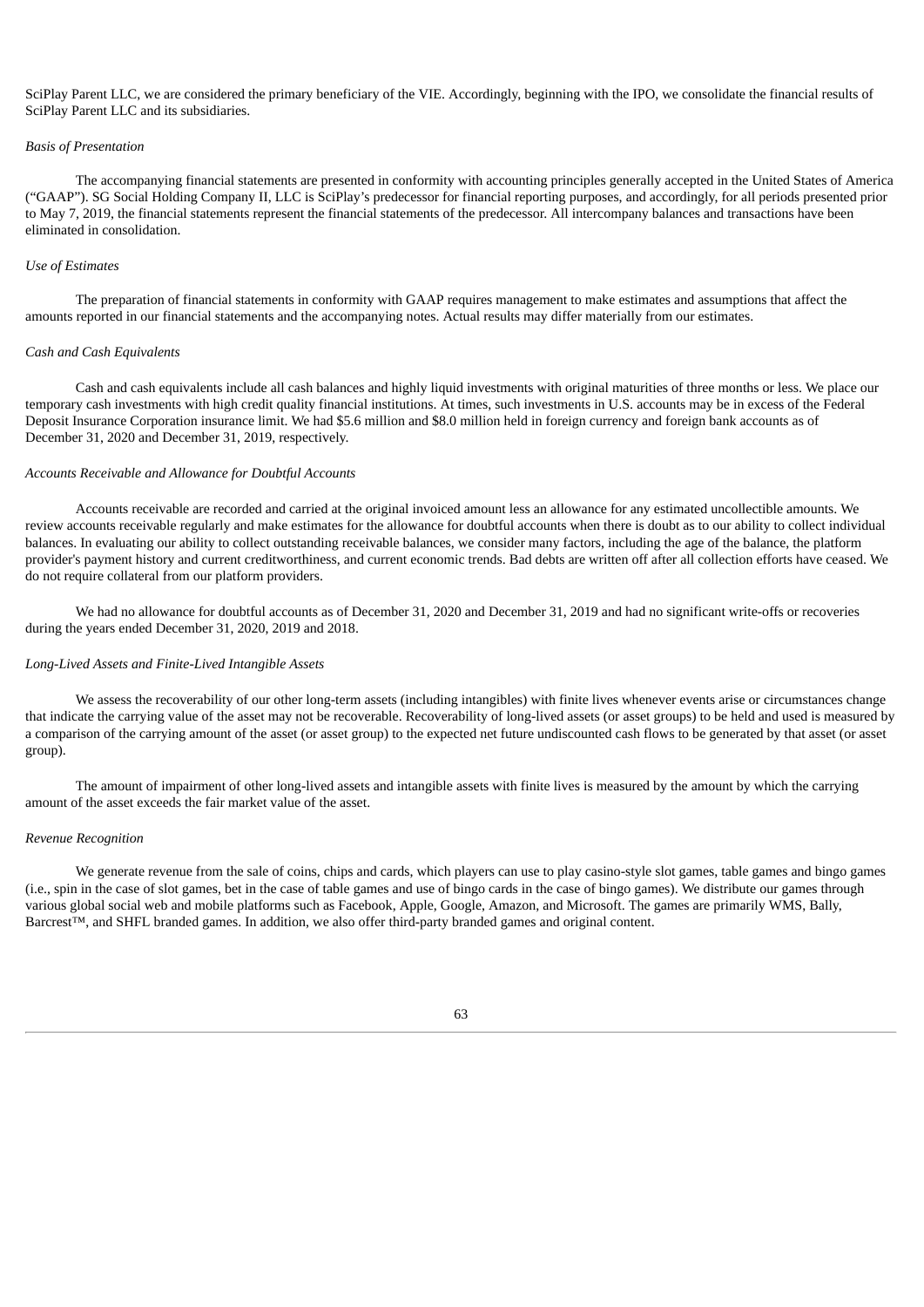#### Disaggregation of Revenue

We believe disaggregation of our revenue on the basis of platform and geographical locations of our players is appropriate because the nature and the number of players generating revenue could vary on such basis, which represent different economic risk profiles.

The following table presents our revenue disaggregated by type of platform:

|               |   | <b>Years Ended December 31,</b> |  |       |  |       |  |  |
|---------------|---|---------------------------------|--|-------|--|-------|--|--|
|               |   | 2020                            |  | 2019  |  | 2018  |  |  |
| Mobile        | S | 505.9                           |  | 391.0 |  | 323.3 |  |  |
| Web and other |   | 76.3                            |  | 74.8  |  | 92.9  |  |  |
| Total revenue | J | 582.2                           |  | 465.8 |  | 416.2 |  |  |

The following table presents our revenue disaggregated based on the geographical location of our players:

|                              | <b>Years Ended December 31,</b> |              |  |              |  |              |
|------------------------------|---------------------------------|--------------|--|--------------|--|--------------|
|                              |                                 | $2020^{(1)}$ |  | $2019^{(1)}$ |  | $2018^{(1)}$ |
| North America <sup>(2)</sup> |                                 | 533.3        |  | 422.4        |  | 380.3        |
| International                |                                 | 48.9         |  | 43.4         |  | 35.9         |
| Total revenue                |                                 | 582.2        |  | 465.8        |  | 416.2        |
|                              |                                 |              |  |              |  |              |

(1) For the years ended December 31, 2020 and 2019, North America revenue includes revenue derived from the U.S., Canada, and Mexico. As a result of enhancements in the technologies and processes we use to obtain customer data, beginning with the first quarter of 2019, geographical location is now determined based on player location as reported by the platform provider. Accordingly, we recast 2019 to align with current year presentation. 2018 revenue continues to be disaggregated between the U.S. and International as we did not have the ability to recast revenue.

(2) For the years ended December 31, 2020, 2019, and 2018, U.S. revenue was \$496.0 million, \$395.3 million, and \$380.3 million, respectively.

## General

Our social and mobile games operate on a free-to-play model, whereby game players may collect coins, chips or cards free of charge through the passage of time or through targeted marketing promotions. If a game player wishes to obtain coins, chips or cards above and beyond the level of free coins, chips or cards available to that player, the player may purchase additional coins, chips or cards. Once a purchase is completed, the coins, chips or cards are deposited into the player's account and are not separately identifiable from previously purchased coins, chips or cards or coins, chips and cards obtained by the game player for free. Once obtained, coins, chips or cards (either free or purchased) cannot be redeemed for cash nor exchanged for anything other than game play within our apps. When coins, chips or cards are played in the games, the game player could "win" and would be awarded additional coins, chips or cards, or could "lose" and lose the future use of those coins, chips or cards. We have concluded that coins, chips and cards represent consumable goods, because the game player does not receive any additional benefit from the games and is not entitled to any additional rights once the coins, chips or cards are substantially consumed.

Control transfers and we recognize revenues from player purchases of coins, chips and cards as the coins, chips or cards are consumed for game play. We determined through a review of play behavior that game players generally do not purchase additional coins, chips and cards until their existing coins, chips and cards balances have been substantially consumed. As we are able to track the duration between purchases of coins, chips and cards for individual game players for specific games, we are able to reliably estimate the period of time over which coins, chips and cards are consumed. Accordingly, for most games, we recognize revenue using an item-based revenue model.

We estimate the amount of outstanding purchased coins, chips and cards at period end based on customer behavior, because we are unable to distinguish between the consumption of purchased or free coins, chips and cards. Based on an analysis of the customers' historical play behavior, the timing difference between when coins, chips or cards are purchased by a customer and when those coins, chips or cards are consumed in game play is relatively short.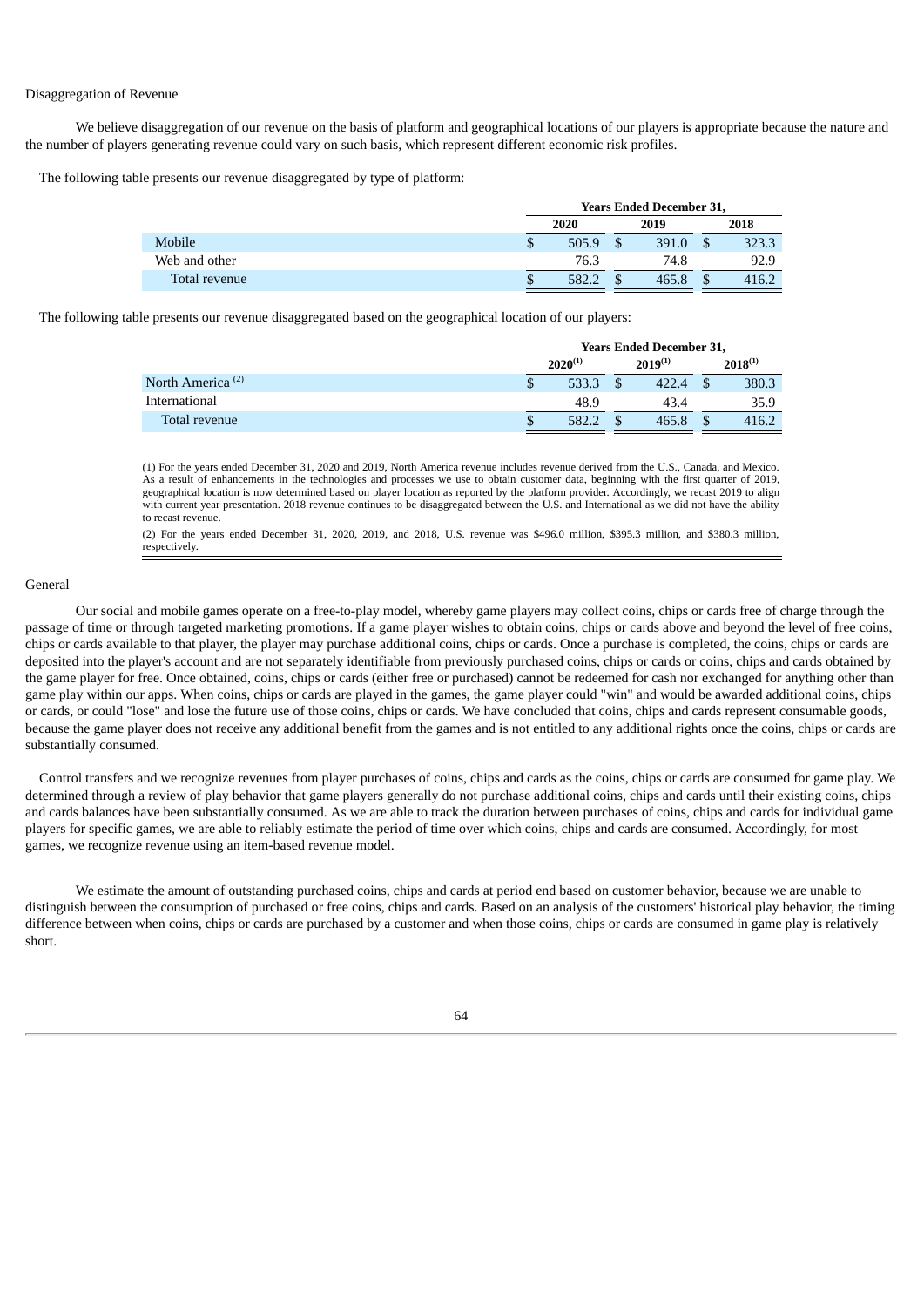For games where we are unable to track the duration between purchases of coins, chips or cards for individual game players, we are able to reliably estimate the average player life. Accordingly, we recognize revenue using a user-based revenue model. Future usage patterns may differ from historical usage patterns and therefore the estimated average playing periods may change in the future.

We continuously gather and analyze detailed customer play behavior and assess this data in relation to our judgments used for revenue recognition.

#### Contract Assets, Contract Liabilities and Other Disclosures

We receive customer payments based on the payment terms established in our contracts. Payment for the purchase of coins, chips and cards is made at purchase, and such payments are non-refundable in accordance with our standard terms of service. Such payments are initially recorded as a contract liability, and revenue is subsequently recognized as we satisfy our performance obligations.

The following table summarizes our opening and closing balances in contract assets, contract liabilities and accounts receivable:

|                                                                                                                                                                                                                               | <b>Accounts</b><br>Receivable | Contract Assets <sup>(1)</sup> | Contract<br>Liabilities $(2)$ |
|-------------------------------------------------------------------------------------------------------------------------------------------------------------------------------------------------------------------------------|-------------------------------|--------------------------------|-------------------------------|
| Balance as of January 1, 2020                                                                                                                                                                                                 | 32.1                          |                                | 0.6                           |
| Balance as of December 31, 2020                                                                                                                                                                                               | 36.6                          |                                | $0.6\,$                       |
| (1) Contract assets are included within Prepaid expenses and other current assets in our consolidated balance sheets.<br>(2) Contract liabilities are included within Accrued liabilities in our consolidated balance sheets. |                               |                                |                               |

During the years ended December 31, 2020 and 2019, we recognized \$0.6 million and \$0.7 million, respectively, of revenue that was included in the respective period beginning contract liability balance. Substantially all of our unsatisfied performance obligations relate to contracts with an original expected length of one year or less.

#### Principal-Agent Considerations

Our games are played on various third-party platforms for which the platform providers collect proceeds from our customers and pay us an amount after deducting a platform fee. Because we have control over the content and functionality of games before they are accessed by the end user, we have determined we are the principal and, as a result, revenues are recorded on a gross basis. Payment processing fees paid to platform providers (such as Facebook, Apple, Amazon, Google and Microsoft) are recorded within cost of revenue.

#### *Concentration of Credit Risk*

Our revenue and accounts receivable are generated via certain platform providers, which subject us to a concentration of credit risk. The following tables summarize the percentage of revenues and accounts receivable generated via our platform providers in excess of 10% of our total revenues and total accounts receivable:

**Accounts** 

|          |        | Revenue<br>Concentration        |        | Accounts<br>Receivable<br>Concentration |        |
|----------|--------|---------------------------------|--------|-----------------------------------------|--------|
|          |        | <b>Years Ended December 31,</b> |        | As of December 31,                      |        |
|          | 2020   | 2019                            | 2018   | 2020                                    | 2019   |
| Apple    | 46.3%  | 44.8%                           | 41.7 % | 49.2 %                                  | 42.7 % |
| Google   | 37.1 % | 35.9 %                          | 32.3 % | 35.4 %                                  | 33.1 % |
| Facebook | 13.1 % | $16.7\%$                        | 22.1%  | $11.5\%$                                | 20.9%  |

#### *Cost of Revenue*

Amounts recorded as cost of revenue relate to direct expenses incurred in order to generate social gaming revenue.

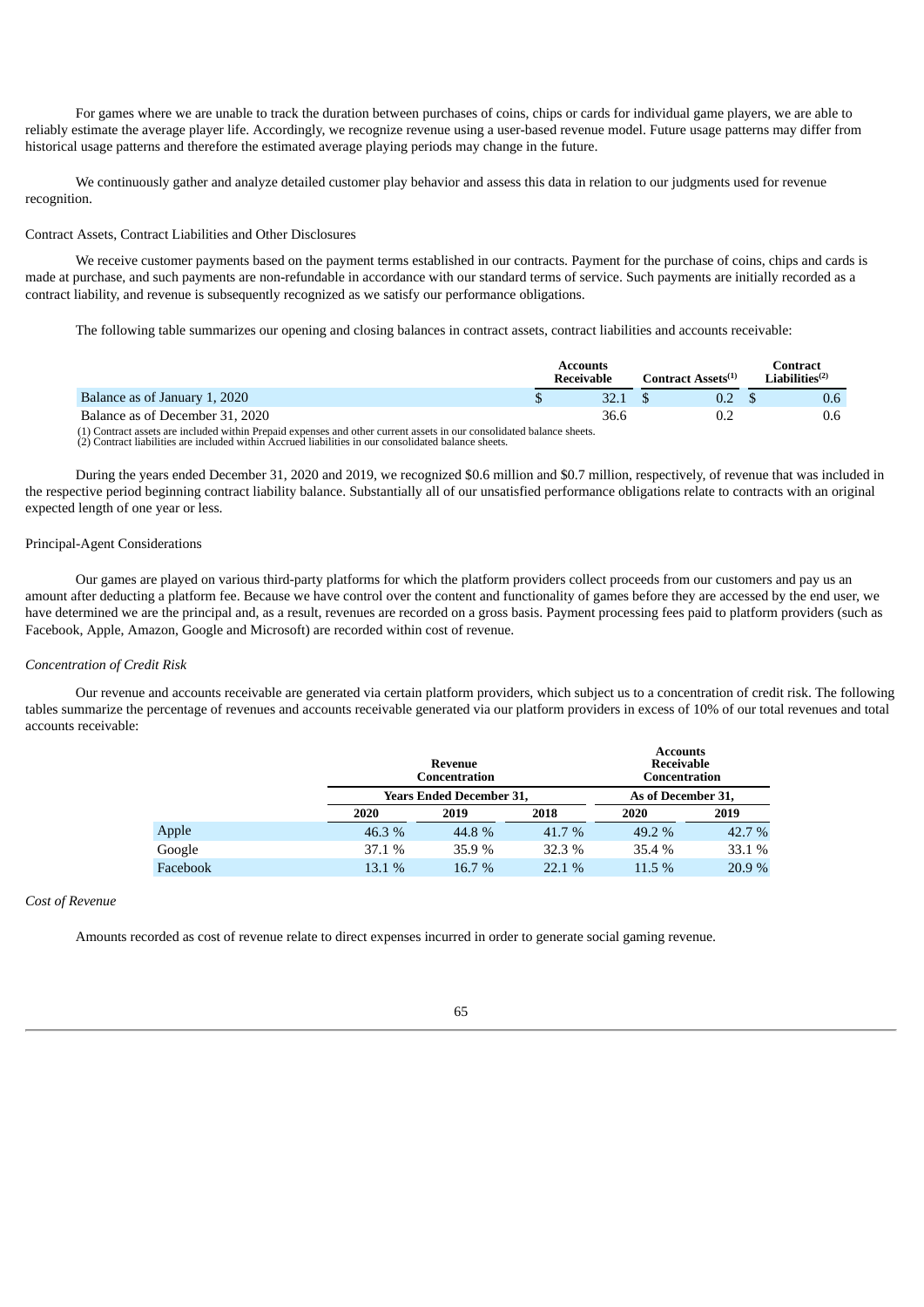Such costs are recorded as incurred, and primarily consist of fees withheld by our platform providers from the player proceeds received by the platform providers on our behalf and licensing fees.

Depreciation and amortization expense is excluded from cost of revenue and other operating expenses and is separately presented on the consolidated statements of income.

#### *Advertising Cost*

The cost of advertising is expensed as incurred and totaled \$123.0 million, \$123.6 million and \$100.2 million for the years ended December 31, 2020, 2019 and 2018, respectively. Advertising costs primarily consist of marketing and player acquisition and retention costs and are included in Sales and marketing expenses.

### *Research and Development (R&D)*

R&D costs relate primarily to employee costs associated with game development and enhancement costs that do not meet internal-use software capitalization criteria. Such costs are expensed as incurred.

#### *Contingent Acquisition Consideration*

Our contingent consideration liability is recorded at fair value on the acquisition date as part of the consideration transferred and is remeasured each reporting period. The changes in fair value of contingent acquisition consideration as a result of remeasurement are included in Contingent acquisition consideration expenses. The inputs used to measure the fair value of the Contingent acquisition consideration liability primarily consist of projected earnings-based measures and probability of achievement (categorized as Level 3 in the fair value hierarchy as established by ASC 820).

During the second quarter of 2019, we agreed with the SpiceRack selling shareholders to pay them \$31.0 million in total contingent acquisition consideration. We paid \$4.0 million and \$27.0 million during the years ended December 31, 2020 and 2019, respectively.

During the second quarter of 2020, we acquired Come2Play for a total purchase consideration of \$17.8 million which includes \$3.7 million in estimated contingent acquisition consideration.

The following table summarizes our contingent acquisition consideration liabilities:

|                                                                              | As of December 31. |      |
|------------------------------------------------------------------------------|--------------------|------|
|                                                                              | 2020               | 2019 |
| Contingent acquisition consideration included in accrued liabilities         | 1.0 S              | 4.0  |
| Contingent acquisition consideration included in other long-term liabilities |                    |      |

#### *Restructuring and Other*

Restructuring and other includes charges or expenses attributable to: (i) employee severance; (ii) management restructuring and related costs; (iii) restructuring and integration; (iv) cost savings initiatives; and (v) acquisition related and other unusual items.

Restructuring and other expense for the years ended December 31, 2020, 2019 and 2018 primarily related to items (i), (iii) and (v) set forth above.

#### *Foreign Currency Translation*

We have operations in Israel where the local currency is the functional currency. Assets and liabilities of foreign operations are translated at period-end rates of exchange, and results of operations are translated at the average rates of exchange for the period. Gains or losses resulting from translating the foreign currency financial statements were accumulated as a separate component of Accumulated other comprehensive income (loss) in Stockholders' Equity/Accumulated Net Parent Investment. Gains or losses resulting from foreign currency transactions are included in Other income (expense), net.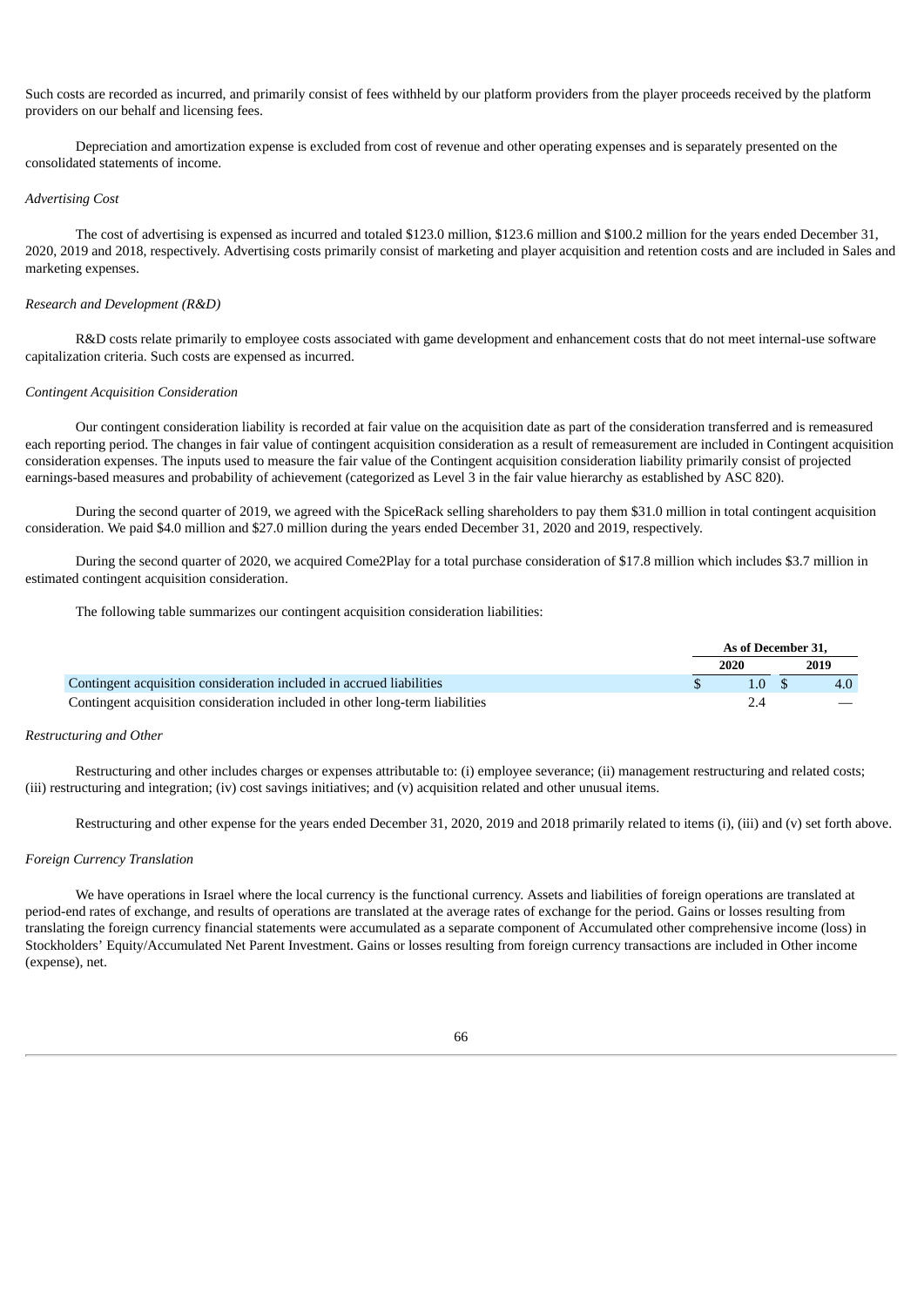## *Acquisition of Come2Play*

We account for business combinations in accordance with ASC 805. This standard requires the acquiring entity in a business combination to recognize all (and only) the assets acquired and liabilities assumed in the transaction and establishes the acquisition-date fair value as the measurement objective for all assets acquired and liabilities assumed in a business combination. Certain provisions of this standard prescribe, among other things, the determination of acquisition-date fair value of consideration paid in a business combination (including contingent consideration) and the exclusion of transaction and acquisition related restructuring costs, which are expensed as incurred, from acquisition accounting.

On June 22, 2020, we completed the acquisition of all of the issued and outstanding capital stock of privately held mobile and social game company Come2Play, which expands our existing portfolio of social games. Come2Play offers a solitaire social game targeted towards casual game players on the same platforms in which we currently offer our existing games. The total purchase consideration was \$17.8 million including \$3.7 million in contingent acquisition consideration. Our preliminary allocation of the purchase price resulted in \$12.7 million allocated to acquired intangible assets, which includes \$6.8 million in customer relationships, \$4.1 million in intellectual property, and \$1.8 million in brand names, which have useful lives of seven, five and seven years, respectively, an immaterial amount of net working capital and \$6.9 million in excess purchase price allocated to goodwill. We finalized purchase price allocation during the fourth quarter of 2020, which resulted in a \$0.5 million adjustment to goodwill and deferred tax liability. The factors contributing to the recognition of goodwill are based on expected synergies resulting from this acquisition, including the expansion of the games portfolio. None of the resultant goodwill is expected to be deductible for income tax purposes. The results of operations from Come2Play have been included in our consolidated statement of income since the date of acquisition, which results were not material for the periods presented nor any historical periods. The fair value of intangible assets was determined using a combination of the royalty savings method and excess earnings method, and considered the Level 3 hierarchy as established by ASC 820.

### *Fair Value Measurements*

Fair value is defined as the exchange price that would be received for an asset or paid to transfer a liability (an exit price) in the principal or most advantageous market for the asset or liability in an orderly transaction between market participants at the measurement date. We estimate the fair value of our assets and liabilities, when necessary, using an established three-level hierarchy in accordance with ASC 820.

The fair value of our financial assets and liabilities is determined by reference to market data and other valuation techniques as appropriate. We believe the fair value of our financial instruments, which are principally cash and cash equivalents, accounts receivable, prepaid expenses and other current assets, accounts payable and accrued liabilities, approximates their recorded values due to the short-term nature of these instruments.

In connection with our 2020 acquisition of Come2Play, we have recorded contingent consideration liability, which value is based on reaching certain earnings-based metrics. The contingent consideration liability was recorded at fair value on the acquisition date as part of the consideration transferred and is remeasured each reporting period. The inputs used to measure the fair value of contingent consideration liability are categorized as Level 3 in the fair value hierarchy. Refer to Contingent Acquisition Consideration section above for additional disclosures.

As of December 31, 2020 and 2019 we did not have other assets and liabilities recorded at fair value on a recurring or nonrecurring basis other than those described above.

#### *Revolving Credit Facility*

In connection with the IPO, SciPlay Holding, a wholly owned subsidiary of SciPlay Parent LLC, as the borrower, SciPlay Parent LLC, as a guarantor, the subsidiary guarantors party thereto, the lenders party thereto and Bank of America, N.A., as administrative agent and collateral agent, entered into a \$150.0 million revolving credit agreement that matures in May 2024. The interest rate is either Adjusted LIBOR (as defined in the Revolver) plus 2.250% (with one 0.250% leverage-based step-down to the margin and one 0.250% leverage-based step-up to the margin) or ABR (as defined in the Revolver) plus 1.250% (with one 0.250% leverage-based step-down to the margin and one 0.250% leverage-based step-up to the margin) at our option. We are required to pay to the lenders a commitment fee of 0.500% per annum on the average daily unused portion of the revolving commitments through maturity, which will be the five-year anniversary of the closing date of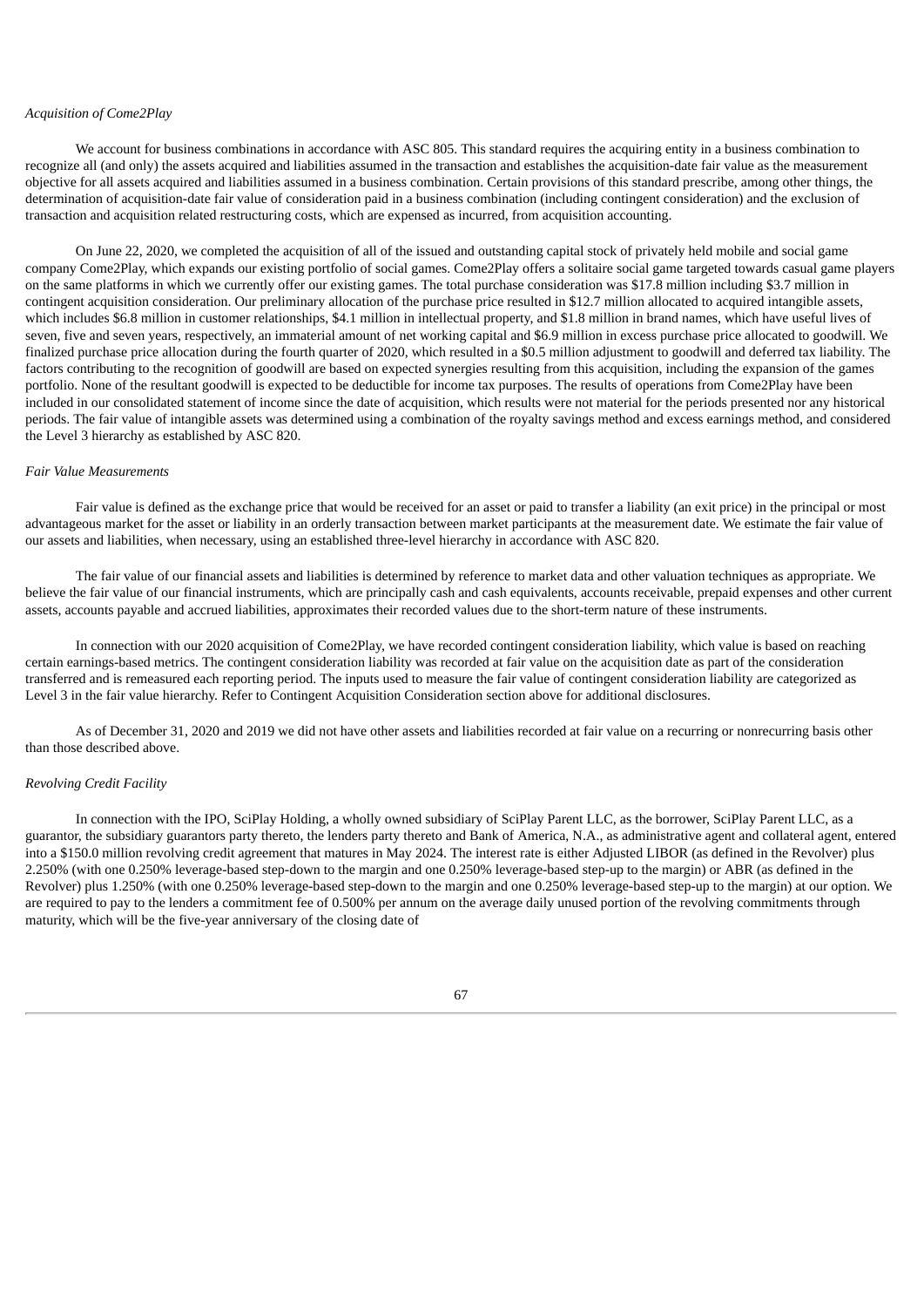the Revolver, which fee varies based on the total net leverage ratio and is subject to a floor of 0.375%. As of December 31, 2020 the commitment fee was 0.375% per annum. The Revolver provides for up to \$15.0 million in letter of credit issuances, which requires customary issuance and administration fees, and a fronting fee of 0.125%.

The Revolver contains covenants that, among other things, restrict our ability to incur additional indebtedness; incur liens; sell, transfer or dispose of property and assets; invest; make dividends or distributions or other restricted payments; and engage in affiliate transactions, with the exception of certain payments under the TRA and payments in respect of certain tax distributions under the Operating Agreement. In addition, the Revolver requires us to maintain a maximum total net leverage ratio not to exceed 2.50:1.00 and to maintain a minimum fixed charge coverage ratio of no less than 4.00:1.00. Such covenants are tested quarterly at the end of each fiscal quarter. As of December 31, 2020, there were no borrowings outstanding, and we were in compliance with the financial covenants under the Revolver.

The Revolver is secured by a (i) first priority pledge of the equity securities of SciPlay Holding, SciPlay Parent LLC's restricted subsidiaries and each subsidiary guarantor party thereto and (ii) first priority security interests in, and mortgages on, substantially all tangible and intangible personal property and material fee-owned real property of SciPlay Parent LLC, SciPlay Holding and each subsidiary guarantor party thereto, in each case, subject to customary exceptions.

We capitalized \$1.1 million in debt issuance costs associated with the Revolver as of December 31, 2019, which are presented in Other assets and amortized over the term of the arrangement and reflected in Other income (expense). As of December 31, 2020, we have incurred \$0.6 million in unused revolver commitment fees during the year ended December 31, 2020, which are reflected in Other income (expense).

#### *New Accounting Guidance‑ Recently Adopted*

The FASB issued ASU No. 2016-13, *Financial Instruments - Credit Losses* (Topic 326) in 2016. The new guidance replaces the incurred loss impairment methodology in current U.S. GAAP with a methodology that reflects expected credit losses and requires consideration of a broader range of reasonable and supportable information to inform credit loss estimates. For trade and other receivables, loans and other financial instruments, we will be required to use a forward-looking expected loss model rather than the incurred loss model for recognizing credit losses which reflects losses that are probable. We adopted this standard effective January 1, 2020. The adoption of this guidance did not have a material effect on our consolidated financial statements.

The FASB issued ASU No. 2018-13, *Fair Value Measurement*, and several subsequent amendments (collectively, Topic 820) in 2018. The standard amends the required quantitative and qualitative disclosure requirements for recurring and nonrecurring fair value measurements. We adopted this standard effective January 1, 2020. The adoption of this standard did not have a material impact on our financial statement disclosures.

In December 2019, the FASB issued ASU No. 2019-12, Income Taxes, a new standard to simplify the accounting for income taxes. The guidance eliminates certain exceptions related to the approach for intraperiod tax allocation, the methodology for calculating income taxes in an interim period, and the recognition of deferred tax liabilities for outside basis differences related to changes in ownership of equity method investments and foreign subsidiaries. The guidance also simplifies aspects of accounting for franchise taxes and enacted changes in tax laws or rates, and clarifies the accounting for transactions that result in a step-up in the tax basis of goodwill. The standard is effective for fiscal years beginning after December 15, 2020 and interim periods within those fiscal years with early adoption permitted. We early adopted this standard effective January 1, 2020 on a prospective basis for all relevant changes. The adoption of this guidance did not have a material effect on our consolidated financial statements.

### *New Accounting Guidance‑ Not Yet Adopted*

The FASB issued ASU No. 2020-04 and subsequently ASU No. 2021-01, *Reference Rate Reform* (Topic 848) in March 2020 and January 2021, respectively. The new guidance provides optional expedients and exceptions for applying U.S. GAAP to contract modifications and hedging relationships, including derivative instruments impacted by changes in the interest rates used for discounting cash flows for computing variable margin settlements, subject to meeting certain criteria, that reference LIBOR or other reference rates expected to be discontinued, in 2022 or potentially 2023 (pending possible extension). The ASUs establish certain contract modification principles that entities can apply in other areas that may be affected by reference rate reform and certain elective hedge accounting expedients and exceptions. The ASUs may be applied prospectively. We are currently assessing the impact of these standards on our consolidated financial statements.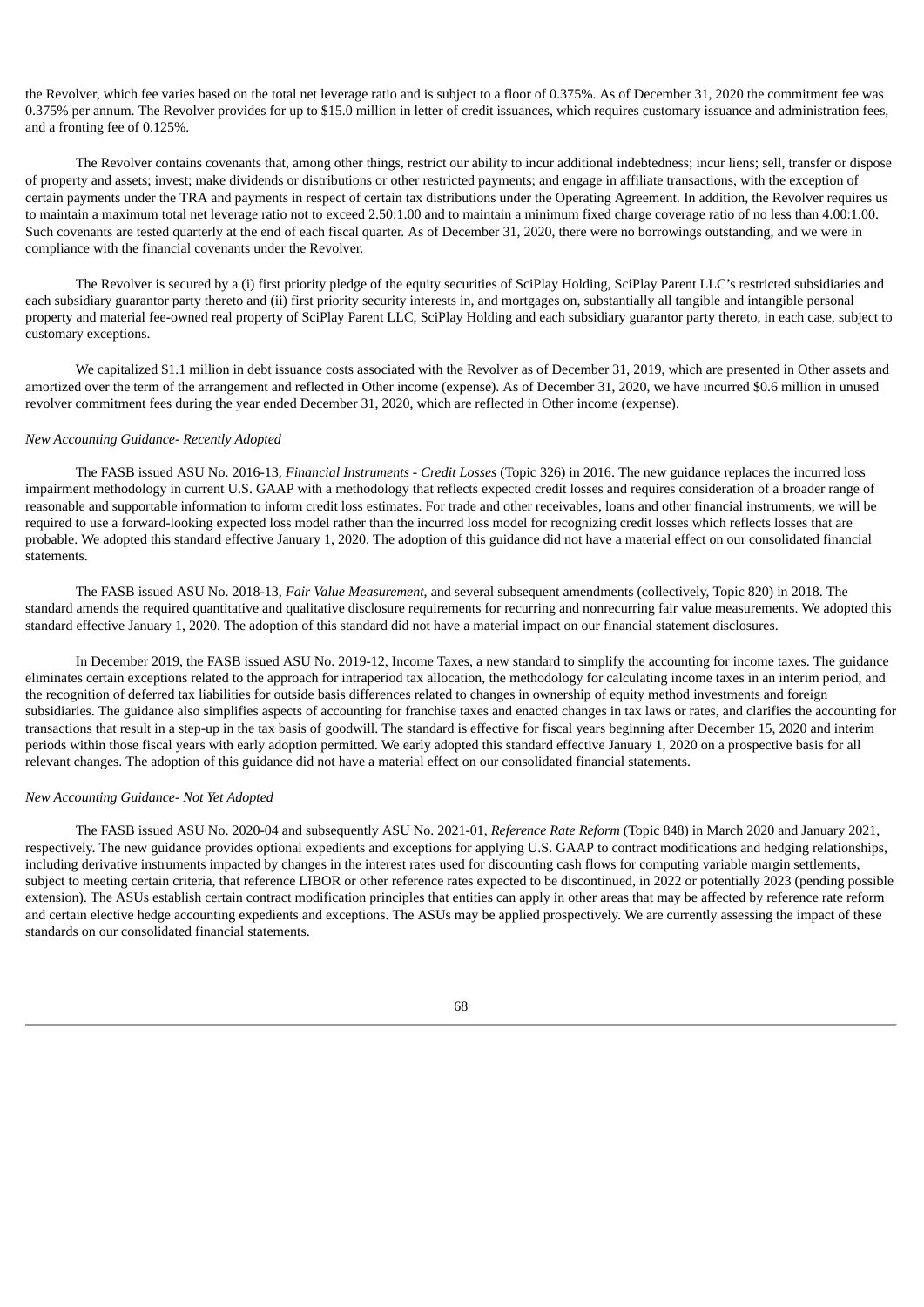We do not expect that any other recently issued accounting guidance will have a significant effect on our consolidated financial statements.

## **(2) Prepaid Expenses and Other Current Assets**

Prepaid expenses and other current assets consisted of the following:

|                            |      | As of December 31, |  |      |  |  |  |
|----------------------------|------|--------------------|--|------|--|--|--|
|                            | 2020 |                    |  | 2019 |  |  |  |
| Prepaid expenses and other |      | 4.1                |  | 3.0  |  |  |  |
| Income tax receivable      |      | 1.6                |  | 1.1  |  |  |  |
| Contract assets            |      | 0.2                |  |      |  |  |  |
|                            |      | 5.9                |  |      |  |  |  |

During the year ended December 31, 2019, we incurred \$9.3 million in costs directly related to pursuing the IPO. These costs were charged against the gross offering proceeds.

## **(3) Property and equipment, net**

Property and equipment, net are stated at cost, and when placed in service, are depreciated using the straight-line method over the estimated useful lives of the assets as follows:

| Item                   | <b>Estimated Life in Years</b>                               |
|------------------------|--------------------------------------------------------------|
| Computer equipment     | $-3 - 5$                                                     |
| Furniture and fixtures | $5 - 10$                                                     |
| Leasehold improvements | Shorter of the estimated useful life or remaining lease term |

Property and equipment, net consisted of the following:

|                                                 | As of December 31, |  |       |  |
|-------------------------------------------------|--------------------|--|-------|--|
|                                                 | 2020               |  | 2019  |  |
| Computer equipment                              | 5.0 <sub>1</sub>   |  | 4.3   |  |
| Furniture and fixtures                          | 2.1                |  |       |  |
| Leasehold improvements                          | 2.9                |  | 2.7   |  |
| Less: accumulated depreciation and amortization | (5.6)              |  | (4.5) |  |
| Total property and equipment, net               | 4.4                |  | 4.6   |  |

The following reflects depreciation and amortization expense related to property and equipment included within depreciation and amortization:

|                                       | <b>Years Ended December 31,</b> |      |  |      |  |      |
|---------------------------------------|---------------------------------|------|--|------|--|------|
|                                       |                                 | 2020 |  | 2019 |  | 2018 |
| Depreciation and amortization expense |                                 |      |  |      |  |      |

## **(4) Goodwill, Intangible Assets and Software, net**

### *Goodwill*

\$120.7 million of goodwill reflected in these financial statements was allocated based on an estimate of the relative fair value that existed at the time of origination of goodwill in connection with the Parent's acquisitions of WMS Industries, Inc. ("WMS") and Bally Technologies, Inc. ("Bally"), and our acquisition of SpiceRack. The carrying value of goodwill increased by \$6.9 million, as a result of the Come2Play acquisition in 2020.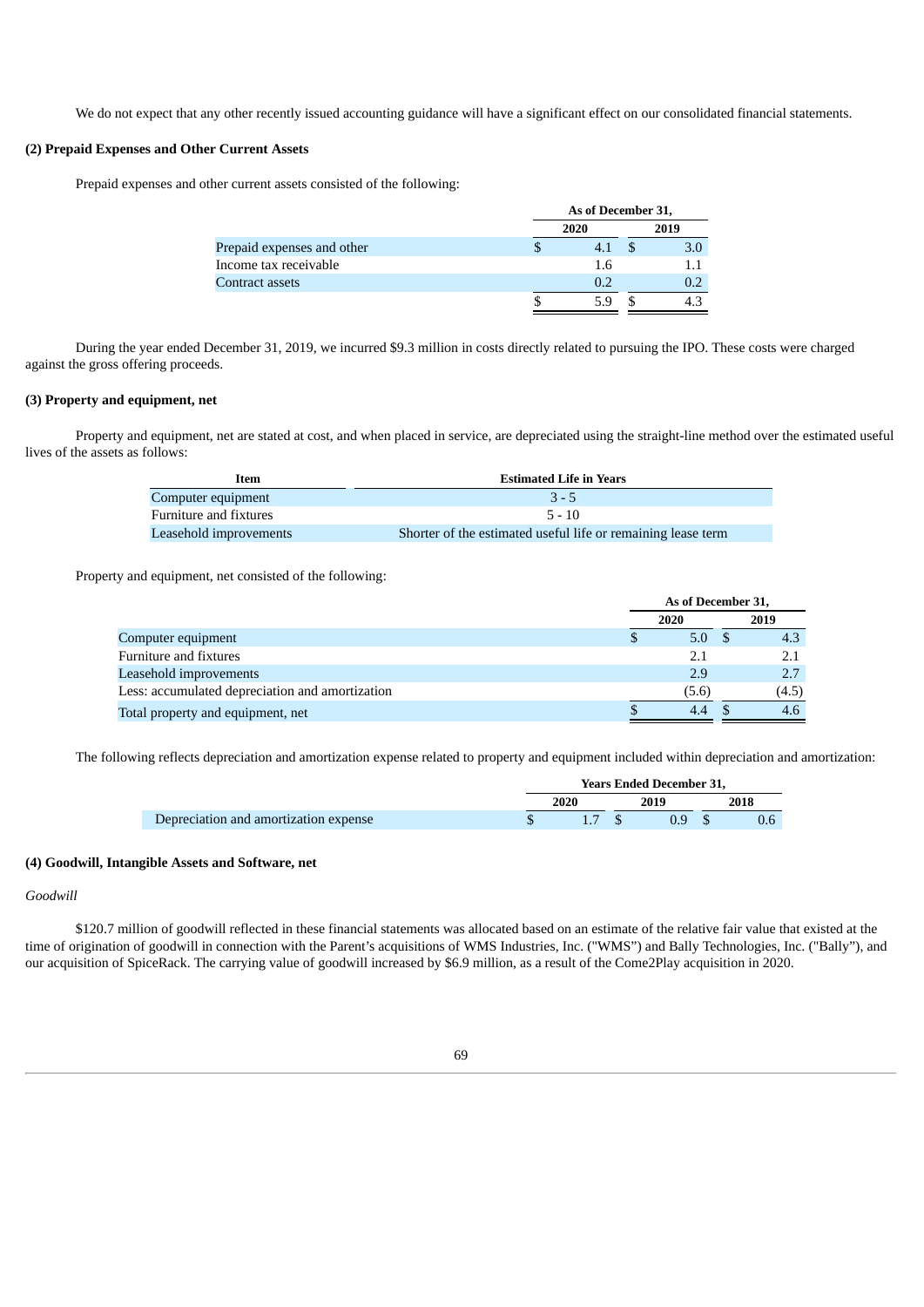We account for goodwill in accordance with ASC 350, Intangibles—Goodwill and Other ("ASC 350"). We test goodwill for impairment annually as of October 1 of each fiscal year, or whenever events or circumstances make it more likely than not that impairment may have occurred since completion of the last annual test. Impairment testing for goodwill is performed at the reporting unit level. We have identified a single reporting unit based on our management structure. The fair value of goodwill for this reporting unit is in excess of its carrying value.

The table below reconciles the changes in the carrying value of goodwill for the period from December 31, 2018 to December 31, 2020.

|                                 |   | <b>Total</b> |
|---------------------------------|---|--------------|
| Balance as of December 31, 2018 | D | 120.7        |
| Foreign currency adjustments    |   |              |
| Balance as of December 31, 2019 |   | 120.7        |
| <b>Acquired Goodwill</b>        |   | 6.9          |
| Foreign currency adjustments    |   | 2.2          |
| Balance as of December 31, 2020 |   | 129.8        |
|                                 |   |              |

## *Intangible Assets and Software, net*

Intangible assets reflected in these financial statements were allocated based on an estimate of the relative fair value that existed at the time of origination of intangible assets in connection with the acquisitions. Intangible assets increased during the year ended December 31, 2020 as a result of the Come2Play acquisition. Identified intangible assets are amortized over three to ten years using the straight-line method, which materially approximates the pattern of the assets' use. Factors considered when assigning useful lives include legal, regulatory and contractual provisions, game or technology obsolescence, demand, competition and other economic factors.

The following table presents certain information regarding our intangible assets:

|                                        | <b>Gross</b><br><b>Carrying</b><br><b>Amount</b> | Accumulated<br><b>Amortization</b> |             | <b>Net</b><br><b>Balance</b> |
|----------------------------------------|--------------------------------------------------|------------------------------------|-------------|------------------------------|
| <b>Balance as of December 31, 2020</b> |                                                  |                                    |             |                              |
| Amortizable intangible assets:         |                                                  |                                    |             |                              |
| Intellectual property                  | \$<br>42.2                                       | - \$                               | $(37.2)$ \$ | 5.0                          |
| <b>Customer relationships</b>          | 30.5                                             |                                    | (19.8)      | 10.7                         |
| Software                               | 21.9                                             |                                    | (13.8)      | 8.1                          |
| Licenses                               | 7.7                                              |                                    | (3.5)       | 4.2                          |
| <b>Brand names</b>                     | 6.1                                              |                                    | (3.8)       | 2.3                          |
|                                        | \$<br>108.4                                      | $\mathfrak{L}$                     | $(78.1)$ \$ | 30.3                         |
|                                        |                                                  |                                    |             |                              |
| <b>Balance as of December 31, 2019</b> |                                                  |                                    |             |                              |
| Amortizable intangible assets:         |                                                  |                                    |             |                              |
| Intellectual property                  | \$<br>35.4                                       | - \$                               | $(33.4)$ \$ | 2.0                          |
| Customer relationships                 | 23.2                                             |                                    | (18.0)      | 5.2                          |
| Software                               | 16.8                                             |                                    | (10.3)      | 6.5                          |
| Licenses                               | 5.1                                              |                                    | (2.4)       | 2.7                          |
| <b>Brand names</b>                     | 3.9                                              |                                    | (3.3)       | 0.6                          |
|                                        | \$<br>84.4                                       | \$                                 | (67.4)      | \$<br>17.0                   |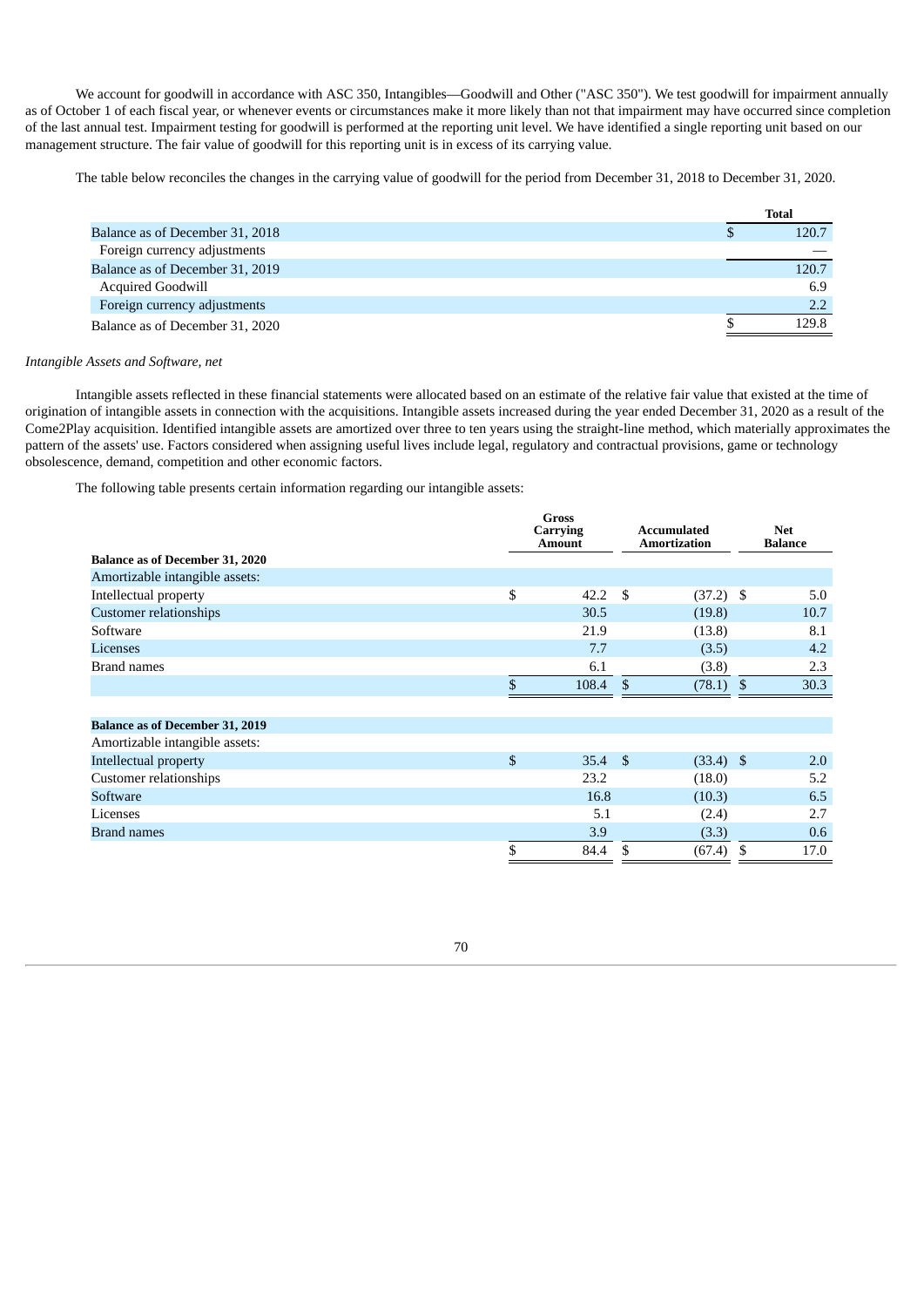The following reflects amortization expense related to intangible assets included within depreciation and amortization:

|                                                                                                                                                              | <b>Years Ended December 31.</b> |  |      |  |      |  |
|--------------------------------------------------------------------------------------------------------------------------------------------------------------|---------------------------------|--|------|--|------|--|
|                                                                                                                                                              | 2020                            |  | 2019 |  | 2018 |  |
| Amortization expense $(1)$                                                                                                                                   |                                 |  |      |  |      |  |
| (1) Amortization expanse for the vear anded December 31, 2018 includes \$4.2 million in accelerated amortization of certain Dragonplay intellectual property |                                 |  |      |  |      |  |

4.2 million in accelerated amortization of certain Dragonplay intellectual property (1) Amortization expense for the year ended December 31, 2018 includes recorded as a result of a change in estimate of the remaining useful lives.

Estimated amortization expense for the years ending December 31, 2021 through 2025 and thereafter is as follows:

| Year         |   | <b>Expense</b> |
|--------------|---|----------------|
| 2021         | Φ | 9.8            |
| 2022         |   | 8.4            |
| 2023         |   | 5.7            |
|              |   | 2.6            |
| 2024<br>2025 |   | 1.8            |
| Thereafter   |   | 2.0            |
|              |   | 30.3           |

## **(5) Accrued liabilities**

Accrued liabilities consisted of the following:

|                                      | As of December 31, |     |      |  |
|--------------------------------------|--------------------|-----|------|--|
|                                      | 2020               |     | 2019 |  |
| Compensation and benefits            | 10.8               | - S | 3.6  |  |
| Contingent acquisition consideration | 1.0                |     | 4.0  |  |
| Income and other taxes               | 3.1                |     | 0.4  |  |
| Liabilities under the TRA            | 4.0                |     | 2.6  |  |
| <b>Operating lease liabilities</b>   | 2.0                |     | 1.9  |  |
| Other                                | 2.0                |     | 1.2  |  |
|                                      | 22.9               |     | 13.7 |  |

# **(6) Leases**

Our operating leases primarily consist of real estate leases such as offices. Our leases have remaining terms of 4 years to 5 years. We do not have any finance leases. Our total variable and short term lease payments and operating lease expenses were immaterial for all periods presented.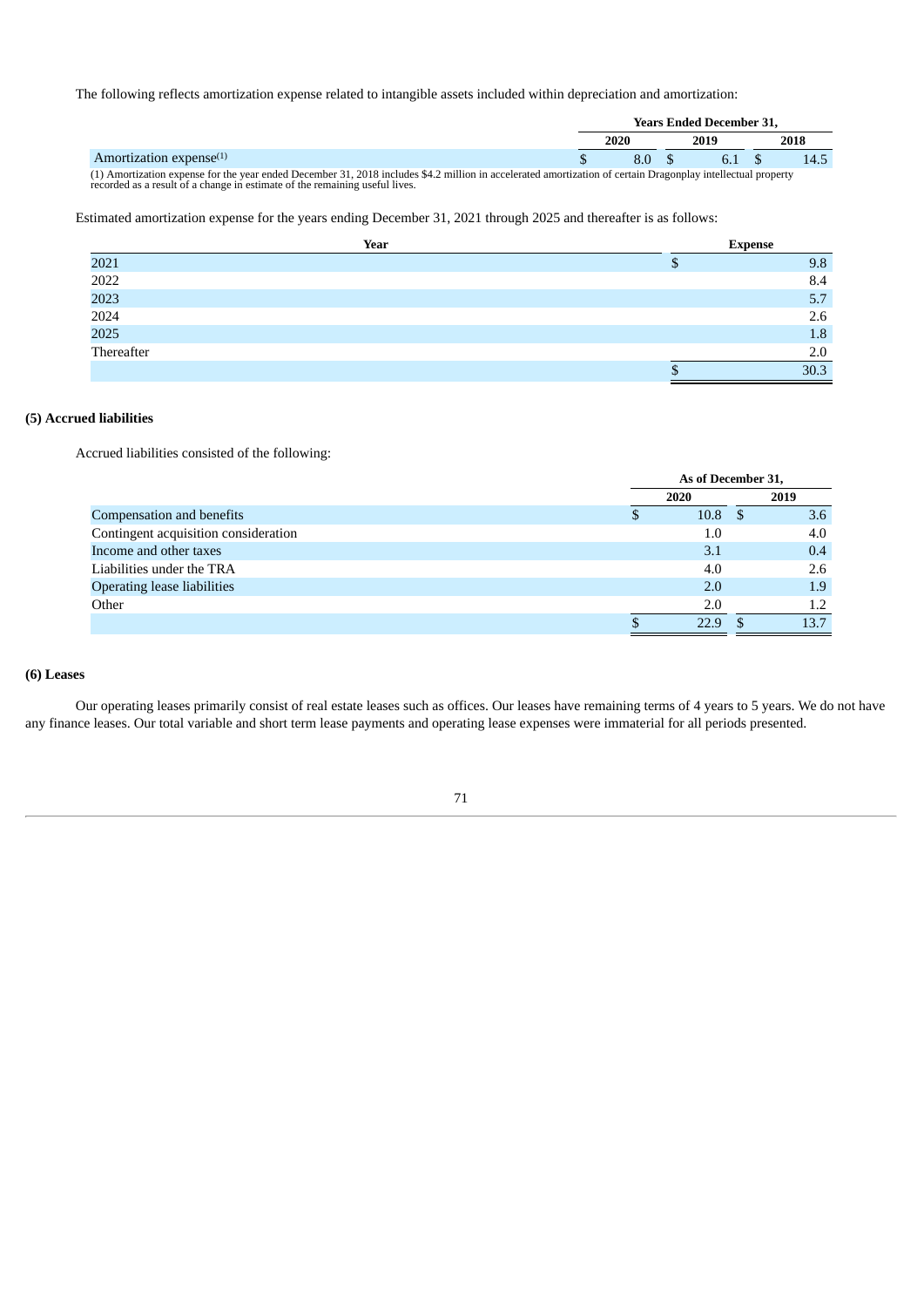Supplemental balance sheet and cash flow information related to operating leases is as follows:

|                                                                         | <b>December 31, 2020</b> |               | <b>December 31, 2019</b> |
|-------------------------------------------------------------------------|--------------------------|---------------|--------------------------|
| Operating lease right-of-use assets $(1)$                               | 8.5                      |               | 6.0                      |
| Accrued liabilities                                                     | 2.0                      |               | 1.9                      |
| Operating lease liabilities                                             | 7.5                      |               | 5.2                      |
| Total operating lease liabilities                                       | 9.5                      |               | 7.1                      |
|                                                                         |                          |               |                          |
| Cash paid for amounts included in the measurement of lease liabilities: |                          |               |                          |
| Operating cash flows from operating leases                              | 2.4                      | <sup>\$</sup> | 2.1                      |
| Weighted average remaining lease term, years                            | 4.26                     |               | 4.16                     |
| Weighted average discount rate                                          | $5.0\%$                  |               | 5.0%                     |
|                                                                         |                          |               |                          |

(1) Right-of-use assets obtained in exchange for lease obligations for the year ended December 31, 2020 were immaterial.

Lease liability maturities:

|                        | <b>Operating Leases</b> |       |
|------------------------|-------------------------|-------|
| 2021                   | Φ                       | 2.4   |
| 2022                   |                         | 2.5   |
| 2023                   |                         | 2.5   |
| 2024                   |                         | 2.4   |
| 2025                   |                         | 0.7   |
| Thereafter             |                         |       |
| Less: Imputed Interest |                         | (1.0) |
| Total                  |                         | 9.5   |

As of December 31, 2020, we did not have material additional operating leases that have not yet commenced.

#### **(7) Stockholders' Equity and Noncontrolling Interest**

## *Stockholders' Equity*

Following the closing of the IPO and the partial exercise of the over-allotment option by the underwriters on June 4, 2019, there were 22,720,000 shares of our Class A common stock issued and outstanding and 103,547,021 shares of our Class B common stock issued and outstanding. Holders of our Class A common stock and Class B common stock vote together as a single class on all matters presented to stockholders for their vote or approval, except where separate class voting is required by Nevada law. Each share of Class A common stock entitles its holder to one vote on all matters presented to our stockholders generally. Each share of Class B common stock entitles its holder to ten votes on all matters presented to our stockholders generally, for so long as the number of shares of our common stock beneficially owned by the SG Members and their affiliates represents at least 10% of our outstanding shares of common stock and, thereafter, one vote per share. Immediately following the IPO, all of our outstanding shares of Class B common stock were held by the SG Members on a one-to-one basis with the LLC Interests each SG Member then owned. Following the IPO and the partial exercise of overallotment option by the underwriters on June 4, 2019, the holders of our issued Class A common stock collectively held 100% of the economic interests in us and 2.1% of the voting power in us, and Scientific Games, through its indirect ownership of all of the outstanding Class B common stock, held the remaining 97.9% of the voting power in us. As of December 31, 2020, Scientific Games owned all of the outstanding Class B common stock. Accordingly, Scientific Games continues to control shares representing 97.8% of the voting power in us and continues to have a controlling financial interest in and consolidate us.

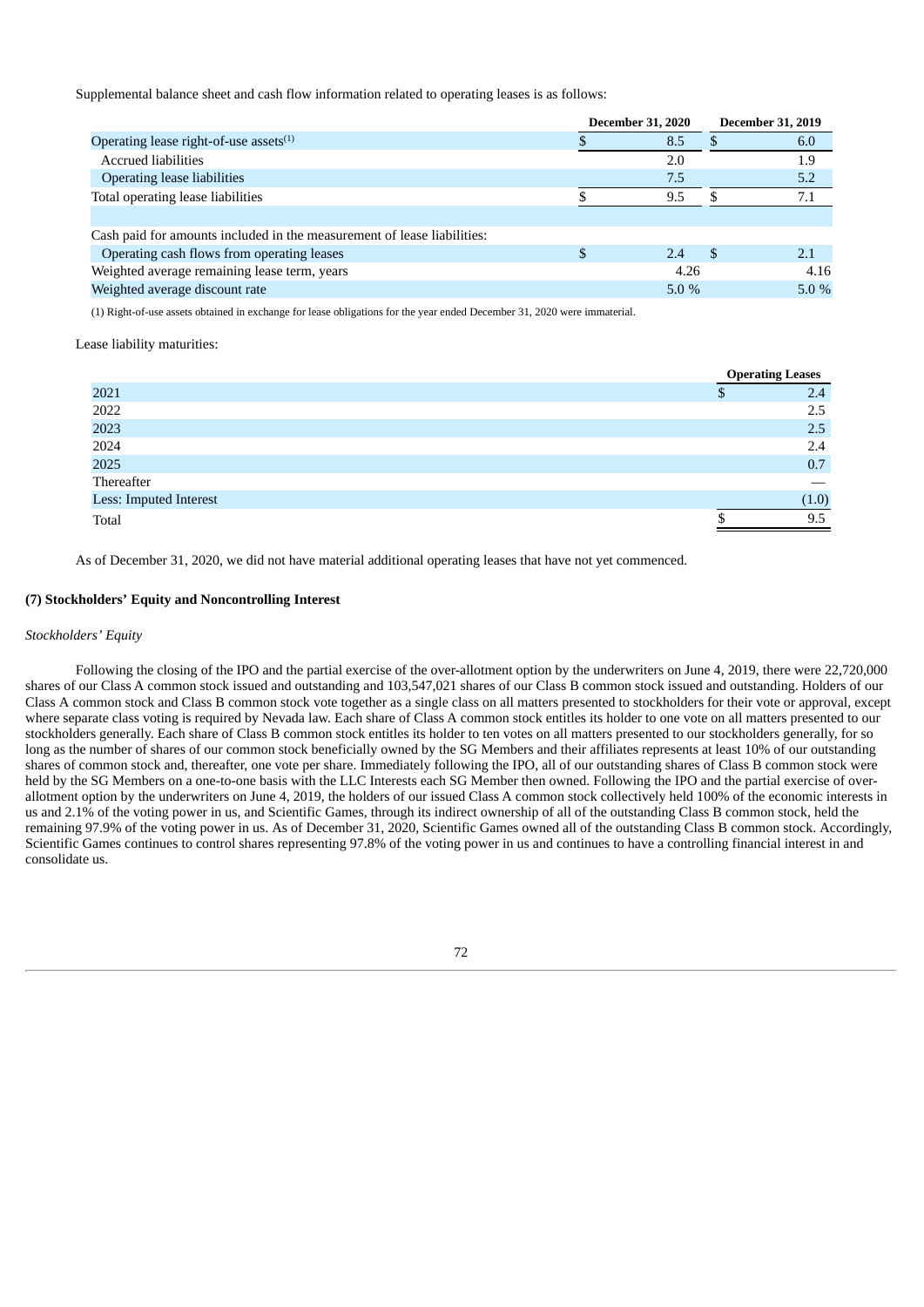#### *Noncontrolling Interest*

We are a holding company, and our sole material assets are LLC Interests that we purchased from SciPlay Parent LLC and SG Holding I, representing an aggregate 18.1% economic interest in SciPlay Parent LLC. The remaining 81.9% economic interest in SciPlay Parent LLC is owned indirectly by SGC, through the ownership of LLC Interests by the indirect wholly owned subsidiaries of Scientific Games, the SG Members.

The organizational transactions (including the IP License Agreement), consummated in connection with the closing of the IPO and partial exercise of over-allotment option, as described in Note 1, were executed concurrently with a single economic objective; therefore, the net effect of these transactions along with accumulated net parent investment balance as of the IPO date was allocated on a pro rata basis between additional paid-in capital and noncontrolling interest.

#### *Stock-Based Compensation*

Our Long-Term Incentive Plan ("LTIP") authorizes the issuance of up to 6.5 million shares of our Class A common stock to be granted in connection with awards of incentive and nonqualified stock options, restricted stock and stock units, stock appreciation rights and performance-based awards. At our 2020 annual meeting of stockholders, our stockholders approved the adoption of the 2020 Employee Stock Purchase Plan (the "ESPP"), which authorizes the issuance of up to 250,000 shares of our Class A common stock. The first offering period under the ESPP commenced on January 1, 2021.

The Parent maintains an equity incentive awards plan under which the Parent may issue, among other awards, time-based and performance-based stock options and restricted stock units to our employees. Although awards under such plan result in the issuance of shares of the Parent, the amounts are a component of the total compensation for our employees and are included in our stock‑based compensation expense, which is accounted for as a component of Stockholders' equity.

The following table summarizes stock-based compensation expense that is included in general and administrative expenses:

|                                       | <b>Years Ended December 31,</b> |  |      |  |      |
|---------------------------------------|---------------------------------|--|------|--|------|
|                                       | 2020                            |  | 2019 |  | 2018 |
| Related to SciPlay equity awards      | 21.4                            |  |      |  |      |
| Related to the Parent's equity awards | 0.6                             |  |      |  | 4.0  |
| <b>Total</b>                          | 22.0                            |  | 8.9  |  | 4.0  |

#### *Restricted Stock Units (RSUs)*

A summary of changes in unvested RSUs under our equity-based compensation plans during 2020 is presented below:

|                                      | <b>Number of Shares</b> | <b>Weighted Average Grant</b><br><b>Date Fair Value</b> |
|--------------------------------------|-------------------------|---------------------------------------------------------|
| Unvested RSU as of December 31, 2019 | 252,071 \$              | 12.21                                                   |
| Granted                              | 493.977                 | 12.66                                                   |
| Vested                               | $(124, 920)$ \$         | 13.54                                                   |
| Cancelled                            | $(32,667)$ \$           | 12.52                                                   |
| Unvested RSU as of December 31, 2020 | 588,461                 | 12.24                                                   |

The weighted-average grant date fair value of RSUs granted during 2020 and 2019 was \$12.66 and \$12.21, respectively. The fair value of each RSU grant is based on the market value of our common stock at the time of grant. As of December 31, 2020, we had \$6.0 million of unrecognized stockbased compensation expense relating to unvested RSUs that will be amortized on a straight-line basis over a weighted-average remaining term of approximately 1.5 years. The fair value at vesting date of RSU's vested during the year ended December 31, 2020 was \$1.7 million.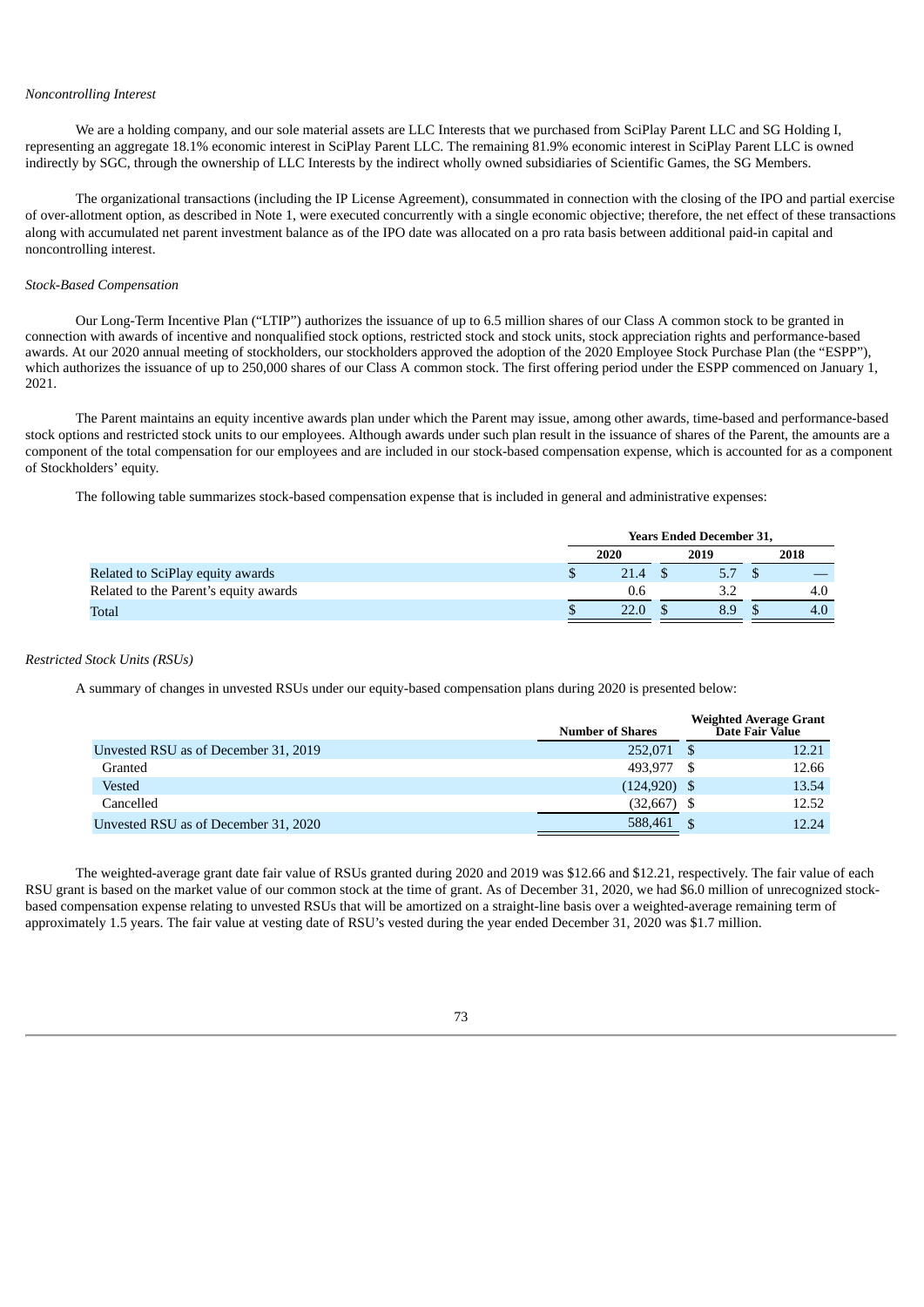#### *Performance-Based Restricted Stock Units (PRSUs)*

Starting with the second quarter of 2019, SciPlay employees including our senior executives and a non-employee director are granted PRSUs with respect to our Class A common stock. The performance criteria for vesting of such PRSUs granted is based on revenue and Adjusted EBITDA metrics set through the end of fiscal year 2022. Recipients of these awards generally must be actively employed by and providing services to the Company on the last day of the performance period in order to receive an award payout. In certain cases, upon death, disability or a qualifying termination, all or a pro-rata portion of the PRSUs will remain eligible to vest at the end of the performance period.

The fair value of the PRSUs granted was based on the closing price of our Class A common stock on the date of each grant. Stock-based compensation expense associated with these awards is recognized over the service period based on our projection as to the probable outcome of the above specified performance conditions. We reassess the probability of meeting the above specified performance conditions at each reporting period and adjust stock-based compensation expense to reflect current expected results, as necessary.

The following is a summary of changes in unvested PRSUs during 2020:

|                                       | <b>Number of Shares</b> | Weighted Average Grant<br>Date Fair Value |
|---------------------------------------|-------------------------|-------------------------------------------|
| Unvested PRSU as of December 31, 2019 | 3,806,802               | 15.76                                     |
| Granted                               | 109.417                 | 14.94                                     |
| Vested                                | $(33,082)$ \$           | 15.13                                     |
| Cancelled                             | $(349,571)$ \$          | 15.84                                     |
| Unvested PRSU as of December 31, 2020 | 3,533,566               | 15.77                                     |

The weighted-average grant date fair value of PRSUs granted during 2020 and 2019 was \$14.94 and \$15.76, respectively. All of the PRSUs granted during 2020 remained unvested as of December 31, 2020. As of December 31, 2020, we had \$1.9 million of unrecognized stock-based compensation expense relating to unvested PRSUs that will be amortized on a straight-line basis over a weighted-average remaining term of approximately 0.4 years. The fair value at vesting date of PRSU's vested during the year ended December 31, 2020 was \$0.5 million.

#### **(8) Earnings per Share**

The table below sets forth a calculation of basic earnings per share ("EPS") based on net income attributable to SciPlay divided by the basic weighted average number of Class A common stock. Diluted EPS of Class A common stock is computed by dividing net income attributable to SciPlay by the weighted average number of shares of Class A common stock outstanding adjusted to give effect to all potentially dilutive securities, using the treasury stock method.

For the years ended December 31, 2019 and December 31, 2018, we previously presented basic and diluted EPS as if the IPO had occurred at the beginning of the earliest period presented. Subsequently we have revised the presentation to only include net income attributable to SciPlay generated from May 7, 2019, the period following our IPO in which we had outstanding Class A common stock.

We excluded Class B common stock from the computation of basic and diluted EPS, as holders of Class B common stock do not have an economic interest in us and therefore a separate presentation of EPS of Class B common stock under the two-class method has not been provided.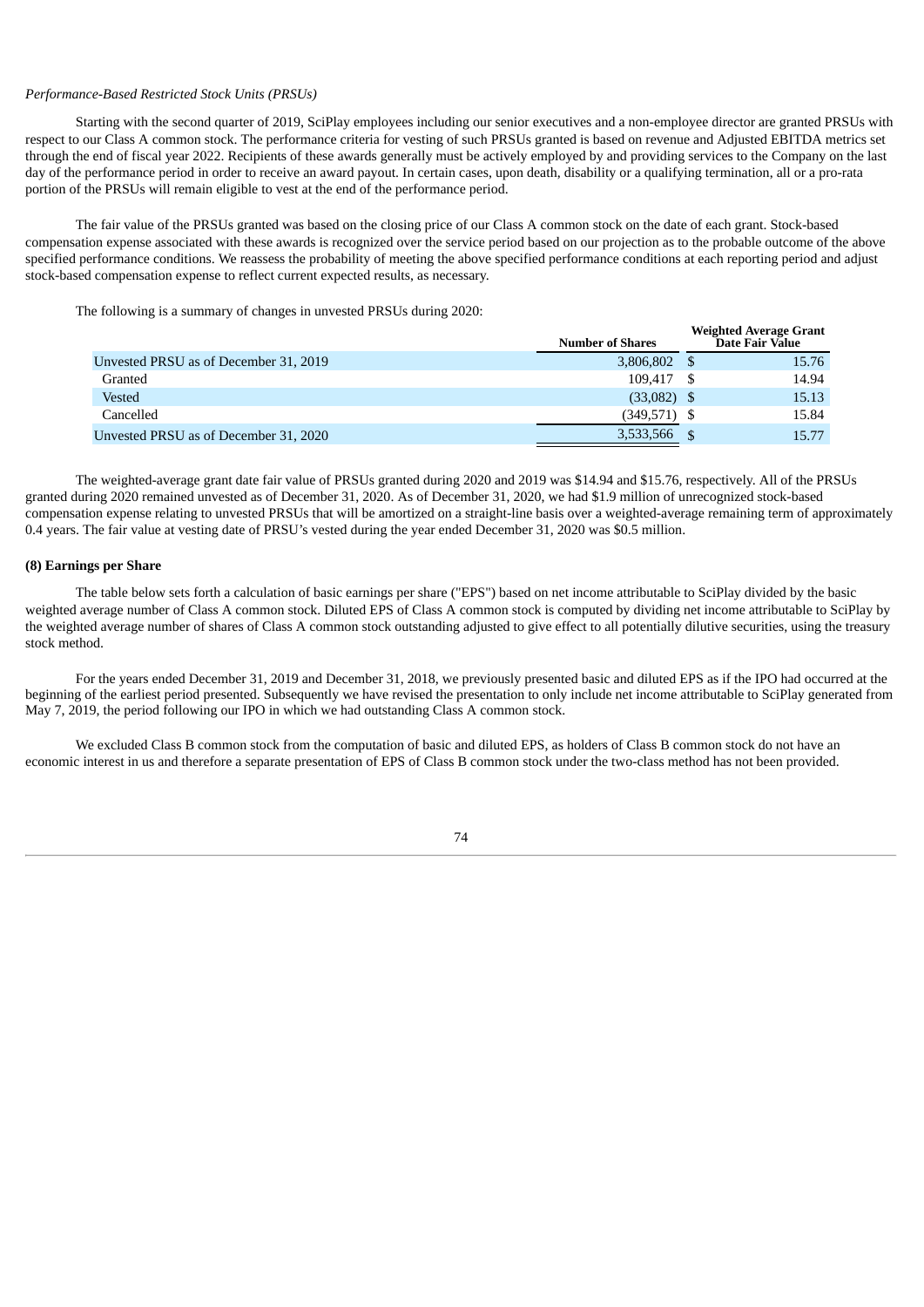|                                                                                 | <b>Years Ended December 31.</b> |         |      |                |  |      |
|---------------------------------------------------------------------------------|---------------------------------|---------|------|----------------|--|------|
|                                                                                 |                                 | 2020    |      | 2019           |  | 2018 |
| Numerator:                                                                      |                                 |         |      |                |  |      |
| Net income                                                                      | \$                              | 146.0 S |      | 93.5 \$        |  | 39.0 |
| Less: net income attributable to SG Social Holding Company II, LLC prior to IPO |                                 |         |      | 20.4           |  | 39.0 |
| Less: net income attributable to the noncontrolling interest                    |                                 | 125.1   |      | 61.1           |  |      |
| Net income attributable to SciPlay                                              | \$                              | 20.9    | -S   | $12.0 \quad $$ |  |      |
| Denominator:                                                                    |                                 |         |      |                |  |      |
| Weighted average shares of Class A common stock for basic EPS                   |                                 | 22.8    |      | 22.7           |  |      |
| Effect of dilutive securities:                                                  |                                 |         |      |                |  |      |
| Stock-based compensation grants                                                 |                                 | 1.6     |      |                |  |      |
| Weighted average shares of Class A common stock for diluted EPS                 |                                 | 24.4    |      | 22.7           |  |      |
| Basic and diluted net income attributable to SciPlay per share:                 |                                 |         |      |                |  |      |
| <b>Basic</b>                                                                    | \$                              | 0.92    | - \$ | 0.53           |  |      |
| <b>Diluted</b>                                                                  | \$                              | 0.86    |      | 0.53           |  |      |

#### **(9) Income Taxes**

Income taxes are determined using the liability method of accounting for income taxes, under which deferred tax assets ("DTAs") and deferred tax liabilities ("DTLs") are recognized for the expected future tax consequences of temporary differences between the financial reporting and tax basis of assets and liabilities. Deferred income tax balances are reported using currently enacted tax rates and are adjusted for changes in such rates in the period of change.

We hold an economic interest of 18.1% in SciPlay Parent LLC. The 81.9% that we do not own represents a noncontrolling interest for financial reporting purposes. SciPlay Parent LLC is treated as a partnership for U.S. federal and most applicable state and local income tax purposes. As such, SciPlay Parent LLC is not subject to income tax in most U.S. jurisdictions, and SciPlay Parent LLC's members, of which we are one, are liable for income taxes based on their allocable share of SciPlay Parent LLC's taxable income.

The components of Net income before income taxes are as follows:

|                                | <b>Years Ended December 31,</b> |  |            |  |       |
|--------------------------------|---------------------------------|--|------------|--|-------|
|                                | 2020                            |  | 2019       |  | 2018  |
| <b>United States</b>           | \$<br>155.0                     |  | 101.1      |  | 50.8  |
| Foreign                        | (0.6)                           |  | <b>1.I</b> |  | (1.4) |
| Net income before income taxes | 154.4                           |  | 102.2      |  | 49.4  |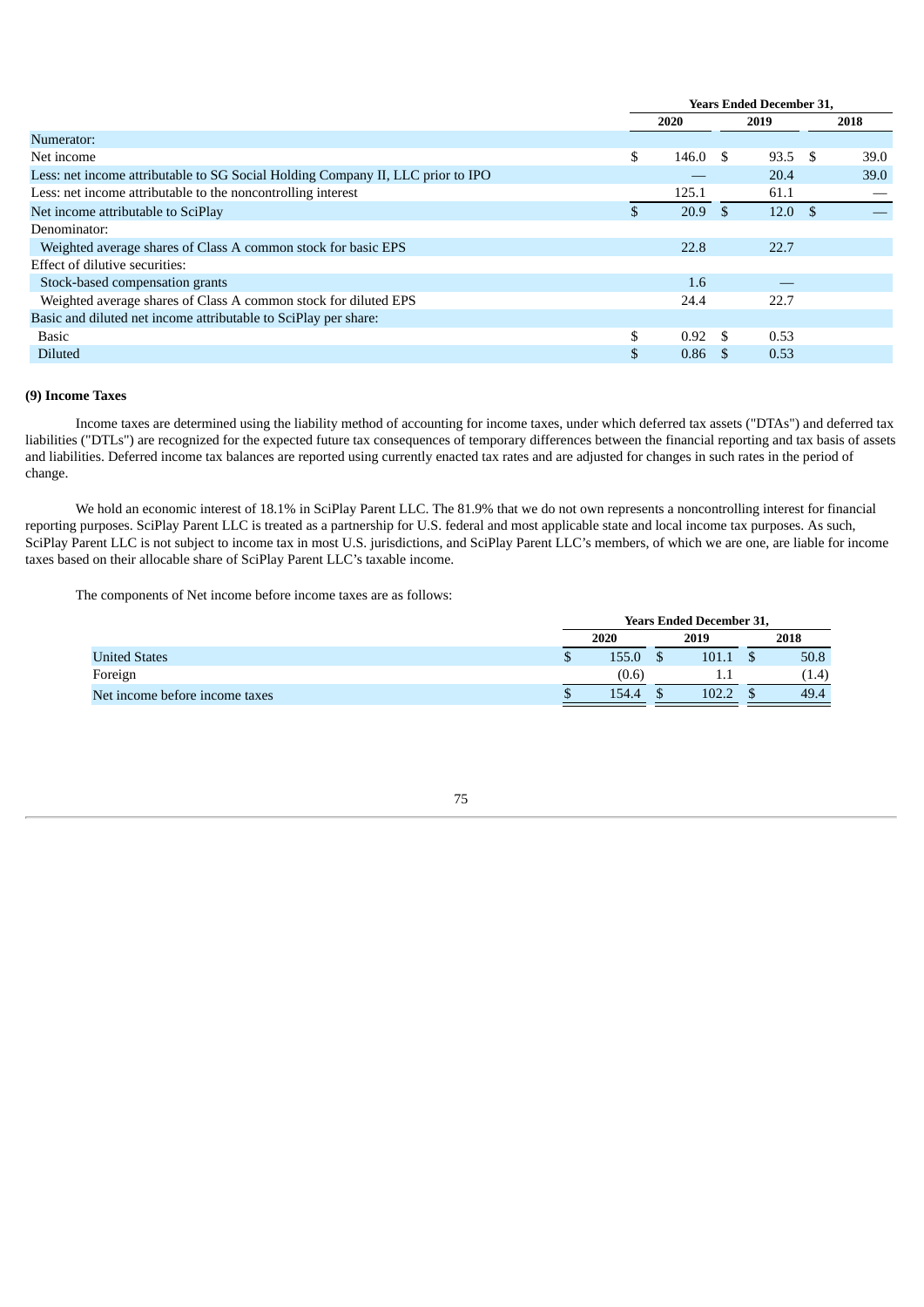The components of income tax expense are as follows:

| <b>Years Ended December 31,</b> |                |                       |  |
|---------------------------------|----------------|-----------------------|--|
| 2020                            | 2019           | 2018                  |  |
|                                 |                |                       |  |
| 1.7                             | -\$<br>5.4     | - \$<br>11.0          |  |
| 1.3                             | 1.5            | 3.8                   |  |
| 1.0                             | 0.9            | 1.6                   |  |
| 4.0                             | 7.8<br>-S      | 16.4<br>- \$          |  |
|                                 |                |                       |  |
| 3.6                             | 0.6            | (2.6)                 |  |
| 0.9                             | 0.5            | (0.9)                 |  |
| (0.1)                           | (0.2)          | (2.5)                 |  |
| 4.4                             | 0.9            | (6.0)                 |  |
| 8.4                             | 8.7<br>S       | 10.4<br><sup>\$</sup> |  |
|                                 | \$<br>\$<br>\$ |                       |  |

The reconciliation of the U.S. federal statutory tax rate to the actual tax rate is as follows:

|                                                 |            | <b>Years Ended December 31,</b> |           |
|-------------------------------------------------|------------|---------------------------------|-----------|
|                                                 | 2020       | 2019                            | 2018      |
| Statutory U.S. federal income tax rate          | 21.0 %     | 21.0 %                          | 21.0 %    |
| U.S. state income taxes, net of federal benefit | $1.3\%$    | $1.7\%$                         | $3.1\%$   |
| Noncontrolling interest                         | $(17.3)\%$ | $(12.2)\%$                      | $-$ %     |
| Other                                           | $0.4\%$    | (2.0)%                          | $(3.0)\%$ |
| Effective income tax rate                       | $5.4\%$    | 8.5%                            | 21.1 %    |

Our effective tax rate for the years ended December 31, 2020 and 2019 differ from the statutory rate of 21.0% primarily because we do not record income taxes for the noncontrolling interest portion of U.S. pre-tax income. Additionally, the periods prior to the IPO are presented using historical results of operations and cost basis of the assets and liabilities as if we operated on a standalone basis during those periods, and the tax provision is calculated as if we completed separate tax returns apart from our Parent ("Separate-return Method"). Certain legal entities that are included in these financial statements under the Separate-return Method were included in tax filings of affiliated entities that are not part of these financial statements.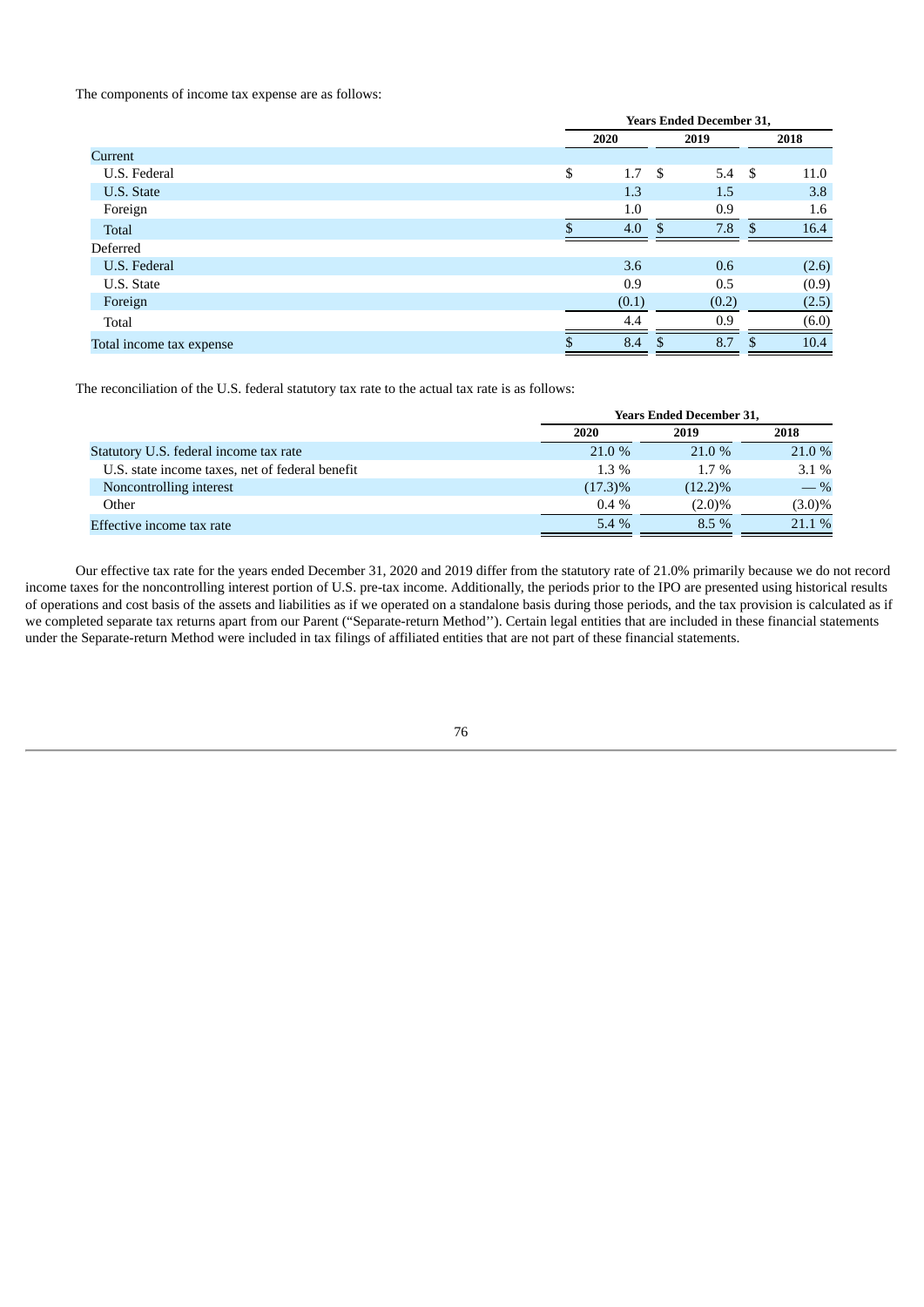The tax effects of significant temporary differences representing net deferred tax assets and liabilities consisted of the following:

|                                                      | As of December 31, |  |       |
|------------------------------------------------------|--------------------|--|-------|
|                                                      | 2020               |  | 2019  |
| <b>Deferred tax assets:</b>                          |                    |  |       |
| Investment in LLC                                    | \$<br>74.3 \$      |  | 75.0  |
| <b>TRA Liability</b>                                 | 17.5               |  | 18.2  |
| Other                                                | 0.7                |  | 1.6   |
| Valuation allowance                                  | (9.6)              |  | (7.7) |
| Realizable deferred tax assets                       | 82.9               |  | 87.1  |
| <b>Deferred tax liabilities:</b>                     |                    |  |       |
| Difference in financial reporting and tax basis for: |                    |  |       |
| Identifiable Intangible Assets                       | (2.9)              |  |       |
| Total deferred tax liabilities                       | (2.9)              |  |       |
| Net deferred tax assets on balance sheet             | 80.0               |  | 87.1  |

As a result of the IPO, we recorded a deferred tax asset for the difference between the financial reporting value and the tax basis of our investment in SciPlay Parent LLC. We also recorded a deferred tax asset for the tax basis increases that will be generated from future payments under the Tax Receivable Agreement. The TRA liability represents 85% of the tax savings we expect to receive from the amortization deductions associated with the step-up in basis of depreciable assets under Internal Revenue Code Section 754. This DTA will be realized as cash payments are made to the TRA participants.

As of December 31, 2020, we did not have any material NOL or credit carryforwards.

The following table summarizes our valuation allowances:

| 2020<br>Federal<br>(8.4)<br>D | As of December 31,    |
|-------------------------------|-----------------------|
|                               | 2019                  |
|                               | (5.7)                 |
| <b>State</b><br>(1.2)         | (0.9)                 |
| Foreign                       | (1.1)                 |
| (9.6)                         | $\prime \cdot \prime$ |

At each reporting period, we analyze the likelihood of our deferred taxes assets to be realized. If, based upon all available evidence, both positive and negative, it is more likely than not that such deferred tax assets will not be realized, a valuation allowance is recorded. As a result of this analysis, we determined that a portion of the DTA related to our investment in SciPlay Parent LLC is not expected to be realized; therefore, we recorded a valuation allowance on this portion of the outside basis difference in our investment.

We apply a recognition threshold and measurement attribute related to uncertain tax positions taken or expected to be taken on our tax returns. We recognize a tax benefit for financial reporting of an uncertain income tax position when it has a greater than 50% likelihood of being sustained upon examination by the taxing authorities. We measure the tax benefit of an uncertain tax position based on the largest benefit that has a greater than 50% likelihood of being ultimately realized including evaluation of settlements. For the years ended December 31, 2020 and 2019, we had no unrecognized tax benefits.

We file income tax returns in the U.S. Federal jurisdiction and various state and foreign jurisdictions. There are no material U.S. federal, state, local or non-U.S. examinations by tax authorities currently ongoing.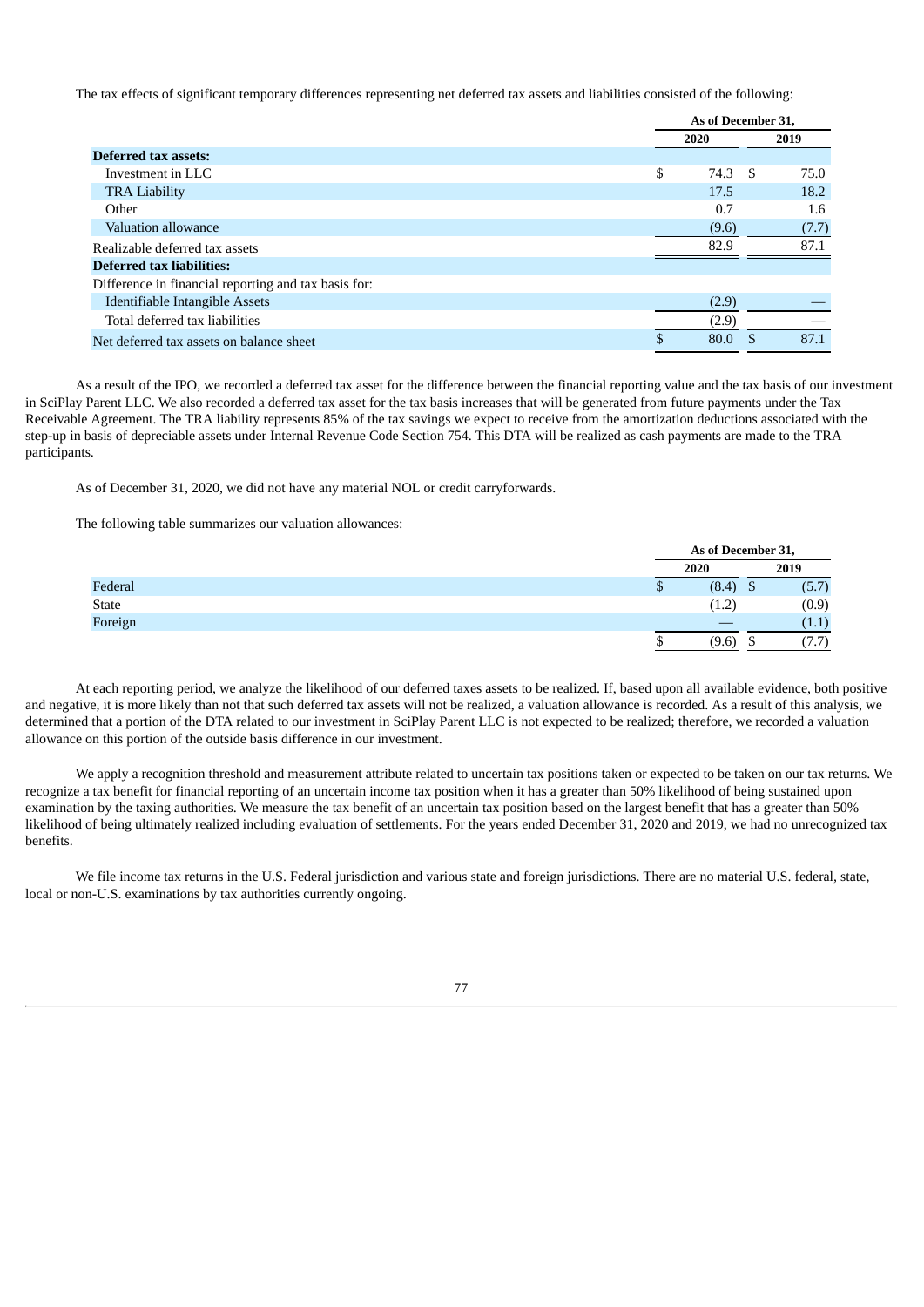#### **(10) Related Party Transactions**

The following is the summary of expenses paid to Scientific Games and settled in cash:

|                                                  | <b>Years Ended December 31,</b> |        |  |                 |  |      |                                      |
|--------------------------------------------------|---------------------------------|--------|--|-----------------|--|------|--------------------------------------|
|                                                  |                                 | 2020   |  | 2019            |  | 2018 | <b>Financial Statement Line Item</b> |
| Royalties for Scientific Games $IP(1)$           |                                 | $-$ \$ |  | $10.2 \quad$ \$ |  | 26.1 | Cost of revenue                      |
| Royalties to Scientific Games for third-party IP |                                 | 7.0    |  | 6.9             |  |      | Cost of revenue                      |
| Parent services                                  |                                 | 5.9    |  | 5.0             |  | 57   | General and administrative           |
| TRA payments <sup><math>(2)</math></sup>         |                                 | 2.5    |  |                 |  |      | - Accrued liabilities                |
| Distributions to Parent and affiliates, $net(2)$ |                                 | 12.8   |  |                 |  |      | — Noncontrolling interest            |

(1) In accordance with the IP License Agreement, we did not incur any additional royalty expense related to Scientific Games IP after the effective date of the IP License Agreement.<br>(2) Under the terms of the Operating Agr  $\lambda$ l Under the terms of the Operating Agreement, SCIPIAY COrporation reflex on usufful distributions must be on a pari-passu basis, thus initiating a pro-rata distribution to Parent and affiliates.

The following is the summary of balances due to affiliates:

|                                                                       | As of December 31, |      |  |
|-----------------------------------------------------------------------|--------------------|------|--|
|                                                                       | 2020               | 2019 |  |
| Royalties to Scientific Games for third-party IP                      | $2.5 \quad$ \$     | 0.5  |  |
| Parent services                                                       | 0.8                | 0.8  |  |
| Reimbursable expenses to (from) Scientific Games and its subsidiaries |                    | 1.4  |  |
|                                                                       |                    |      |  |

#### *IP Royalties*

In connection with the IPO, we entered into the IP License Agreement from which we obtained an exclusive (subject to certain limited exceptions), perpetual, non-royalty-bearing license from SG Gaming, Inc. (formerly known as Bally Gaming, Inc.) ("SG Gaming") for intellectual property created or acquired by SG Gaming or its affiliates on or before the third anniversary of the date of the IP License Agreement in any of our currently available or future social games that are developed for mobile platforms, social media platforms, internet platforms or other interactive platforms and distributed solely via digital delivery, and a non-exclusive, perpetual, non-royalty-bearing license for intellectual property created or acquired by SG Gaming or its affiliates after such third anniversary, for use in our currently available games. So long as the IP License Agreement remains in effect, we do not expect to pay any future royalties or fees for our use of intellectual property owned by SG Gaming or its affiliates in our currently available games. The purchase price of the license was \$255.0 million, which was determined based on the appropriate valuation methodology performed by a third-party valuation specialist. This transaction was treated as a deemed distribution to the Parent as it constitutes a transaction between entities under common control.

The Parent frequently licenses intellectual property ("IP") from third parties, which we use in developing our games pursuant to the IP License Agreement. Royalties allocated for use of third-party IP are charged to us and are typically based upon net social gaming revenues and the royalty rates defined and stipulated in the third-party agreements.

#### *Parent Services*

On September 5, 2016, we entered into a Services Agreement with the Parent pursuant to which the Parent and its subsidiaries provide us various corporate services. In connection with the IPO described above, we entered into a new Services Agreement under which the Parent and its subsidiaries will continue to provide us the below services on substantially the same terms.

Parent services represent charges of corporate level general and administrative expenses that pay for services related to, but not limited to, finance, corporate development, human resources, legal, information technology, and rental fees for shared assets. These expenses have been charged to us on the basis of direct usage and costs when identifiable, with the remainder charged on the basis of revenues, operating expenses, headcount or other relevant measures, which we believe to be the most meaningful methodologies.

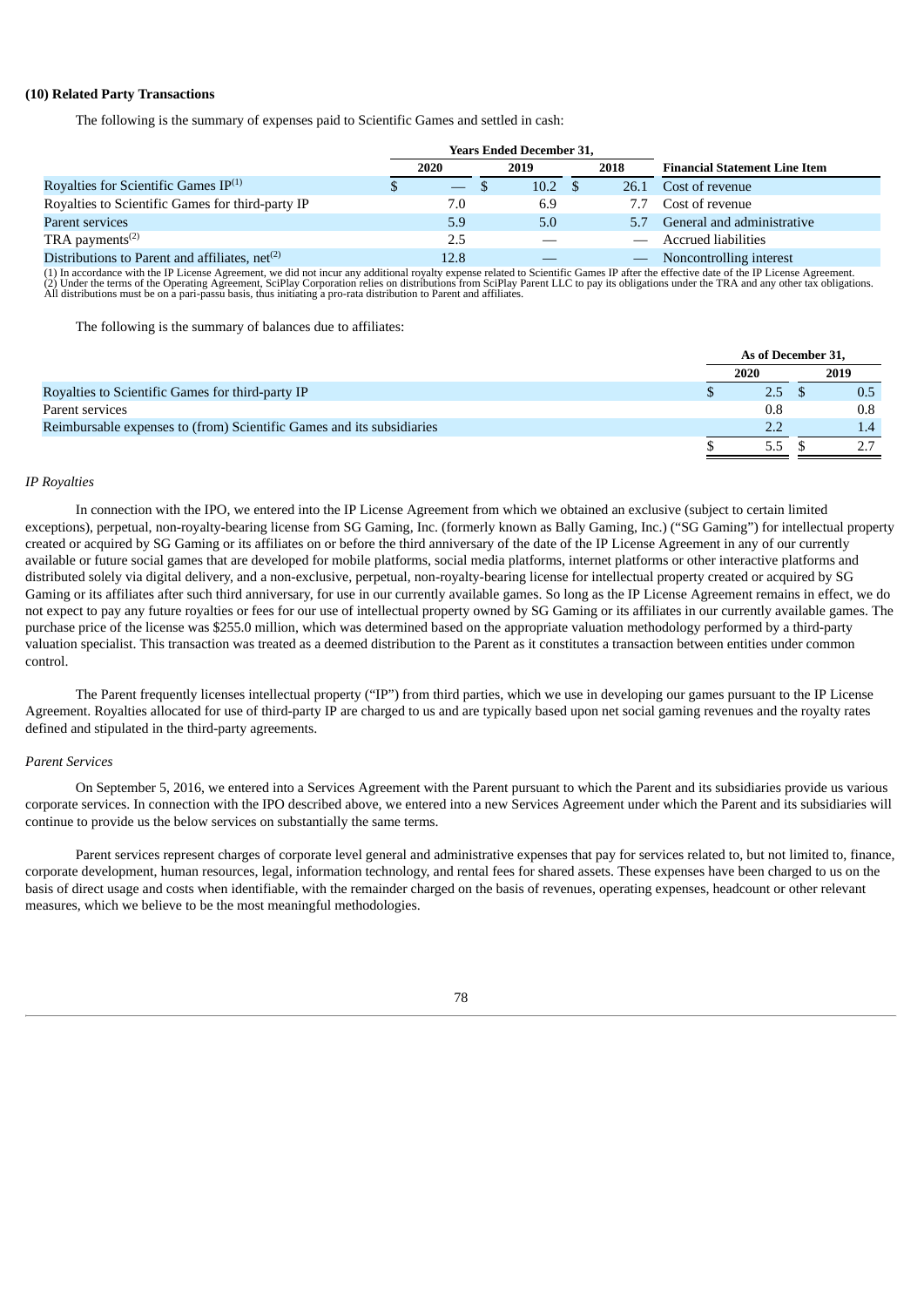*TRA*

As described in Note 1 and in connection with the IPO, we entered into the TRA with the SG Members. The annual tax benefits are computed by comparing the income taxes due including such tax benefits and the income taxes due without such benefits. Our estimated liability under the TRA as of December 31, 2020 was \$72.5 million, of which \$4.0 million was included in Accrued liabilities.

The amount of aggregate payments due under the TRA may vary based on a number of factors, including the amount and timing of the taxable income SciPlay Parent LLC generates each year and applicable tax rates, with payments generally due within a specified period of time following the filing of our tax return for the taxable year with respect to which the payment obligation arises. The TRA will remain in effect until all such tax benefits have been utilized or expired unless we exercise our right to terminate the TRA. The TRA will also terminate if we breach our obligations under the TRA or upon certain change of control events specified in the agreement. If the TRA is terminated in accordance with its terms, our payment obligations would be accelerated based upon certain assumptions, including the assumption that we would have sufficient future taxable income to utilize such tax benefits.

During the year ended December 31, 2020, payments totaling \$2.5 million were made to Scientific Games pursuant to the TRA. As of December 31, 2020 and 2019 the total TRA liability was \$72.5 million and \$75.3 million, respectively, of which \$4.0 million and \$2.6 million, respectively, was included in Accrued liabilities.

#### *Parent Equity Awards*

See Note 7 for disclosures related to Parent's equity awards.

#### **(11) Commitments and Contingencies**

### *Benefit plans*

We have a 401(k) plan for U.S.-based employees and equivalent foreign plans for our international employees. Those employees who participate in our 401(k) plan are eligible to receive matching contributions from us for the first 6% of participant contributions (as defined in the plan document). Contribution expense for the years ended December 31, 2020, 2019 and 2018 amounted to \$1.8 million, \$1.5 million and \$1.2 million, respectively.

#### *Litigation*

From time to time, we are subject to various claims, complaints and legal actions in the normal course of business. In addition, we may receive notifications alleging infringement of patent or other IP rights.

#### *Washington State Matter*

On April 17, 2018, a plaintiff filed a putative class action complaint, *Fife v. Scientific Games Corp.*, against our Parent, in the United States District Court for the Western District of Washington. The plaintiff seeks to represent a putative class of all persons in the State of Washington who purchased and allegedly lost virtual coins playing our online social casino games, including but not limited to *Jackpot Party Casino* and *Gold Fish Casino*. The complaint asserts claims for alleged violations of Washington's Recovery of Money Lost at Gambling Act, Washington's consumer protection statute, and for unjust enrichment, and seeks unspecified money damages (including treble damages as appropriate), the award of reasonable attorneys' fees and costs, pre‑ and post‑judgment interest, and injunctive and/or declaratory relief. On July 2, 2018, our Parent filed a motion to dismiss the plaintiff's complaint with prejudice, which the trial court denied on December 18, 2018. Our Parent filed its answer to the putative class action complaint on January 18, 2019. On August 24, 2020, the trial court granted plaintiff's motion for leave to amend her complaint and to substitute a new plaintiff, Donna Reed, for the initial plaintiff, and re-captioned the matter Reed v. Scientific Games Corporation. On August 25, 2020, the plaintiff filed a first amended complaint against our Parent, asserting the same claims, and seeking the same relief, as the complaint filed by Sheryl Fife. On September 8, 2020, our Parent filed a motion to compel arbitration of plaintiff's claims and to dismiss the action, or, in the alternative, to transfer the action to the United States District Court for the District of Nevada, and that motion is fully-briefed and pending before the trial court. We are currently unable to determine the likelihood of an outcome or estimate a range of reasonably possible loss. Although the case was brought against Scientific Games, pursuant to the Intercompany Services Agreement, we would expect to cover or contribute to any damage awards due to the matter arising as a result of our business.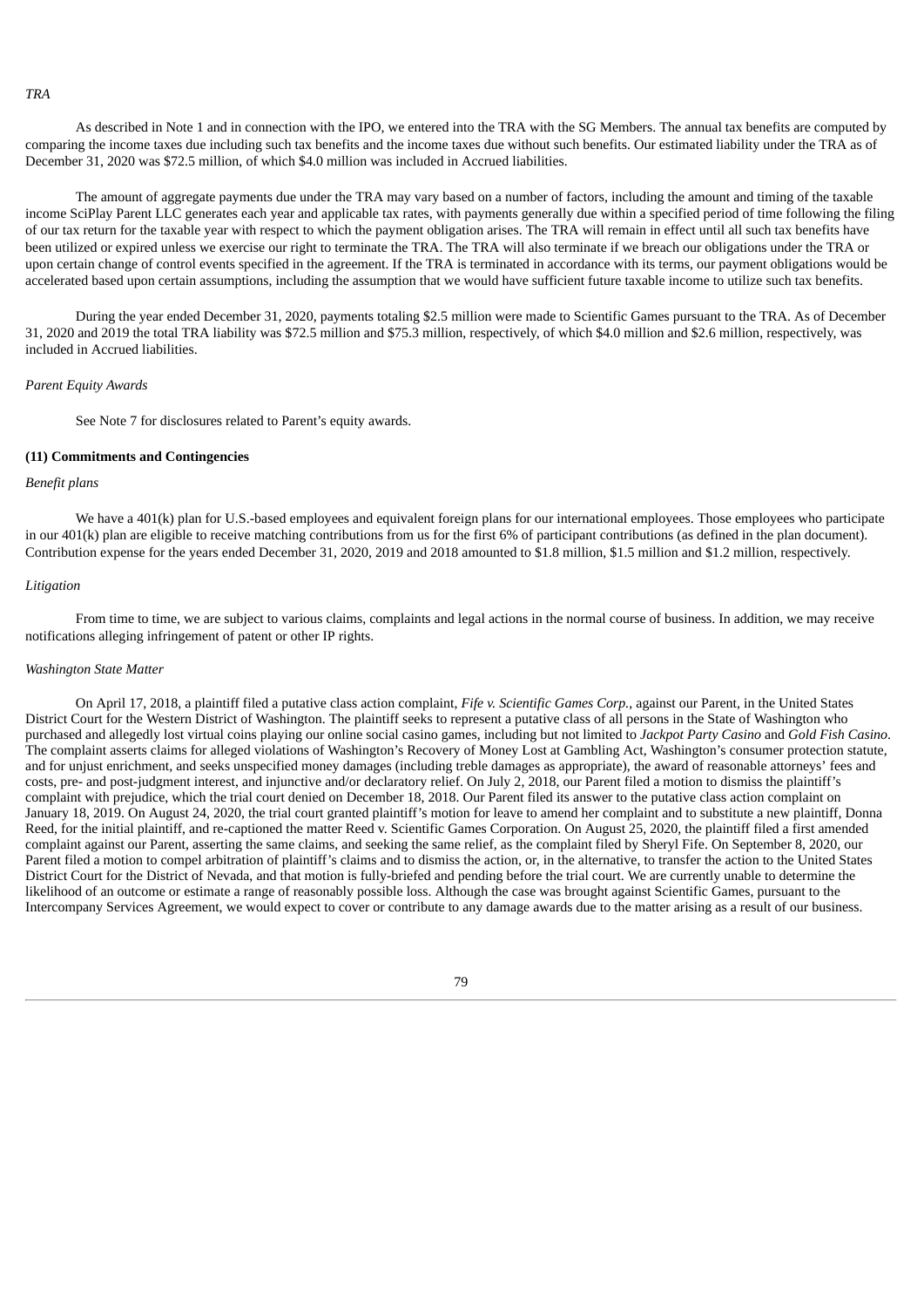#### *SciPlay IPO Matter (New York)*

On or about October 14, 2019, the Police Retirement System of St. Louis filed a putative class action complaint in New York state court against SciPlay, certain of its executives and directors, and SciPlay's underwriters with respect to its IPO (the "PRS Action"). The complaint was amended on November 18, 2019. The plaintiff seeks to represent a class of all persons or entities who acquired Class A common stock of SciPlay pursuant and/or traceable to the Registration Statement filed and issued in connection with the SciPlay IPO which commenced on or about May 3, 2019. The complaint asserts claims for alleged violations of Sections 11 and 15 of the Securities Act, 15 U.S.C. § 77, and seeks certification of the putative class; compensatory damages of at least \$146.0 million, and the award of the plaintiff's and the class's reasonable costs and expenses incurred in the action.

On or about December 9, 2019, Hongwei Li filed a putative class action complaint in New York state court asserting substantively similar causes of action under the Securities Act of 1933 and substantially similar factual allegations as those alleged in the PRS Action (the "Li Action"). On December 18, 2019, the New York state court entered a stipulated order consolidating the PRS Action and the Li Action into a single lawsuit. On December 23, 2019, the defendants moved to dismiss the consolidated action. On August 28, 2020, the court issued an oral ruling granting in part and denying in part the defendants' motion to dismiss. On December 14, 2020, plaintiffs in the consolidated action filed a motion to certify the putative class. We are currently unable to determine the likelihood of an outcome or estimate a range of reasonably possible loss, if any. We believe that the claims in the lawsuit are without merit, and intend to vigorously defend against them.

#### *SciPlay IPO Matter (Nevada)*

On or about November 4, 2019, plaintiff John Good filed a putative class action complaint in Nevada state court against SciPlay, certain of its executives and directors, SGC, and SciPlay's underwriters with respect to the SciPlay IPO. The plaintiff seeks to represent a class of all persons who purchased Class A common stock of SciPlay in or traceable to the SciPlay IPO that it completed on or about May 7, 2019. The complaint asserts claims for alleged violations of Sections 11 and 15 of the Securities Act, 15 U.S.C. § 77, and seeks certification of the putative class; compensatory damages, and the award of the plaintiff's and the class's reasonable costs and expenses incurred in the action. On February 27, 2020, the trial court entered a stipulated order that, among other things, stayed the lawsuit pending entry of an order resolving the motion to dismiss that was pending in the SciPlay IPO matter in New York state court. On September 29, 2020, the trial court entered a stipulated order that extended the stay pending a ruling on class certification in the SciPlay IPO matter in New York state court. We are currently unable to determine the likelihood of an outcome or estimate a range of reasonably possible losses, if any. We believe that the claims in the lawsuit are without merit, and intend to vigorously defend against them.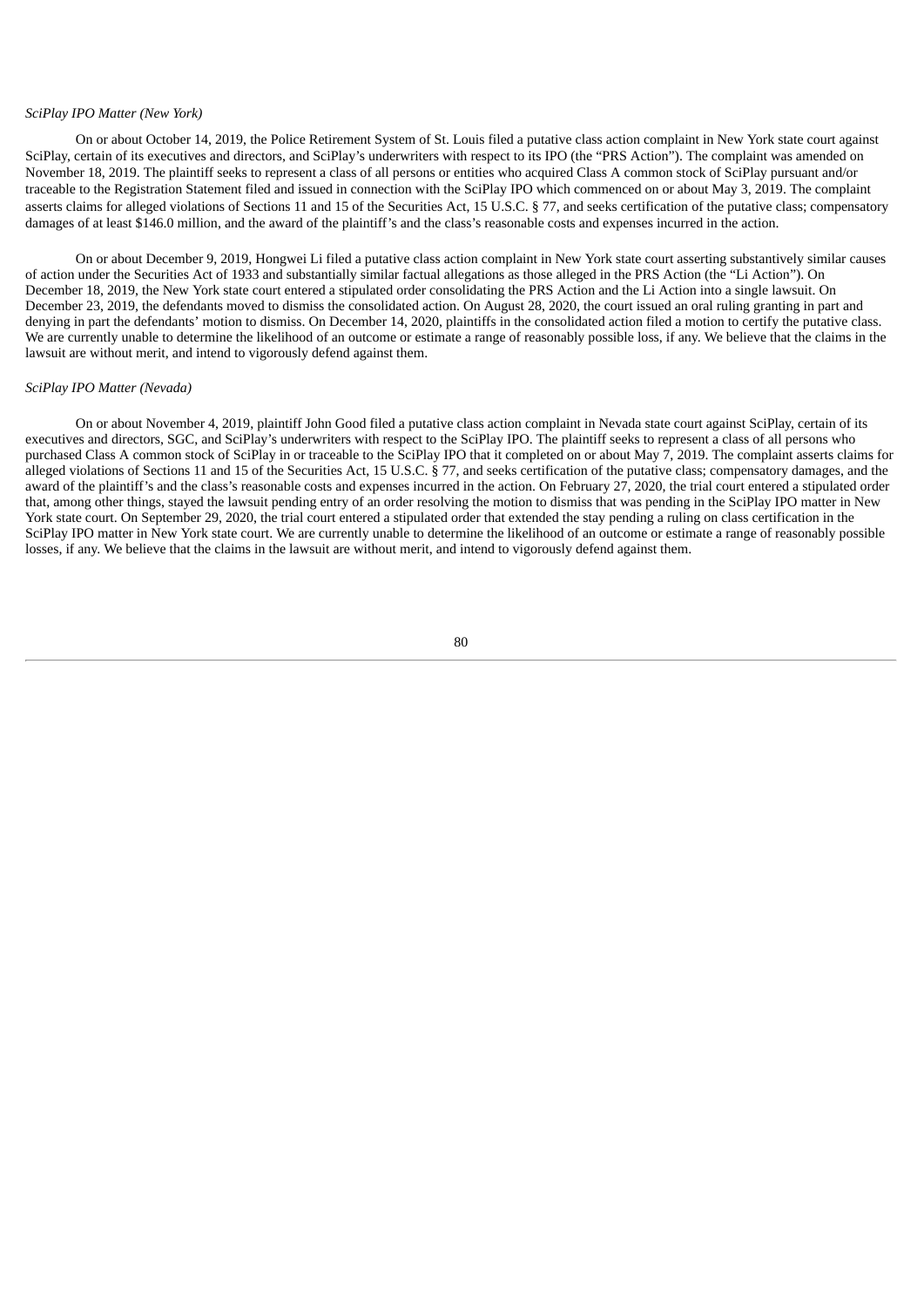## **SCHEDULE II SCIPLAY CORPORATION Valuation and Qualifying Accounts Years Ended December 31, 2020, 2019 and 2018 (in millions)**

| Tax related valuation allowance | <b>Balance at beginning</b><br>of period |                   | <b>Additions/(deductions)</b> | <b>Balance at end of</b><br>period |
|---------------------------------|------------------------------------------|-------------------|-------------------------------|------------------------------------|
| Year Ended December 31, 2018    |                                          |                   |                               |                                    |
| Year Ended December 31, 2019    |                                          | $\hspace{0.05cm}$ | 7.7                           | 77                                 |
| Year Ended December 31, 2020    |                                          | 77                | 1.9                           | $9.6^{\circ}$                      |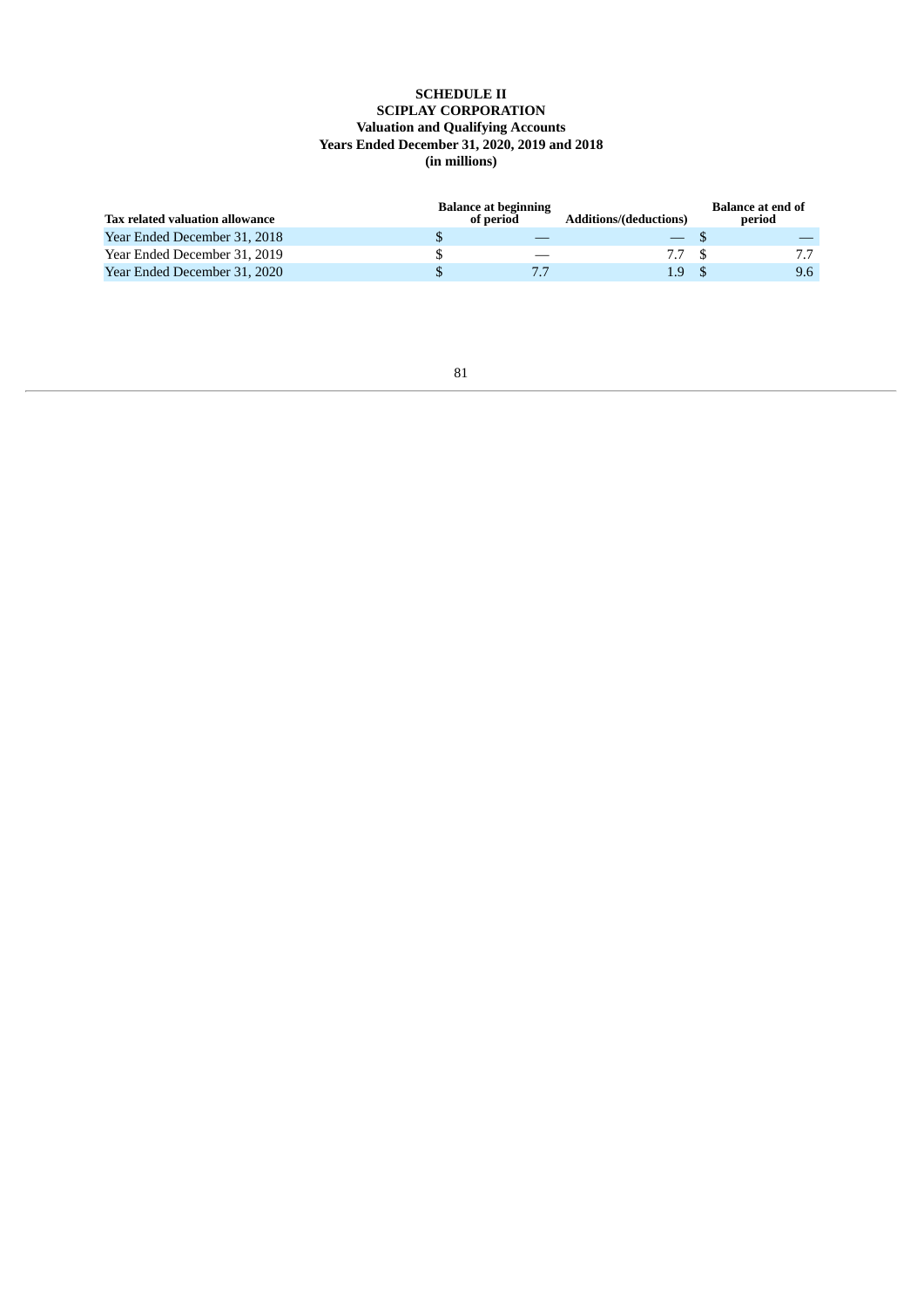| <b>Exhibit</b><br><b>Number</b> | <b>Description</b>                                                                                                                                                                                                                                                                                                                        |  |  |
|---------------------------------|-------------------------------------------------------------------------------------------------------------------------------------------------------------------------------------------------------------------------------------------------------------------------------------------------------------------------------------------|--|--|
| 3.1                             | Amended and Restated Articles of Incorporation of SciPlay Corporation (incorporated by reference to Exhibit 3.1 to SciPlay<br>Corporation's Current Report on Form 8-K filed on May 8, 2019).                                                                                                                                             |  |  |
| 3.2                             | Amended and Restated Bylaws of SciPlay Corporation (incorporated by reference to Exhibit 3.2 to SciPlay Corporation's Current Report<br>on Form 8-K filed on May 8, 2019).                                                                                                                                                                |  |  |
| 4.1                             | Description of the Company's Securities.*                                                                                                                                                                                                                                                                                                 |  |  |
| 10.1                            | Scientific Games Corporation 2003 Incentive Compensation Plan (Amended and Restated as of June 12, 2019) (incorporated by reference<br>to Exhibit 10.1 to SciPlay Corporation's Quarterly Report on Form 10-Q filed on November 8, 2019).(†)                                                                                              |  |  |
| 10.2                            | SciPlay Corporation Long-Term Incentive Plan (incorporated by reference to Exhibit 4.3 to SciPlay Corporation's Registration Statement<br>on Form S-8 filed on May 3, 2019).(1)                                                                                                                                                           |  |  |
| 10.3                            | Employment Agreement, dated as of May 4, 2018, by and between Scientific Games Corporation and Barry Cottle (incorporated by<br>reference to Exhibit 10.10 to SciPlay Corporation's Amendment No. 1 to Registration Statement on Form S-1 filed on April 12, 2019).(†)                                                                    |  |  |
| 10.4                            | Amendment to Employment Agreement, dated as of May 7, 2019, by and between Scientific Games Corporation and Barry L. Cottle<br>(incorporated by reference to Exhibit 10.11 to SciPlay Corporation's Current Report on Form 8-K filed on May 8, 2019).(†)                                                                                  |  |  |
| 10.5                            | Amendment to Employment Agreement, dated as of March 24, 2020 (effective as of April 5, 2020), by and between Scientific Games<br>Corporation and Barry Cottle (incorporated by reference to Exhibit 10.1 to SciPlay Corporation's Quarterly Report on Form 10-Q filed on<br>May 11, 2020).(†)                                            |  |  |
| 10.6                            | Amendment to Employment Agreement, dated as of June 30, 2020 (effective as of July 1, 2020), by and between Scientific Games<br>Corporation and Barry Cottle (incorporated by reference to Exhibit 10.2 to SciPlay Corporation's Quarterly Report on Form 10-Q filed on<br>July 23, 2020).(†)                                             |  |  |
| 10.7                            | Amended and Restated Employment Agreement, dated as of February 27, 2017, by and between Scientific Games Corporation and<br>Michael Winterscheidt (incorporated by reference to Exhibit 10.15 to SciPlay Corporation's Amendment No. 1 to Registration Statement<br>on Form S-1 filed on April 12, 2019). $(\dagger)$                    |  |  |
| 10.8                            | Amendment to Employment Agreement, dated as of February 21, 2019 (effective as of February 25, 2019), by and between Scientific<br>Games Corporation and Michael Winterscheidt (incorporated by reference to Exhibit 10.16 to SciPlay Corporation's Amendment No. 1 to<br>Registration Statement on Form S-1 filed on April 12, 2019).(†) |  |  |
| 10.9                            | Amendment to Employment Agreement, dated as of March 27, 2020 (effective as of April 5, 2020), by and between Scientific Games<br>Corporation and Michael Winterscheidt (incorporated by reference to Exhibit 10.2 to SciPlay Corporation's Quarterly Report on Form 10-<br>Q filed on May 11, 2020).(†)                                  |  |  |
| 10.10                           | Amendment to Employment Agreement, dated as of May 18, 2020, by and between Scientific Games Corporation and Michael<br>Winterscheidt (incorporated by reference to Exhibit 10.4 to SciPlay Corporation's Quarterly Report on Form 10-Q filed on July 23, 2020).<br>(f)                                                                   |  |  |
| 10.11                           | Amendment to Employment Agreement, dated as of June 30, 2020 (effective as of July 1, 2020), by and between Scientific Games<br>Corporation and Michael Winterscheidt (incorporated by reference to Exhibit 10.5 to SciPlay Corporation's Quarterly Report on Form 10-<br>Q filed on July 23, 2020).(†)                                   |  |  |
| 10.12                           | Amended and Restated Operating Agreement of SciPlay Parent Company, LLC, dated May 2, 2019, by and among SciPlay Parent<br>Company, LLC, the Company and its Members (incorporated by reference to Exhibit 10.1 to SciPlay Corporation's Current Report on<br>Form 8-K filed on May 8, 2019).                                             |  |  |
| 10.13                           | Tax Receivable Agreement, dated May 7, 2019, by and among SciPlay Corporation, SciPlay Parent Company, LLC and each of the<br>Members from time to time party thereto (incorporated by reference to Exhibit 10.2 to SciPlay Corporation's Current Report on Form 8-K<br>filed on May 8, 2019).                                            |  |  |
| 10.14                           | Registration Rights Agreement, dated May 7, 2019, by and among SciPlay Corporation, SG Social Holding Company I, LLC, SG Social<br>Holding Company, LLC and such other persons from time to time party thereto (incorporated by reference to Exhibit 10.3 to SciPlay<br>Corporation's Current Report on Form 8-K filed on May 8, 2019).   |  |  |
| 10.15                           | License Agreement, dated May 7, 2019, by and between Bally Gaming, Inc. and SG Social Holding Company I, LLC (incorporated by<br>reference to Exhibit 10.4 to SciPlay Corporation's Current Report on Form 8-K filed on May 8, 2019).                                                                                                     |  |  |
| 10.16                           | Assignment Agreement, dated May 7, 2019, by and between SG Social Holding Company I, LLC and SciPlay Holding Company, LLC<br>(incorporated by reference to Exhibit 10.5 to SciPlay Corporation's Current Report on Form 8-K filed on May 8, 2019).                                                                                        |  |  |
| 10.17                           | Services Agreement, dated May 7, 2019, by and among Scientific Games Corporation, Scientific Games International, Inc., Bally<br>Gaming, Inc. and SciPlay Holding Company, LLC (incorporated by reference to Exhibit 10.6 to SciPlay Corporation's Current Report on<br>Form 8-K filed on May 8, 2019).                                   |  |  |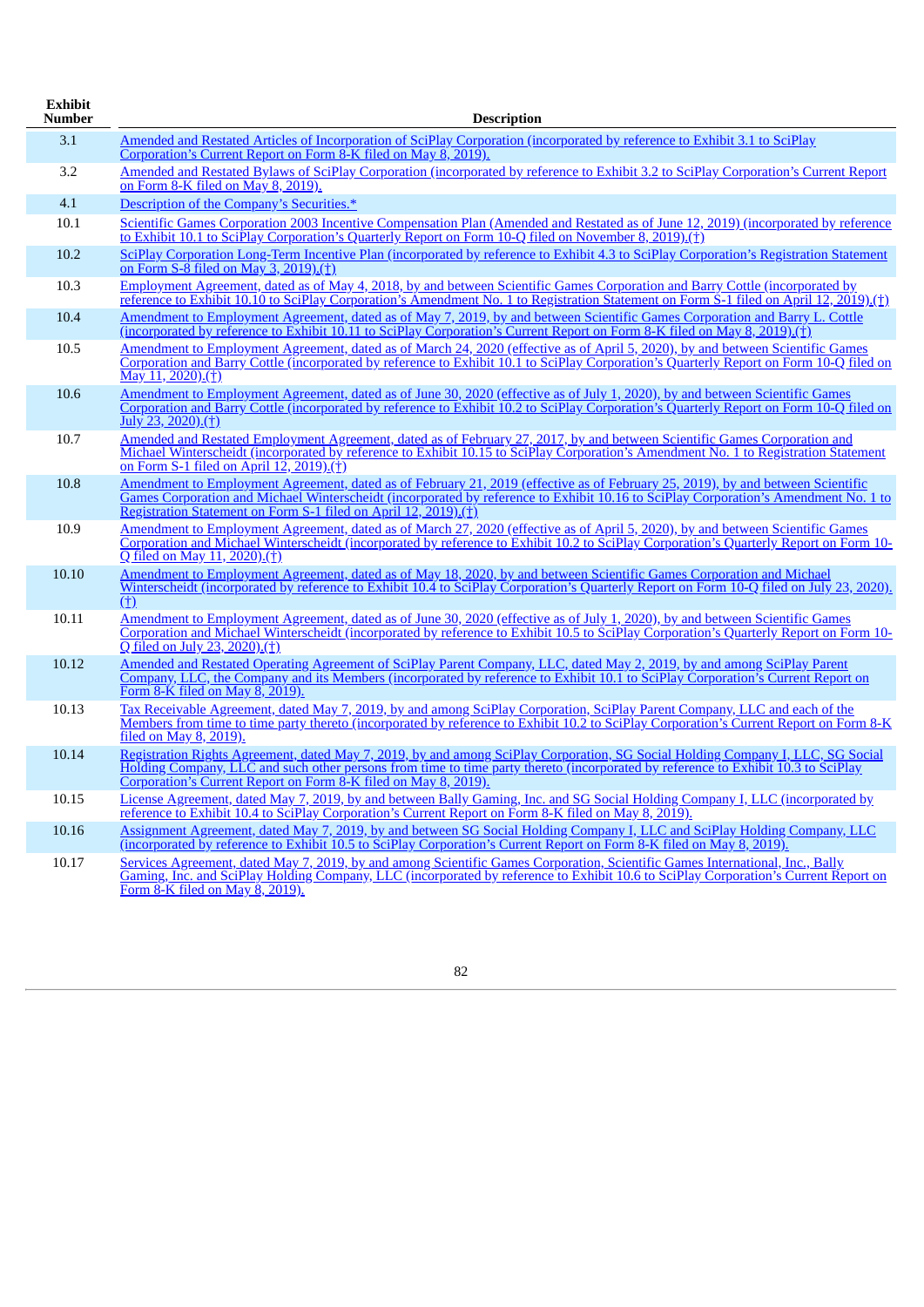| 10.18   | Credit Agreement, dated May 7, 2019, among SciPlay Holding Company, LLC, as the borrower, SciPlay Parent Company, LLC, the<br>several lenders from time to time parties thereto, Bank of America, N.A., as administrative agent, collateral agent and issuing lender, and<br>Merrill Lynch, Pierce, Fenner & Smith Incorporated, JPMorgan Chase Bank, N.A., Deutsche Bank Securities Inc., Goldman Sachs Bank<br>USA, Morgan Stanley Senior Funding, Inc., Macquarie Capital (USA) Inc. and RBC Capital Markets, as joint lead arrangers and joint<br>bookrunners (incorporated by reference to Exhibit 10.7 to SciPlay Corporation's Current Report on Form 8-K filed on May 8, 2019). |  |  |
|---------|-----------------------------------------------------------------------------------------------------------------------------------------------------------------------------------------------------------------------------------------------------------------------------------------------------------------------------------------------------------------------------------------------------------------------------------------------------------------------------------------------------------------------------------------------------------------------------------------------------------------------------------------------------------------------------------------|--|--|
| 10.19   | Employment Agreement, dated as of May 7, 2019, by and between SciPlay Parent Company, LLC and Joshua J. Wilson (incorporated by<br>reference to Exhibit 10.8 to SciPlay Corporation's Current Report on Form 8-K filed on May 8, 2019).(†)                                                                                                                                                                                                                                                                                                                                                                                                                                              |  |  |
| 10.20   | Offer Letter, dated as of May 7, 2019, from SciPlay Parent Company, LLC to Michael Cody (incorporated by reference to Exhibit 10.9 to<br>SciPlay Corporation's Current Report on Form 8-K filed on May 8, 2019).(†)                                                                                                                                                                                                                                                                                                                                                                                                                                                                     |  |  |
| 10.21   | Social Award Agreement, dated as of May 7, 2019, by and between SciPlay Corporation and Barry L. Cottle (incorporated by reference to<br>Exhibit 10.10 to SciPlay Corporation's Current Report on Form 8-K filed on May 8, 2019).(†)                                                                                                                                                                                                                                                                                                                                                                                                                                                    |  |  |
| 10.22   | Social Award Agreement, dated as of May 7, 2019, by and between SciPlay Corporation and M. Mendel Pinson (incorporated by<br>reference to Exhibit 10.12 to SciPlay Corporation's Quarterly Report on Form 10-Q filed on August 1, 2019).(†)                                                                                                                                                                                                                                                                                                                                                                                                                                             |  |  |
| 10.23   | SciPlay Corporation 2020 Employee Stock Purchase Plan, dated April 21, 2020 (incorporated by reference to Exhibit 10.1 to SciPlay<br>Corporation's Current Report on Form 8-K filed on June 12, 2020).(†)                                                                                                                                                                                                                                                                                                                                                                                                                                                                               |  |  |
| 21.1    | Subsidiaries of the Registrant.*                                                                                                                                                                                                                                                                                                                                                                                                                                                                                                                                                                                                                                                        |  |  |
| 23.1    | Consent of Deloitte & Touche LLP, Independent Registered Public Accounting Firm.*                                                                                                                                                                                                                                                                                                                                                                                                                                                                                                                                                                                                       |  |  |
| 31.1    | Certification of the Chief Executive Officer of SciPlay Corporation pursuant to Rule 13a-14(a), as adopted pursuant to Section 302 of the<br>Sarbanes-Oxley Act of 2002.*                                                                                                                                                                                                                                                                                                                                                                                                                                                                                                               |  |  |
| 31.2    | Certification of the Chief Financial Officer of SciPlay Corporation pursuant to Rule 13a-14(a), as adopted pursuant to Section 302 of the<br>Sarbanes-Oxley Act of 2002.*                                                                                                                                                                                                                                                                                                                                                                                                                                                                                                               |  |  |
| 32.1    | Certification of the Chief Executive Officer of SciPlay Corporation pursuant to Rule 13a-14(b) and 18 U.S.C. Section 1350, as adopted<br>pursuant to Section 906 of the Sarbanes-Oxley Act of 2002. <sup>**</sup>                                                                                                                                                                                                                                                                                                                                                                                                                                                                       |  |  |
| 32.2    | Certification of the Chief Financial Officer of SciPlay Corporation pursuant to Rule 13a-14(b) and 18 U.S.C. Section 1350, as adopted<br>pursuant to Section 906 of the Sarbanes-Oxley Act of 2002.**                                                                                                                                                                                                                                                                                                                                                                                                                                                                                   |  |  |
| 99.1    | Terms and Conditions of Equity Awards to Key Employees under the SciPlay Corporation Long-Term Incentive Plan (incorporated by<br>reference to Exhibit 99.1 to SciPlay Corporation's Quarterly Report on Form 10-Q filed on November 8, 2019).(†)                                                                                                                                                                                                                                                                                                                                                                                                                                       |  |  |
| 99.2    | Terms and Conditions of Equity Awards to Non-Employee Directors under the SciPlay Corporation Long-Term Incentive Plan<br>(incorporated by reference to Exhibit 99.2 to SciPlay Corporation's Quarterly Report on Form 10-Q filed on November 8, 2019).(†)                                                                                                                                                                                                                                                                                                                                                                                                                              |  |  |
| 101.INS | Inline XBRL Instance Document - the instance document does not appear in the Interactive Data File because its XBRL tags are<br>embedded within the Inline XBRL document                                                                                                                                                                                                                                                                                                                                                                                                                                                                                                                |  |  |
| 101.SCH | Inline XBRL Taxonomy Extension Schema Document                                                                                                                                                                                                                                                                                                                                                                                                                                                                                                                                                                                                                                          |  |  |
| 101.CAL | Inline XBRL Taxonomy Extension Calculation Linkbase Document                                                                                                                                                                                                                                                                                                                                                                                                                                                                                                                                                                                                                            |  |  |
| 101.DEF | Inline XBRL Taxonomy Extension Definition Label Linkbase Document                                                                                                                                                                                                                                                                                                                                                                                                                                                                                                                                                                                                                       |  |  |
| 101.LAB | Inline XBRL Taxonomy Extension Label Linkbase Document                                                                                                                                                                                                                                                                                                                                                                                                                                                                                                                                                                                                                                  |  |  |
| 101.PRE | Inline XBRL Taxonomy Extension Presentation Linkbase Document                                                                                                                                                                                                                                                                                                                                                                                                                                                                                                                                                                                                                           |  |  |
| 104     | Cover Page Interactive Data File - the cover page interactive data file does not appear in the Interactive Data File because its XBRL tags<br>are embedded within the Inline XBRL document.                                                                                                                                                                                                                                                                                                                                                                                                                                                                                             |  |  |

\*Filed herewith.<br>\*\* Furnished herewith.<br>(†) Management contracts and compensation plans and arrangements.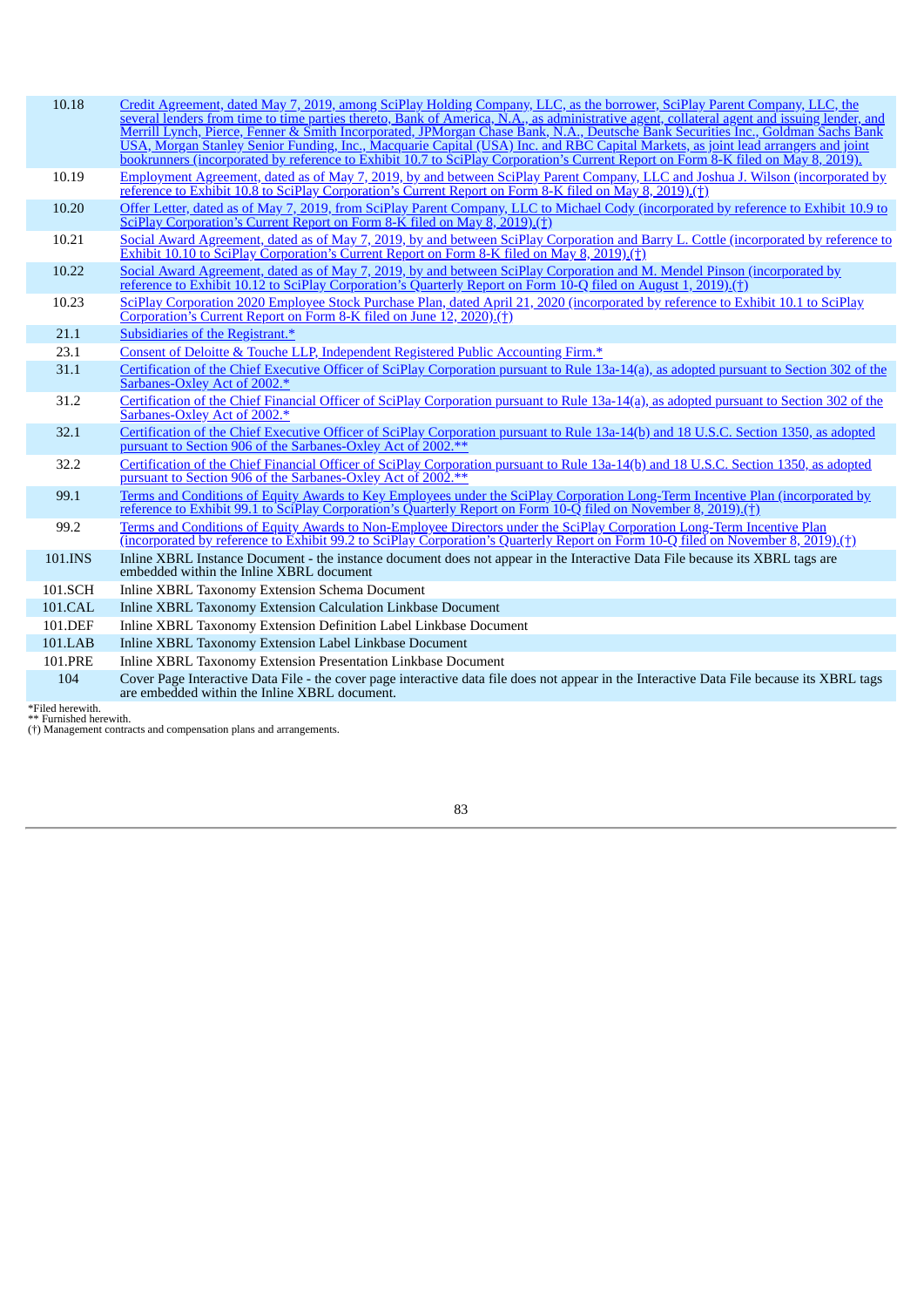## **ITEM 16. FORM 10-K SUMMARY**

Not applicable.

### **SIGNATURES**

Pursuant to the requirements of Section 13 or 15(d) of the Securities Exchange Act of 1934, the registrant has duly caused this report to be signed on its behalf by the undersigned, thereunto duly authorized.

| March 1, 2021 |        | <b>SCIPLAY CORPORATION</b>             |  |
|---------------|--------|----------------------------------------|--|
|               |        | (Registrant)                           |  |
|               | By:    | /s/ Michael D. Cody                    |  |
|               | Name:  | Michael D. Cody                        |  |
|               | Title: | Chief Financial Officer                |  |
|               | By:    | /s/ Michael F. Winterscheidt           |  |
|               | Name:  | Michael F. Winterscheidt               |  |
|               | Title: | Chief Accounting Officer and Secretary |  |

Pursuant to the requirements of the Securities Exchange Act of 1934, this report has been signed below by the following persons on behalf of the Registrant and in the capacities indicated on March 1, 2021.

| <b>Title</b>                                                             |  |
|--------------------------------------------------------------------------|--|
| Chief Executive Officer and Director                                     |  |
| (Principal Executive Officer)                                            |  |
| Chief Financial Officer                                                  |  |
| (Principal Financial Officer)                                            |  |
| Chief Accounting Officer and Secretary<br>(Principal Accounting Officer) |  |
|                                                                          |  |
| Executive Chairman of the Board of Directors and Director                |  |
| Director                                                                 |  |
|                                                                          |  |
| Director                                                                 |  |
|                                                                          |  |
| Director                                                                 |  |
|                                                                          |  |
|                                                                          |  |
|                                                                          |  |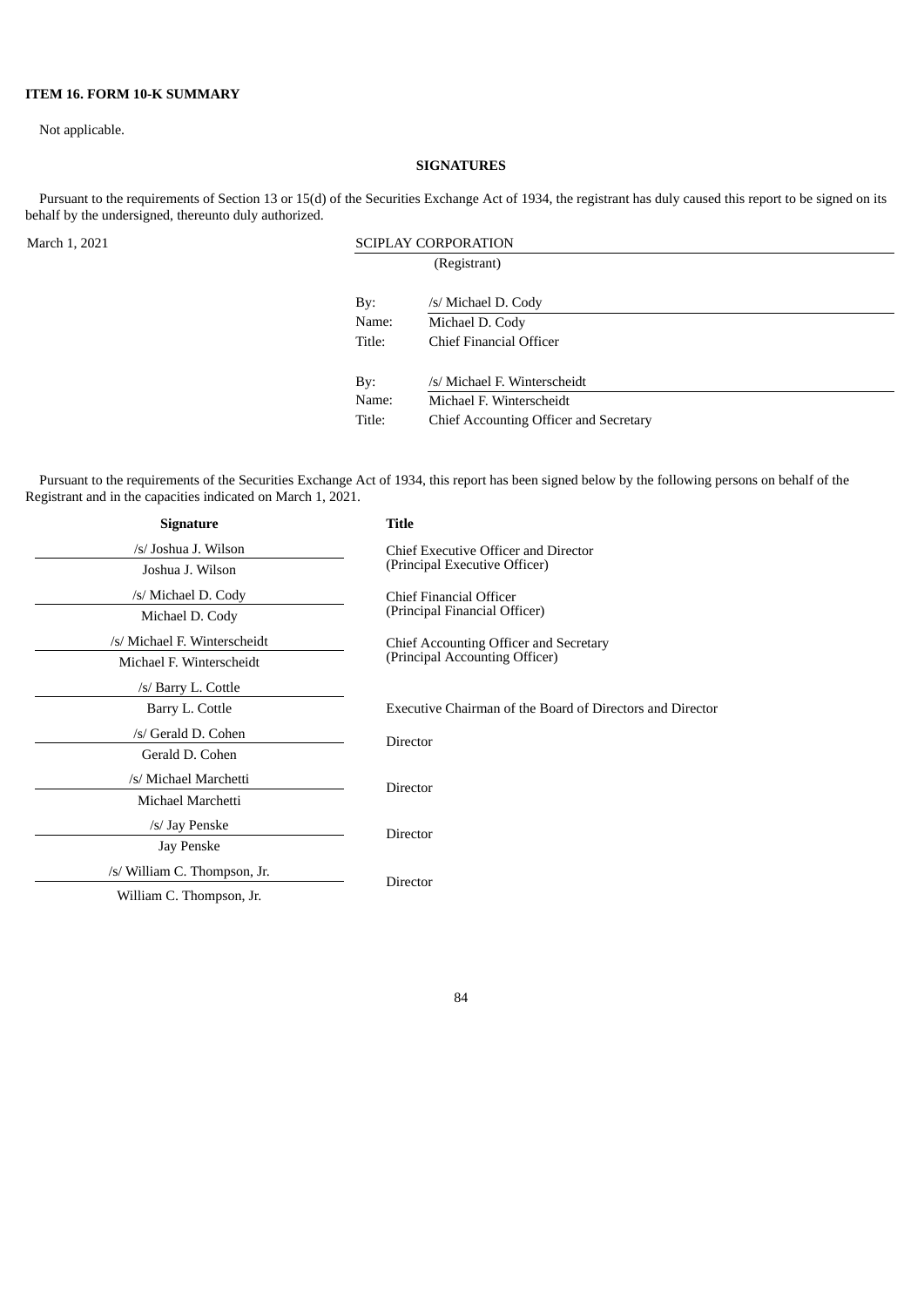# **DESCRIPTION OF THE REGISTRANT'S SECURITIES REGISTERED PURSUANT TO SECTION 12 OF THE SECURITIES EXCHANGE ACT OF 1934**

<span id="page-84-0"></span>*SciPlay Corporation has one class of securities registered under Section 12 of the Securities Exchange Act of 1934, as amended (the "Exchange Act"): our Class A common stock.*

The following summarizes the material terms of the Class A common stock of SciPlay Corporation (the "Company") as set forth in the Company's Amended and Restated Articles of Incorporation (the "Charter") and the Company's Amended and Restated Bylaws (the "Bylaws"), as well as in the Amended and Restated Operating Agreement of SciPlay Parent Company, LLC ("SciPlay Parent LLC"), dated May 2, 2019, by and among SciPlay Parent LLC, the Company and its Members (the "SciPlay Parent LLC Agreement"), the Registration Rights Agreement, dated May 7, 2019, by and among the Company, SG Social Holding Company I, LLC, SG Social Holding Company, LLC and such other persons from time to time party thereto (the "Registration Rights Agreement") and Chapters 86 and 92A of the Nevada Revised Statutes (the "NRS"). While we believe that the following description covers the material terms of such securities, the following summary may not contain all of the information that may be important to you and is subject to and qualified in its entirety by reference to applicable Nevada law, including the NRS and to the Charter, the Bylaws, the SciPlay Parent LLC Agreement and the Registration Rights Agreement, each of which is filed as an exhibit to the Annual Report on Form 10-K of which this Exhibit 4.1 is a part. As used herein, unless otherwise expressly stated or the context otherwise requires, the terms "Company", "we", "our" and "us" refer to SciPlay Corporation and not to any of its subsidiaries.

# **General**

We are incorporated under the laws of the State of Nevada. The rights of our stockholders are governed by the NRS, the Charter and the Bylaws.

# **Authorized Stock**

Under the Charter, our authorized capital stock consists of 625,000,000 shares of Class A common stock, par value \$.001 per share ("Class A common stock"), 130,000,000 shares of Class B common stock, par value \$.001 per share ("Class B common stock"), and 10,000,000 shares of preferred stock, par value \$.001 per share.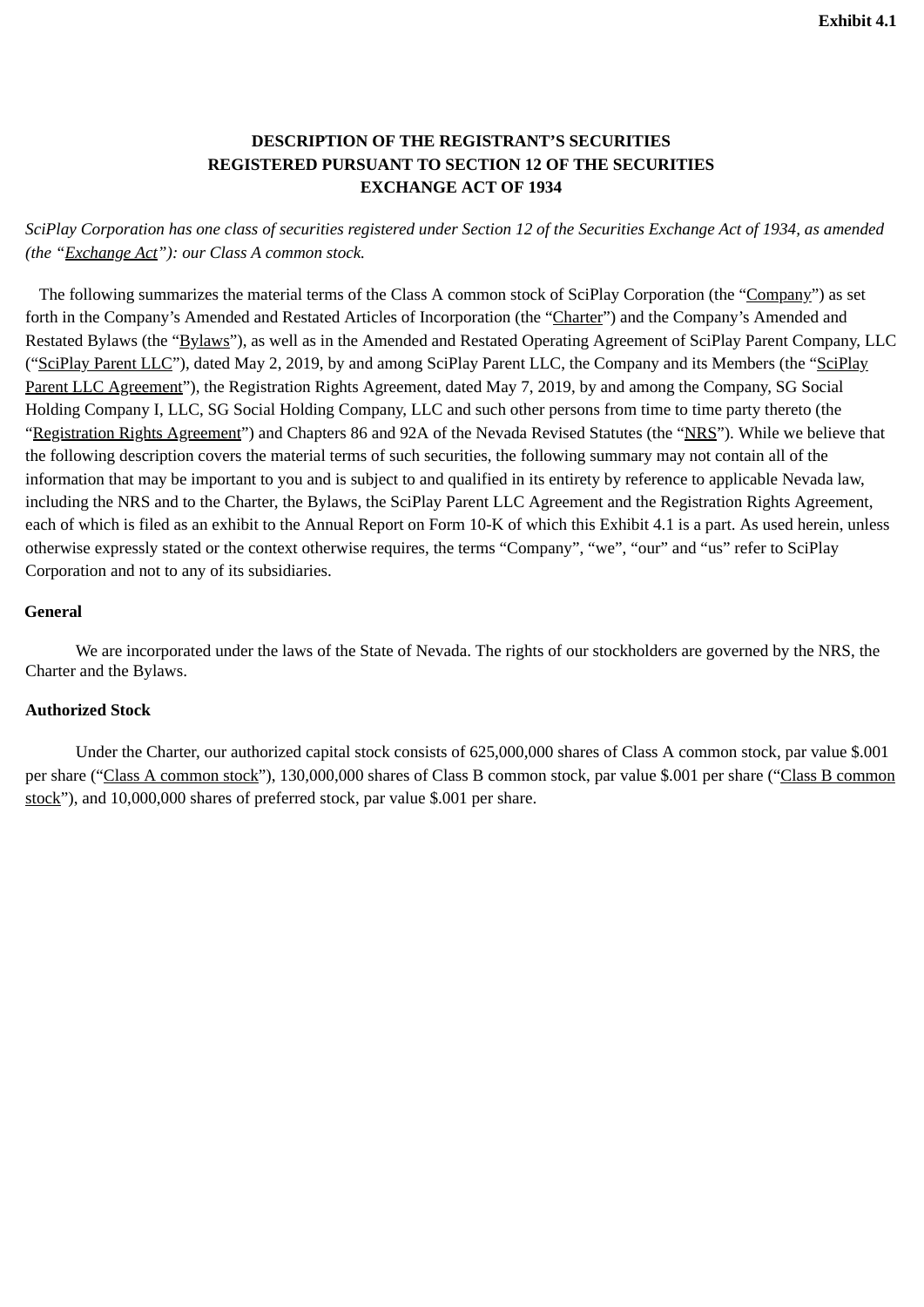## **Common Stock**

Holders of our Class A common stock and Class B common stock vote together as a single class on all matters presented to stockholders for their vote or approval, except in the following circumstances where separate class voting is required by Nevada law: (i) a proposed amendment to the Charter that would adversely alter any preference or other right of our Class A common stock or Class B common stock, (ii) a board resolution providing for a proposed decrease in the number of issued and outstanding shares of our Class A common stock or Class B common stock, as the case may be, which proposed decrease would adversely alter any preference or other right of the other class of our common stock or (iii) a board resolution providing for a proposed increase or decrease in the number of authorized shares and a corresponding increase or decrease of issued and outstanding shares of our Class A common stock or Class B common stock, as the case may be, which proposed increase or decrease in the number of authorized shares would adversely alter any preference or other right of the other class of our common stock. An election of directors by our stockholders is determined by a plurality of the votes cast by the stockholders entitled to vote on the election, and each director may be removed by an affirmative vote of the holders of at least two-thirds of the voting power of the issued and outstanding shares of capital stock entitled to vote thereon. Other matters will be decided by a majority of the votes cast at a meeting at which a quorum is present. See below under "-Anti-Takeover Effects and Our Articles of Incorporation and Bylaws."

# *Class A Common Stock*

*Voting Rights*. Holders of Class A common stock are entitled to one vote for each share of Class A common stock held on all matters submitted to a vote of stockholders. Holders of Class A common stock do not have cumulative voting rights.

*Dividend Rights*. Holders of Class A common stock are be entitled to receive proportionately any dividends as may be declared by our board of directors, subject to any preferential dividend rights of any series of preferred stock that we may designate and issue in the future.

*Liquidation Rights*. In the event of our liquidation or dissolution, the holders of Class A common stock are entitled to receive proportionately our net assets available for distribution to stockholders after the payment of all debts and other liabilities and subject to the prior rights of any outstanding preferred stock.

*Other Matters*. Holders of Class A common stock have no preemptive, subscription, redemption or conversion rights. The rights, preferences and privileges of holders of Class A common stock will be subject to and may be adversely affected by the rights of the holders of shares of any series of preferred stock that we may designate and issue in the future.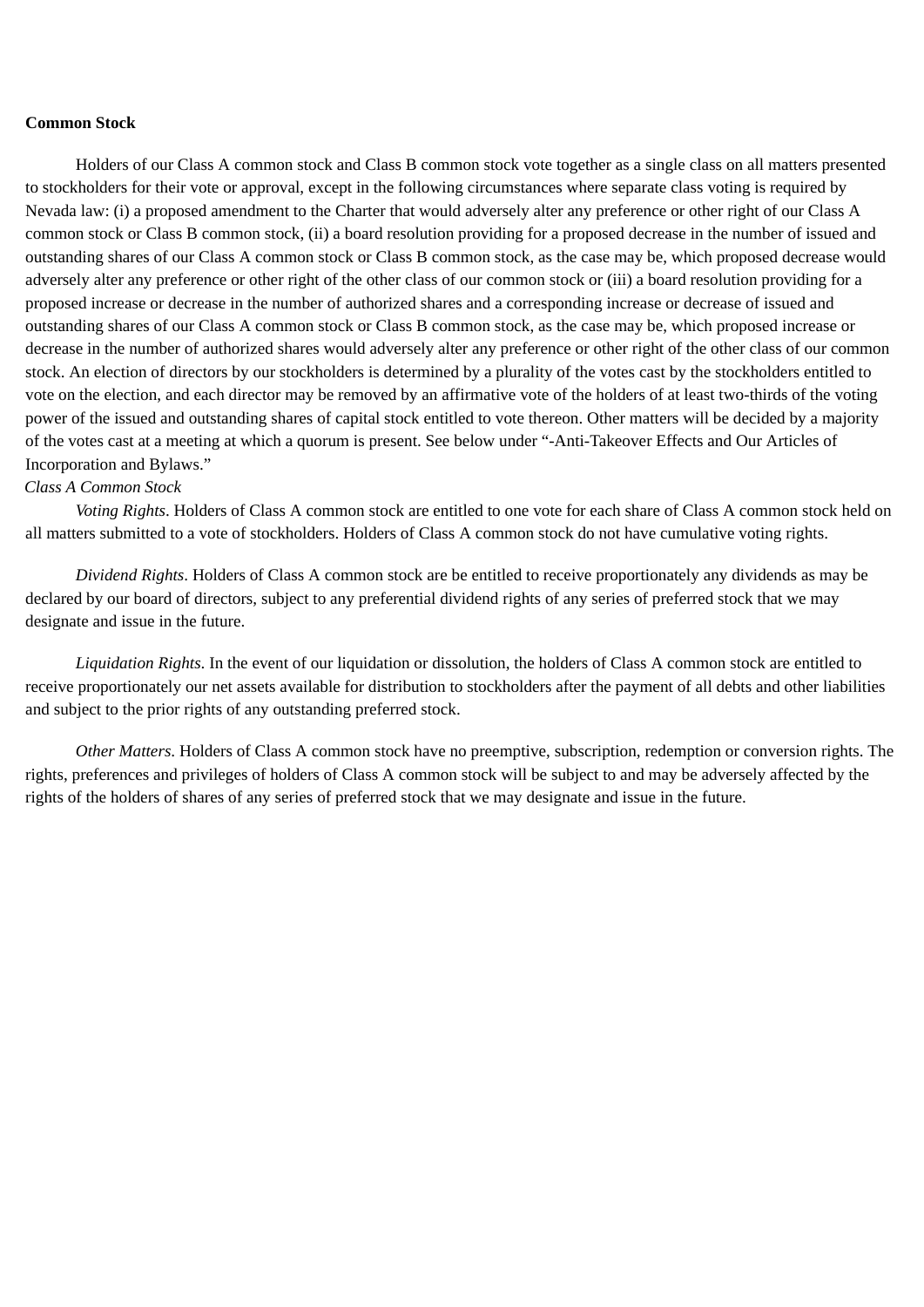## *Class B Common Stock*

*Issuance of Class B common stock with Common Units*. Shares of Class B common stock will only be issued in the future to the extent necessary to maintain a one-to-one ratio between the number of Common Units (as defined in the SciPlay Parent LLC Agreement) held by SG Social Holding Company, LLC and SG Social Holding Company I, LLC (together, the "Original Members") and the number of shares of Class B common stock issued to the Original Members. Shares of Class B common stock will be transferable only together with an equal number of Common Units.

*Voting Rights*. Holders of Class B common stock will be entitled to ten votes for each share of Class B common stock held on all matters submitted to a vote of stockholders, for so long as the number of shares of our common stock beneficially owned by the Original Members and their affiliates represents at least 10% of the issued and outstanding shares of common stock, provided that, from and after the first date on which the Original Members and their affiliates cease to beneficially own at least 10% of our issued and outstanding shares of common stock, each share of Class B common stock shall entitle the record holder thereof to one vote on all matters to be voted on by the stockholders. Holders of Class B common stock will not have cumulative voting rights.

*Exchange for Class A Common Stock*. Pursuant to the SciPlay Parent LLC Agreement, the Original Members may require SciPlay Parent LLC to redeem all or a portion of the Common Units held by the SG Members for newly issued shares of Class A common stock on a one-for-one basis or, at our option, instead make a cash payment determined by reference to the arithmetic average of the volume weighted average market prices of one share of our Class A common stock over a specified period prior to the date of redemption for each Common Unit redeemed. We will be required to contribute cash and/or shares of Class A common stock to SciPlay Parent LLC to satisfy such redemption or exchange, and SciPlay Parent LLC will issue to us newly issued LLC Interests equal to the number of Common Units redeemed from the Original Members. In lieu of such a redemption, we will have the right, at our option, to effect a direct exchange of cash and/or shares of our Class A common stock for the Original Members's Common Units. Shares of our Class B common stock will be cancelled for no other consideration on a onefor-one basis whenever the Original Members's Common Units are so redeemed or exchanged.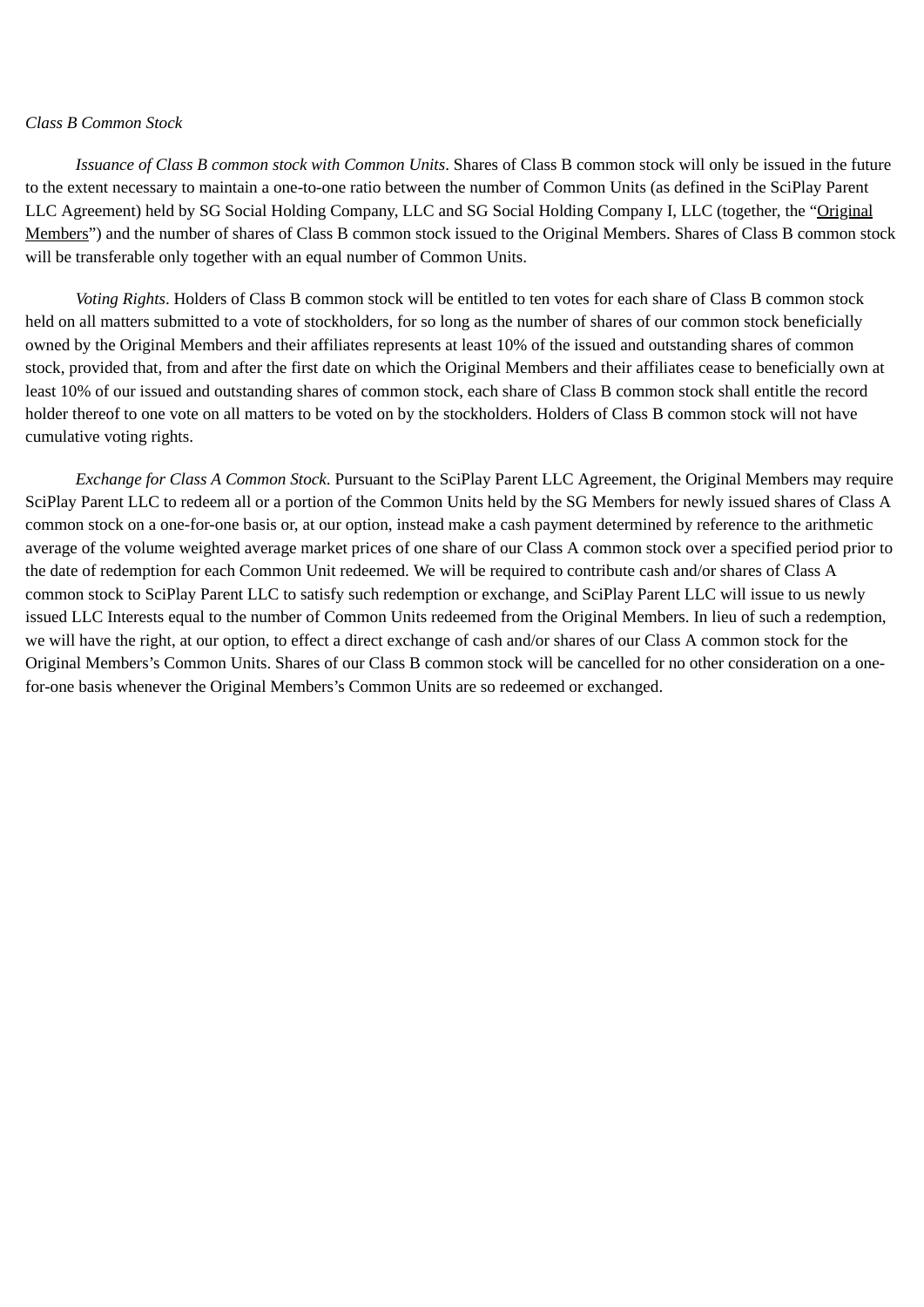## **Preferred Stock**

Under the terms of the Charter, our board of directors is authorized to cause the designation and issuance of up to 10,000,000 shares of preferred stock, in one or more series, without stockholder approval. No shares of preferred stock are presently outstanding. Our board of directors will have the discretion to determine the designations, relative rights, limitations preferences, privileges and restrictions, including voting rights, dividend rights, conversion rights, redemption privileges and liquidation preferences, if any, of each series of preferred stock.

The purpose of authorizing our board of directors to issue preferred stock and determine its rights and preferences is to eliminate delays associated with a stockholder vote on specific issuances. The issuance of preferred stock, while providing flexibility in connection with possible acquisitions, future financings and other corporate purposes, could have the effect of making it more difficult for a third party to acquire, or could discourage a third party from seeking to acquire, a majority of our outstanding voting stock. We have no present plans to issue any shares of preferred stock.

# **Registration Rights**

The Registration Rights Agreement provides each of the Original Members certain registration rights to require us to register under the Securities Act of 1933 (the "Securities Act") shares of Class A common stock issuable to it upon redemption or exchange of its Common Units.

# **Anti-Takeover Effects and Our Articles of Incorporation and Bylaws**

Some provisions of Nevada law, the Charter and the Bylaws could make the following transactions more difficult: an acquisition of us by means of a tender offer; a change of control of us by means of a proxy contest or otherwise; or the removal of our incumbent officers and directors. It is possible that these provisions could make it more difficult to accomplish or could deter transactions that stockholders may otherwise consider to be in their best interests or in our best interests, including transactions which provide for payment of a premium over the market price for our shares.

These provisions, summarized below, are intended to discourage coercive takeover practices and inadequate takeover bids. These provisions are also designed to encourage persons seeking to acquire control of us to first negotiate with our board of directors. We believe that the benefits of the increased protection of our potential ability to negotiate with the proponent of an unfriendly or unsolicited proposal to acquire or restructure us outweigh the disadvantages of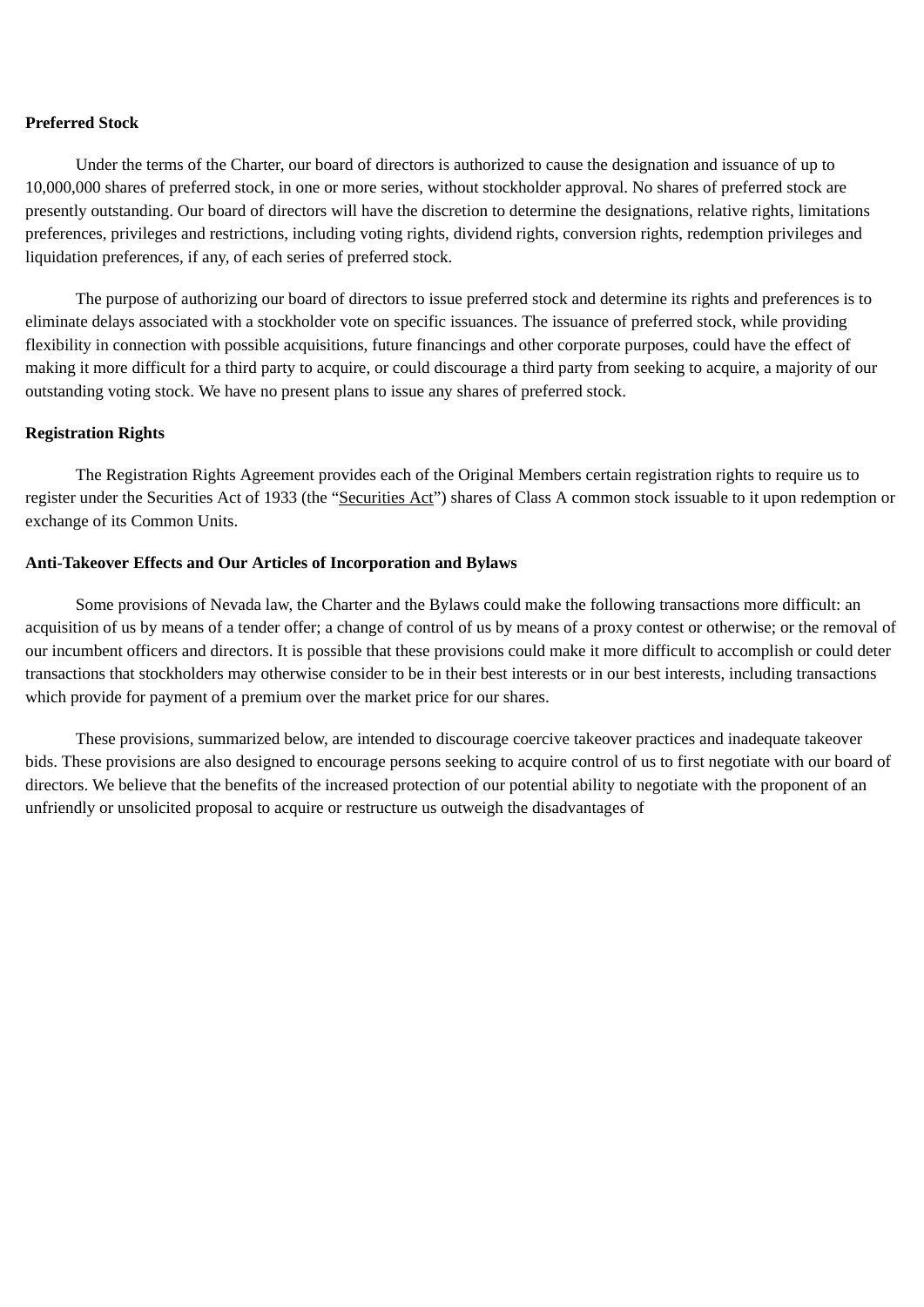discouraging these proposals because negotiation of these proposals could result in an improvement of their terms.

# *Undesignated Preferred Stock*

The ability of our board of directors, without action by the stockholders, to designate and authorize the issuance of up to 10,000,000 shares of undesignated preferred stock with voting or other rights or preferences as designated by our board of directors could have the effect of making changes in control or management of our company more difficult and expensive to accomplish.

# *Stockholder Meetings*

The Charter and the Bylaws provide that stockholders owning shares representing a majority of the combined voting power of our issued and outstanding common stock have the right to call a special meeting of stockholders until the first date that the Original Members and their affiliates (other than us and our controlled affiliates) cease to beneficially own shares of our common stock representing greater than 50% of the combined voting power of our common stock. The Charter and the Bylaws provide that thereafter, subject to applicable law, special meetings of the stockholders may be called only by the secretary of the Company at the written request of the majority of our board of directors, by the chairman of our board of directors or by the president of the Company.

# *Requirements for Advance Notification of Stockholder Nominations and Proposals*

The Bylaws establish advance notice procedures with respect to stockholder proposals to be brought before a stockholder meeting and the nomination of candidates for election as directors, other than proposals and nominations made by or at the direction of the board of directors or a committee of the board of directors.

# *Elimination of Stockholder Action by Written Consent*

The Charter and the Bylaws do not permit stockholders to act by written consent without a meeting after the first date that the Original Members and their affiliates (other than us and our controlled affiliates) cease to beneficially own shares of our common stock representing greater than 50% of the combined voting power of our common stock.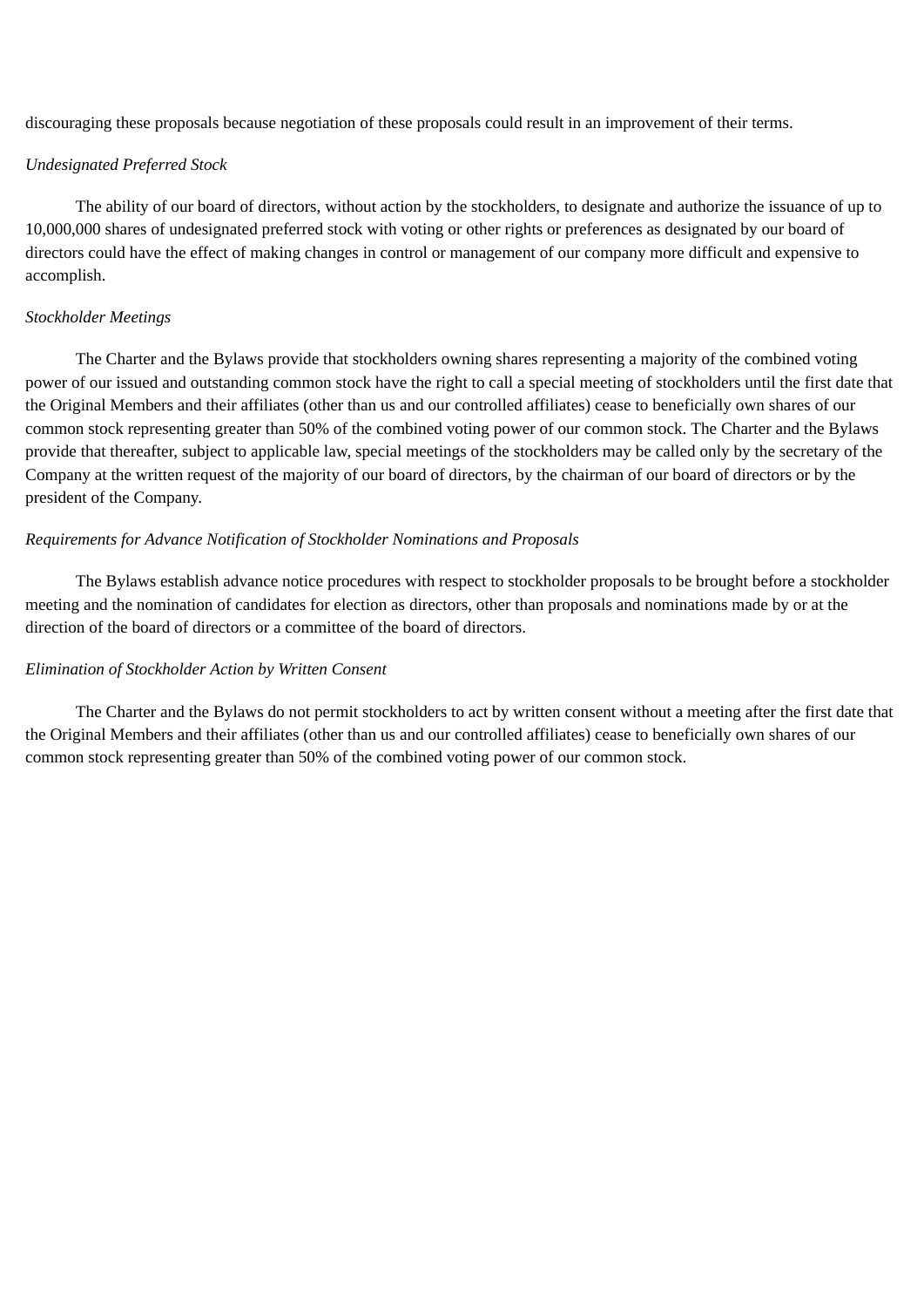## *Removal of Directors*

The NRS, the Charter and the Bylaws provide that no member of our board of directors may be removed from office by our stockholders except, in addition to any other vote required by law, upon the approval of the holders of at least two-thirds of the voting power of the outstanding shares of stock entitled to vote in the election of directors.

## *Stockholders Not Entitled to Cumulative Voting*

The Charter does not permit stockholders to cumulate their votes in the election of directors. Accordingly, a plurality of the votes cast by stockholders entitled to vote in the election of directors will be sufficient to elect all of the directors standing for election.

# *Exclusive Forum*

The Charter and the Bylaws provide that, to the fullest extent permitted by law, and unless we consent in writing to the selection of an alternative forum, the Eighth Judicial District Court of Clark County, Nevada, will be the sole and exclusive forum for any actions, suits or proceedings, whether civil, administrative or investigative (i) brought in our name or right or on our behalf, (ii) asserting a claim for breach of any fiduciary duty owed by any of our directors, officers, employees or agents to us or our stockholders, (iii) arising or asserting a claim arising pursuant to any provision of NRS Chapters 78 or 92A or any provision of the Charter or Bylaws, (iv) to interpret, apply, enforce or determine the validity of the Charter or Bylaws or (v) asserting a claim governed by the internal affairs doctrine; provided that the exclusive forum provisions will not apply to suits brought to enforce any liability or duty created by the Securities Act or the Exchange Act, or to any claim for which the federal courts have exclusive jurisdiction. The Charter and Bylaws further provide that, in the event that the Eighth Judicial District Court of Clark County, Nevada does not have jurisdiction over any such action, suit or proceeding, then any other state district court located in the State of Nevada will be the sole and exclusive forum therefor and in the event that no state district court in the State of Nevada has jurisdiction over any such action, suit or proceeding, then a federal court located within the State of Nevada will be the sole and exclusive forum therefor. Although we believe these provisions benefit us by providing increased consistency in the application of Nevada law in the types of lawsuits to which they apply, the provisions may have the effect of discouraging lawsuits against our directors and officers.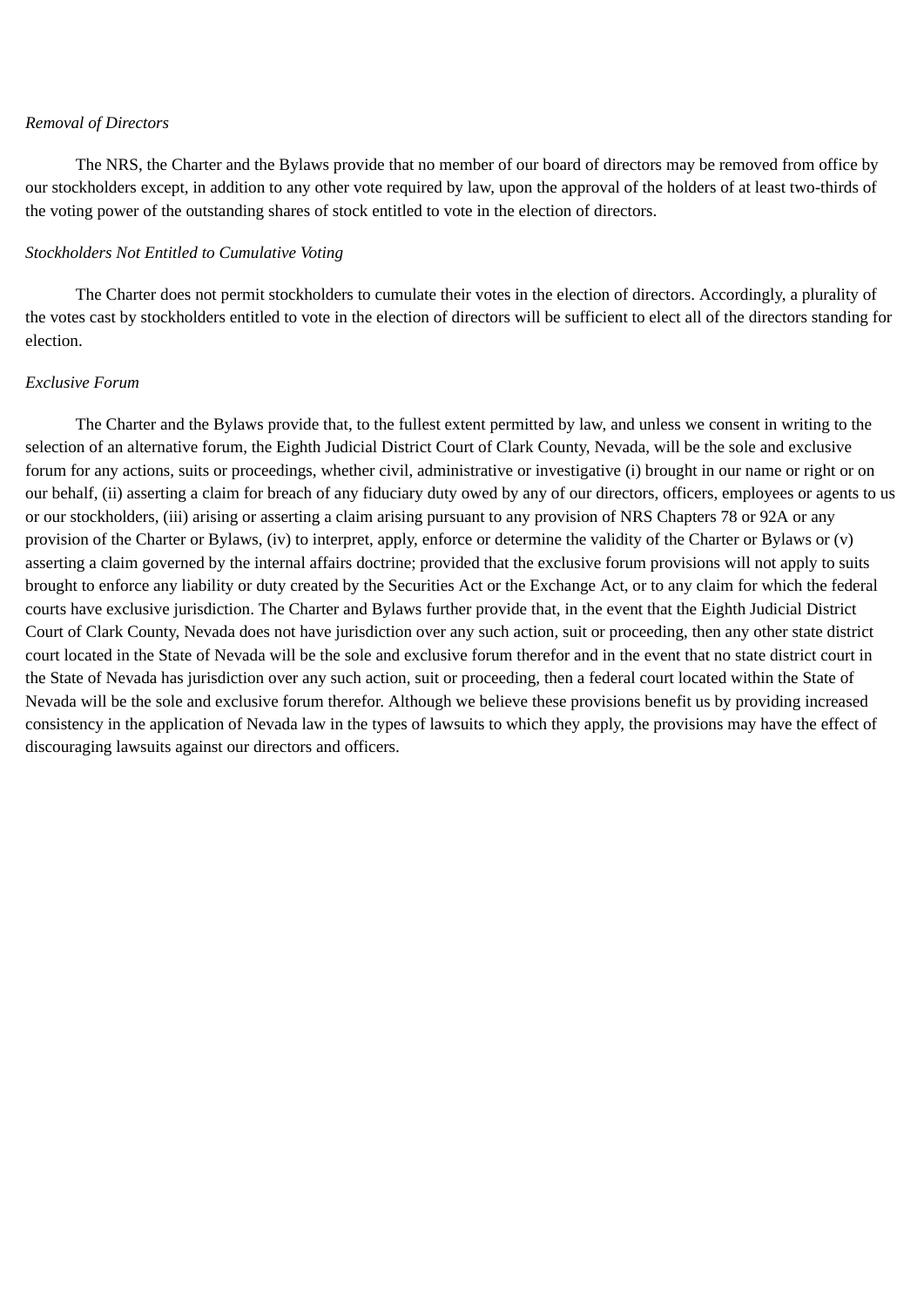## *Anti-Takeover Effects of Nevada Law*

The State of Nevada, where we are incorporated, has enacted statutes, summarized below, that could prohibit or delay mergers or other takeover or change in control attempts and, accordingly, may discourage attempts to acquire us even though such a transaction may offer our stockholders the opportunity to sell their stock at a price above the prevailing market price. We have opted out of these statutes.

# *Compliance with Gaming Laws*

The Charter provides that, in order for Scientific Games Corporation ("SGC") or any other affiliate of the Company to secure and maintain in good standing its gaming licenses, any record or beneficial holder of securities of the Company (i) who is determined or shall have been determined by any gaming authority not to be suitable or qualified to be associated or have a relationship with SGC or any other affiliate of the Company or (ii) whose ownership or control of securities of the Company may result, in the judgment of our board of directors, in the failure of SGC or any other affiliate of the Company to obtain, maintain, retain, renew or qualify for a gaming license, or cause or otherwise result in the imposition of any materially burdensome or unacceptable terms or conditions on any gaming license held by SGC or any other affiliate of the Company, shall sell or otherwise dispose of their securities or other interests in the Company, or the Company may redeem such securities, pursuant to a notice given by the Company.

# **Business Combinations and Acquisition of Control Shares**

Nevada's "combinations with interested stockholders" statutes (NRS 78.411 through 78.444, inclusive) prohibit specified types of business "combinations" between certain Nevada corporations and any person deemed to be an "interested stockholder" for two years after such person first becomes an "interested stockholder" unless the corporation's board of directors approves the combination (or the transaction by which such person first becomes an "interested stockholder") in advance, or unless the combination is approved by the board of directors and at least sixty percent of the corporation's outstanding voting power not beneficially owned by the interested stockholder, its affiliates and associates. Further, in the absence of prior approval, certain restrictions may apply even after such two-year period. However, these statutes do not apply to any combination of a corporation and an interested stockholder after the expiration of four years after the person first became an interested stockholder. For purposes of these statutes, an "interested stockholder" is any person who is (1) the beneficial owner, directly or indirectly, of ten percent or more of the voting power of the outstanding voting shares of the corporation, or (2) an affiliate or associate of the corporation and at any time within the two previous years was the beneficial owner, directly or indirectly, of ten percent or more of the voting power of the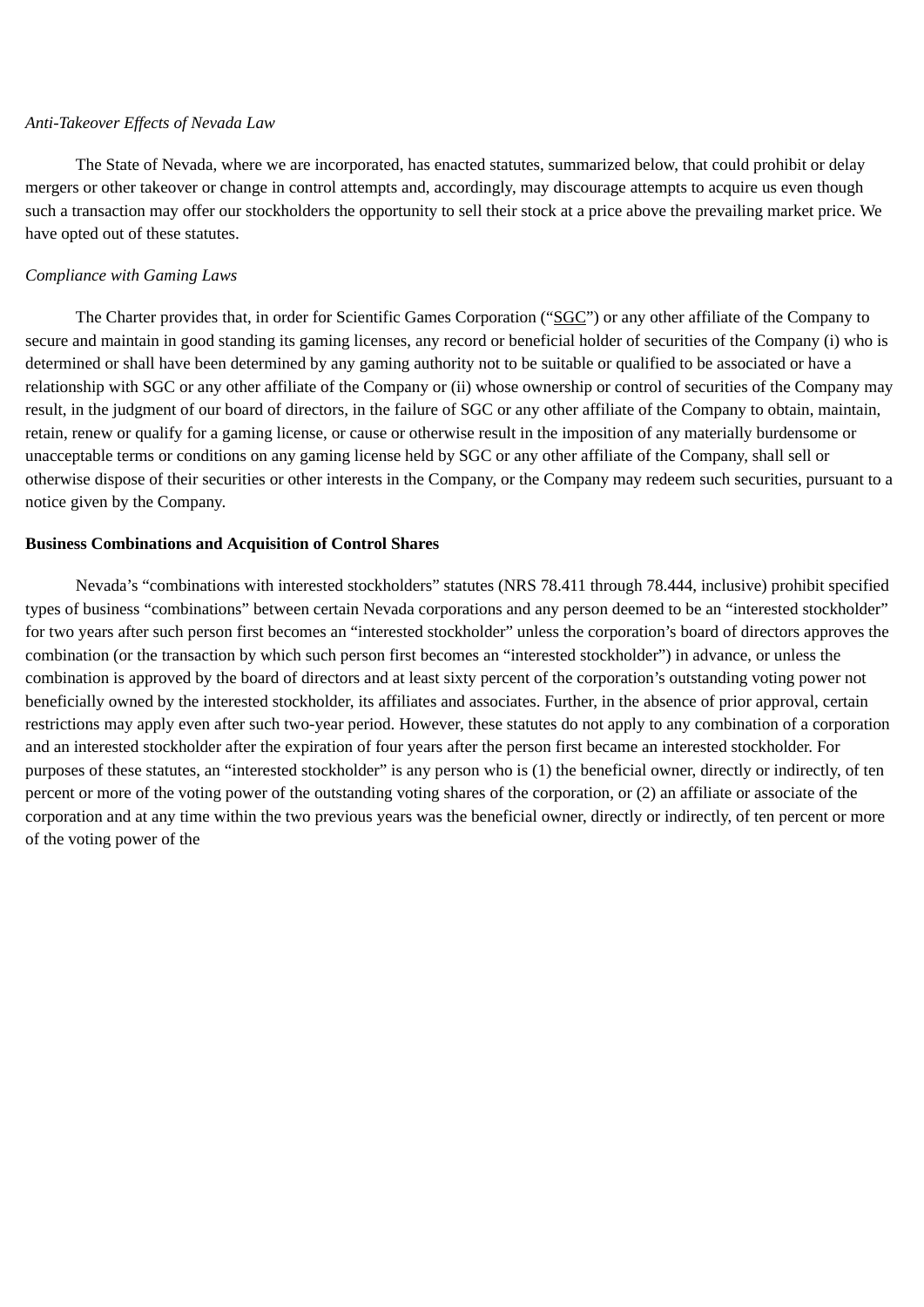then-outstanding shares of the corporation. The definition of the term "combination" is sufficiently broad to cover most significant transactions between a corporation and an "interested stockholder." As noted above, the Charter provides that the Company will not be subject to these statutes.

Nevada's "acquisition of controlling interest" statutes (NRS 78.378 through 78.3793, inclusive) contain provisions governing the acquisition of a controlling interest in certain Nevada corporations. These "control share" laws provide generally that any person that acquires a "controlling interest" in certain Nevada corporations may be denied voting rights, unless a majority of the disinterested stockholders of the corporation elects to restore such voting rights. The Bylaws provide that these statutes will not apply to the Company or any acquisition of our capital stock. Absent such provision in our articles of incorporation or bylaws, these laws would apply to us if we were to have 200 or more stockholders of record (at least 100 of whom have addresses in Nevada appearing on our stock ledger) at all times during the immediately preceding 90 days and do business in the State of Nevada directly or through an affiliated corporation, unless our articles of incorporation or bylaws in effect on the tenth day after the acquisition of a controlling interest by an "acquiring person" provide otherwise. These laws provide that a person acquires a "controlling interest" whenever such person acquires shares of a subject corporation that, but for the application of these provisions of the NRS, would enable that person to exercise (1) one-fifth or more, but less than one-third, (2) one-third or more, but less than a majority or (3) a majority or more, of all of the voting power of the corporation in the election of directors. Once an acquirer crosses one of these thresholds, shares which it acquired in the transaction taking it over the threshold and within the 90 days immediately preceding the date when the acquiring person acquired or offered to acquire a controlling interest become "control shares" to which the voting restrictions described above apply.

In addition, NRS 78.139 provides that directors may resist a change or potential change in control of a Nevada corporation if the board of directors determines that the change or potential change is opposed to or not in the best interest of the corporation upon consideration of any relevant facts, circumstances, contingencies or constituencies pursuant to NRS 78.138(4).

## **Dissenter's Rights**

The provisions of Nevada's dissenter's rights statutes (NRS 92A.300 through 92A.500, inclusive) specify certain corporate actions giving rise to the right of a stockholder to demand payment of "fair value" (as defined in NRS 92A.320) of such stockholder's shares, subject to a number of limitations and procedural requirements.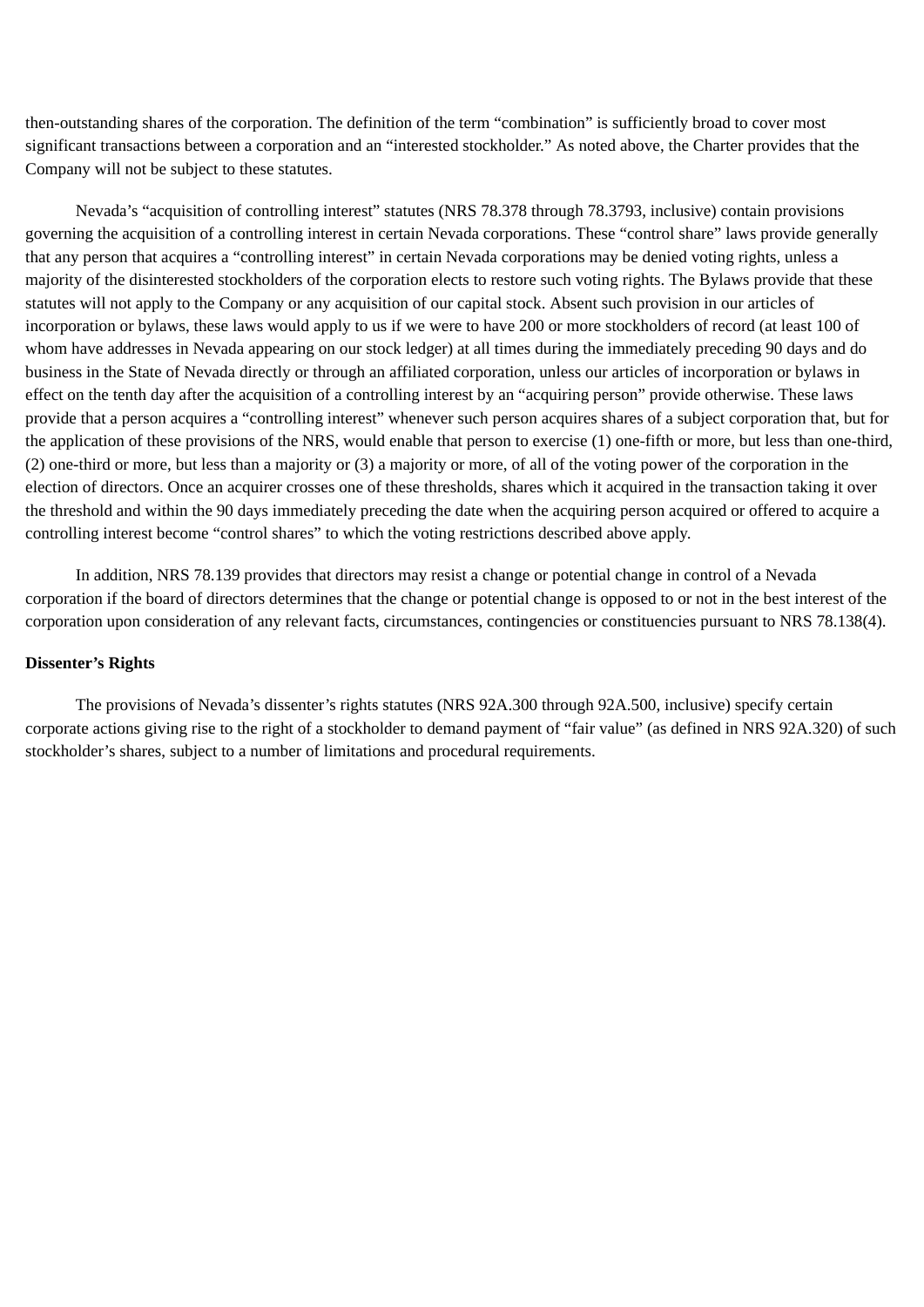# **Stockholders' Derivative Actions**

Our stockholders may be entitled to bring an action in our name to procure a judgment in our favor, also known as a derivative action, subject to the requirements of applicable law.

# **Deemed Notice and Consent**

The Charter and the Bylaws provide that any person purchasing or otherwise acquiring any interest in shares of our capital stock will be deemed, to the fullest extent permitted by law, to have notice of and consented to all of the provisions of our articles of incorporation, our bylaws (including, without limitation, the provisions described above under "-Exclusive Forum") and any amendment to our articles of incorporation or bylaws enacted in accordance therewith and applicable law.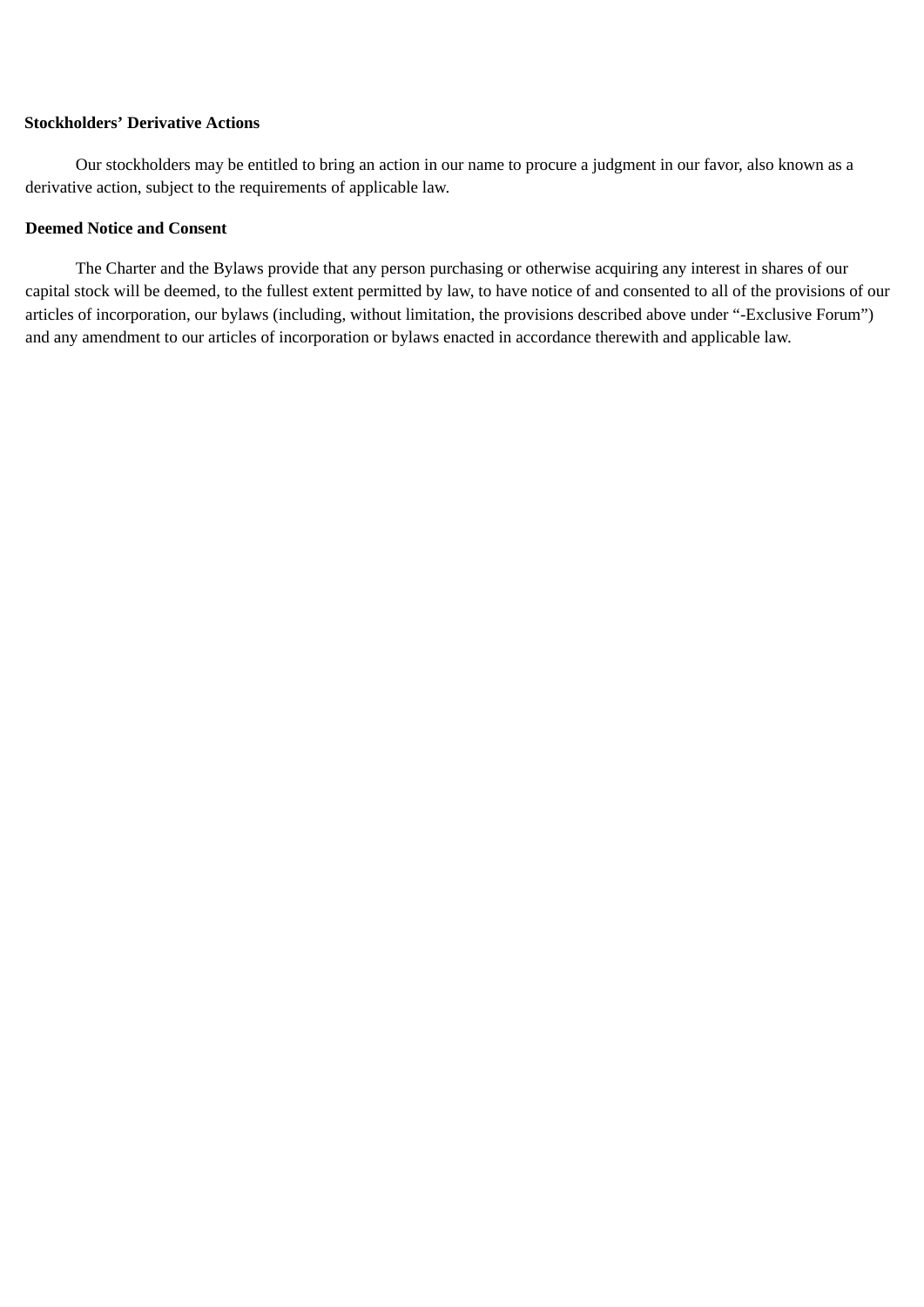# **SCIPLAY CORPORATION SUBSIDIARIES**

(All subsidiaries are 100% owned unless otherwise stated) December 31, 2020

<span id="page-93-0"></span>Come2Play Ltd (Israel)

Dragonplay Ltd (Israel)

Phantom EFX, LLC (Nevada)

SciPlay Holding Company, LLC (Nevada)

SciPlay Parent Company, LLC (Nevada) (18% ownership; SciPlay is sole manager)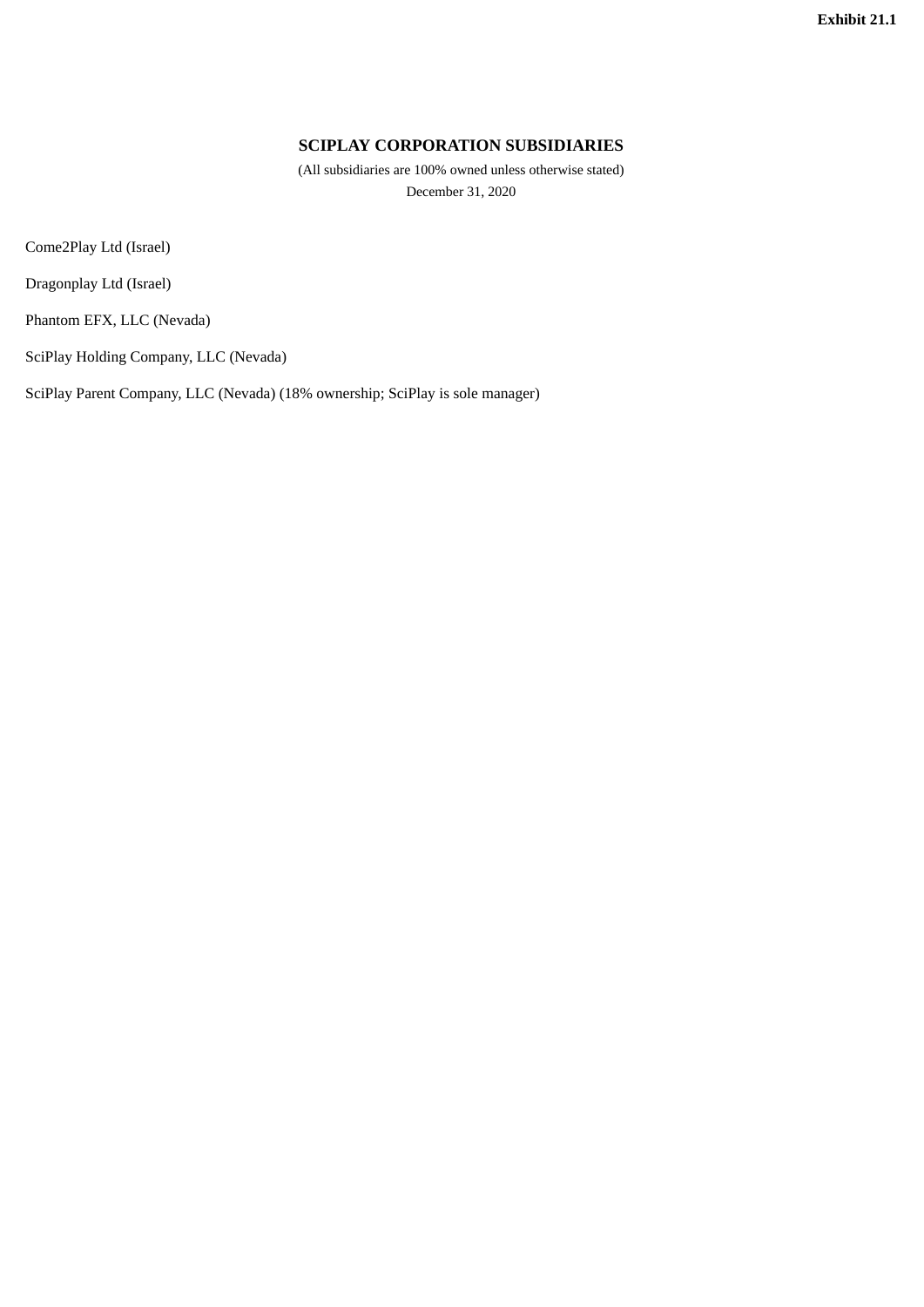# <span id="page-94-0"></span>**CONSENT OF INDEPENDENT REGISTERED PUBLIC ACCOUNTING FIRM**

We consent to the incorporation by reference in Registration Statement Nos. 333-231225 and 333-249936 on Form S-8 of our report dated March 1, 2021, relating to the financial statements of SciPlay Corporation appearing in this Annual Report on Form 10-K for the year ended December 31, 2020.

/s/ Deloitte & Touche LLP

Las Vegas, Nevada

March 1, 2021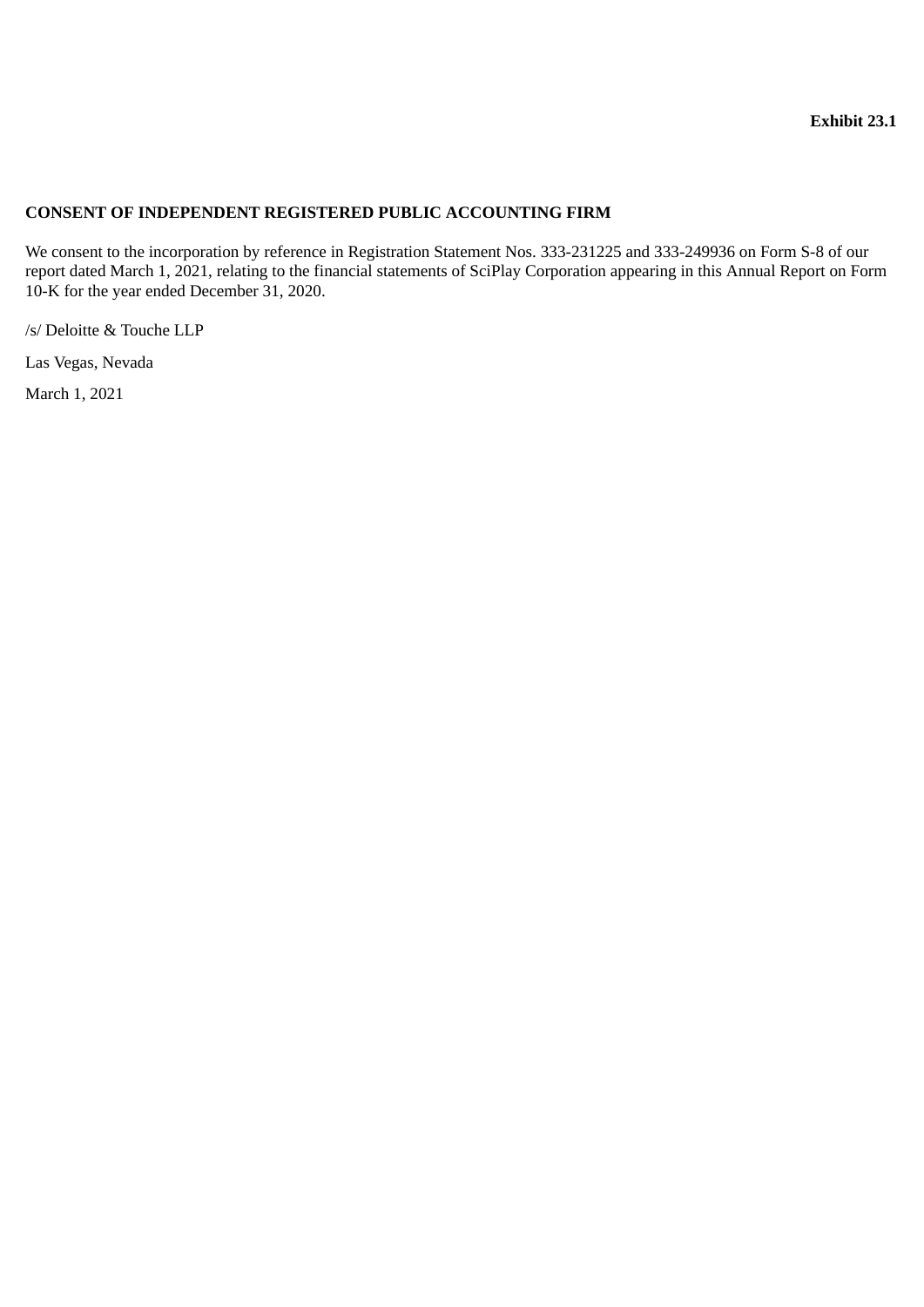#### **Certification by Chief Executive Officer Pursuant to Section 302 of the Sarbanes-Oxley Act of 2002**

<span id="page-95-0"></span>I, Joshua J. Wilson, certify that:

1. I have reviewed this Annual Report on Form 10-K of SciPlay Corporation;

2. Based on my knowledge, this report does not contain any untrue statement of a material fact or omit to state a material fact necessary to make the statements made, in light of the circumstances under which such statements were made, not misleading with respect to the period covered by this report;

3. Based on my knowledge, the financial statements, and other financial information included in this report, fairly present in all material respects the financial condition, results of operations and cash flows of the registrant as of, and for, the periods presented in this report;

4. The registrant's other certifying officer and I are responsible for establishing and maintaining disclosure controls and procedures (as defined in Exchange Act Rules 13a-15(e) and 15d-15(e)) and internal control over financial reporting (as defined in Exchange Act Rules 13a-15(f) and 15d-15(f)) for the registrant and have:

a) Designed such disclosure controls and procedures, or caused such disclosure controls and procedures to be designed under our supervision, to ensure that material information relating to the registrant, including its consolidated subsidiaries, is made known to us by others within those entities, particularly during the period in which this report is being prepared;

b) Designed such internal control over financial reporting, or caused such internal control over financial reporting to be designed under our supervision, to provide reasonable assurance regarding the reliability of financial reporting and the preparation of financial statements for external purposes in accordance with generally accepted accounting principles;

c) Evaluated the effectiveness of the registrant's disclosure controls and procedures and presented in this report our conclusions about the effectiveness of the disclosure controls and procedures, as of the end of the period covered by this report based on such evaluation; and

d) Disclosed in this report any change in the registrant's internal control over financial reporting that occurred during the registrant's most recent fiscal quarter (the registrant's fourth fiscal quarter in the case of an annual report) that has materially affected, or is reasonably likely to materially affect, the registrant's internal control over financial reporting; and

5. The registrant's other certifying officer and I have disclosed, based on our most recent evaluation of internal control over financial reporting, to the registrant's auditors and the audit committee of the registrant's board of directors (or persons performing the equivalent functions):

a) All significant deficiencies and material weaknesses in the design or operation of internal control over financial reporting which are reasonably likely to adversely affect the registrant's ability to record, process, summarize and report financial information; and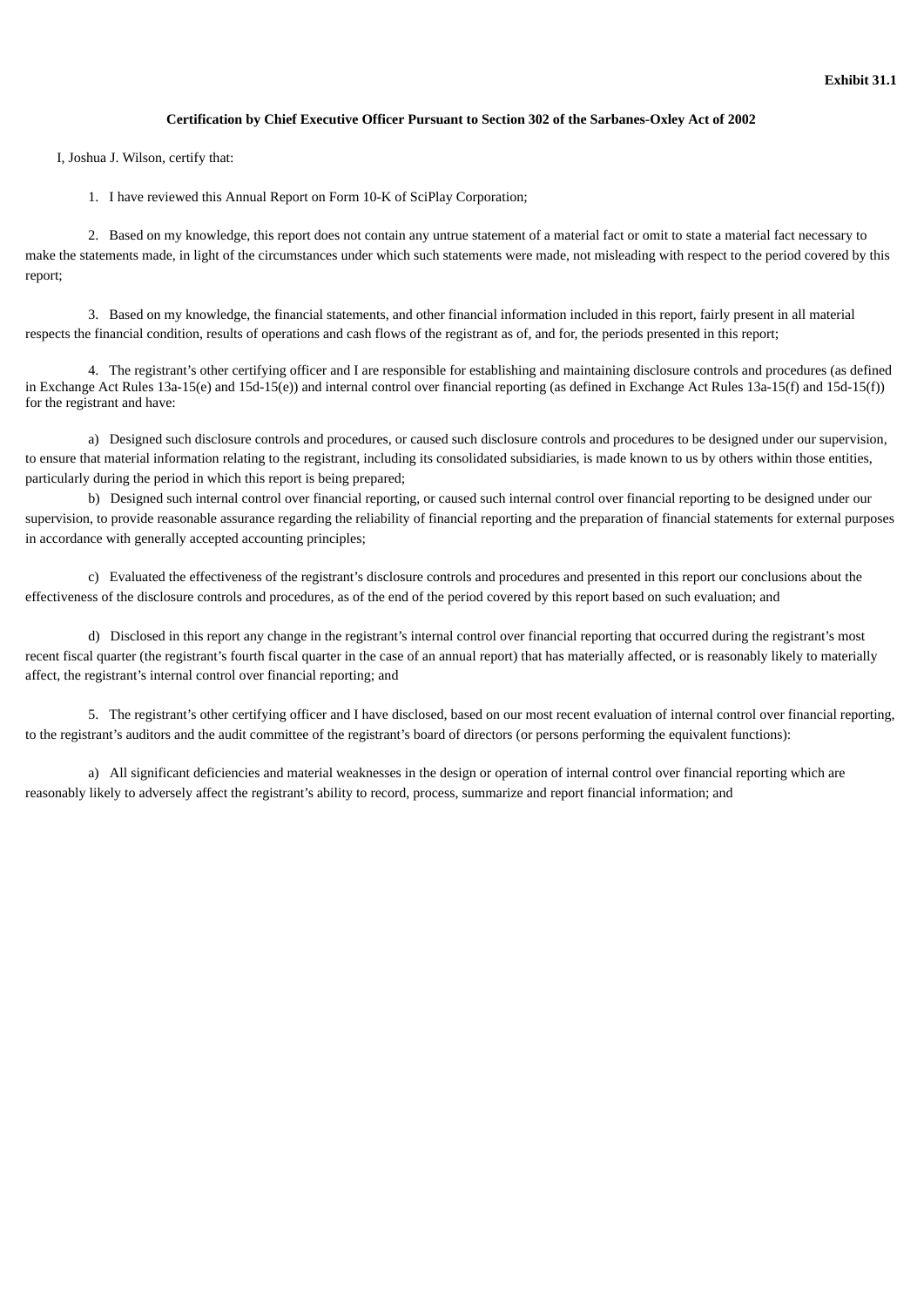b) Any fraud, whether or not material, that involves management or other employees who have a significant role in the registrant's internal control over financial reporting.

Date: March 1, 2021

/s/ Joshua J. Wilson

Joshua J. Wilson Chief Executive Officer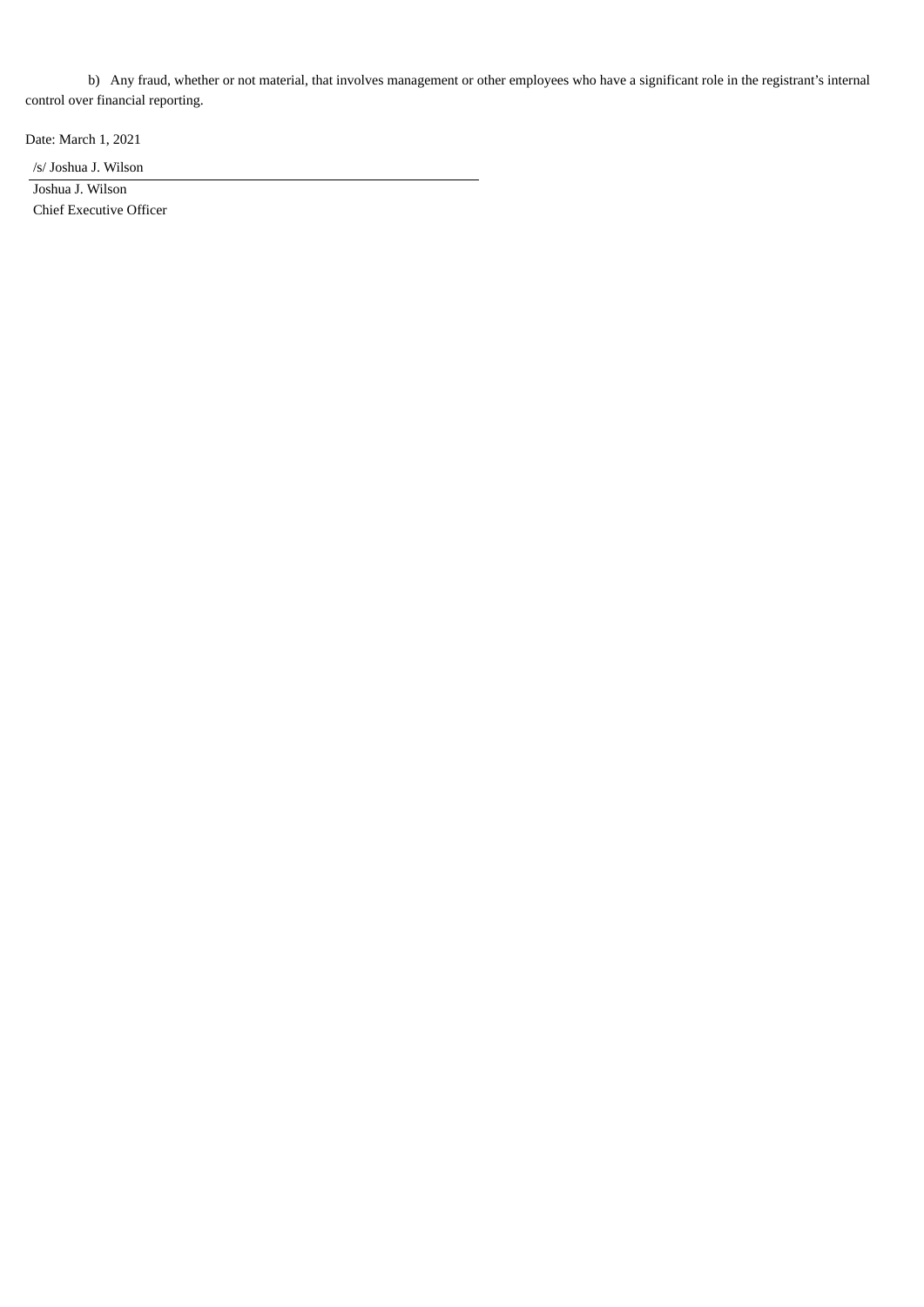#### **Certification by Chief Financial Officer Pursuant to Section 302 of the Sarbanes-Oxley Act of 2002**

<span id="page-97-0"></span>I, Michael D. Cody, certify that:

1. I have reviewed this Annual Report on Form 10-K of SciPlay Corporation;

2. Based on my knowledge, this report does not contain any untrue statement of a material fact or omit to state a material fact necessary to make the statements made, in light of the circumstances under which such statements were made, not misleading with respect to the period covered by this report;

3. Based on my knowledge, the financial statements, and other financial information included in this report, fairly present in all material respects the financial condition, results of operations and cash flows of the registrant as of, and for, the periods presented in this report;

4. The registrant's other certifying officer and I are responsible for establishing and maintaining disclosure controls and procedures (as defined in Exchange Act Rules 13a-15(e) and 15d-15(e)) and internal control over financial reporting (as defined in Exchange Act Rules 13a-15(f) and 15d-15(f)) for the registrant and have:

a) Designed such disclosure controls and procedures, or caused such disclosure controls and procedures to be designed under our supervision, to ensure that material information relating to the registrant, including its consolidated subsidiaries, is made known to us by others within those entities, particularly during the period in which this report is being prepared;

b) Designed such internal control over financial reporting, or caused such internal control over financial reporting to be designed under our supervision, to provide reasonable assurance regarding the reliability of financial reporting and the preparation of financial statements for external purposes in accordance with generally accepted accounting principles;

c) Evaluated the effectiveness of the registrant's disclosure controls and procedures and presented in this report our conclusions about the effectiveness of the disclosure controls and procedures, as of the end of the period covered by this report based on such evaluation; and

d) Disclosed in this report any change in the registrant's internal control over financial reporting that occurred during the registrant's most recent fiscal quarter (the registrant's fourth fiscal quarter in the case of an annual report) that has materially affected, or is reasonably likely to materially affect, the registrant's internal control over financial reporting; and

5. The registrant's other certifying officer and I have disclosed, based on our most recent evaluation of internal control over financial reporting, to the registrant's auditors and the audit committee of the registrant's board of directors (or persons performing the equivalent functions):

a) All significant deficiencies and material weaknesses in the design or operation of internal control over financial reporting which are reasonably likely to adversely affect the registrant's ability to record, process, summarize and report financial information; and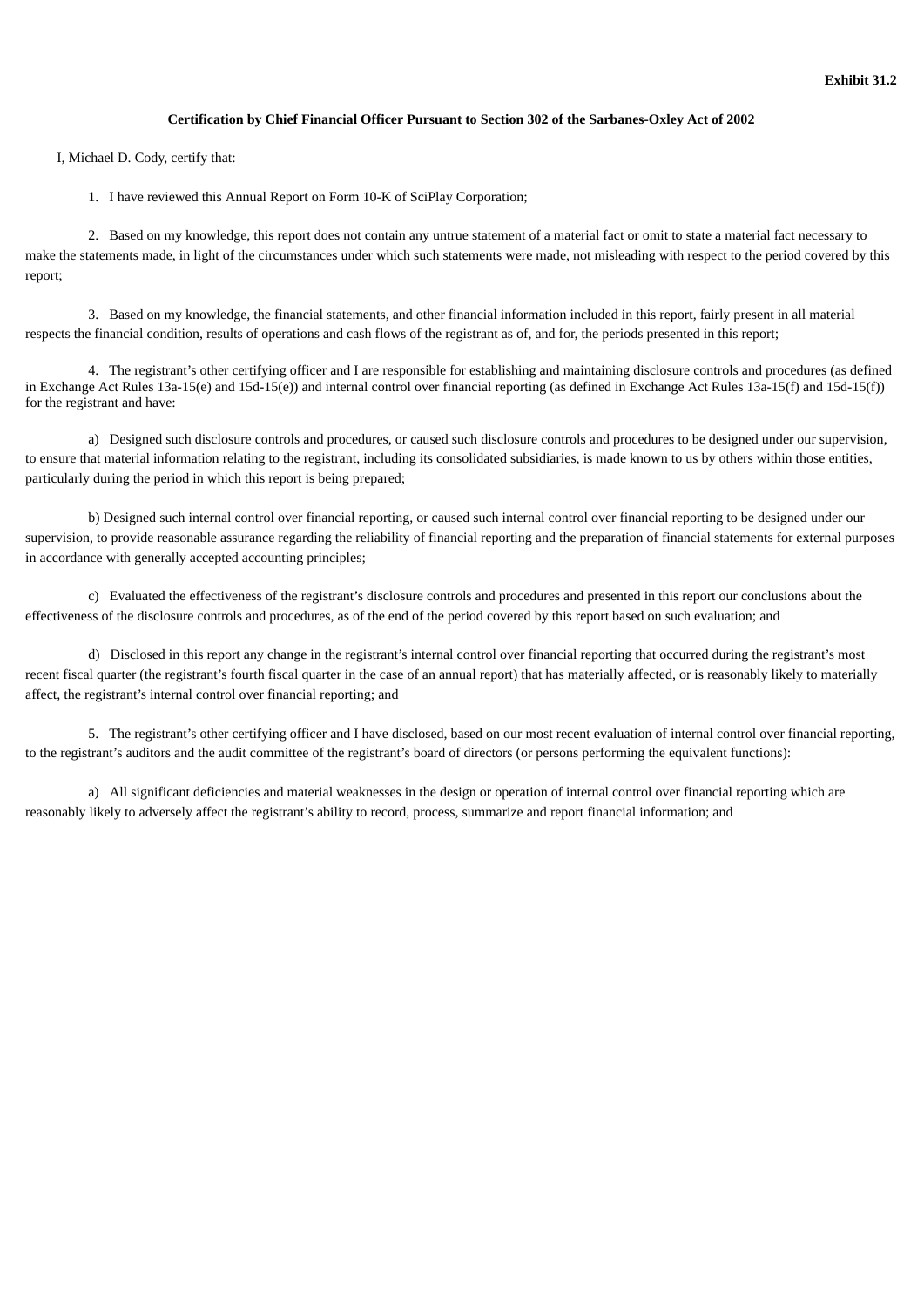b) Any fraud, whether or not material, that involves management or other employees who have a significant role in the registrant's internal control over financial reporting.

Date: March 1, 2021

/s/ Michael D. Cody

Michael D. Cody Chief Financial Officer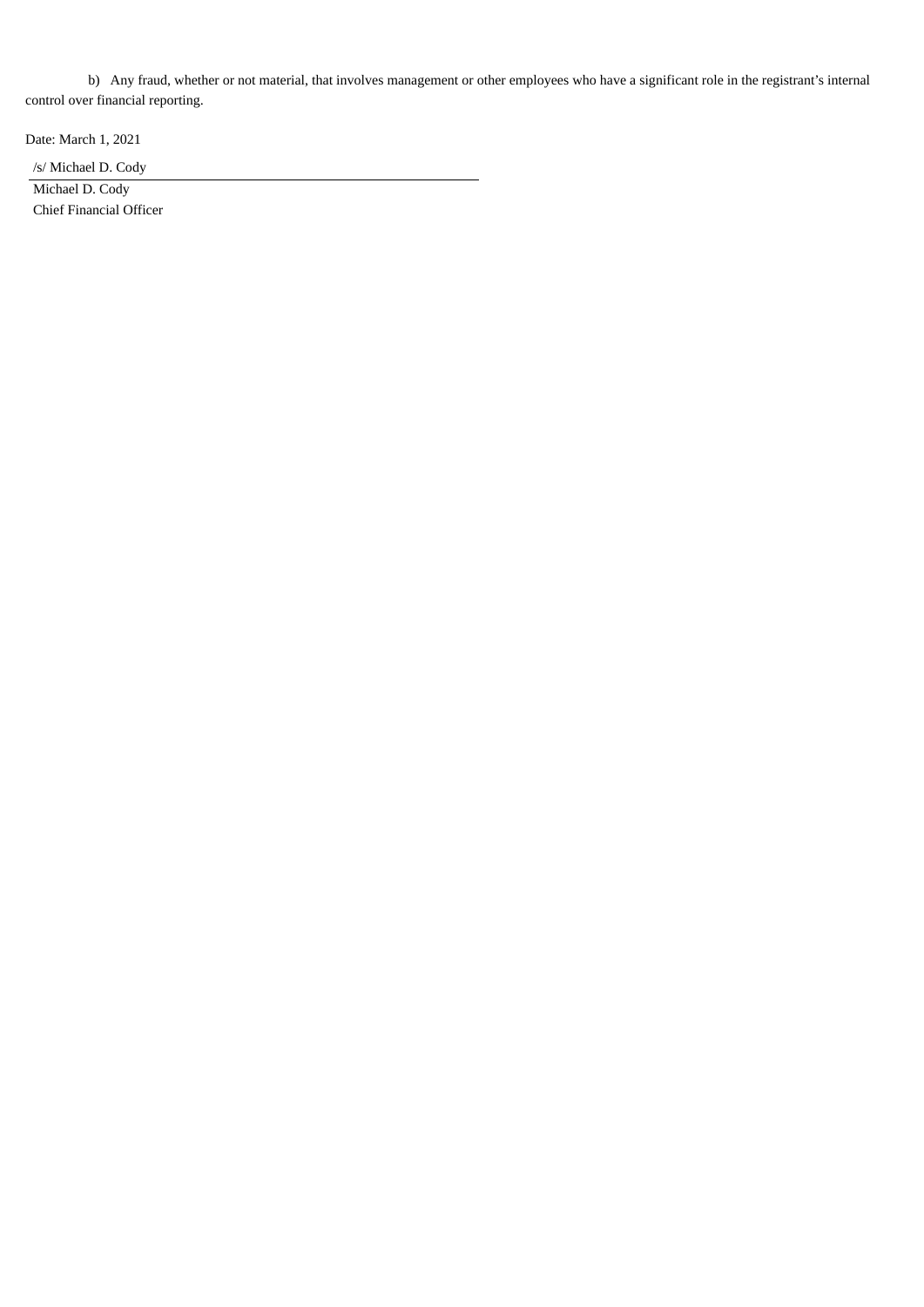# **CERTIFICATION PURSUANT TO 18 U.S.C. SECTION 1350, AS ADOPTED PURSUANT TO SECTION 906 OF THE SARBANES-OXLEY ACT OF 2002**

<span id="page-99-0"></span>In connection with the Annual Report of SciPlay Corporation (the "Company") on Form 10-K for the period ended December 31, 2020 as filed with the Securities and Exchange Commission on the date hereof (the "Report"), I, Joshua J. Wilson, Chief Executive Officer of the Company, certify, pursuant to 18 U.S.C. § 1350, as adopted pursuant to Section 906 of the Sarbanes-Oxley Act of 2002, that, to my knowledge:

- (1) The Report fully complies with the requirements of Section 13(a) or 15(d) of the Securities Exchange Act of 1934; and
- (2) The information contained in the Report fairly presents, in all material respects, the financial condition and results of operations of the Company.

A signed original of this written statement required by Section 906 has been provided to the Company and will be retained by the Company and furnished to the Securities and Exchange Commission or its staff upon request.

/s/ Joshua J. Wilson

Joshua J. Wilson Chief Executive Officer March 1, 2021